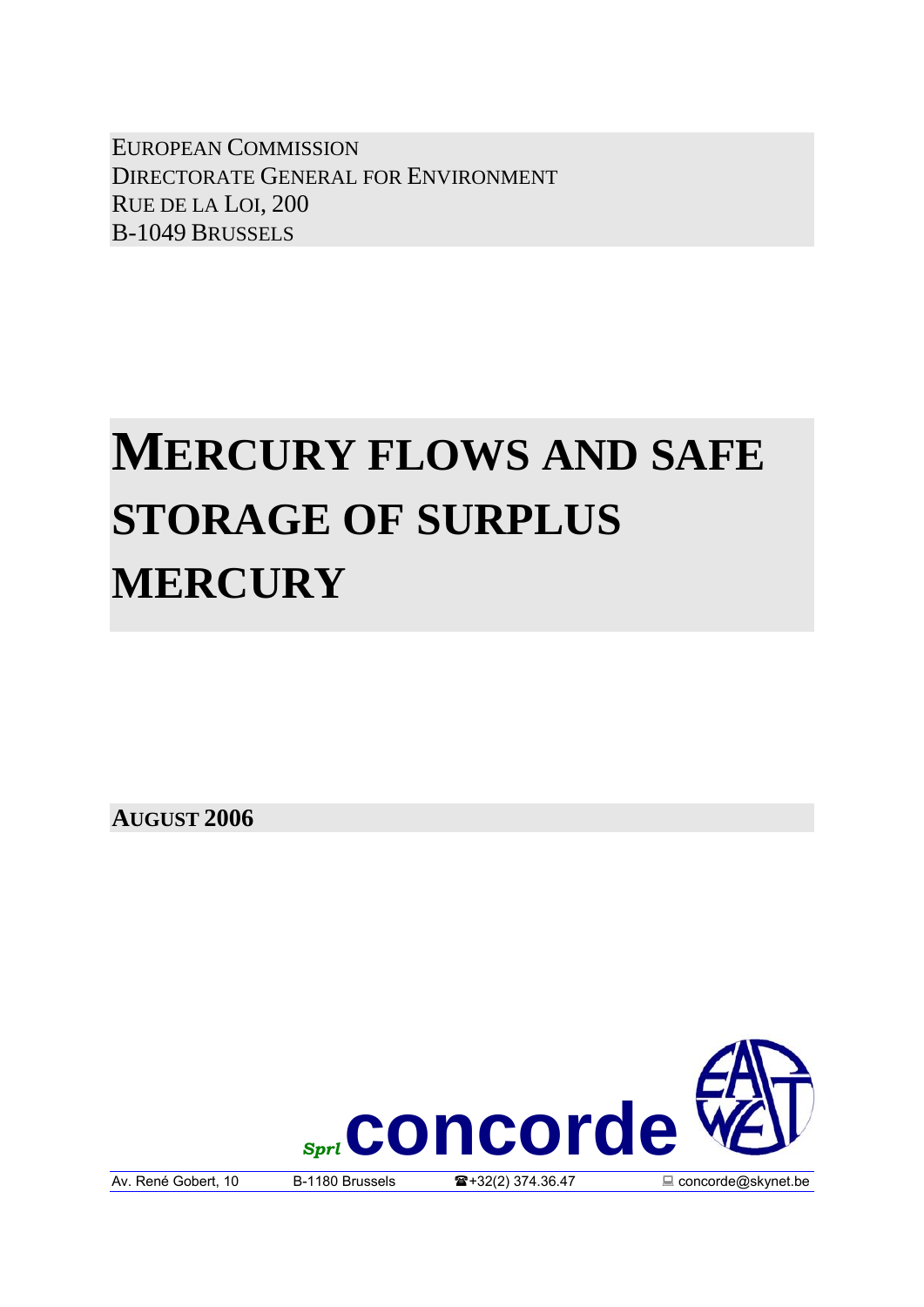This report has been researched and prepared by Peter Maxson, Director, Concorde East/West Sprl, with all reasonable care and due diligence, in accordance with the terms of Service Contract nº 070501/2006/434696/- MAR/G2, "Mercury flows and safe storage of surplus mercury." The project was financed by the Environment Directorate-General of the Commission of the European Communities. Copyright rights are owned by the Commission. However, the report does not necessarily reflect the views of the Commission, and the author is entirely responsible for its accuracy. The Commission has granted permission to the author to use the information presented in this report for other purposes. Any third parties who rely on information contained in this report, or their own interpretation thereof, do so at their own risk.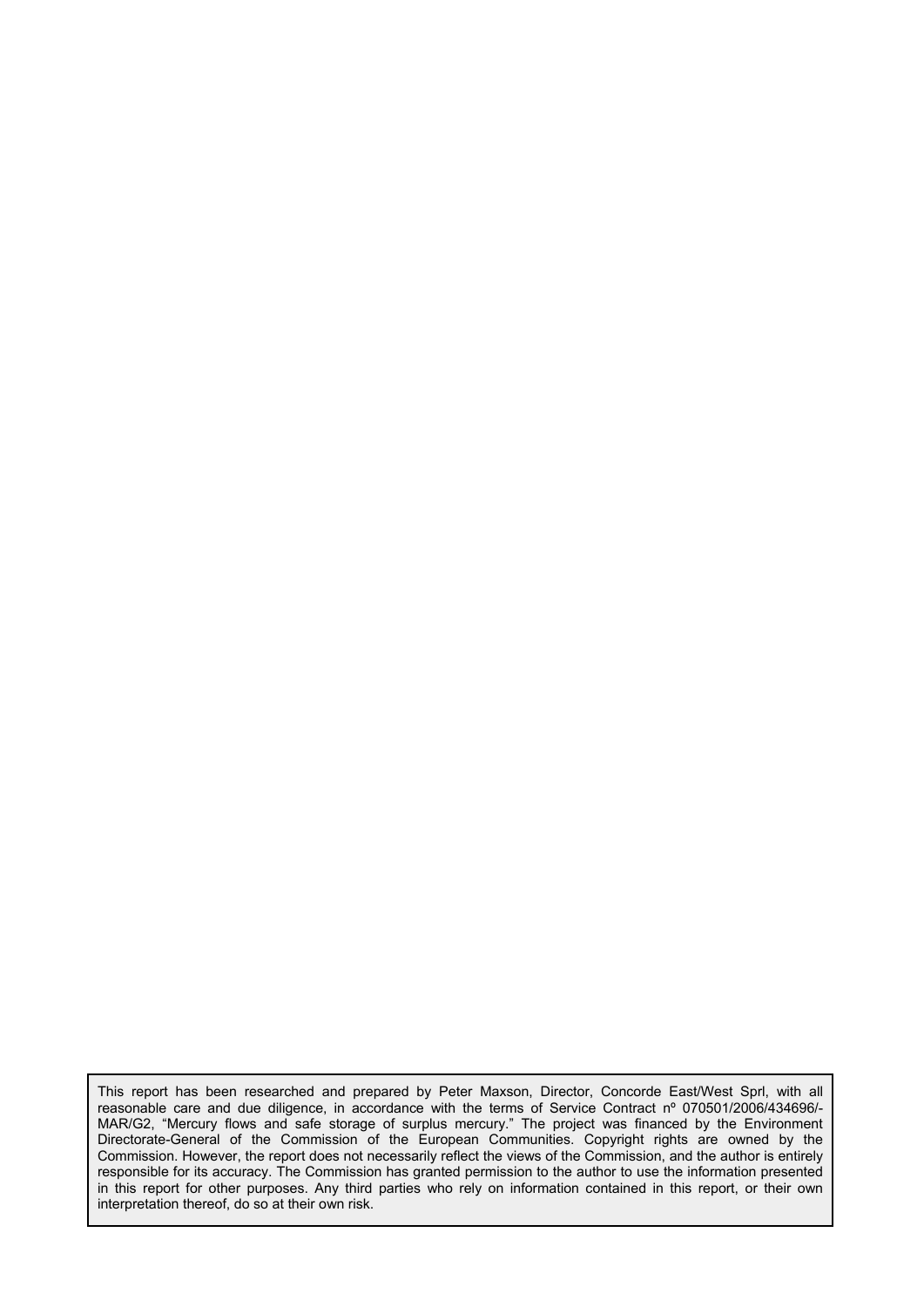# **Table of contents**

| 1              |                |  |
|----------------|----------------|--|
|                | 1.1            |  |
|                | 1.1.1          |  |
|                | 1.1.2          |  |
|                | 1.1.3          |  |
|                | 1.1.4          |  |
|                | 1.1.5          |  |
|                | 1.1.6          |  |
|                | 1.1.7          |  |
|                | 1.1.8          |  |
|                | 1.2            |  |
|                | 1.2.1          |  |
|                | 1.2.2          |  |
|                | 1.2.3          |  |
|                | 1.3            |  |
|                | 1.3.1          |  |
|                | 1.3.2          |  |
|                | 1.3.3          |  |
|                | 1.4            |  |
|                | 1.4.1          |  |
|                | 1.4.2          |  |
|                | 1.4.3          |  |
|                | 1.5            |  |
|                | 1.5.1          |  |
|                | 1.6            |  |
|                | 1.6.1          |  |
|                | 1.6.2          |  |
|                | 1.7            |  |
|                | 1.8            |  |
|                | 1.9            |  |
|                | 1.10           |  |
|                | 1.11           |  |
| $\overline{2}$ |                |  |
|                | 2.1            |  |
|                | 2.2            |  |
|                | 2.3            |  |
|                | 2.4            |  |
|                | 2.4.1          |  |
|                | 2.5            |  |
|                | 2.6            |  |
|                | 2.7            |  |
|                | 2.8            |  |
|                | 2.8.1          |  |
|                | 2.9            |  |
| $\mathbf{3}$   |                |  |
|                |                |  |
|                | 3.1            |  |
|                | 3.2            |  |
|                | 3.3            |  |
|                | 3.3.1<br>3.3.2 |  |
|                |                |  |
|                |                |  |
|                |                |  |
|                |                |  |
|                |                |  |
|                |                |  |
|                |                |  |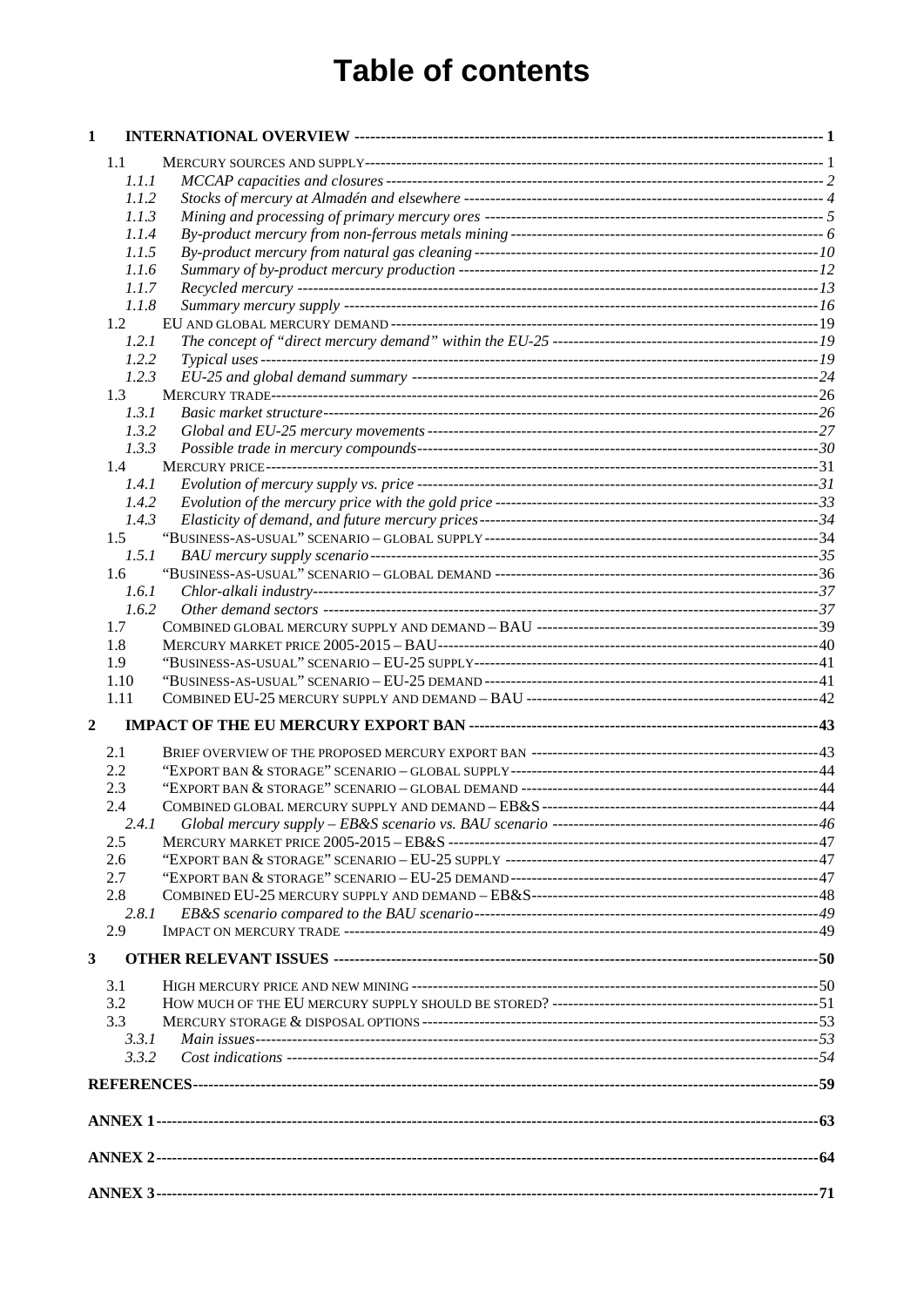# <span id="page-3-0"></span>**Mercury flows and safe storage of surplus mercury**

#### **Background**

The Community Mercury Strategy (Mercury Strategy, 2005) was adopted January 2005. The Commission is now working on the implementation of the Strategy. Currently the Commission is drafting a proposal for a Regulation on the banning of mercury exports and the related safe storage of surplus mercury, i.e., Actions 5 and 9 of the Strategy. For this Regulation an impact assessment is required.

#### **Objectives**

The extended impact assessment (Mercury Strategy ExIA, 2005) already prepared in support of the Mercury Strategy contains much information that is still valid, but further information is needed to assess in greater detail the impacts of the introduction of an export ban and the storage obligation. In this report the information available in the extended impact assessment is updated and complementary information is also provided, in particular with regard to the newer member states of the EU-25.

#### **1 International overview**

The following tasks are included in Section 1:

- 1. Update of global mercury supply (mining, by-product, chlor-alkali, recycling, government or private stockpiles) specifically indicating contribution from the EU-25
- 2. Update of global mercury demand by use category and by region, specifically indicating EU-25 demand
- 3. Brief review of global mercury trade, and the role of the EU in that trade
- 4. Explanation of the recent evolution of mercury market prices
- 5. Estimates of supply, demand and relevant mercury trade 10 years into the future under a business-as-usual scenario, assuming there is no mercury export ban in place.

#### *1.1 Mercury sources and supply*

There are five common sources of mercury supply:

- 1. Recovery of mercury from mercury cell chlor-alkali plants (MCCAPs) converted to a mercury-free process, or occasionally closed.
- 2. Stocks of mercury accumulated from previous years (typically the source would have originally been mercury mine or by-product, chlor-alkali decommissioning, or mercury recovered from wastes).
- 3. Mining and processing of primary mercury ores.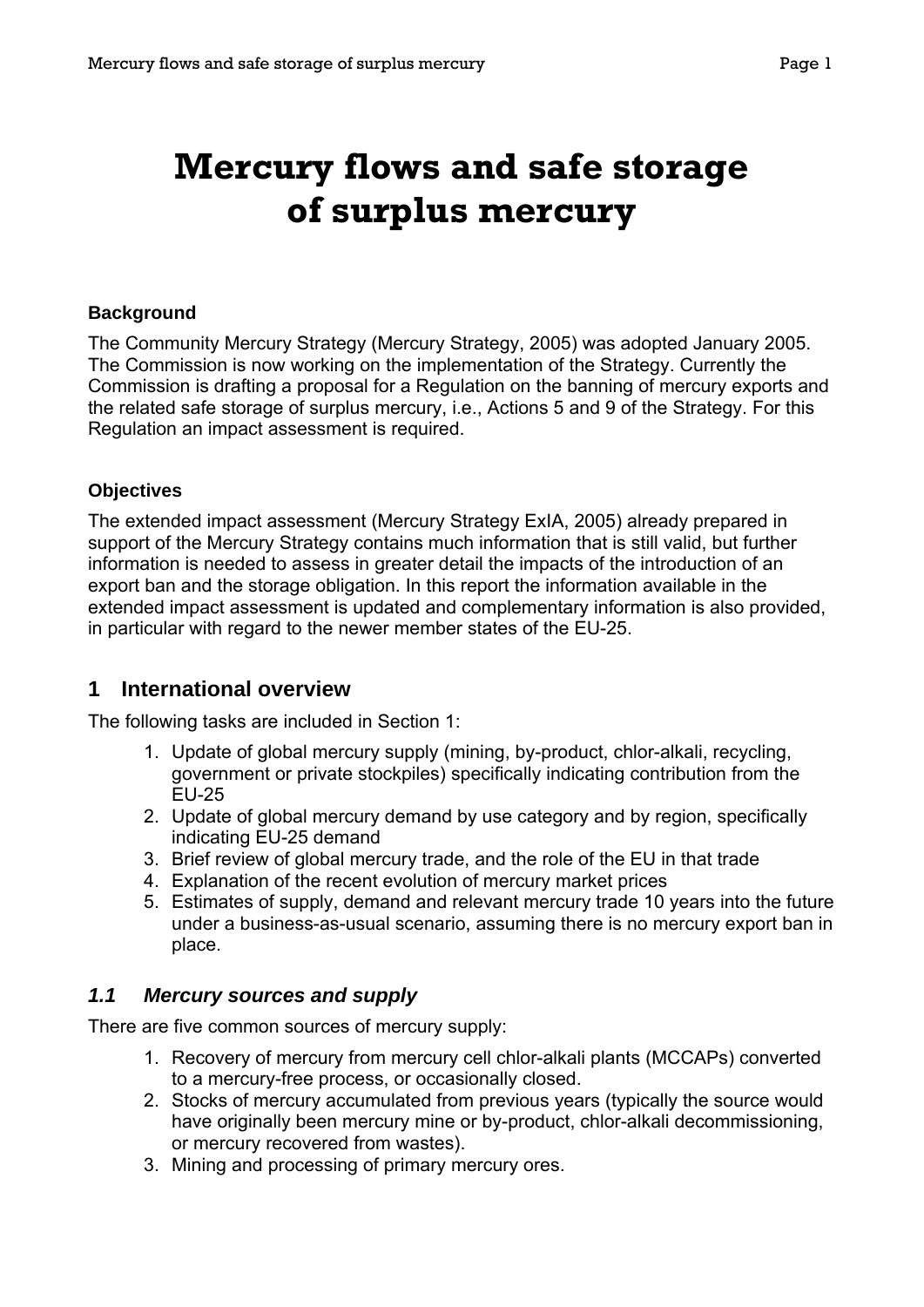- <span id="page-4-0"></span>4. By-product mercury from some ferrous and most non-ferrous metals mining or natural gas cleaning.
- 5. Recycled mercury.

# **1.1.1 MCCAP capacities and closures**

There are a number of key issues related to the phase-out of mercury cell chlorine production capacity in the EU-25.

# *1.1.1.1 EU-25 chlorine production capacity*

In 2005, there remained very close to 6 million tonnes of mercury cell chlorine capacity operating in the EU-25, as summarised in Annex 1 (valid as of January 2005). After several years of relatively limited mercury cell closures or conversions, during 2005-2007 the discontinuation of some one million tonnes of EU mercury cell chlorine capacity have been announced by industry, including two plants in Italy (ENS, 2005), one plant in Poland, etc. In addition, two of the UK plants and one in Sweden listed in Annex 1 closed during the course of 2005.

# *1.1.1.2 EU-25 phase-out of the mercury process*

According to two studies carried out for Euro Chlor (SRIC, 1998 and Prochemics, 2002), subsequent closures are expected to reflect a fairly straight-line phase-out of remaining mercury cell capacity to 2020, the voluntary phase-out date agreed by Euro Chlor member companies as being consistent with the end of the economic lifetimes of most of the European mercury cell facilities. Even in 2020, however, as Euro Chlor has already informed the European Commission,<sup>[1](#page-4-1)</sup> a few mercury cell plants (in particular, Euro Chlor mentioned Degussa and BASF in Germany – about 300 tonnes chlorine capacity) will remain open, as "cases where mercury cells are indispensable for the production of some speciality chemicals."<sup>[2](#page-4-2)</sup> The Commission should also be aware that other EU-25 plants producing potassium hydroxide may argue they also need to stay open for technical reasons.<sup>[3](#page-4-3)</sup> These EU plants that produce KOH comprise nearly 1300 tonnes chlorine capacity, in addition to the German plants previously mentioned.

# *1.1.1.3 Mercury cost relative to other operating costs*

It has occasionally been argued that the cost of mercury for the chlor-alkali industry may be relevant to the EU industry's competitive position in the world chlorine and caustic markets.

At the beginning of 2005, the EU mercury-cell production capacity was very close to 50% of the total EU-25 capacity. In 2011 it will be 35-40%, according to information now available on announced closures, as well as SRIC (1998), Prochemics (2002), Euro Chlor (2005) and industry activity projections (SRIC, 2005).

One might ask whether the proposed export ban might in any way favour EU MCCA producers by ensuring them a supply of very cheap mercury. In response, it should be noted that the export ban will oblige EU MCCAP operators, after 2010-11, to sell mercury to each other or to store/dispose of it. At that time the EU-25 will have 30-35 MCCAPs with about 4 million tonnes of  $Cl<sub>2</sub>$  capacity, which will consume mercury at the rate of 20-25g/t

 $\overline{a}$ <sup>1</sup> As confirmed by Dr. Seys during a meeting including Maxson, Andersson and Debelle, 24 May 2006.

<span id="page-4-2"></span><span id="page-4-1"></span>As commodery Br. Coyo Caming a modern general concerning phase-out by 2020.

<span id="page-4-3"></span> $3$  The Chlor-Alkali BREF (2001) mentions some plants in Japan, which has a strong aversion to the industrial use of mercury, that continue to use mercury for such a process.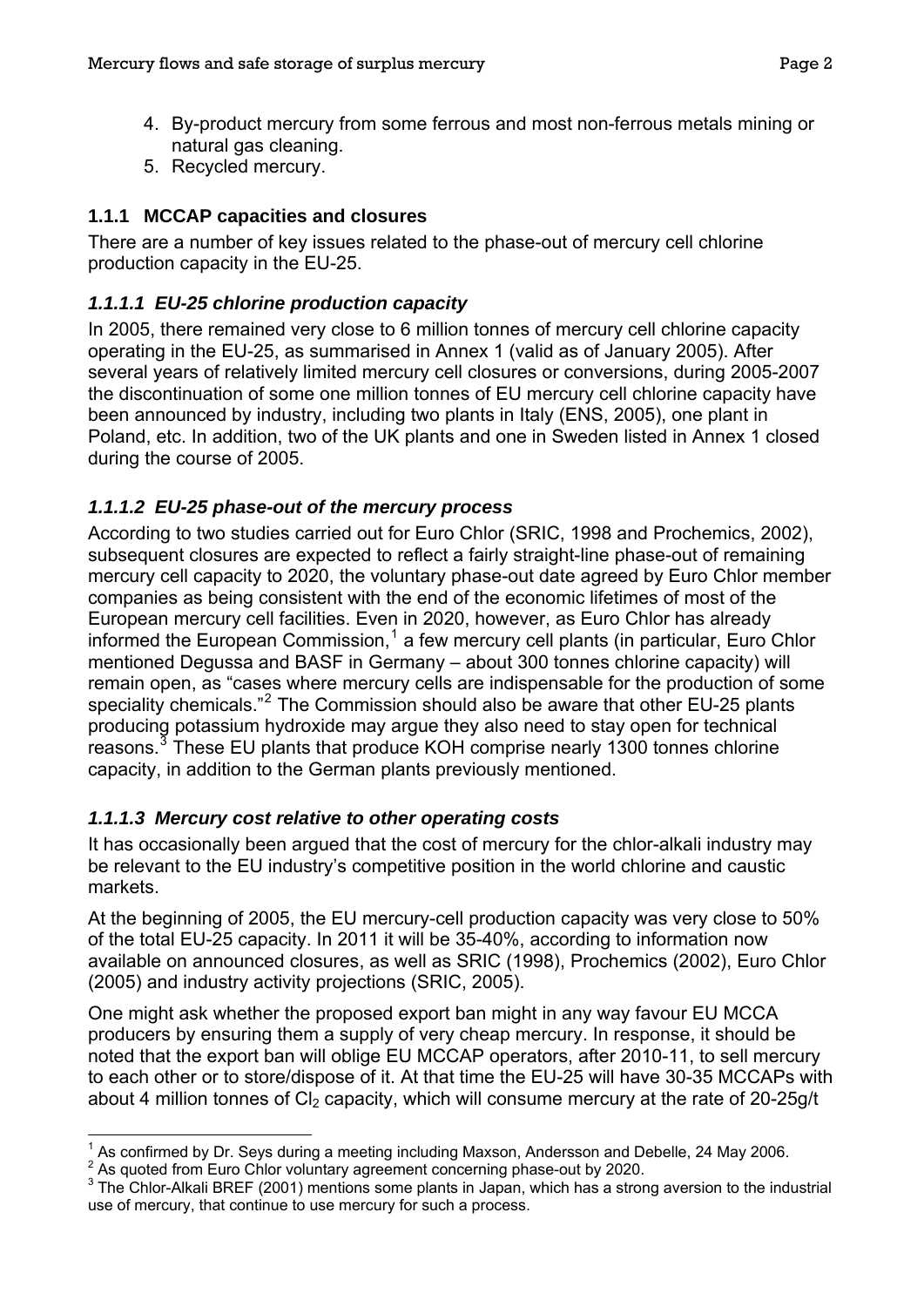Cl<sub>2</sub> capacity, or 80-100 tonnes mercury per year, or 3 tonnes average per plant. In 2011, the typical EU MCCAP of 120 thousand tonnes  $C_2$  capacity will produce 110 thousand tonnes of CI<sub>2</sub> and 120 thousand tonnes of NaOH. Although European producers continue to take measures to limit transportation of chlorine for safety reasons, and now some 80% of chlorine produced in Europe is consumed "on site," one can still give a value to chlorine and caustic products based on market prices. 110 thousand tonnes of  $Cl<sub>2</sub>$  at a present value of €400-500/tonne, and 120 thousand tonnes of NaOH at a present value of €250- 350/tonne, give a total basic product value of €49.5 million + 36 million = €86 million.

In comparison, if an MCCAP is obliged to pay market price for 3 tonnes of mercury, the present (relatively high) cost of the mercury would not be greater than €50 thousand. It is therefore impossible to argue that the cost of mercury (whatever it may cost, in the range of 0 - 0.1% of the chlorine and caustic product value) for the chlor-alkali industry has any significant bearing on the EU industry's competitive position in the world chlorine and caustic markets.

#### *1.1.1.4 Residual mercury*

Nevertheless, the discontinuation of nearly 6 million tonnes of mercury cell chlorine capacity in the EU will free up large amounts of process mercury. Besides the 12 thousand tonnes of mercury in the electrolytic cells, there is a great deal more to be recovered or disposed of during plant decommissioning and decontamination. This issue has been discussed at length in Maxson (2000). The mercury content of contaminated buildings and structures, soils, equipment, etc., may vary from tens of tonnes to hundreds of tonnes for one plant, $4$  depending on the plant age and design, but especially on the plant operating, maintenance and waste disposal practices over the plant lifetime. An average mercury content of 25-75 tonnes per plant in the EU would likely find general agreement among experts. However, it should be noted that there is no legal or other obligation that this mercury should be recovered rather than disposed of.

If recovered, the cost of recovering this mercury varies greatly, from the ease of scooping up a pool of mercury accumulated in the soil under the cellroom, to the difficulty of cleaning mercury from masonry and other construction materials, or from soils typically contaminated at the level of many hundreds of ppm or more.

# *1.1.1.5 Chlorine capacity in the rest of the world*

Outside the EU-25, there exists approximately 4 million tonnes of mercury cell chlorine capacity. In those regions MCCAPS occasionally close, and mercury-free plants are constructed, implying a slow transition away from the mercury cell process as well. For example, two plants in the US have announced they will close or convert during the next two years, which will also free up their process mercury. These are typically decisions taken by industry with little pressure from regulators. Apart from the recent Euro Chlor commitments in the EU (and the earlier OSPAR Decision 90/3), and some rumours of eventual phase-outs in India, no national or regional phase-outs of the mercury cell process have been agreed.

One point of occasional confusion in dealing with mercury data related to MCCAPs is that mercury recovered from decommissioned MCCAPs may be sold or transferred within the industry, or it may be sold outside the industry on the international market (presently via MAYASA, in the case of companies that are members of Euro Chlor). Information about

<span id="page-5-0"></span> $\overline{a}$  $4$  Two sites in the Czech Republic, for example, hold an estimated 472 tonnes of mercury in contaminated buildings and soils, in addition to the quantities in the cells, according to Czech Republic (2005).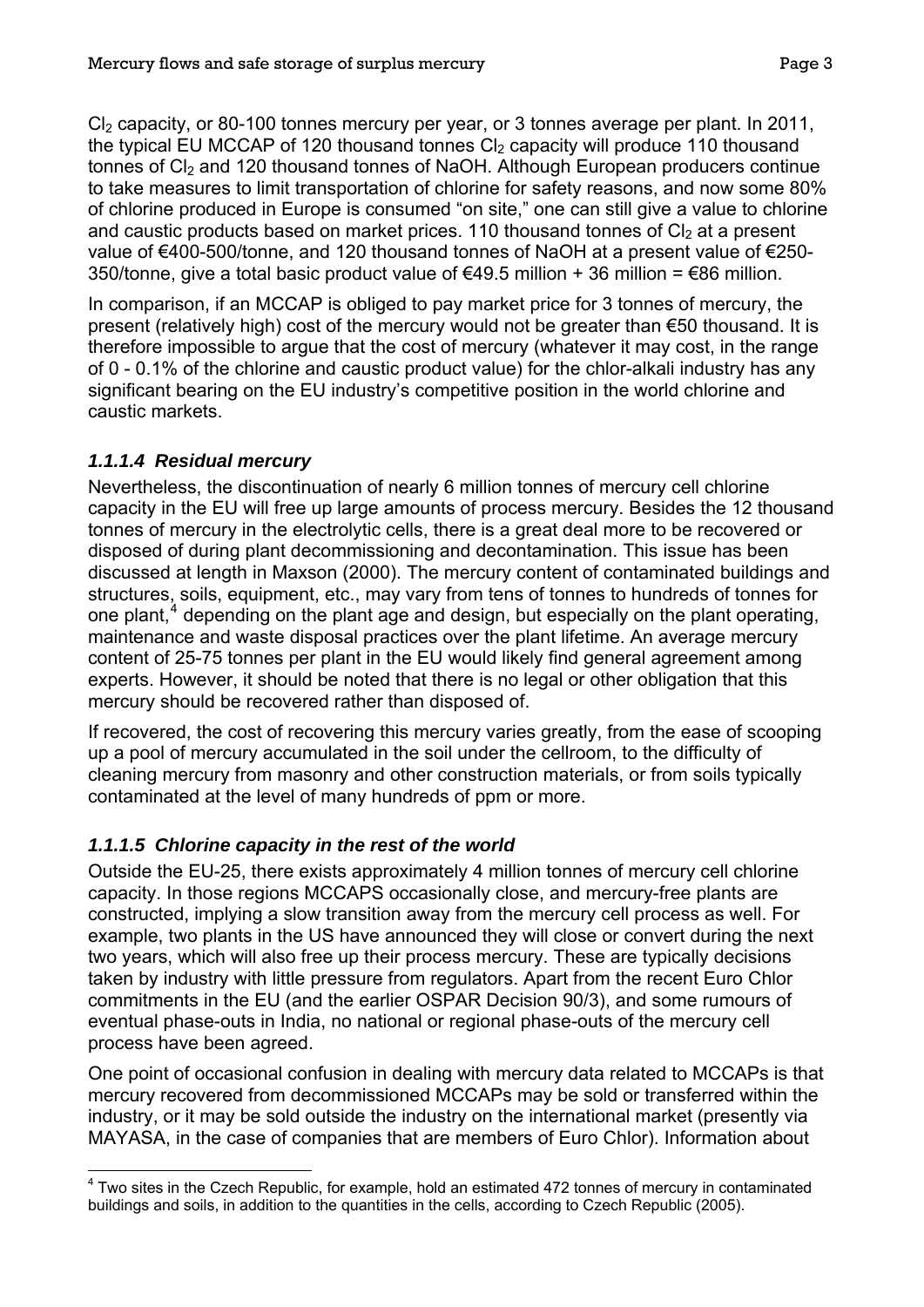<span id="page-6-0"></span>the intra-industry transfers of mercury is not readily available, which makes it difficult to have a complete picture of how much mercury is recovered within the industry, and where it goes. It would seem, also in the interest of most of the stakeholders, that this level of transparency needs to improve as all aspects of the mercury life-cycle are more closely examined and regulated.

# <span id="page-6-3"></span>**1.1.2 Stocks of mercury at Almadén and elsewhere**

Following a site tour and on-site discussions with Almadén officials in 2005, the author estimated mercury stocks there at 1000-2000 tonnes. These have been accumulated over a number of years from previous mining activities (both from mines at Almadén and from mines elsewhere, such as the Kyrgyz Republic), as well as deliveries of mercury from chlor-alkali plants that have closed or converted to the membrane technology. For example, between 1997 and 2000, 8 German plants converted to mercury-free technology. Of the 2030 tonnes of mercury recovered from the German plants during this period, 1380 tonnes were sold to MAYASA in Spain, 190 tonnes were sold to other chlor-alkali plants, etc.<sup>[5](#page-6-1)</sup>

According to Euro Chlor, its member companies sold 227 tonnes of mercury to MAYASA in 2003, 108 tonnes in 2004 (MAYASA said it received 164 tonnes of mercury from MCCAPs during the same year), and 294 tonnes in 2005. Since, in a typical year, MAYASA sells mercury to the industry and also purchases mercury from the industry, it is not clear from these numbers whether they are net purchases by MAYASA, or merely the mercury purchases separate from any sales.<sup>[6](#page-6-2)</sup>

It is likely there are other stocks in Europe as well, especially in light of recent price rises and increased speculation by traders. One of the two major European mercury brokers, Lambert Metals, has storage facilities at the ports of Antwerp and Rotterdam (Fialka, 2006), where it maintains stocks of mercury, and the company has reportedly purchased mercury from the Kyrgyz Republic in recent years. The major Indian mercury broker has also been very actively searching to purchase mercury during the last two years.

Likewise, there appear to be some other stocks of mercury remaining. Despite claims some years ago by mercury brokers that the former Soviet stockpiles had been depleted, as mercury prices reached 40-year highs in 2005, suddenly 500 tonnes of mercury from "former FSU stocks" became available to the market – whether privately owned or government owned was not clear, although the origin was the Kyrgyz Republic, according to one of the Russian dealers, who provided the photo below. Lambert Metals (UK headquarters) has purchased about half of the 500 tonnes in 2006, and hopes to receive the rest later in 2006 or early in 2007. It is not clear how much more than this 500 tonnes may be available.

Now that MAYASA sells mercury only from its own inventory, one persistent question with regard to MAYASA mercury sales and "stocks" is how much of the mercury is actually originally from the Spanish mine (therefore a source of "new" mercury, although it should have been included in the mercury "supply" at the time it was mined), and how much may have been previously purchased from other sources such as the Kyrgyz Republic, in which case it should have been likewise accounted for as Kyrgyz production. In any case, this text does not consider mercury put on the market by MAYASA after 2004 as a "stockpile" source of previously uncounted mercury.

 $\overline{a}$  $<sup>5</sup>$  Germany (2005).</sup>

<span id="page-6-2"></span><span id="page-6-1"></span> $6$  In principle, such a clarification could easily be sought from MAYASA.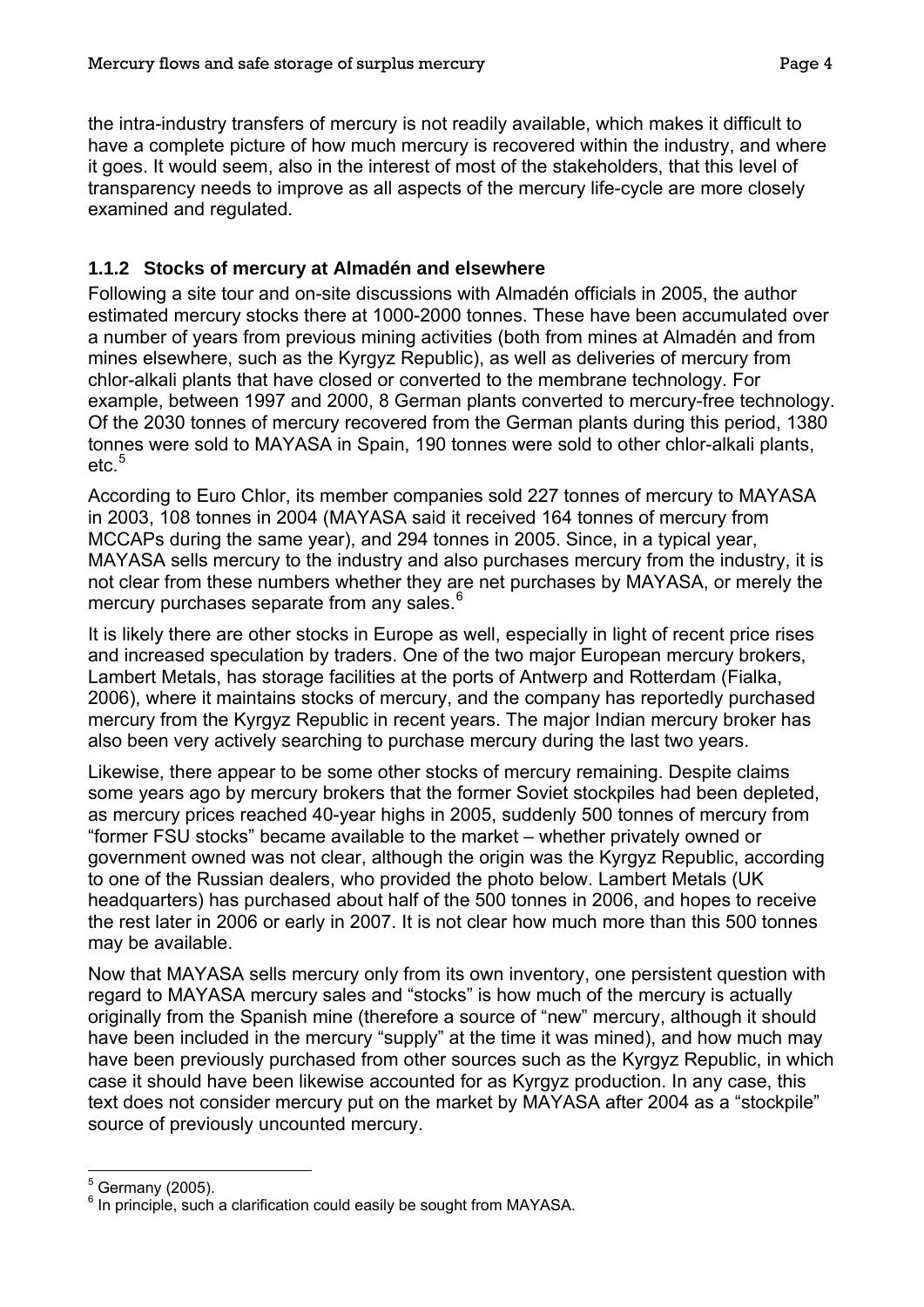<span id="page-7-0"></span>*Photo of Kyrgyz-origin "Russian" stocks that came to the market in 2005.* 



# **1.1.3 Mining and processing of primary mercury ores**

At the last operational EU mercury mining site, Almadén, the mining and processing of primary mercury ores in the EU stopped in 2003, and is not expected to restart. There remains a stockpile of cinnabar (mercury ore) that was excavated prior to the shutting down of process equipment. This unprocessed ore is now in a surface deposit, covered by a layer of soil and possibly a geo-textile sheet or similar barrier. The parent mining and trading company, MAYASA, continues actively trading in the mercury market, although from about 2004 it appears to be taking more care about which customers it sells mercury to. For example, its mercury sales declined from a typical level close to 900 tonnes in 2003 to just below 600 tonnes in 2004, as it refused to sell mercury to buyers who would not or could not confirm what the end uses of the mercury would be.<sup>[7](#page-7-1)</sup>

| <b>Spain</b>                   | 2000 |     |      |     | 2001   2002   2003   2004   2005 |  |
|--------------------------------|------|-----|------|-----|----------------------------------|--|
| <b>Mercury mine production</b> |      |     |      |     |                                  |  |
| (metric tons)                  | 236  | 523 | 1727 | 745 |                                  |  |

**Source:** MAYASA.

<span id="page-7-1"></span> $\overline{a}$  $7$  For example, due to increasing public concern, various mercury dealers have become more careful about selling mercury that might eventually be used in artisanal or small-scale gold mining.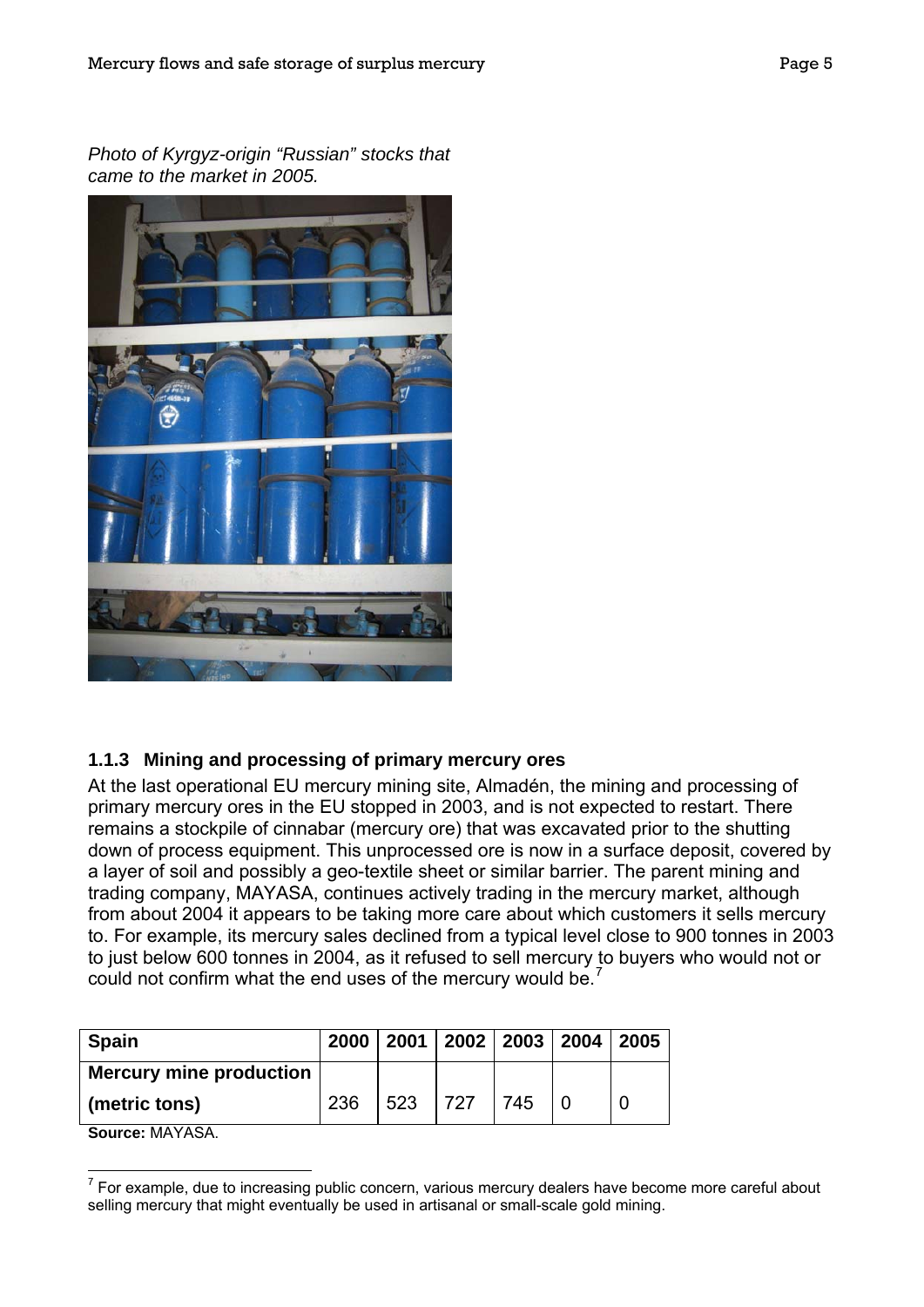<span id="page-8-0"></span>Internationally, Algeria apparently closed its mercury mine at the end of 2004 in light of continuing technical problems, in spite of increasing world mercury prices. Since about 2000 Algeria rarely produced more than 200 t/yr.

During the last several years China has restricted mercury imports and increased domestic production of mercury as its long-term supply contract with the Kyrgyz Republic came to an end (2004), and as it determined that it could once again produce mercury at the Guizhou mines for less than it would cost to import the mercury from elsewhere. China has not historically exported mercury, and especially in light of international scrutiny, is not expected to start exporting, although it does have a substantial internal market for the metal.

| China                          | 2000 |     | 2001   2002   2003   2004   2005 |     |     |            |
|--------------------------------|------|-----|----------------------------------|-----|-----|------------|
| <b>Mercury mine production</b> |      |     |                                  |     |     |            |
| (metric tons)                  | 203  | 193 | 495                              | 612 | 700 | $\geq 700$ |

**Source:** NRDC (2006), author estimate for 2005.

The only other major mercury mine still in operation is the Khaidarkan mining complex in the Kyrgyz Republic. Despite chronic technical challenges, this mine has recently been producing close to its practical capacity of 600 tonnes of mercury per year.

| Kyrgyz Republic                | 2000 | 2001 | 2002 2003 | $\mid$ 2004 $\mid$                            | 2005 |
|--------------------------------|------|------|-----------|-----------------------------------------------|------|
| <b>Mercury mine production</b> |      |      |           |                                               |      |
| $\mid$ (metric tons)           |      |      |           | 590.0   574.4   541.7   396.8   500.0   600.0 |      |

**Sources:** UNEP Kiev workshop (2000-2003), author estimate (2004 production), email from H. Masters (2005 production)

#### **1.1.4 By-product mercury from non-ferrous metals mining**

Mercury is found in trace quantities in most non-ferrous (zinc, copper, lead, gold, silver and other) ores, the quantities depending on a variety of geological characteristics. This is especially the case when these metals are extracted from sulphide ores, where mercury is often found as a trace element due to its affinity for sulphur (Hylander 2005).

Mercury is also found in ferrous ores – especially sulphide ores – and even if these ores are not the majority of those used in iron processing, they may still represent a considerable amount of mercury in wastes. However, because elemental mercury is less commonly retorted from these wastes, they are not included in the discussion below.

#### *1.1.4.1 Zinc mining*

Recovering mercury during the refining process may be done to comply with regulatory requirements, or it may be done if the value of the mercury recovered is greater than the cost of alternative disposal of mercury waste. For many years the largest producer of byproduct mercury in the EU-25 has been Finland, where Boliden (formerly Outokumpu Oyj)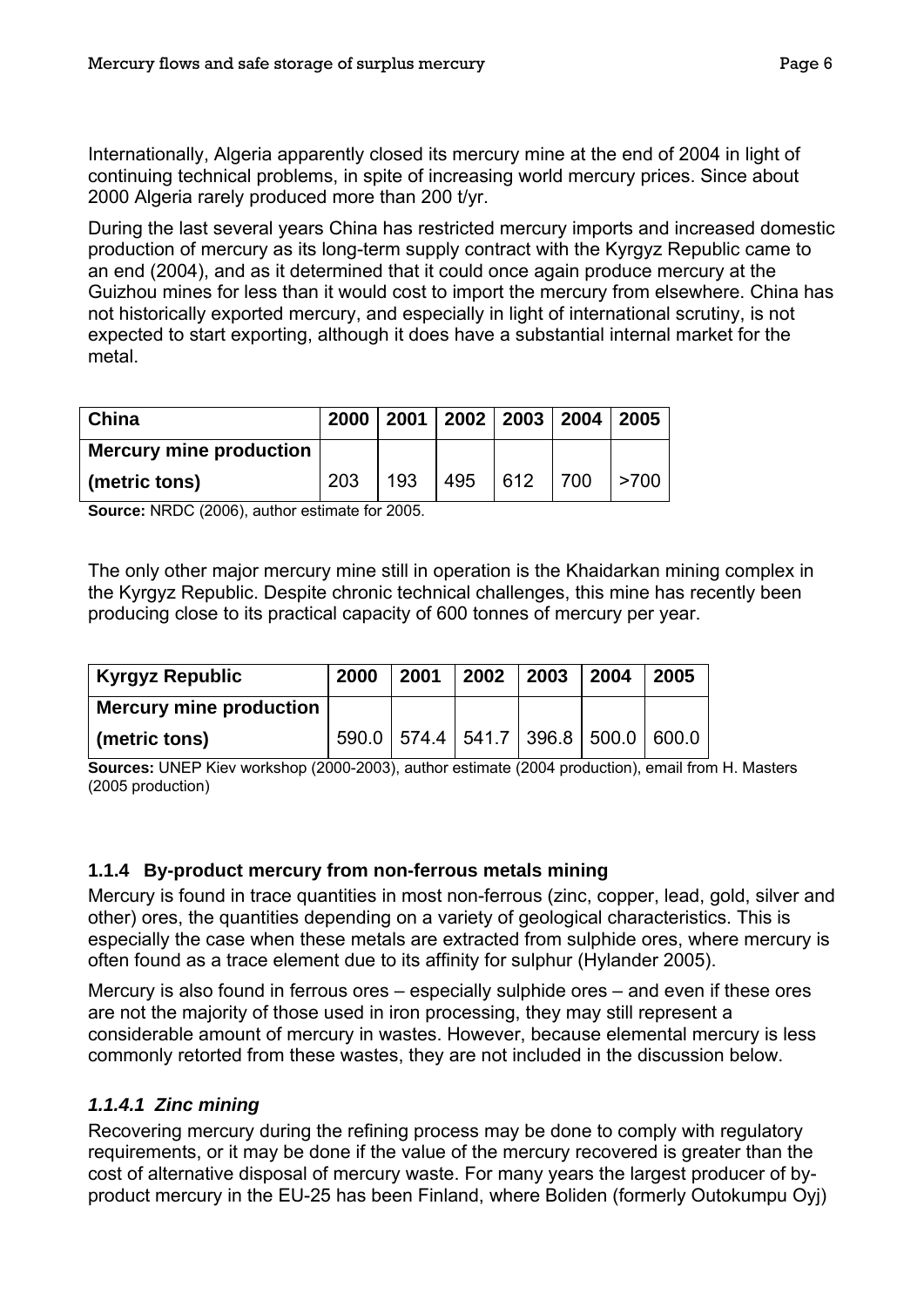has for many years refined zinc and copper ores, including zinc concentrates imported from Sweden.

Mercury occurs in all Boliden smelter wastes, and is believed to occur in the wastes at all smelters processing sulphide ores, although many other smelters in the EU have not reported it. Kokkola is the major site that sells recovered mercury, amounting to between 20 and 75 tonnes of mercury per year. As of 2004 or 2005, the mercury has been sold by Boliden to Lambert Metals (or affiliate) and stored in Rotterdam until resale, under the condition that it is resold to customers pre-approved by Boliden.<sup>[8](#page-9-0)</sup> Recent Boliden mercury sales are summarised in the following table.

| <b>Finland</b>                      | 2001     | 2002     | 2003     | 2004     | 2005     |
|-------------------------------------|----------|----------|----------|----------|----------|
| Zinc smelter production (t zinc)    | 222880   | 247180   | 235300   | 265900   | 235000   |
| Mercury exported to Netherlands (t) | 82.8     | 77.6     | 54.9     | 25.5     | 23.5     |
| Mercury export/zinc production      | 0.000372 | 0.000314 | 0.000233 | 0.000096 | 0.000100 |

**Sources:** ILZSG (2006) "Lead and Zinc Statistics," Boliden website, UNDESA/SD Comtrade (2006) export statistics.

It may be seen in this table that mercury sales to the Netherlands have declined greatly in recent years while the quantities of zinc smelted in Finland have remained relatively stable. This is explained largely by the fact that one of the key suppliers of zinc concentrate to Finland was a Spanish mine that phased out its operations in recent years. The Spanish concentrate had an especially high mercury content, in parity with most Swedish zinc concentrates.

Boliden has said that they have recovered mercury from zinc concentrates in Finland mostly for environmental reasons, and that economically the operation was basically a "breakeven." In fact, the recovery and export of mercury from the Kokkola smelter may have been a specific condition required by the government at the time the smelter was expanded.

With the recent high mercury prices, the operation is certainly more profitable (depending on the mercury content of the (mostly) zinc concentrates). But the point is that, especially before the recent increase in the mercury price, and considering the typical cost of alternative waste disposal, one could not expect very many operators to make the effort to separate mercury from zinc wastes for purely economic reasons. If the market price of mercury is low (i.e., reflecting lower demand than supply), then a smelter often simply disposes of the mercury in the (calomel) waste. However, since the substantial increase in the mercury price, it is likely that more operators are already making the effort to separately recover mercury from zinc and other metal processing wastes. And others – for example those using electro-refining, especially for copper, lead and precious metals – are producing elemental mercury as part of the normal refining process.

With regard to other Boliden operations, the amount of mercury in wastes from the copper smelter at Rönnskär (Sweden) is approximately 20 tonnes mercury per year. Waste from the zinc smelter at Odda (Norway) contains 20 tonnes mercury and the copper smelter at Harjavalta (Finland) produces annually waste containing 5 tonnes mercury. The mercury from Harjavalta and Odda presently goes to final disposal in a bedrock depository. In the

<span id="page-9-0"></span> $\overline{a}$ <sup>8</sup> Ref. Boliden website.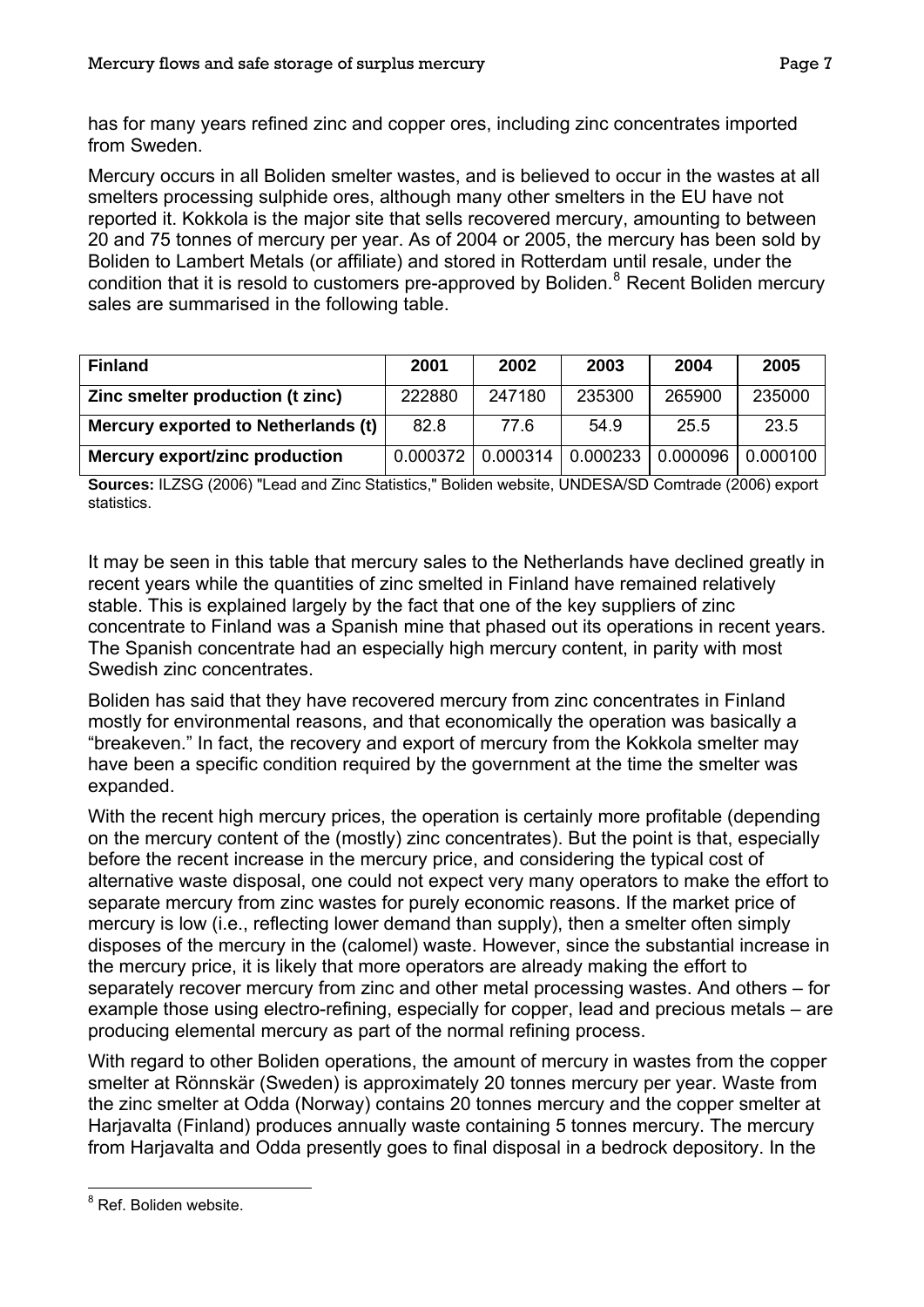<span id="page-10-0"></span>case of Rönnskär, the Swedish government has decided that all mercury should be disposed in a deep bedrock depository. One of the challenges is to find a location that will be suitable for the major waste producers – Boliden and SAKAB/EON. In the meantime the waste is held in an "intermediate disposal" facility.<sup>[9](#page-10-0)</sup>

In order to have an idea of the potential mercury available in the EU-25 from zinc refining, the table below shows how much zinc is refined annually in the EU-25. Lawrence (Mercury 2002) noted that the main by-product mercury producers in the EU-25 include Finland, Italy, Germany and Spain. Belgium could possibly be added to this list, receiving large quantities of zinc concentrates from Sweden. From mercury exports and informal sources, however, it appears that mostly the Netherlands and Italy recover metallic mercury from the calomel, whilst Belgium, Germany, France and Norway are more likely to send the calomel for disposal.

Even assuming a far lower trace mercury content in other ores than in the Swedish and Finnish ores,  $10$  one can calculate an additional 50-100 tonnes of mercury contained in the EU zinc wastes in addition to those treated in Finland. Since there is no specific information available on quantities of mercury actually recovered from zinc wastes in other EU member states, but some is likely recovered consistent with the discussion above and Netherlands (2005), this author has estimated that an additional quantity equivalent to what is recovered in Finland is recovered by other EU countries. Therefore 48 tonnes of mercury in total, or twice the Finnish recovery, is estimated for the EU-25 as a whole.

| <b>EU-25</b>       | 2000 | 2001 | 2002 | 2003 | 2004 |
|--------------------|------|------|------|------|------|
| <b>Belgium</b>     | 252  | 259  | 260  | 244  | 263  |
| <b>Finland</b>     | 223  | 247  | 235  | 266  | 235  |
| <b>France</b>      | 350  | 347  | 350  | 253  | 260  |
| Germany            | 328  | 358  | 379  | 388  | 364  |
| <b>Italy</b>       | 170  | 178  | 176  | 123  | 130  |
| <b>Netherlands</b> | 217  | 205  | 203  | 223  | 225  |
| <b>Poland</b>      | 173  | 175  | 159  | 153  | 153  |
| <b>Spain</b>       | 386  | 418  | 488  | 519  | 525  |
| <b>UK</b>          | 76   | 90   | 98   | 0    | 0    |
| Total              | 2175 | 2277 | 2348 | 2169 | 2155 |

*Zinc smelter production in the EU-25 (thousand metric tonnes zinc) – mostly primary zinc* 

**Sources:** ILZSG (2006) "Lead and Zinc Statistics"

# *1.1.4.2 Gold mining*

Regarding by-product recovery of mercury from industrial gold mining (as opposed to artisanal and small-scale gold mining), from which no mercury is known to be recovered in the EU-25:

1. In the aggregate, there are 5 gold mines in South America recovering mercury – three in Peru, one in Chile, and one just starting up in Argentina.

 $\overline{a}$  $<sup>9</sup>$  Information from the Boliden website.</sup>

 $10$  See UNEP (2005) for a detailed summary of the mercury content of various non-ferrous ores.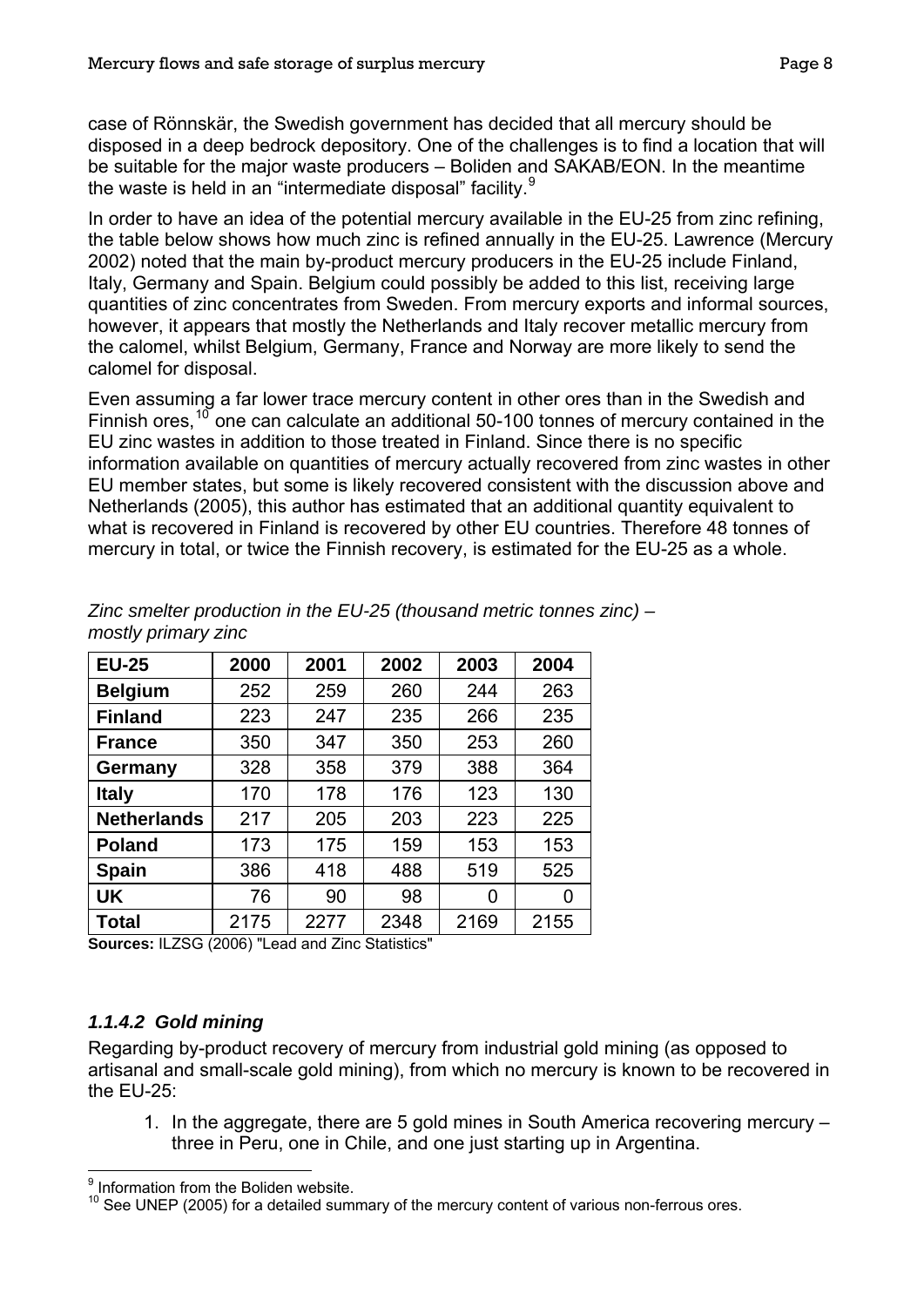- <span id="page-11-0"></span>2. Not counting the Argentina operation (because it is too soon to estimate), the total amount of mercury recovered from these four mines is 80-100 tonnes annually.
- 3. The mine in Chile is an especially large operation.
- 4. Motivation for mercury recovery appears to be foreign-owned companies concerned about their environmental exposure (e.g., Newmont's recent travails), which suggests that mercury recovery is a practice that will likely expand.

NRDC (2006) covers this sector in some detail and, recalling that the US presently recovers at least 100 tonnes of mercury from gold mining operations, provides the basis for an estimate of about 225 tonnes of mercury presently recovered from gold mining operations worldwide.

# *1.1.4.3 Gold and silver mine tailings*

Yet another likely source of mercury is the proposed recovery of mercury as a by-product of gold and silver recovery from mine tailings in Mexico, programmed during 2007-2015. As a by-product of other activities, it should be noted that this "new" source of mercury has no relation to the fact that primary (mined) mercury production is declining. With the operators estimating mercury production from this source at over 200 tonnes/year, it is further proof that there is no lack of mercury supplies as long as demand persists.<sup>[11](#page-11-0)</sup>

# *1.1.4.4 Other non-ferrous ores*

Likewise, with the help of the UNEP Chemicals Toolkit (UNEP, 2005) data on mercury content of non-ferrous ores, one can make a similar calculation and conservatively estimate about 50 tonnes of mercury in the lead concentrates refined in the EU-25, at least 30-40 tonnes in copper concentrates, etc. The total mercury content in all non-ferrous ores refined in the EU-25 is therefore likely in excess of 200 tonnes annually, although very little mercury is believed to be recovered apart from what is described above.

# *1.1.4.5 All non-ferrous ores combined*

Since 5-10 times more non-ferrous metals are refined globally than in the EU-25, one may roughly estimate that 1000-1500 tonnes of mercury every year are released from these ores by refining processes. Much of that mercury goes to the atmosphere (perhaps 600 tonnes from zinc refining in China alone), much is captured and disposed of, and simply adding together all of the non-ferrous sources listed above give an estimated 345 tonnes of mercury recovered globally in 2005 (see summary table in Section [1.1.6](#page-14-1) below). It is clear, however, that European and national regulations have a predominant influence on whether, and to what extent, by-product mercury is eventually recovered, released to the environment or disposed of.

It should be mentioned that the preceding by-product mercury summary does not include the approximately 4000 tonnes of accumulated Russian mining wastes (possibly mostly from the Chelyabinsk zinc smelter) transported to the Kyrgyz Republic for refining starting in 2004. This contract concerned a specific quantity of waste accumulated in Russia over several years, but suggests that significant (and likely increasing) quantities of mercury continue to be removed from Russian ores (many of them having a high trace mercury

 <sup>11</sup> See the Laguna Zacatecana Silver Tailings Project at

http://www.minco.ie/default.php?category=Mining%20Projects&pageName=Project%20Overview&sub=Lagu na%20Tailings%20Project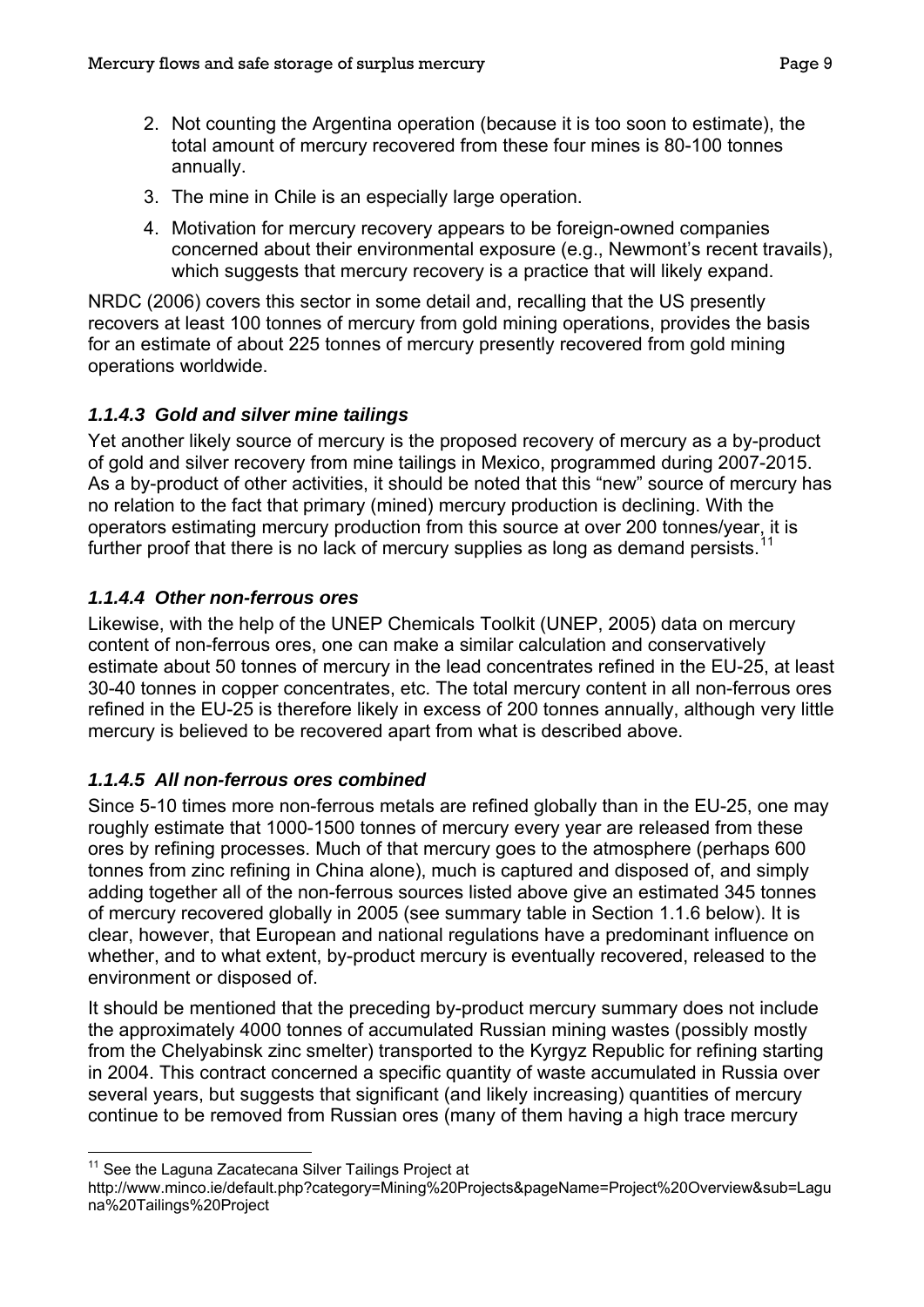<span id="page-12-0"></span>content) in compliance with regulatory requirements and customer needs. It has been estimated that approximately 2000 tonnes of mercury would be (or have been) extracted from these wastes at the Khaidarkan facility, after which the mercury would be owned and marketed by the Kyrgyz Republic.<sup>[12](#page-12-0)</sup> It remains to be seen whether and how this mercury will appear in trade statistics.

# **1.1.5 By-product mercury from natural gas cleaning**

Another source of by-product mercury, although not precisely mining related, is natural gas. Most natural gas contains some mercury in trace quantities. In many regions of the world, depending on geology, such as the Netherlands, North Sea, Algeria, Croatia, etc., the mercury concentrations are high enough to cause serious equipment problems during processing.[13](#page-12-0) Pirrone *et al*. (2001) reported that "a reduction of mercury to below 10 μg/m<sup>3</sup> has to be obtained before the gas can be used, although mercury is reportedly removed from gas even at far lower concentrations. According to the Best Available Techniques Reference Document (BREF) Oil & Gas (2003), mercury is typically removed from the gas in a 'cold trap' (e.g. by gas expansion) and recovered as a mercury containing sludge. A mercury recycling company may later process this sludge by treatment in a vacuum distillation unit.

# *1.1.5.1 EU-25 natural gas*

Together with the Czech Republic, which recovers only a very small amount of mercury from natural gas, the Netherlands and Croatia are the only two member states of the EU-25 who have reported cleaning mercury from gas supplies, due to the relatively important mercury content in gas from Groningen (in the case of the Netherlands), for example, and from the Pannonian basin near Molve (in the case of Croatia). Croatia reportedly recovers less than 2 tonnes of mercury per year, while the Netherlands recovers much more.

Using the Netherlands' estimate (Netherlands, 2005) that sludge from natural gas cleaning contains about 2% mercury, the 700 t of sludge generated in 2002 contained 14 t mercury, and the 900 t of sludge generated in 2003 contained 18 t mercury. Furthermore, the filtercake (17 t in 2002 and 14 t in 2003) from natural gas cleaning was assumed by the Netherlands to contain 40% mercury, equivalent to 7 t mercury in 2002 and 6 t mercury in 2003.<sup>[14](#page-12-0)</sup> This results in 24 t mercury recovered by the Netherlands in 2002 and 20 t in 2003. However, this implies that virtually all of the gas produced by the Netherlands in 2002 and 2003 contained 250-300 µg mercury per  $m^3$ , which is not logical. Therefore it is more likely that these natural gas wastes were accumulated over several years, or imported from neighbouring countries, especially the UK,<sup>[15](#page-12-0)</sup> and that the annual Dutch production of mercury from gas averages around 10 tonnes, as reported previously (Maxson, 2004).

Other major producers of natural gas in the EU-25 are shown in the following table.

 $\overline{a}$ <sup>12</sup> Personal communication with Kyrgyz representative at the UNEP workshop in Kiev (UNEP, 2004).<br><sup>13</sup> Specifically, mercury condenses as liquid mercury on the inside of piping and equipment, or it

amalgamates with aluminium (most problematic) and other metals (except iron), gradually corroding and

weakening the metals, which has resulted in serious industrial accidents. See Netherlands (2005). These numbers are more specific and considered to be more accurate than

those suggested in BREF Oil & Gas (2003), p.137.  $15$  This interpretation is consistent with suggestions in UK (2005), and as seen in Annex 2.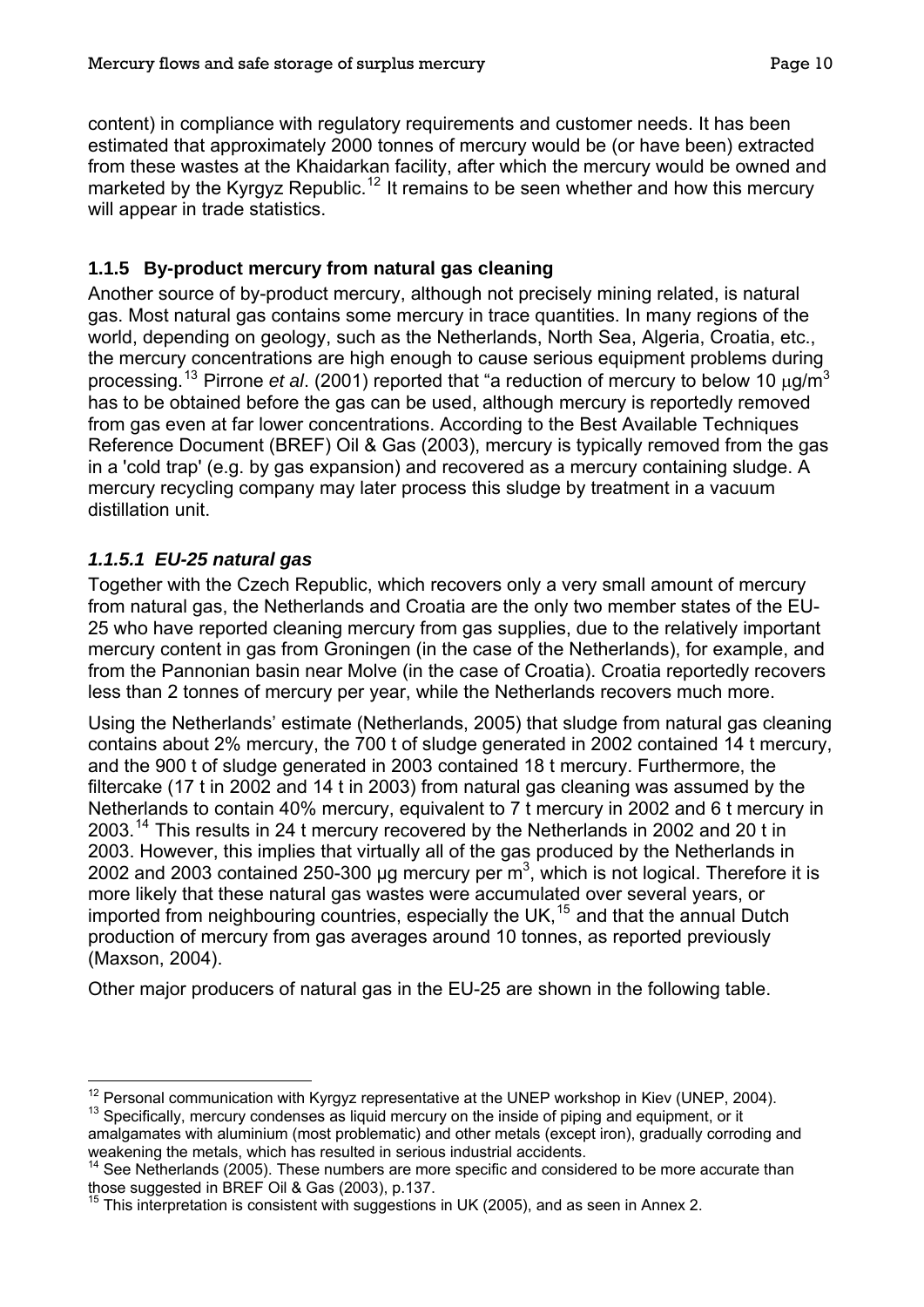| $PJ = TJ*1000$        | 2002 | 2003 | 2004 | <b>Hg recovery</b> |
|-----------------------|------|------|------|--------------------|
| <b>Netherlands</b>    | 2525 | 2430 | 2856 | yes                |
| <b>Italy</b>          | 555  | 524  | 494  | likely             |
| <b>Czech Republic</b> | 1.8  | 1.6  | 3    | yes                |
| UK                    | 4031 | 4029 | 3758 | yes                |
| <b>Norway</b>         | 2755 | 3083 | 3277 | no                 |
| <b>Denmark</b>        | 322  | 307  | 356  | no                 |
| Germany               | 740  | 765  | 710  | minimal            |

*Major natural gas production in the EU and Norway* 

**Sources:**

Eurogas at http://www.eurogas.org/

IAEA statistics at http://www.iea.org/textbase/stats/

Assuming the UK and others (Norway disposes of most mercury wastes) remove some mercury from their natural gas wastes, this author estimates that this source may generate 26 tonnes of mercury per year in the EU-25.

#### *1.1.5.2 Global natural gas*

The data in the following table would suggest that mercury is certainly removed from natural gas as well in such diverse regions as South Africa, the Far East and Sumatra. Once again, however, there is no information as to whether the wastes are treated to separate the mercury.

| Examples of mercury concentrations in wellhead gas |  |
|----------------------------------------------------|--|
|                                                    |  |

| <b>Notes</b>                                                                           | Range $(\mu g/Nm^3)$ |
|----------------------------------------------------------------------------------------|----------------------|
| USA wellhead gas (estimated)                                                           |                      |
| Russian Federation,<br>wellhead gas from oil wells                                     | $0.05 - 70$ *        |
| Russian Federation,<br>free gas from gas wells<br>(after primary condensate separator) | $0.07 - 14$ *        |
| San Joaquin Valley, California                                                         | 1.9-21               |
| Middle East                                                                            | <50                  |
| Netherlands                                                                            | 0.001-180            |
| South Africa                                                                           | 100                  |
| Netherlands                                                                            | $0 - 300$            |
| Groningen                                                                              | 180                  |
| <b>Far East</b>                                                                        | 50-300               |
| Sumatra                                                                                | 180-300              |
| South America                                                                          | 69-119               |
| lNorth Africa                                                                          | $0.3 - 130$          |

\* The sources use the unit  $\mu$ g/m<sup>3</sup> without indicating whether the volume is normalized to Nm<sup>3</sup>.

**Sources:** UNEP (2005), Openshaw & Woodward (2001).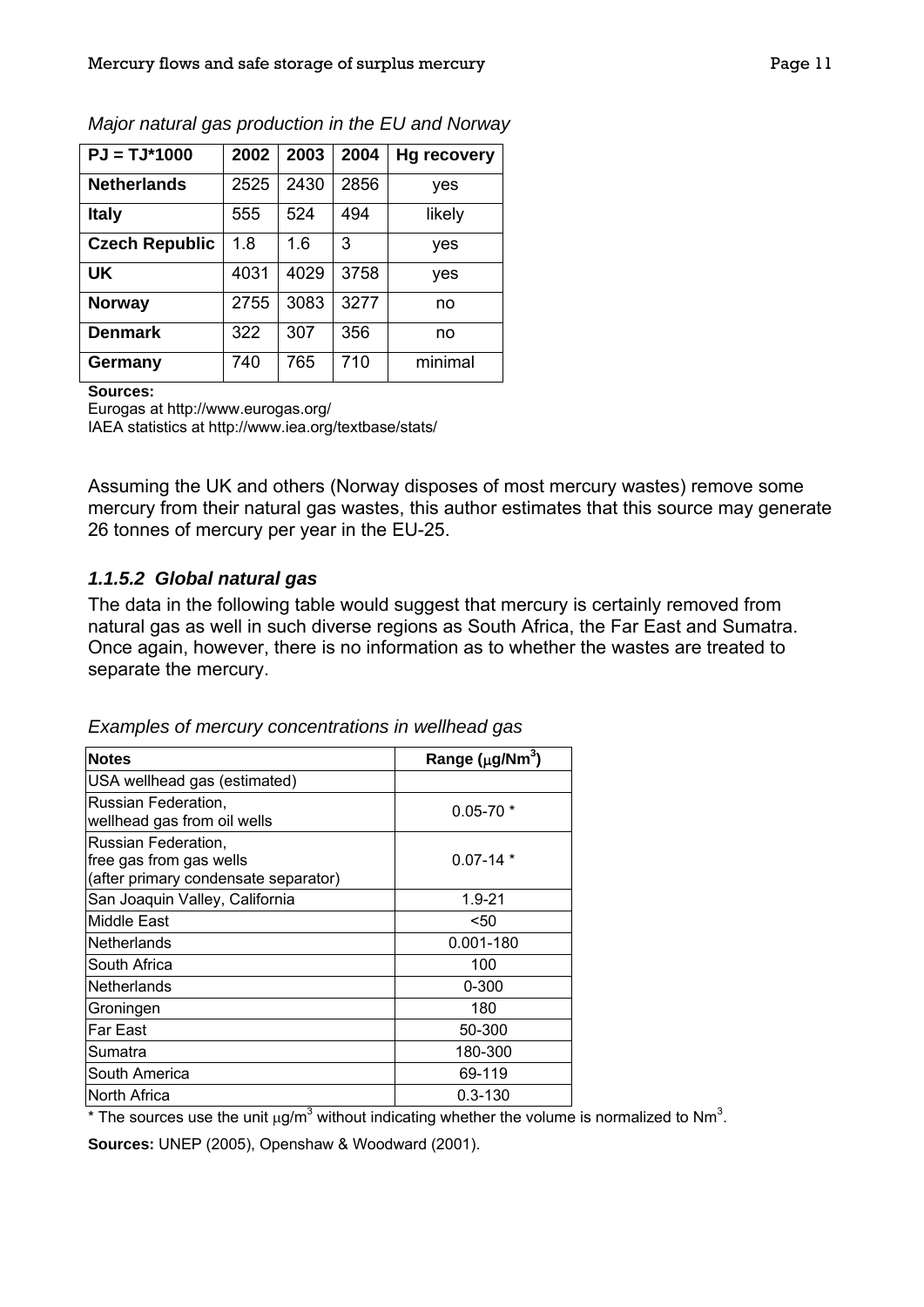<span id="page-14-0"></span>ACAP (2005) provided a rough estimate of mobilisation of mercury during the extraction and use of natural gas in Russia. The main source of mercury for the gas processing industry is mercury in gas condensates. As a best estimate, some 8.2 tonnes may be mobilised (but probably not recovered) with natural gas and gas condensate. Considering the high uncertainty, the range is estimated at 2-10 t mercury per year.

Johnson-Matthey's website reports that its PURASPEC equipment is in service for the removal of traces of mercury from natural gas in a number of countries. Again, the quantities and final disposition of the mercury vary from one country (or gas company) to another.

| Location      | <b>Start-up Date</b> |
|---------------|----------------------|
| UK, North Sea | 1996                 |
| UK            | 1998                 |
| Germany       | 1999                 |
| Norway        | 2000                 |
| Malaysia      | 2000                 |
| UK, North Sea | 2001                 |
| Libya         | 2001                 |
| Thailand      | 2002                 |
| Japan         | 2002                 |
| Australia     | 2002                 |
| Nigeria       | 2003                 |
| Egypt         | 2004                 |
|               |                      |

*PURASPEC mercury removal equipment in service* 

Overall, while data from UNEP (2005) suggests that, outside the EU, there may be 50-100 tonnes of mercury in this waste stream, there is no specific information with which to estimate significant production of by-product mercury from natural gas . Therefore the author has made a conservative estimate of only 10 tonnes mercury actually produced from gas wastes outside the EU.

#### <span id="page-14-1"></span>**1.1.6 Summary of by-product mercury production**

The quantities of mercury from all by-product sources are summarized in the following table. Due to the various uncertainties described previously, it is estimated that both totals below are accurate to ±25%.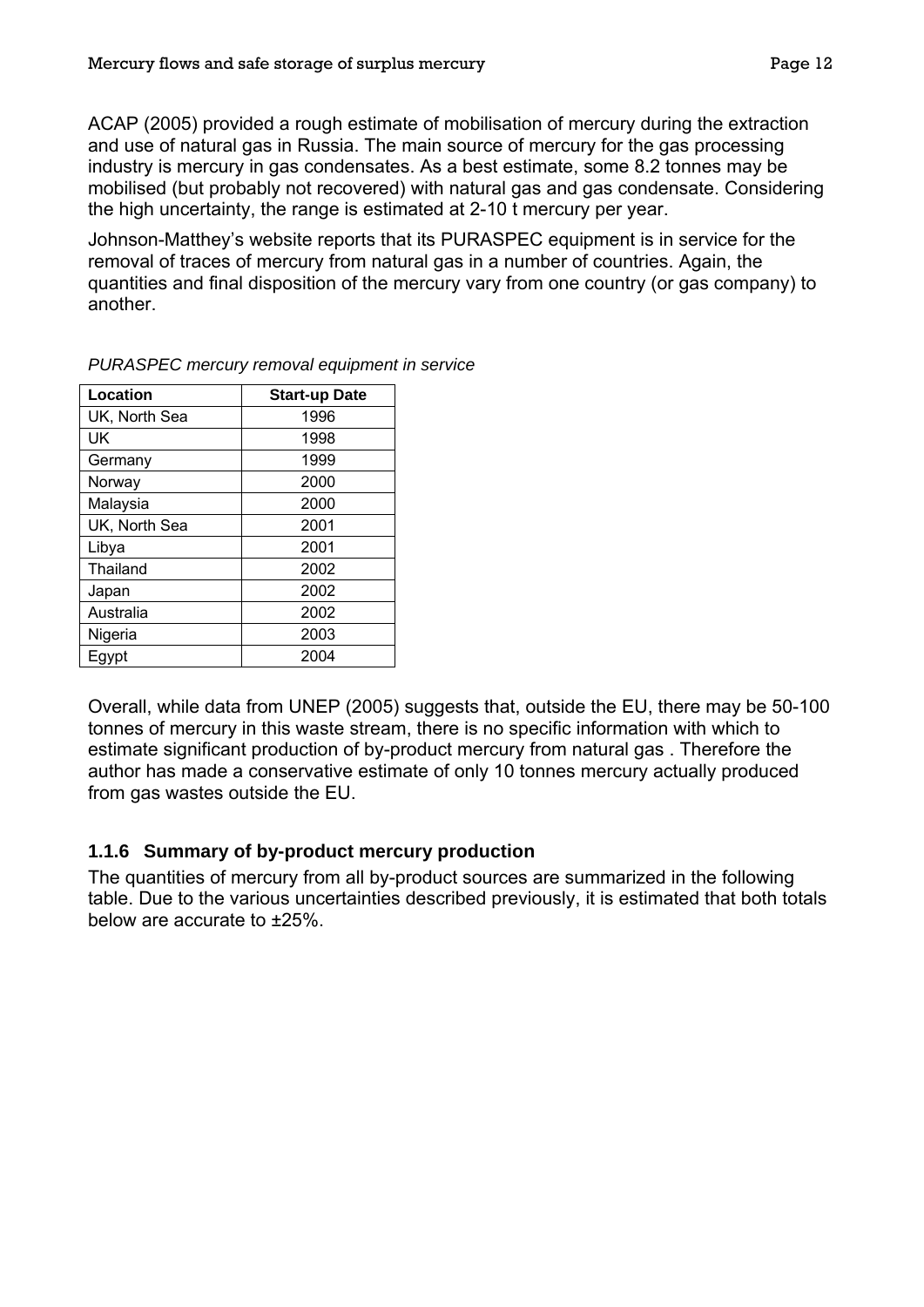|                                                                                                                                                                                                                                                                                                                                                     | 2005                                     | 2005          |
|-----------------------------------------------------------------------------------------------------------------------------------------------------------------------------------------------------------------------------------------------------------------------------------------------------------------------------------------------------|------------------------------------------|---------------|
| <b>SUMMARY BY-PRODUCT</b><br>(TONNES MERCURY)                                                                                                                                                                                                                                                                                                       | <b>EU-25</b>                             | <b>Global</b> |
|                                                                                                                                                                                                                                                                                                                                                     |                                          |               |
| Zinc refining                                                                                                                                                                                                                                                                                                                                       | 48                                       | 90            |
| Gold refining                                                                                                                                                                                                                                                                                                                                       | 0                                        | 225           |
| Copper, lead, silver refining                                                                                                                                                                                                                                                                                                                       | 5                                        | 30            |
| Other by-product:                                                                                                                                                                                                                                                                                                                                   |                                          |               |
| <b>Russian Federation incl. Ukraine</b>                                                                                                                                                                                                                                                                                                             | 0                                        | 80            |
| Tajikistan Sb-Hg mine                                                                                                                                                                                                                                                                                                                               | 0                                        | 40            |
| Other                                                                                                                                                                                                                                                                                                                                               | 0                                        | 30            |
| Natural gas cleaning                                                                                                                                                                                                                                                                                                                                | 26                                       | 36            |
|                                                                                                                                                                                                                                                                                                                                                     |                                          |               |
| <b>Totals</b><br>$\mathbf{r}$ $\mathbf{r}$ $\mathbf{r}$ $\mathbf{r}$ $\mathbf{r}$ $\mathbf{r}$ $\mathbf{r}$ $\mathbf{r}$ $\mathbf{r}$ $\mathbf{r}$ $\mathbf{r}$ $\mathbf{r}$ $\mathbf{r}$ $\mathbf{r}$ $\mathbf{r}$ $\mathbf{r}$ $\mathbf{r}$ $\mathbf{r}$ $\mathbf{r}$ $\mathbf{r}$ $\mathbf{r}$ $\mathbf{r}$ $\mathbf{r}$ $\mathbf{r}$ $\mathbf{$ | 79<br>$\sim$ $\sim$ $\sim$ $\sim$ $\sim$ | 531           |

<span id="page-15-0"></span>*By-product mercury recovered world-wide in 2005 (tonnes)*

**Sources:** Hylander (2003), Maxson (2004 and 2005),

Brooks (2005), NRDC (2006), UNDESA/SD Comtrade (2006) and US ITC trade statistics

#### **1.1.7 Recycled mercury**

There are two main sources of recycled mercury. One source is the mercury that may be recovered from various wastes produced by industries using mercury in a production process; the other is mercury containing products that have reached the end of their life.

#### *1.1.7.1 Process mercury*

The two key industries of concern are the chlor-alkali industry and the VCM/PVC production process using a mercury catalyst.

In the US, most mercury wastes from the chlor-alkali industry are treated and the mercury recovered, whereas in the EU some of the wastes are recycled but it is more typical (and less expensive) for the mercury wastes to be disposed of. On average, recycling of mercury wastes in the rest of the world is rather limited. It should be mentioned that a greater percentage of the EU-25 plants use rock salt as a raw material, which generates higher volumes of mercury waste than purer brine solutions. While admitting that there are often significant variations in design and management from one chlor-alkali plant to another, for the purposes of calculating the quantities of chlor-alkali mercury waste currently recycled, the global mercury-cell capacity has been divided among four main groups: the EU-25, the US, other similar operators, and the rest of the world (ROW), as in the following table.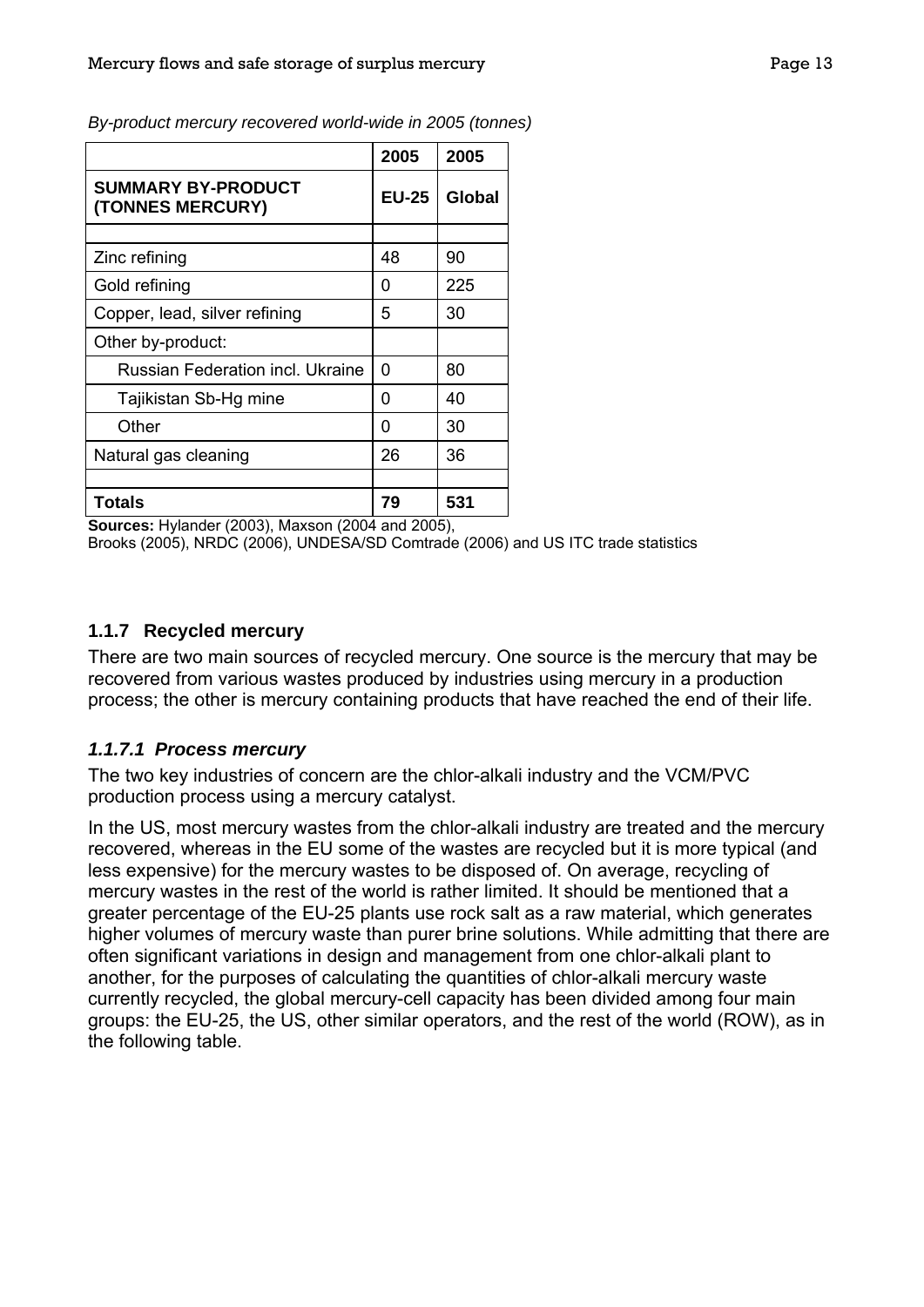| <b>Region</b>               | <b>Mercury cell</b><br><b>CI capacity</b><br>(t/yr) | <b>Mercury</b><br>consumption<br>$(g/t)$ Cl <sub>2</sub><br>capacity) | <b>Mercury net</b><br>consumption<br>total (t) | <b>Mercury</b><br>recycled &<br>recovered<br>$(\%)$ | <b>Mercury</b><br>recycled &<br>recovered (t) |
|-----------------------------|-----------------------------------------------------|-----------------------------------------------------------------------|------------------------------------------------|-----------------------------------------------------|-----------------------------------------------|
|                             |                                                     |                                                                       |                                                |                                                     |                                               |
| <b>EU-25</b>                | 5,886,868                                           | 27                                                                    | 158                                            | 20%                                                 | 32                                            |
| <b>US</b>                   | 1,231,050                                           | 22                                                                    | 27                                             | 50%                                                 | 13                                            |
| Other similar<br>performers | 1,500,000                                           | 25                                                                    | 38                                             | 20%                                                 | 8                                             |
| <b>Rest of the world</b>    | 2,500,000                                           | 125                                                                   | 313                                            | 10%                                                 | 31                                            |
| <b>Total</b>                | 11,117,917                                          | 48                                                                    | 535                                            | 16%                                                 | 84                                            |

<span id="page-16-0"></span>

**Sources:** Author calculations based on Euro Chlor reports to OSPAR, US industry reports to the US EPA, SRIC (2005), Maxson (2004), ACAP (2005) and Toxics Link (2004). See also Section [1.2.2.1.](#page-23-0)

The table indicates that about 535 tonnes (net) of mercury annually are "consumed" (i.e., put into the process, no recovery) by the chlor-alkali industry, of which some are emissions, some are left as trace contaminants in products, and the rest are disposed of in various wastes. An additional 84 tonnes/year of mercury are put into the chlor-alkali process that are recovered each year as elemental mercury, i.e., typically contained in wastes that are retorted or otherwise treated to recover the mercury. Note that mercury retorted or recovered from mercury wastes is typically reused within the industry. In other words, the total annual throughput (sometimes referred to as "consumption") of mercury by the industry in 2005 is estimated here at 619 tonnes, of which 84 is estimated to be recycled/recovered.

With regard to the use of mercury in vinyl chloride monomer (VCM) production, two main processes are used to manufacture vinyl chloride. The choice of process in the past depended mostly on the source and availability of raw materials (e.g. calcium carbide), as well as other local conditions such as energy supply, etc. One process (acetylene process) typically uses mercuric chloride on carbon pellets as a catalyst, and the other (mercuryfree) is based on the oxychlorination of ethylene.

There are no known remaining VCM producers in the EU-25 using the mercury process. One facility in the USA used the mercuric chloride process (US EPA, 1997) until 2001, but is now closed. In Russia four enterprises were identified by Lassen et al. (2004) that still use the mercuric chloride process. In China, on the other hand, many facilities are known to use this process,<sup>[16](#page-16-0)</sup> consuming some 6 thousand metric tons of catalyst (containing an estimated 600 t of mercury) in 2004 – and the number continues to increase along with China's rapid economic expansion (NRDC, 2006). Some facilities in other parts of the world may continue to use the mercuric chloride process as well, but China surely represents 80-90% of the total.

Theoretically, the mercuric chloride VCM process is not especially polluting because the catalyst can be recycled and the hydrochloric acid product can be cleaned. In practice, however, there are steps in the process where mercury may be released (including large quantities of methyl mercury when the mercuric sulphate catalyst is used), and if the spent catalyst is not recycled (which was routine practice when world mercury prices were

 $\overline{a}$  $16$  Some plants may still use a mercuric sulphate catalyst, which was known to be used in the past, but these have not been specifically identified. See Feng (2004).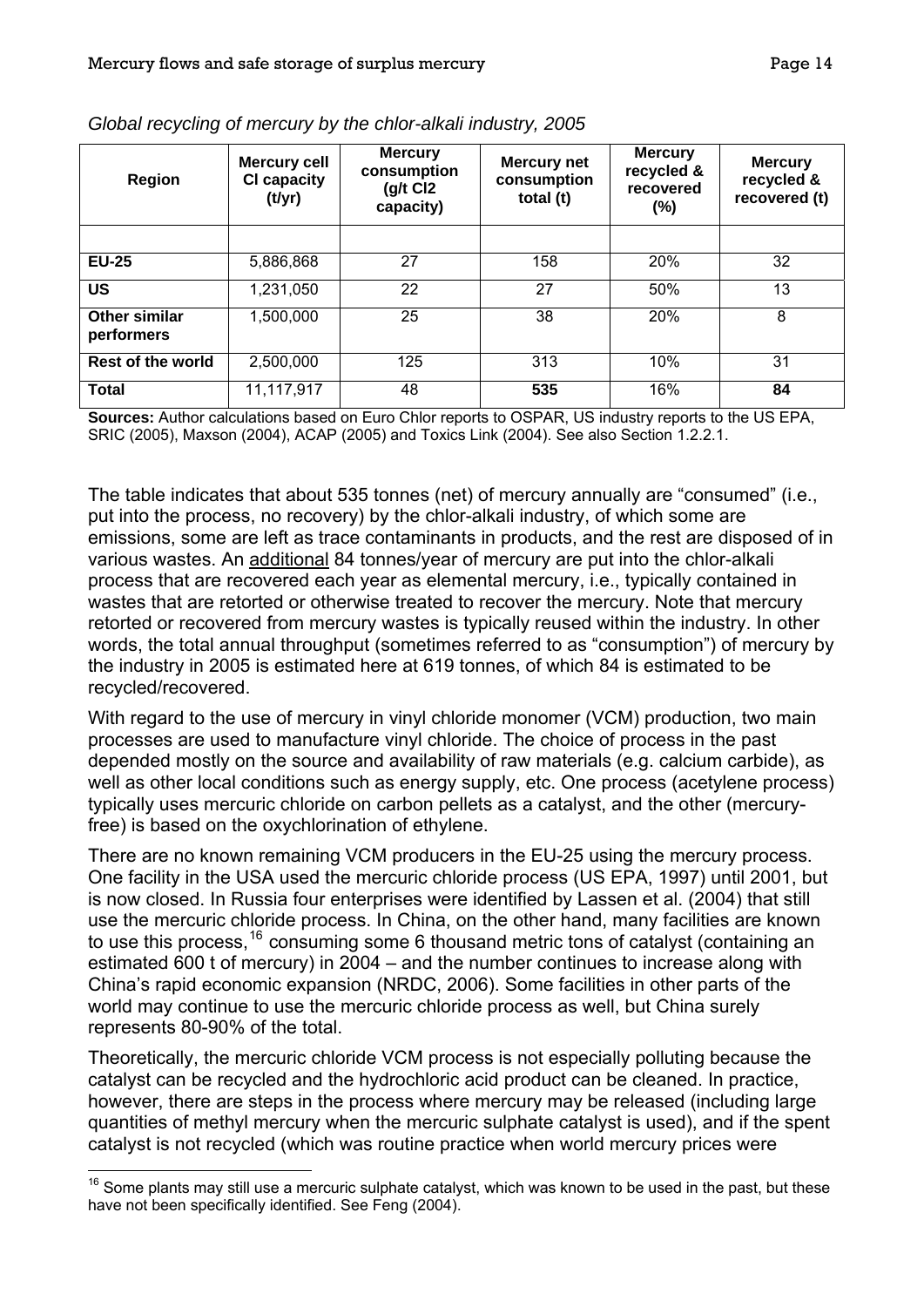<span id="page-17-0"></span>lower), then mercury is disposed of with the spent catalyst. In 2004, during a year of high mercury prices, Chinese industry estimated that they recycled nearly half of the mercury contained in the catalyst consumed that year (NRDC, 2006).

# *1.1.7.2 Product mercury*

 $\overline{a}$ 

The second main source of recycled mercury is mercury containing products (batteries, switches, relays, lamps, dental amalgam, etc.), manufacturing wastes from the production of mercury containing products, etc. The mercury recovered from these sources may be expected to increase in the near term as environmental regulations are strengthened and extended throughout the EU-25, and then decrease as the quantities of mercury in these products and wastes decrease.

The key sources of recycled product mercury in the EU-25 are separately collected batteries (both button cells and cylindrical batteries), control and measuring instruments (thermometers, barometers, manometers, hospital equipment such as sphygmomanometers, etc.), dental wastes, electrical and electronic equipment, etc., although the collection rates vary from nil to well over 50% depending on the country and the product category. Mercury containing lamps are also collected by many countries, and while the mercury content is not as high as other mercury products, the large volumes of lamps and the typical disposal practices make used lamps an important waste stream for mercury.

A reasonable estimate of recycled mercury in the EU-25 requires, first, an estimate of the mercury in the relevant waste streams, and second, estimates of the mercury recovered from each of the key waste streams. Some of the most current such information comes from the responses to the Stakeholder questions posed by DG ENV to the different Member States in September 2005,<sup>[17](#page-17-0)</sup> in some cases based on increasing attention to the European Waste Catalogue (EWC), and generally improved attention to mercury flows. The table in Annex 2 summarises the recycling information in many of these responses. While the responses do not cover (in a consistent manner) enough Member States to permit very reliable recycling calculations, they do provide enough information, together with what is already known, to give some indications of the general state of mercury recycling in the EU-25.

The following table provides estimates of the main mercury product and process waste streams, the amounts of mercury recycled in the EU-25 and, with even greater uncertainty, globally. Estimating separately the mercury content of each of these waste streams based on product turnover, it has been assumed that the EU-25 recovers, on average, some 20- 30% of the mercury content of this waste, although the size of the total waste stream may be larger, and the actual percentage recycled may be lower based on different methodologies such as that used by Mukherjee *et al.* (2004) with regard to mercury in the waste streams of several EU countries. A direct comparison with this source is complicated by the fact that Mukherjee *et al.* used reported waste streams from a limited number of countries, they included by-product and other waste streams, some of which are included elsewhere in this report, etc. The total below for recycled mercury in the EU is believed to be accurate to ±30%. Globally, average recycling rates are known to be lower than those in the EU and US, but relevant data are very limited. Especially due to the uncertainty of VCM-related mercury recycling in China, the total below for recycled

 $17$  See Czech Republic (2005), France (2005), Germany (2005), Netherlands (2005), Slovakia (2005), UK (2005).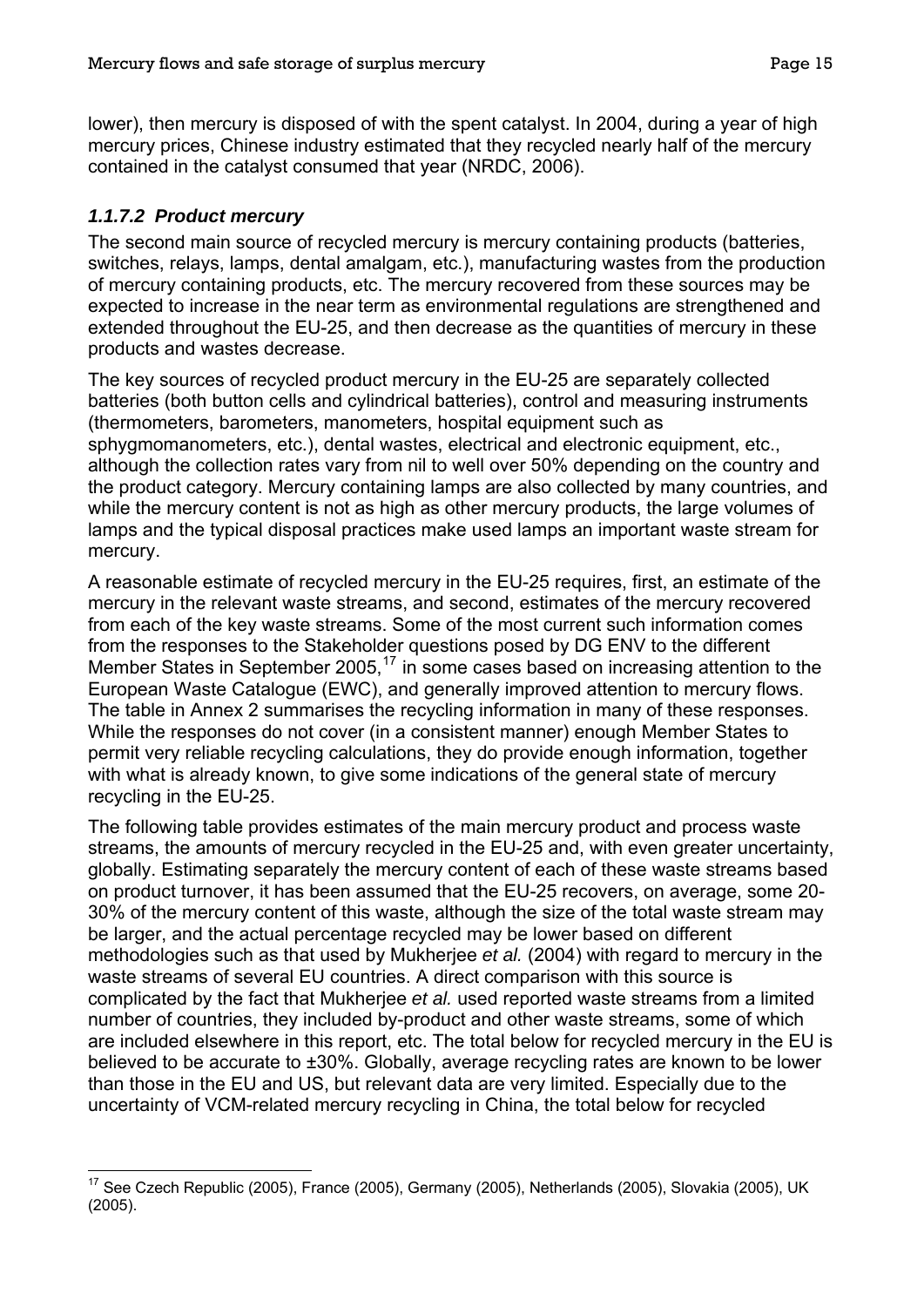<span id="page-18-0"></span>mercury globally could be 50% lower, but probably not more than 10% higher than the figure shown.

| <b>EU25 and global product</b> | Hq in EU-      | $EU-25 Hq$     | $EU-25 Hq$     | Hg in global   | Global Hg      | Global Hq      |
|--------------------------------|----------------|----------------|----------------|----------------|----------------|----------------|
| and process mercury            | 25 waste       | recycled or    | recycled or    | waste          | recycled or    | recycled or    |
|                                | stream         | recovered      | recovered      | stream         | recovered      | recovered      |
| recycling - 2005               | (t)            | $(\%)$         | (t)            | (t)            | (%)            | (t)            |
| SS gold mining                 | not applicable | not applicable | not applicable | not applicable | not applicable | not applicable |
| Chlor-alkali                   | not applicable | not applicable | 32             | not applicable | not applicable | 84             |
| <b>Batteries</b>               | 40             | 25%            | 10             | 500            | 15%            | 75             |
| Dental                         | 72             | 25%            | 18             | 200            | 15%            | 30             |
| Measuring & control            | 42             | 25%            | 11             | 160            | 15%            | 24             |
| Lighting                       | 46             | 25%            | 11             | 150            | 15%            | 23             |
| Electrical & electronic        | 42             | 25%            | 11             | 150            | 15%            | 23             |
| <b>VCM</b>                     | unknown        | unknown        | unknown        | 700            | 43%            | 301            |
| Other, laboratory,             | 36             | 25%            | 9              | 50             | 15%            | 8              |
| pharmaceutical, etc.           |                |                |                |                |                |                |
| Total for these categories     | 278            |                | 101            | 1910           |                | 566            |

*EU-25 and global product/process mercury recycling – 2005* 

**Note:** If the Chinese industry estimate of VCM mercury catalyst recycling turns out to be optimistic (for example, if it is closer to 100 tonnes than 300 tonnes/yr), that single correction could make a very large difference in the global total for recycled mercury.

**Sources:** Author calculations based on responses to the Stakeholder questions posed by DG ENV to the different Member States in September 2005. See Czech Republic (2005), France (2005), Germany (2005), Netherlands (2005), Slovakia (2005), UK (2005). Also Brooks (2005), Maxson (2004, 2005), Euro Chlor reports to OSPAR.

As mentioned previously, government regulations and policies, as well as mercury recovery vs. disposal costs, of course, determine how much of this mercury waste stream is eventually recovered.

#### **1.1.8 Summary mercury supply**

Any summary of mercury sources obliges the analyst to deal with the recurrent problem of deciding at what point to account for a given source. For example, mined cinnabar may be accounted for as "mercury production" in the year it is refined into elemental mercury (this is the convention used here). Or it may be accounted for in the year it is sold by the mine. Or if it is sold by the mine in bulk to a broker, it may not be accounted for until it is eventually sold by the broker to an end-user.

Likewise, mercury from a decommissioned chlor-alkali plant may be assumed to be "available," and accounted for, in the year the plant is closed. Or it may be accounted for (the convention used here) in the year it is removed from the cells and sold to another party, e.g. MAYASA, in the case of EU plants. It is generally not yet possible to obtain the necessary detailed information in order to make all of these sorts of distinctions. This is one of the arguments for better reporting of all mercury movements, which will greatly help our understanding of mercury flows through the economy.

Even in the case of mercury stocks that have recently become available in the FSU, it has not been possible to determine whether they have come from Kyrgyz mine production during the last several years (and therefore should have already been included in previous accounting of primary mine production); or whether they originate from large quantities of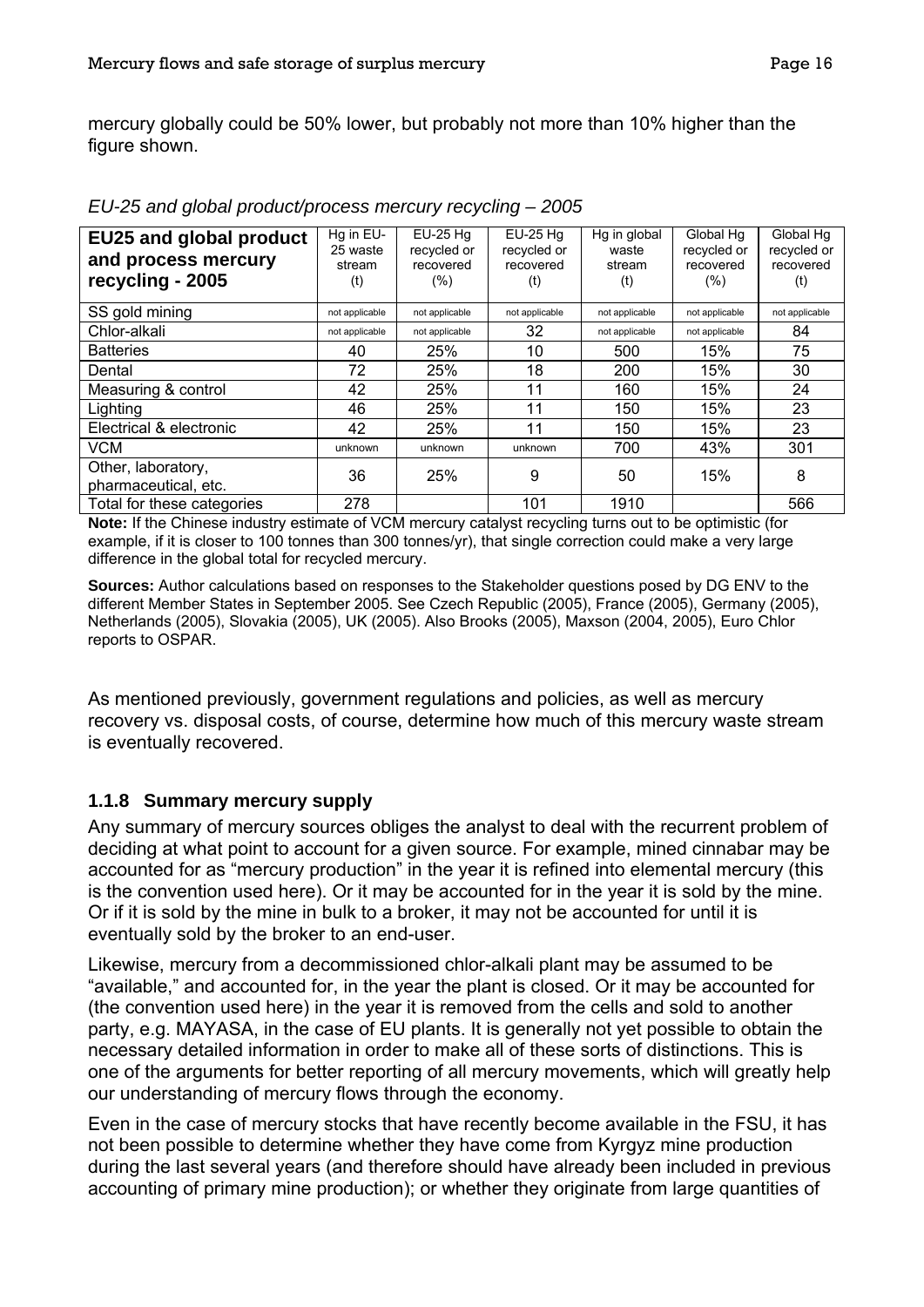Russian mercury wastes being refined by the Kyrgyz Republic (and should therefore be considered as recycled mercury); or whether they represent a stockpile that has been warehoused in Russia already for many years (the assumption made in this report).

From the previous analysis, the following table summarises the estimated global and EU-25 mercury supply during 2005. Note that at current levels of recycling and recovery, the non-chlorine sources of mercury in the EU-25 are not large.

As suggested in the above text, despite best efforts to clarify these data, there remain many uncertainties. It is estimated that the total global supply of mercury – according to the definitions used in this report – is accurate to within  $\pm 15$ %, while the EU-25 mercury supply is accurate to within  $\pm 20\%$ , considering the lack of reporting on several of these categories.

*Global and EU-25 mercury supply during 2005* 

| 2005                                                      | Global supply (t) $\vert$ EU-25 supply (t) |                  |
|-----------------------------------------------------------|--------------------------------------------|------------------|
|                                                           |                                            |                  |
| Mining & by-product                                       | 1996                                       | 79               |
| Recycled mercury from chlor-alkali wastes <sup>a</sup>    | 84                                         | 32               |
| Recycled mercury - other <sup>b</sup>                     | 566                                        | 69               |
| Hg from chlor-alkali cells (decommissioning) <sup>c</sup> | 644                                        | 444              |
| <b>Stocks</b>                                             | 400 <sup>d</sup>                           | $0^{\mathrm{e}}$ |
| <b>Total</b>                                              | 3690                                       | 625              |

Notes:

a) Recycled mercury from chlor-alkali plants includes mercury from sludges and wastes that are retorted onsite, as well as mercury from wastes that are sent off-site for recycling.

b) "Recycled mercury – other" includes all non-chlor-alkali sources

c) "Hg from chlor-alkali cells" is elemental mercury removed from cells at decommissioning.

d) The mercury estimated to have been delivered from FSU stocks was included in the 2005 accounting before it was learned very late that there had been no delivery until early 2006, as described in Section [1.1.2](#page-6-3). This misallocation has no material effect on this report's subsequent discussions or conclusions.

e) Despite the fact that mercury was drawn from storage and sold by MAYASA during 2005, this "source" of mercury to the EU is not included as "stocks" because all mercury now stored by MAYASA should have been accounted for already in previous years when it was produced at Almadén (EU mining supply), produced in the Kyrgyz Republic (non-EU mining supply), recovered from chlor-alkali cells (decommissioning), etc. See the discussion in Section [1.1.2.](#page-6-3)

The following table summarises the global mercury supply during the period 1995-2005. While the mercury supply and demand for 2005 have been calculated separately for this report, in previous years it has generally been assumed that supply and demand for mercury were in reasonable balance, with data on mercury supply (such as Hylander and Meili [2003], for example) naturally suggesting equivalent demand over time.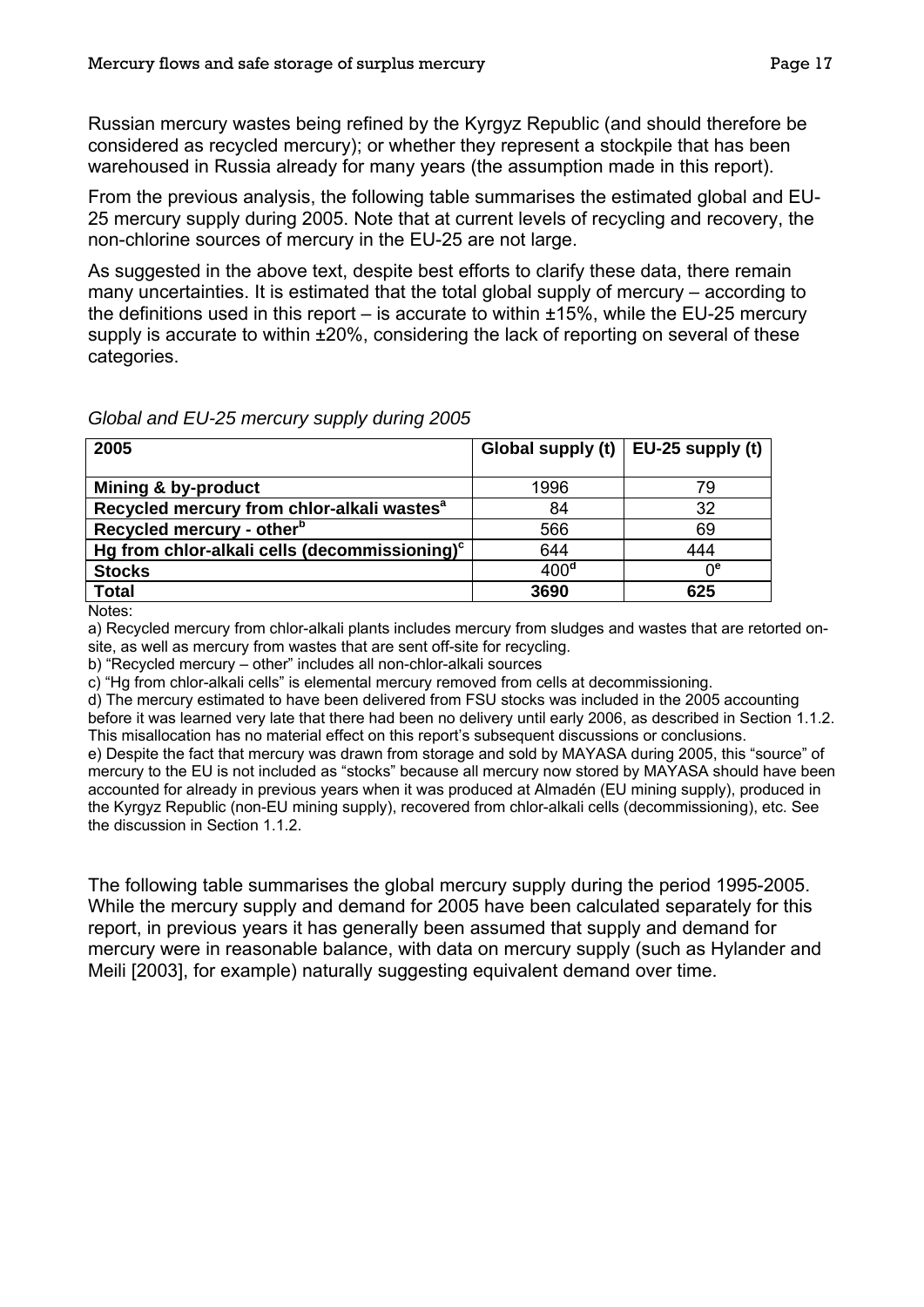|      | Mining &<br>by-product<br>mercury | <b>Recycled</b><br>mercury incl.<br>chlor-alkali<br>wastes | <b>Mercury</b><br>recovered<br>from<br>decommiss.<br><b>MCCAPs</b> | <b>Mercury</b><br>from<br><b>stocks</b> | <b>Total</b> |
|------|-----------------------------------|------------------------------------------------------------|--------------------------------------------------------------------|-----------------------------------------|--------------|
| 1995 | 3338                              | 459                                                        | 575                                                                | 300                                     | 4672         |
| 1996 | 2782                              | 501                                                        | 475                                                                | 0                                       | 3758         |
| 1997 | 2529                              | 539                                                        | 500                                                                | 1000                                    | 4568         |
| 1998 | 2496                              | 510                                                        | 460                                                                | 0                                       | 3466         |
| 1999 | 2200                              | 575                                                        | 600                                                                | 0                                       | 3375         |
| 2000 | 1900                              | 610                                                        | 800                                                                | 0                                       | 3310         |
| 2001 | 2300                              | 620                                                        | 650                                                                | 0                                       | 3570         |
| 2002 | 2650                              | 630                                                        | 230                                                                | 0                                       | 3510         |
| 2003 | 2650                              | 640                                                        | 290                                                                | 0                                       | 3580         |
| 2004 | 1965                              | 560                                                        | 489                                                                | 0                                       | 3014         |
| 2005 | 1996                              | 650                                                        | 644                                                                | 400                                     | 3690         |

#### *Global mercury supply*

Note "Mercury recovered from decommissioned MCCAPs" in 2002 and 2003 is not directly comparable to the figures for the other years due to different methods of calculation.

**Sources:** Hylander (2003), Maxson (2004 and 2005), Euro Chlor publications (http://www.eurochlor.org/).

The following figure summarizes the longer-term global mercury supply, and graphically demonstrates the serious supply deficit that developed in 2004, and strongly influenced the price run-up in 2004-5 (see further discussion in a later section of the report).

*Global mercury supply 1981-2005* 

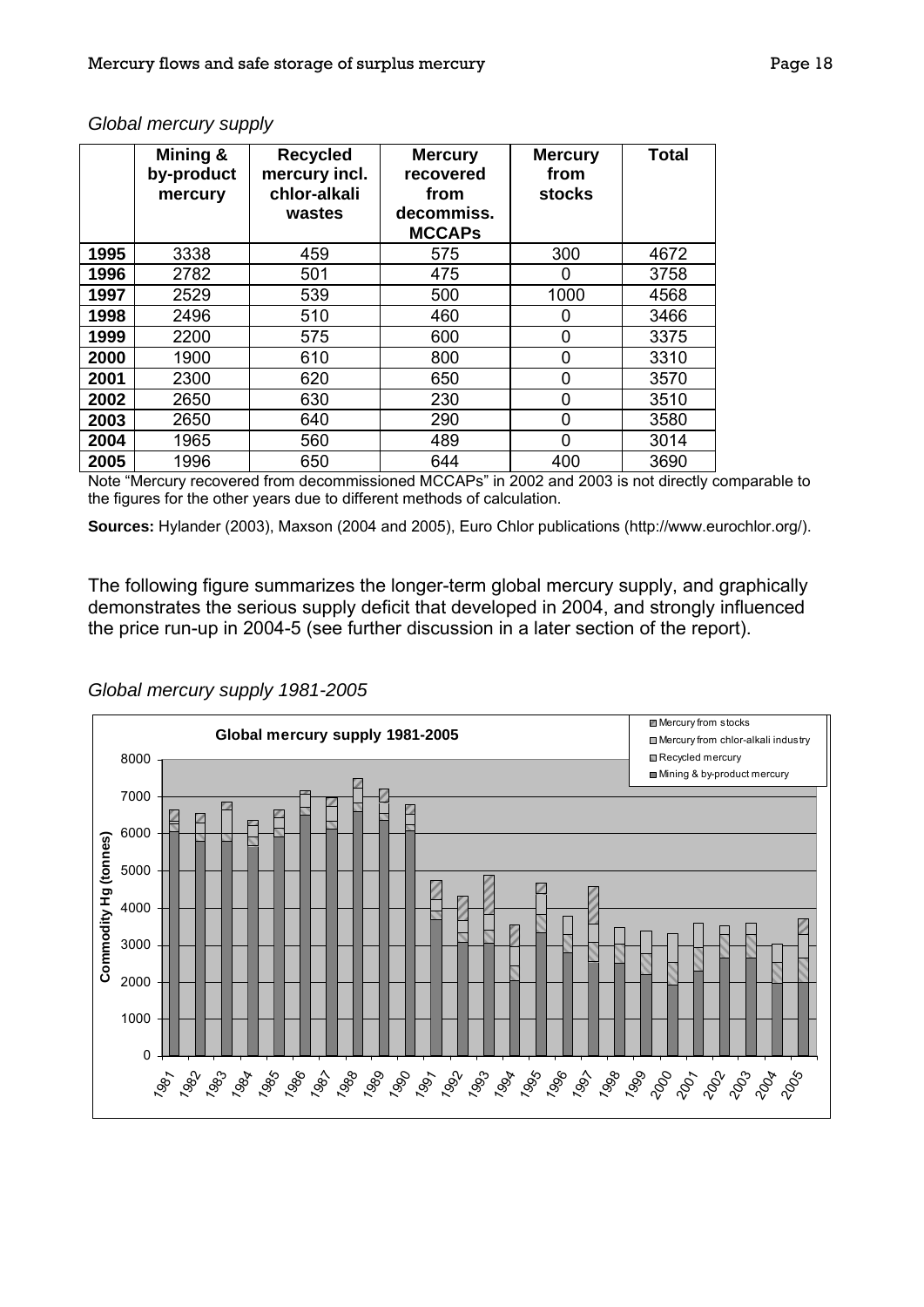# <span id="page-21-0"></span>*1.2 EU and global mercury demand*

## **1.2.1 The concept of "direct mercury demand" within the EU-25**

It is important to mention that, since the purpose of part of this analysis is to compare – for the purpose of the proposed mercury export ban – the EU-25 mercury supply with EU-25 demand, the precise demand with which we are concerned is the direct domestic (manufacturing, industry, laboratory, etc.) demand for elemental mercury that will be converted to products and processes inside the EU, rather than the broad consumer purchase of products (including imports) that contain mercury.[18](#page-21-0)

The difference between the two is significant. In the case of mercury thermometers, for example, there are still major consumer and hospital purchases within the EU-25, while the actual manufacturing of thermometers within the EU-25 is quite limited. I.e., the mercury content of all thermometers consumed (many imported) in the EU in 2005 was about 15 tonnes, while the amount of elemental mercury that was consumed by EU thermometer manufacturers whose thermometers were sold within the EU was no more than 2-3 tonnes (see, for example, Czech Republic (2005) regarding thermometer production).

In fact, the latter "direct demand" for elemental mercury is the focus here, as we wish to ensure an adequate EU-25 supply that will be sufficient to meet that "direct demand." We will return to this concept later. In the meantime, however, in the interest of making conservative estimates, the following basic calculations will be made in the traditional manner, reflecting broad consumer demand for (domestic and imported) mercurycontaining goods, and industry demand for mercury in processes.

#### **1.2.2 Typical uses**

Through recent history, mercury demand has been marked by new and significant applications that wax and eventually wane several decades later – typically for health and environmental reasons. Chlor-alkali electrolysis with mercury has more than a 100-year history that saw maximum demand for mercury in the 1970s. Small-scale gold and silver mining with mercury has been pursued for millennia, and has gone through many cycles of greater and lesser demand for mercury. Apart from the staggering use of mercury for gold and silver mining over this long period, chlor-alkali and batteries have been the biggest users of mercury in the  $20<sup>th</sup>$  century, both declining steadily since the late 1980s.

Demand for mercury has long been widespread, although the global mercury commodity market is small in both tonnage and value of sales. Even though mercury may routinely be traded several times before final "consumption," the available statistics suggest that global yearly trades of mercury and its compounds are probably in the range of €100 million in value. Most transactions are among private parties and are not publicly reported. Mercury is consumed in a broad range of products and processes around the world. The major categories of mercury demand in higher income countries include:

- chlor-alkali production
- dental amalgams

• fever and other thermometers

 $18$  It is perhaps useful to clarify that most consumers do not specifically ask for a product that contains mercury. "Consumer purchase of mercury products" in this case means only that in the normal purchasing process, a certain number of those products purchased will contain mercury.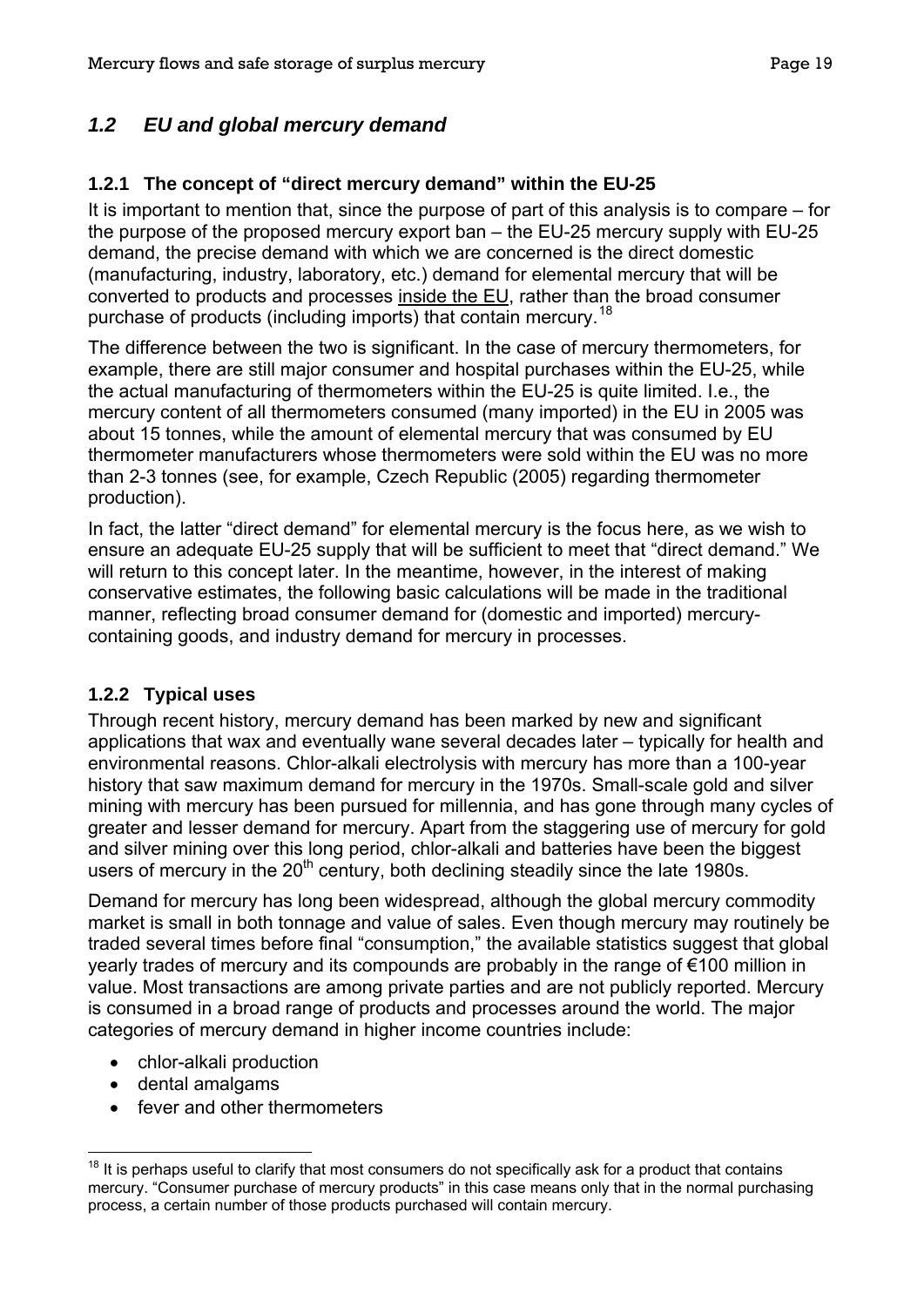- other measuring and control equipment
- mercuric oxide and other batteries
- neon, compact fluorescent, HID and other energy-efficient lamps
- electrical switches, contacts and relays
- laboratory and educational uses
- other industrial processes requiring catalysts, etc.
- pharmaceutical processes, products and preservatives
- other product uses, such as cosmetics, fungicides, toys, etc.

Additional categories of mercury demand more prevalent in, but not exclusive to, less developed countries include:

- artisanal gold mining
- cosmetics and skin creams
- cultural uses and traditional medicine
- paints and pesticides/agricultural chemicals.

While continuing its long-term decline in most of the EU-25 and other higher income countries, there is evidence that demand for mercury remains relatively robust in many lower income economies, especially South and East Asia (especially mercury use in products, VCM production and artisanal gold mining), and Central and South America (especially mercury use in artisanal gold mining). At the same time, there is little detailed data pertaining to its end use in many nations. The main factors behind the decrease in mercury demand in the EU-25 are the substantial reduction or substitution of mercury content in regulated products and processes (paints, batteries, pesticides, chlor-alkali, etc.), and a general shift of mercury product manufacturing operations (thermometers, batteries, etc.) from EU-25 countries to third countries.

A breakdown of mercury demand (including the mercury contained in imported products) among different categories of use within the EU-25 is presented below. Other than the chlor-alkali industry, where the mercury cell process is more widely used in the EU-25 than in other regions of the world, this distribution of mercury uses is reasonably representative of other "industrialized" economies.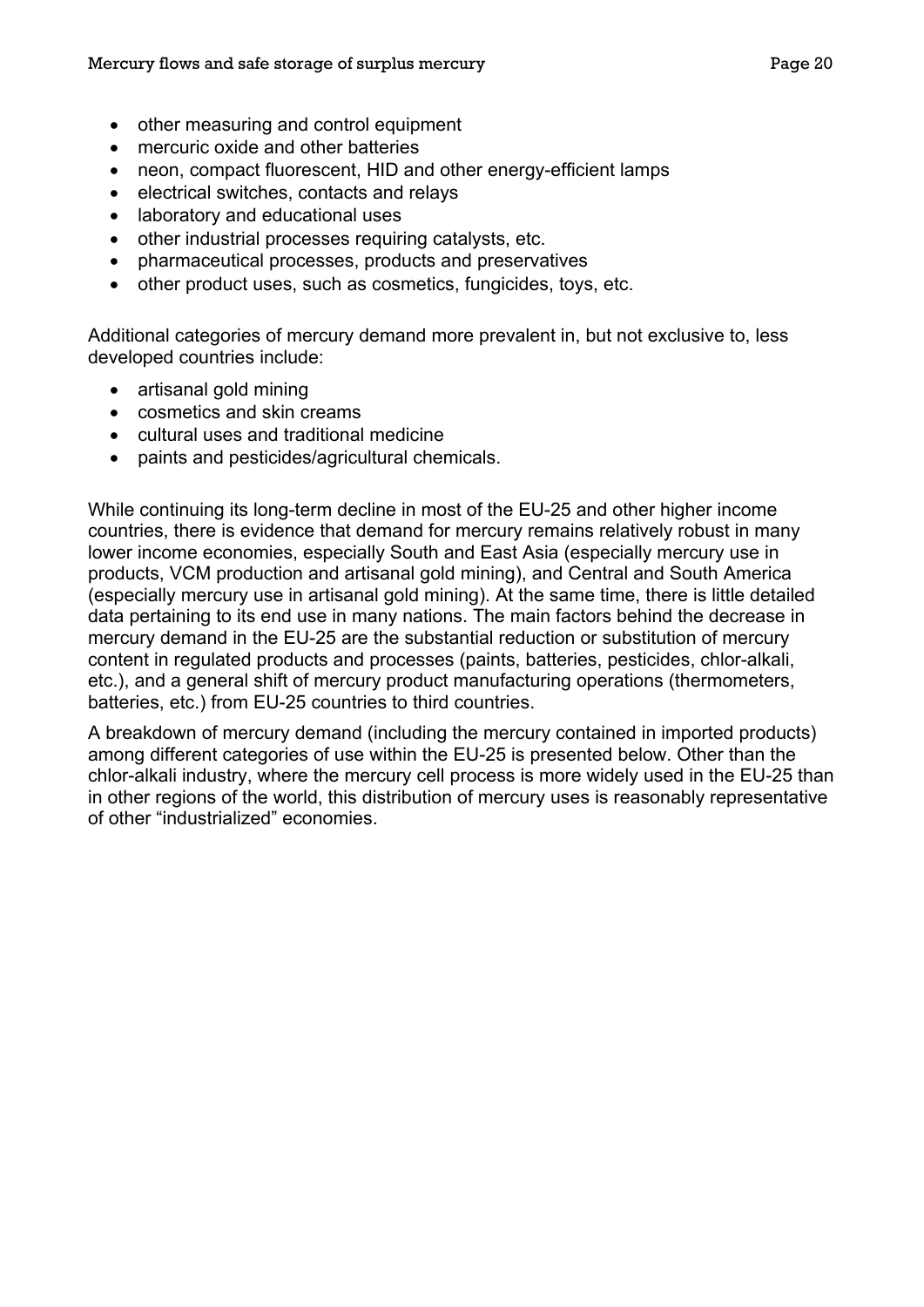<span id="page-23-1"></span>

Note: Small-scale gold mining use of mercury in the EU appears to be restricted to French Guiana, formally part of the EU. By Prefectoral Decree of June 2004, the use of mercury for gold extraction was prohibited in French Guiana as of January 1, 2006.

**Sources:** Brooks (2005), Maxson (2004 and 2005), Euro Chlor reports to OSPAR, WWF (2005), Czech Republic (2005), France (2005), Germany (2005), Netherlands (2005), Slovakia (2005), UK (2005).

#### <span id="page-23-0"></span>*1.2.2.1 Chlor-alkali*

With regard to the largest category shown, based on consumption and release data provided to Euro Chlor by industry operators,<sup>[19](#page-23-1)</sup> it is estimated that the throughput of mercury through the industry in the EU-25 is about 190 tonnes per year. Of that, about 86 tonnes of mercury is disposed of in waste, an estimated 32 tonnes is recycled and reused within the industry, and the remaining mercury is contained in products (chlorine, caustic, etc.), released to the environment and/or unaccounted for ("difference-to-balance," in the Euro Chlor reports).

As seen in the table below, the EU-25 represented in 2005 about 53% of global mercury cell chlorine capacity. Another 10-12% of global mercury cell chlorine capacity is based in the US. It is logical that the performance of the US plants is comparable to those in the EU. On the other hand, approximately 2.5 million tonnes of mercury cell capacity are located in countries where management practices and environmental controls are not as rigorous, and there is evidence that average consumption and releases of mercury at these locations are considerably higher, per tonne of production capacity, than the EU

 $\overline{a}$  $19$  2005 mercury demand by EU-25 chlor-alkali plants is based on data reported by industry to Euro Chlor. See http://www.eurochlor.org/.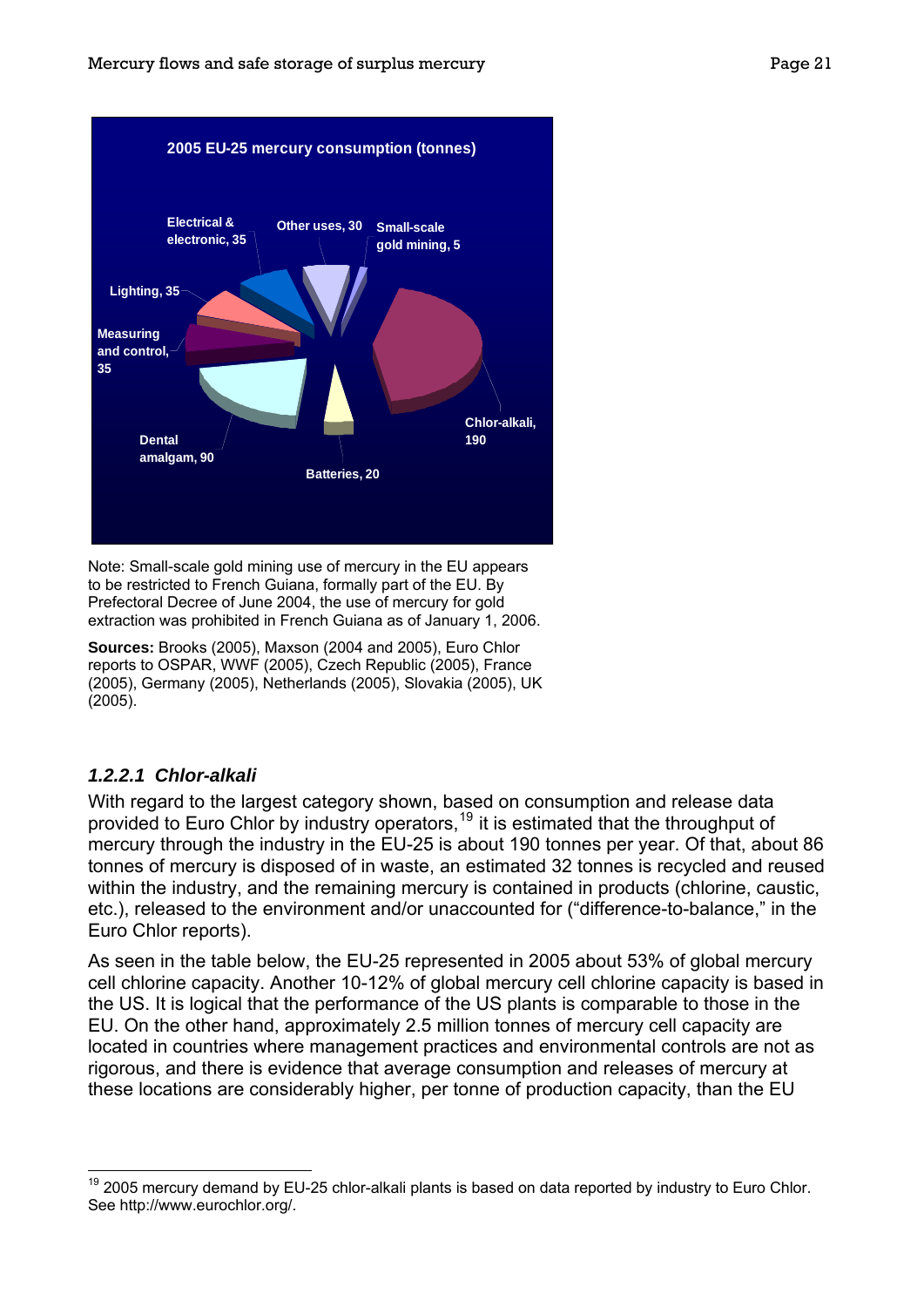<span id="page-24-0"></span>average (see, for example, ACAP (2005) and Toxics Link (2004)). This explains the global demand of over 600 tonnes of mercury for the industry, as shown in the table below.<sup>[20](#page-24-0)</sup>

|                       | <b>Mercury</b><br>cell CI<br>capacity<br>(t/yr) | <b>Mercury</b><br>consumption<br>$(g/t)$ Cl<br>capacity) | Mercury net<br>consumption<br>total (t) | <b>Mercury</b><br>recycled &<br>recovered<br>(t) | <b>Mercury total</b><br>consumption |
|-----------------------|-------------------------------------------------|----------------------------------------------------------|-----------------------------------------|--------------------------------------------------|-------------------------------------|
|                       |                                                 |                                                          |                                         |                                                  |                                     |
| <b>EU-25</b>          | 5,886,868                                       | 27                                                       | 158                                     | 32                                               | 190                                 |
| <b>US</b>             | 1,231,050                                       | 22                                                       | 27                                      | 13                                               | 40                                  |
| Other good performers | 1,500,000                                       | 25                                                       | 38                                      | 8                                                | 46                                  |
| <b>ROW</b>            | 2,500,000                                       | 125                                                      | 313                                     | 31                                               | 344                                 |
| <b>Total</b>          | 11,117,917                                      |                                                          | 535                                     | 84                                               | 619                                 |

*EU-25 & global mercury cell chlorine production capacity and mercury consumption (2005)* 

**Sources:** Euro Chlor; Chlorine Institute; UNEP Chemicals (2002); consultant calculations.

In order to put these numbers in context, the only sector that consumes more mercury, now that the demand for mercury in batteries has dropped significantly during recent years, is the artisanal and small-scale gold mining (SSGM) sector.

# *1.2.2.2 Gold mining*

There are reports that many of the more easily accessible ore deposits have been exhausted, and it is certain that overall mercury consumption must decrease over time for this reason if no other – at some point mining sites will no longer be found and worked as easily as in the past. However, recent detailed studies of mercury demand around the world for artisanal and small-scale gold mining give an estimate that may be as high as 1000 tonnes of mercury per year (Veiga, 2006).<sup>[21](#page-24-0)</sup> This demand may be greatly reduced in various ways, but the barriers to doing so are formidable. One would be obliged to seriously address, among other issues, the fact that gold mining provides higher cash revenues than traditional (and generally more sustainable) activities such as farming and fishing. Further, the typically limited education of miners limits their alternative opportunities. And not least, the (frequently transient) miners are engaged in an activity that is illegal in some countries, and in other countries where it is not illegal, it exists on the very margins of the formal economy.

As a result, economic signals remain, at least for now, the most effective means of changing SSGM behaviour. A high mercury price generally leads to reduced use and emissions of mercury because it is used more efficiently, or because of a shift to mercuryfree techniques. Education campaigns about the health risks of mercury have not substantially reduced the use, and in fact sometimes merely end up transferring some of the risks, such as emissions from burning off mercury, to more vulnerable groups such as women.

 $\overline{a}$ <sup>20</sup> According to *Mercury in India* by Toxics Link (2004), cited by Brooks (2005), mercury is widely used in India for chlorine-caustic soda production (23 plants use 100-150 t annually), although this information has not been recently confirmed by this author.

 $21$  It should be noted that not all SSGM use mercury. Some use cyanide, permitting more gold to be recovered than when using mercury. Others use gravimetric methods without mercury or cyanide.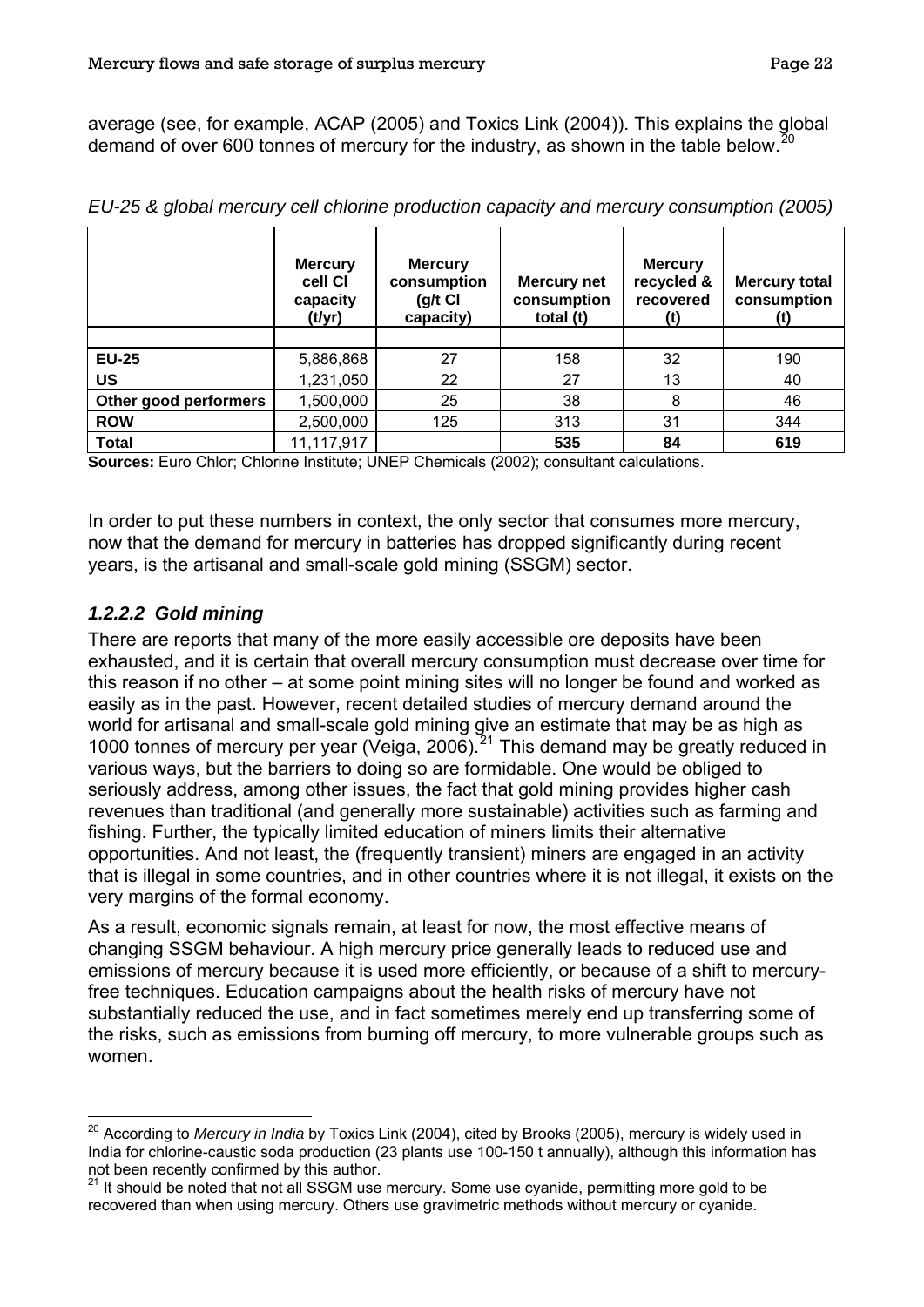<span id="page-25-0"></span>Likewise, a drastic fall in the market price of gold would greatly reduce the extent of SSGM activities as well as the consumption of mercury, because most SSGM investments are small, and most of the costs are for daily mining and smelting operations.

## *1.2.2.3 Batteries*

Previous estimates (Maxson, 2004), based on trade data, of high mercury demand for batteries, especially in China, have recently been more closely investigated (NRDC, 2006). While mercury use in Chinese batteries was confirmed to have been quite high through 2000, most manufacturers have now shifted to lower mercury designs, following commercial trends and customer demand in other parts of the world. However, there are still vast quantities (tens of billions) of batteries with lower mercury content produced in China, and there continues to be a significant ongoing trade in mercuric oxide batteries (NRDC, 2006), some produced in China, and more apparently produced in Chineseoperated free-trade zones. Therefore, the global consumption of mercury in batteries still numbers in the hundreds of tonnes annually, and battery waste should continue to be collected separately, to the extent possible.

It is assumed that there also remain a large number of button cell batteries manufactured in the EU-25 containing on the order of 1% mercury. These will surely be replaced by mercury-free button cells in the next several years. The mercury content of new alkaline batteries produced in the EU is considered to be quite low.

# *1.2.2.4 VCM*

The previously mentioned investigations in China have confirmed the demand of some 600 tonnes of mercury per year for catalysts for VCM production – a number that is actually increasing as the Chinese economy booms, and as Chinese demand for VCM increases. Meanwhile, the use of products based on VCM in EU hospitals is declining due to concerns about the health effects of softeners added (HCWH, 2004; NRDC, 2006).

#### *1.2.2.5 Measuring and control*

There is a rather wide selection of mercury containing measuring and control devices, including thermometers, barometers, manometers, etc., still manufactured in the EU-25, although most suppliers now offer mercury-free alternatives as well. European legislation is being developed in line with the Community Strategy on Mercury to reduce mercury demand for this equipment.

#### *1.2.2.6 Electrical and electronic devices*

Due to the RoHS Directive and similar initiatives in California and Japan, among others, mercury-free substitutes for mercury switches, relays, etc., are being actively promoted.<sup>[22](#page-25-0)</sup> At the same time, the Interstate Mercury Education and Reduction Clearinghouse (IMERC) database $^{23}$  $^{23}$  $^{23}$  indicates that mercury use in these devices remains significant.

 $\overline{a}$  $^{22}$  For California, see http://www.dtsc.ca.gov/HazardousWaste/EWaste/. For Korea's RoHS/WEEE/ELV-like legislation called "The Act for Resource Recycling of Electrical/Electronic Products and Automobiles," see http://www.europeanleadfree.net/pooled/articles/BF\_NEWSART/view.asp?Q=BF\_NEWSART\_195645. For Japan, see http://www.jeita.or.jp/index.htm; also see

http://uk.farnell.com/jsp/bespoke/bespoke8.jsp?bespokepage=farnell/en/rohs/rohs/facts.jsp. 23 http://www.newmoa.org.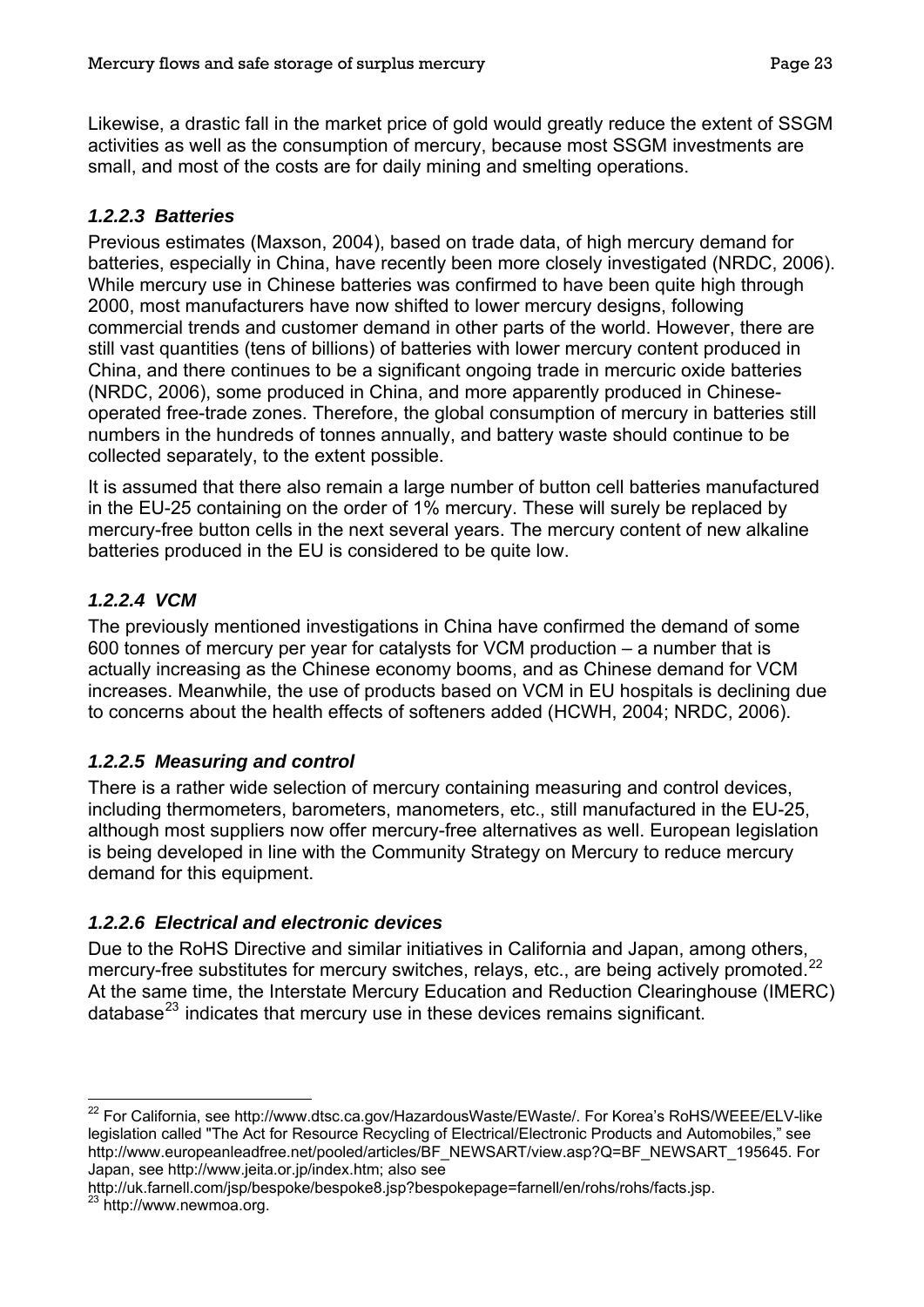# <span id="page-26-0"></span>*1.2.2.7 Dental*

In many EU-25 countries, dental use of mercury is declining. In others, however, better access to dental care may actually increase mercury use temporarily, especially where the cost of treatment is most critical. Amalgam fillings remain less expensive as long as the related costs of amalgam separators, etc., are not charged to the patient. Many (especially older) practitioners seem to be hesitant to change long-standing methods of treatment, are less concerned or aware of environmental issues, or they may be less familiar with the newer mercury-free alternatives.

# *1.2.2.8 Mercury lamps*

Mercury use in energy-efficient lamps remains the standard, where ongoing industry efforts to reduce the amount of mercury in each lamp are countered, to some extent, by the ever-increasing number of lamps produced and consumed in the EU. There are indications that mercury-free alternatives will eventually encroach on this market, but for most applications the alternatives are still quite limited.

# **1.2.3 EU-25 and global demand summary**

At the beginning of this section there was a note about EU "direct demand" for elemental mercury that will be made into products and processes within the EU, as opposed to overall EU consumption of products (both domestically produced and imported) that contain mercury.

When calculating EU-25 mercury demand for the purposes of this report, imports of mercury-containing products should theoretically be excluded. What we may refer to as "direct demand" is the elemental mercury that needs to be available to the EU-25 economy as a direct input into products manufactured in the EU ("EU-origin"), or as an input into industrial processes that take place within the EU. In effect, this is the quantity of mercury that the EU-25 would hope to provide from internal sources in the event of all chlor-alkali (and possibly other) mercury being stored.

On the contrary, any exports of mercury-containing products do not need to be specially considered in this analysis, as they are all part of what is referred to above as EU-25 "direct demand." Mercury products known to be manufactured in the EU-25 include thermometers, energy-efficient lamps, batteries, laboratory chemicals, dental amalgams, and some barometers and other measuring and control instruments. In any case, the exports of these products from the EU are relatively insignificant, especially in terms of the mercury content.

Since specific data are not available, it may be roughly estimated that "direct demand" for mercury in products is 50-100 t/yr, or about 20-40%, less than overall EU-25 consumption of mercury in products , representing mostly the mercury content of imported measuring and control devices, batteries, energy-efficient lamps, electrical and electronic equipment, and "other" mercury uses.

In total, global mercury demand (uncertainty estimated at  $\pm$  15%) and EU-25 mercury demand (uncertainty estimated at  $\pm$  10%) for mercury are summarised in the following table.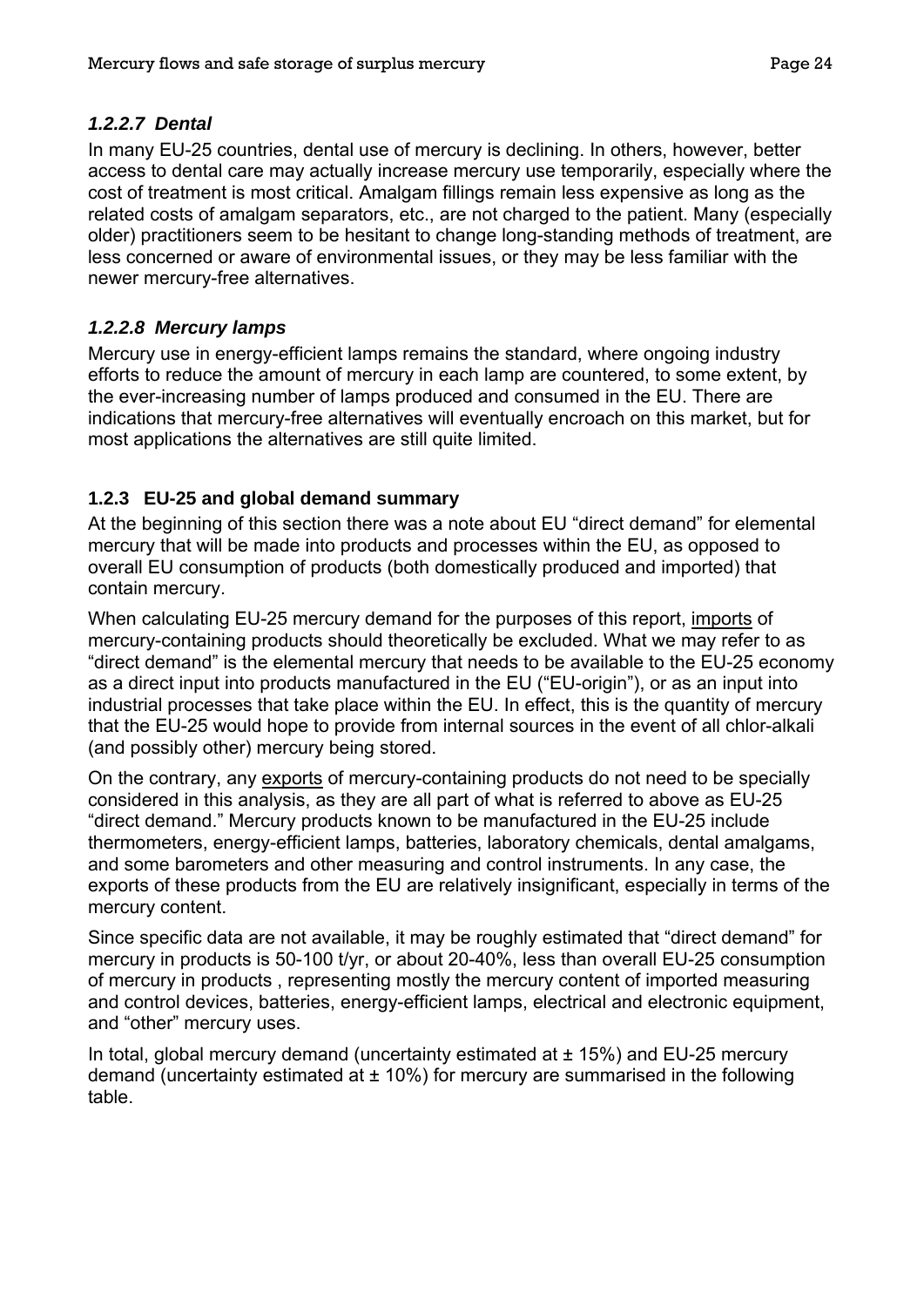| <b>Mercury demand</b>                   | Global<br>demand (t) | EU-25 market<br>demand $(t)^*$ |
|-----------------------------------------|----------------------|--------------------------------|
| Small-scale gold mining                 | 1000                 | 5                              |
| <b>Chlor-alkali</b>                     | 619                  | 190                            |
| <b>Batteries</b>                        | 400                  | 20                             |
| <b>Dental</b>                           | 270                  | 90                             |
| <b>Measuring &amp; control</b>          | 150                  | 35                             |
| Lighting                                | 120                  | 35                             |
| <b>Electrical &amp; electronic</b>      | 140                  | 35                             |
| <b>VCM</b>                              | 700                  | probably zero                  |
| Other, laboratory, pharmaceutical, etc. | 40                   | 30                             |
| Total                                   | 3439                 | 440                            |

<span id="page-27-0"></span>*EU-25 and global mercury demand by sector (2005)* 

\* "Market demand" represents all mercury consumed in the EU-25, including mercury imported in products, etc. This may be contrasted with "direct demand" for elemental mercury that needs to be available to the EU-25 economy as a direct input into products manufactured in the EU ("EU-origin"), or industrial processes that take place within the EU. As discussed in the text, the latter is estimated to be 20-40% less than "market demand" for mercury.

**Sources:** Euro Chlor (http://www.eurochlor.org/), Czech Republic (2005), France (2005), Germany (2005), Netherlands (2005), Slovakia (2005), UK (2005), Maxson (2004, 2005), NRDC (2006).

It may be noted that the chlor-alkali industry is responsible for 43% of EU-25 mercury demand (or 36% if one considers the estimated 32 tonnes of mercury recycled by the industry) and 18% of global mercury demand. Most chlor-alkali industry mercury requirements, especially within the EU-25, may be assumed to be sourced from within the industry as other MCCAPs close or convert to the membrane process.

Largely as a result of increasing awareness and regulation, the global demand for mercury has declined from more than nine thousand tonnes annual average in the 1960s, to just under seven thousand tonnes in the 1980s, and less than four thousand tonnes since the late 1990s.<sup>[24](#page-27-0)</sup> In 2005 global demand for mercury, on the strength of high gold prices and strong mercury demand for artisanal and small-scale gold mining, remains in the vicinity of 3400 tonnes per year, as seen in the above table. About 13 percent of this total represents mercury consumption in the EU-25, and just over half of the EU-25's level of consumption is estimated to be consumed in North America. Global mercury demand broken down by geographical region is estimated in the table below. Uncertainty in the total, as mentioned above, is estimated at  $\pm$  15%, while regional uncertainties, especially for regions that are not well reported, may be as high as  $\pm$  25-30%.

 $\overline{a}$ 

<sup>&</sup>lt;sup>24</sup> Historical mercury demand through the 1990s is based on mercury production data compiled by Hylander and Meili (2003).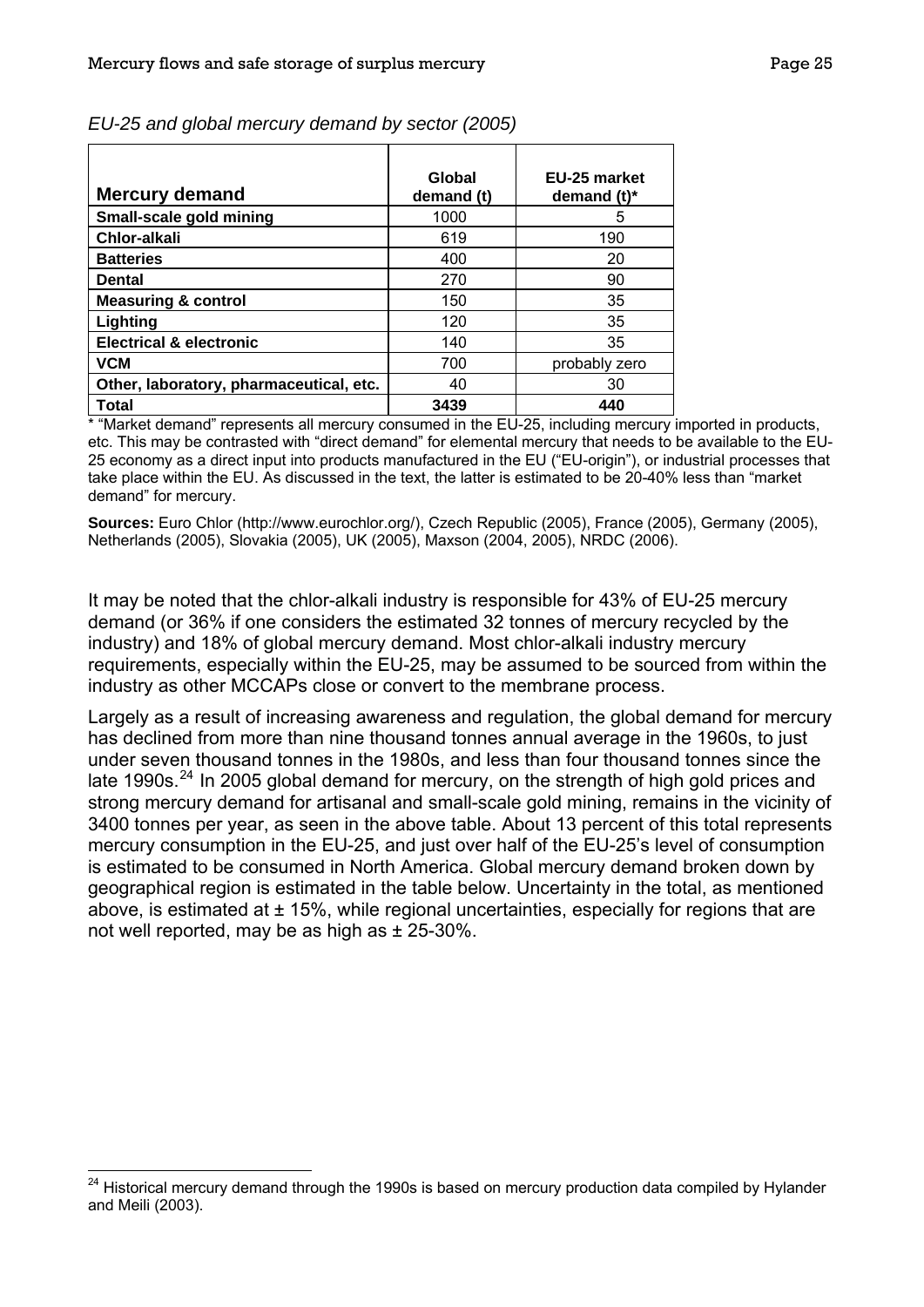<span id="page-28-0"></span>

| Global mercury demand by region (2005) |  |  |
|----------------------------------------|--|--|
|                                        |  |  |

| Region                         | <b>Metric</b><br>tonnes |
|--------------------------------|-------------------------|
| <b>EU-25</b>                   | 440                     |
| <b>North America</b>           | 230                     |
| <b>Other OECD</b>              | 100                     |
| <b>Eastern Europe/CIS</b>      | 210                     |
| <b>Arab States</b>             | 100                     |
| <b>East Asia &amp; Pacific</b> | 1550                    |
| Latin America & Caribbean      | 270                     |
| <b>South Asia</b>              | 450                     |
| <b>Sub-Saharan Africa</b>      | 100                     |
| TOTAL                          | 3450                    |

**Sources:** Maxson (2004), NRDC (2006), UNDESA/SD Comtrade (2006) statistics, consultant estimates.

#### *1.3 Mercury trade*

#### **1.3.1 Basic market structure**

The small market for commodity mercury is characterized by a limited number of virgin mercury producers, and a larger number of secondary mercury producers. These actors are complemented by another relatively small group of mercury traders and brokers, mostly located (in addition to the main mining sites) in the Netherlands, the UK, Germany, the US, India and Hong Kong. All of these "market-makers" buy and sell mercury, timing their trades to influence market movements and to profit from price fluctuations. MAYASA, the Spanish mercury mining and trading company, purchased most of the USSR stockpile in the 1990s, for example. In recent years, MAYASA has also purchased residual mercury inventories from Western European chlor-alkali plants as they close or convert to a mercury-free process. Lambert Metals is the other main market-maker in the EU, with a presence in the UK, Rotterdam and Amsterdam, among other locations.

Most mercury traders deal as well in other non-ferrous metals, frequently in other commodities, and sometimes in mercury and other compounds. The mercury business by itself, in recent years, has not been reliable or profitable enough for a company to depend on for its livelihood.

Recyclers of mercury, on the other hand, may deal exclusively with mercury, or they may extract precious metals as well. Since their survival does not depend on the market price of mercury, they occupy a very different niche from the traders.

There are also some special cases such as MAYASA, which has long been a mercury trader, but due to its past mining operations it also has (or had recently) laboratory facilities, storage facilities, refining and filtering equipment, emission controls, waste treatment and disposal facilities and sites, a technical assistance group for selling services related to refining and emission controls, etc.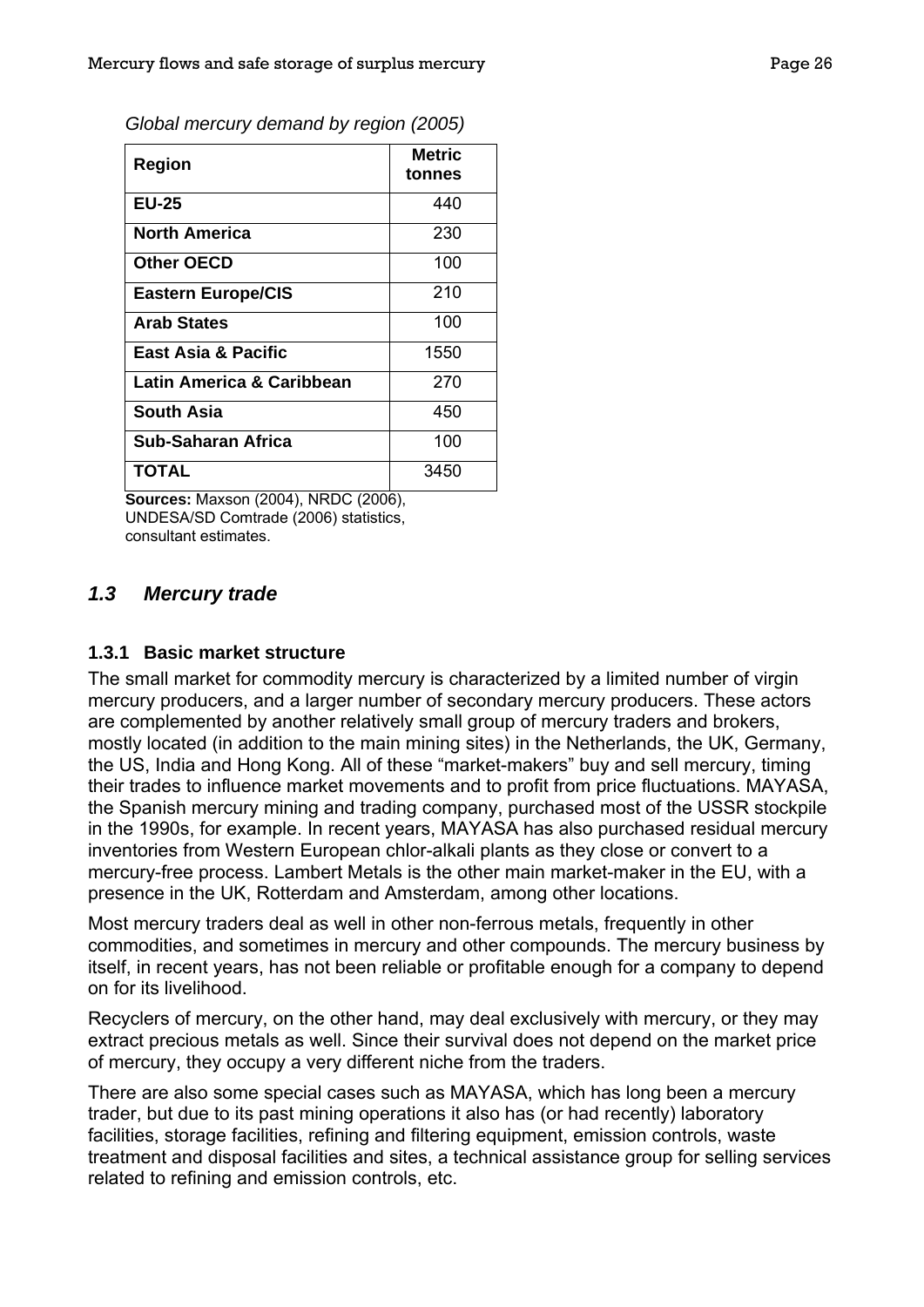# <span id="page-29-0"></span>**1.3.2 Global and EU-25 mercury movements**

The picture of global mercury trade, and the role of the EU in that trade, in general terms, remains virtually the same as described in Maxson (2004). The identification of the EU-25 region rather than the EU-15 does not change significantly the nature of these trade flows, since the main EU mercury traders were part of the former EU-15. The most significant change in recent years is that EU traders seem to be generally more careful about whom they sell mercury to. Due to increased public awareness, traders increasingly prefer to deal with buyers for whom the end use of mercury is clear and "legitimate," e.g., they prefer not to knowingly sell mercury for use in small scale and artisanal gold mining, skinlightening creams, or other such uses. This attitude has likely contributed to a decrease in mercury exports from the EU, especially since 2003.

The UNDESA/SD Comtrade (2006) statistics are the most comprehensive publicly available records of global mercury trade. Even so, in the analysis of these statistics, several points should be kept in mind:

- Publicly available trade data show only discrete freight movements the country origin and country destination of one or more shipments (it is not indicated how many) grouped together, and the quantity (and generally the value) of the total shipments from one country to another during the course of a year.
- There is no indication whether the source of a country-to-country shipment is the real origin of the material, or whether the destination of the shipment is the final destination. Nor is there any indication of the end use of the mercury.
- There is no indication of the time scale of shipments. For example, a bulk mercury shipment could be recorded from Spain to the Netherlands in 2005, and the same mercury could be shipped out in smaller quantities to many different countries in 2005, or in 2006. In such a case there may be double counting of the same mercury in one year or over several years.
- The trade statistics for commodity mercury do not include trade in mercury compounds, which would increase the mercury flows shown here by an estimated 10-15 percent. There are some separate statistics on mercury compounds, but the number of compounds is very limited, and the reporting is neither widespread nor consistent.
- Likewise, if one were to assume a certain number of unreported trade movements of elemental mercury, or recognize the internal trade within certain countries such as China, India, the US, etc., that does not appear in these statistics, one would see much larger trade flows.

For all of these reasons and more, countries inside the EU and outside should be encouraged to collect better statistics on all mercury movements in order to improve our understanding, and facilitate more effective policy formulation. This was the general observation of the 2005 UNEP Governing Council Meeting, whose decision 23/9 IV requested, among other things, a report to be prepared on mercury trade before the next meeting in February 2007.

Recent EU mercury imports and exports are summarised below, while several tables providing further details of previous mercury flows have been attached in Annex 3 summarising EU-25 trade with the rest of the world. These include:

- Netherlands main mercury exports 2003;
- Spain main mercury exports 2003;
- Other significant European mercury exports 2003;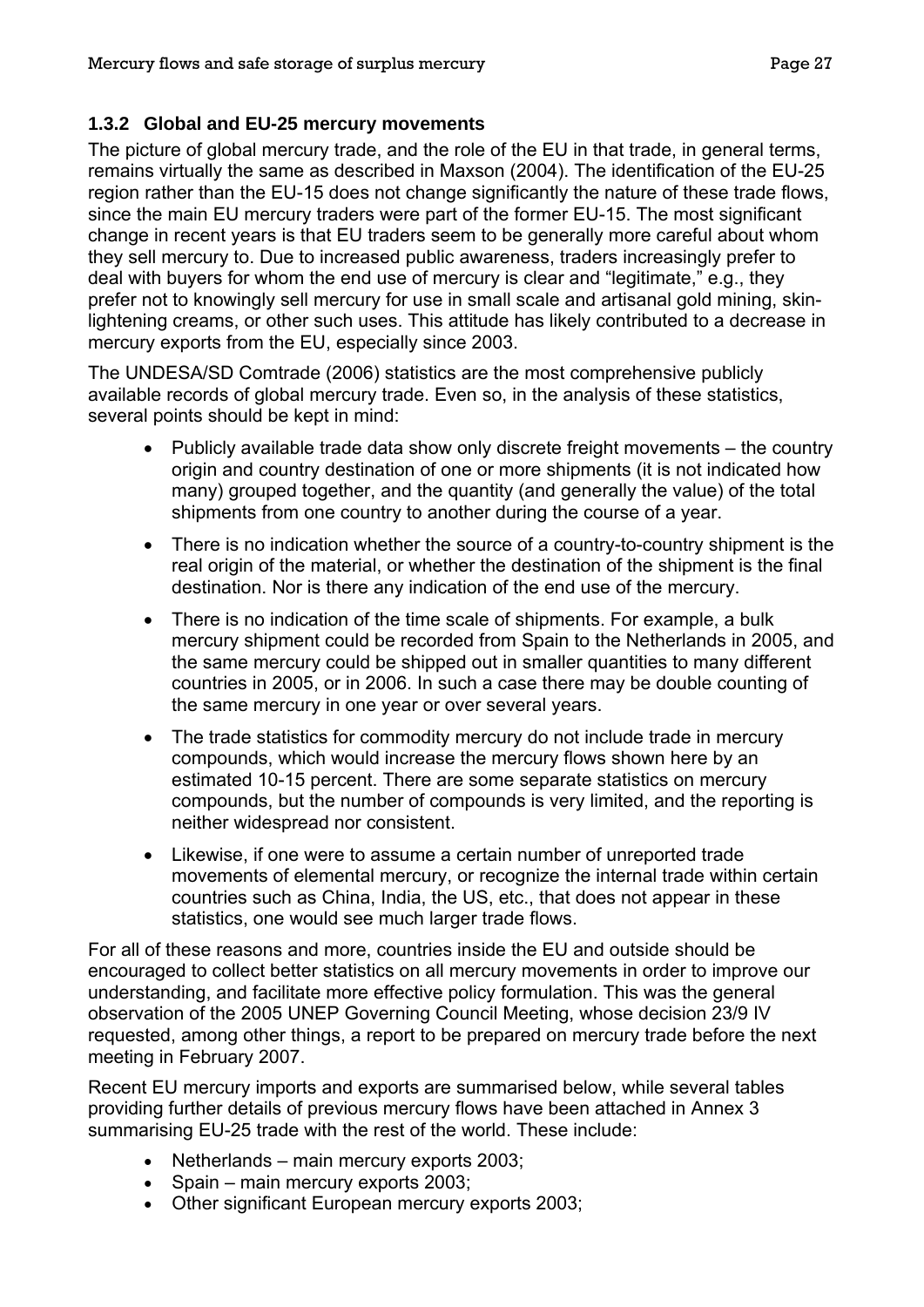- Major EU mercury movements, 2000-2003;
- Global exports of mercury from key EU countries to OECD partners; and
- Global exports of mercury from key EU countries to non-OECD partners.

The UNDESA/SD Comtrade (2006) statistics used in the following analysis are sufficient to show the general trends in EU-25 mercury trade, and are probably accurate to within ±20%, depending on the assumptions one makes about certain incomplete or conflicting statistics in the database.

| <b>Major EU-25 exporters</b><br>(tonnes elemental Hg) |      |      |      |      |      |
|-------------------------------------------------------|------|------|------|------|------|
|                                                       | 2000 | 2001 | 2002 | 2003 | 2004 |
| Germany                                               | 128  | 162  | 125  | 93   | 69   |
| <b>Netherlands</b>                                    | 272  | 312  | 292  | 145  | 228  |
| Spain                                                 | 850  | 648  | 730  | 678  | 444  |
| United<br>Kingdom                                     | 255  | 259  | 47   | 70   | 24   |
| <b>Others</b>                                         | 111  | 89   | 455  | 123  | 59   |
| Total                                                 | 1616 | 1470 | 1648 | 1110 | 824  |

# *EU-25 elemental mercury exports, 2000-2005*

**Source:** Author analysis of the trade flows of the 25 present country members of the EU, according to UNDESA/SD Comtrade (2006) statistics

The first two figures below show the main country contributors to EU mercury exports and imports during 2000-2005, while the third figure shows aggregate imports into and exports from the EU for these years.



*EU-25 elemental mercury exports, 2000-2005*

**Source:** Author analysis of the trade flows of the 25 present country members of the EU, according to UNDESA/SD Comtrade (2006) statistics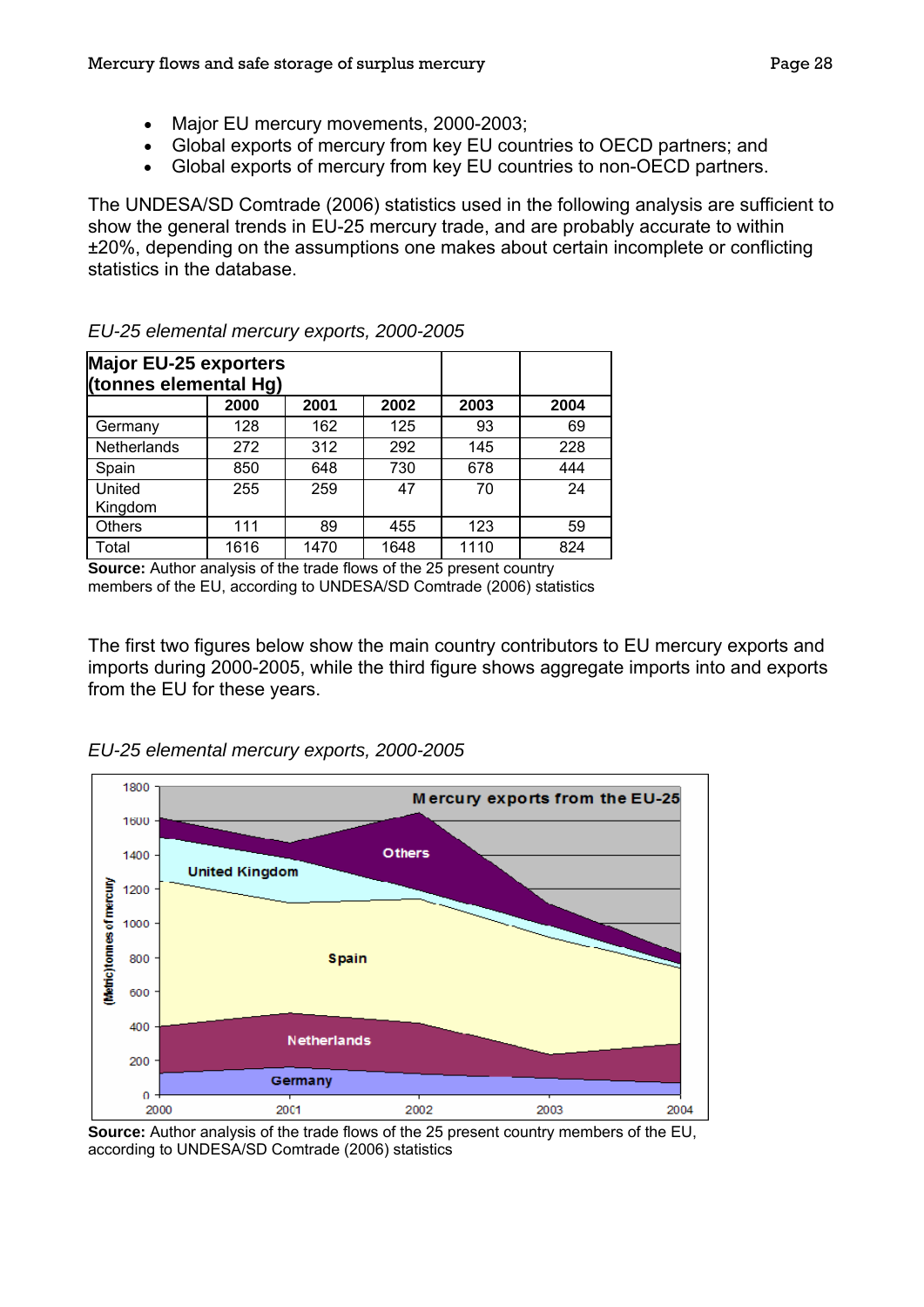The following graph of EU-25 imports shows a general increase after Almadén closed in 2003. However, the annual variation in EU imports is so great (see Spain, France and Netherlands data) that it is difficult to draw any conclusions. The major transfer from Switzerland to France in 2004 was likely related to the chlorine industry.



*EU-25 elemental mercury imports, 2000-2005*

The following figure shows net exports from the EU-25 over five years in order to better integrate the effects of any double counting in the statistics. In general, net exports have decreased considerably since 2000, although indications for 2005 seem to be that the net exports were not as small in 2005 as they were in 2004.



*EU-25 elemental mercury imports and exports, 2000-2005*

**Source:** Author analysis of the trade flows of the 25 present country members of the EU, according to UNDESA/SD Comtrade (2006) statistics

**Source:** Author analysis of the trade flows of the 25 present country members of the EU, according to UNDESA/SD Comtrade (2006) statistics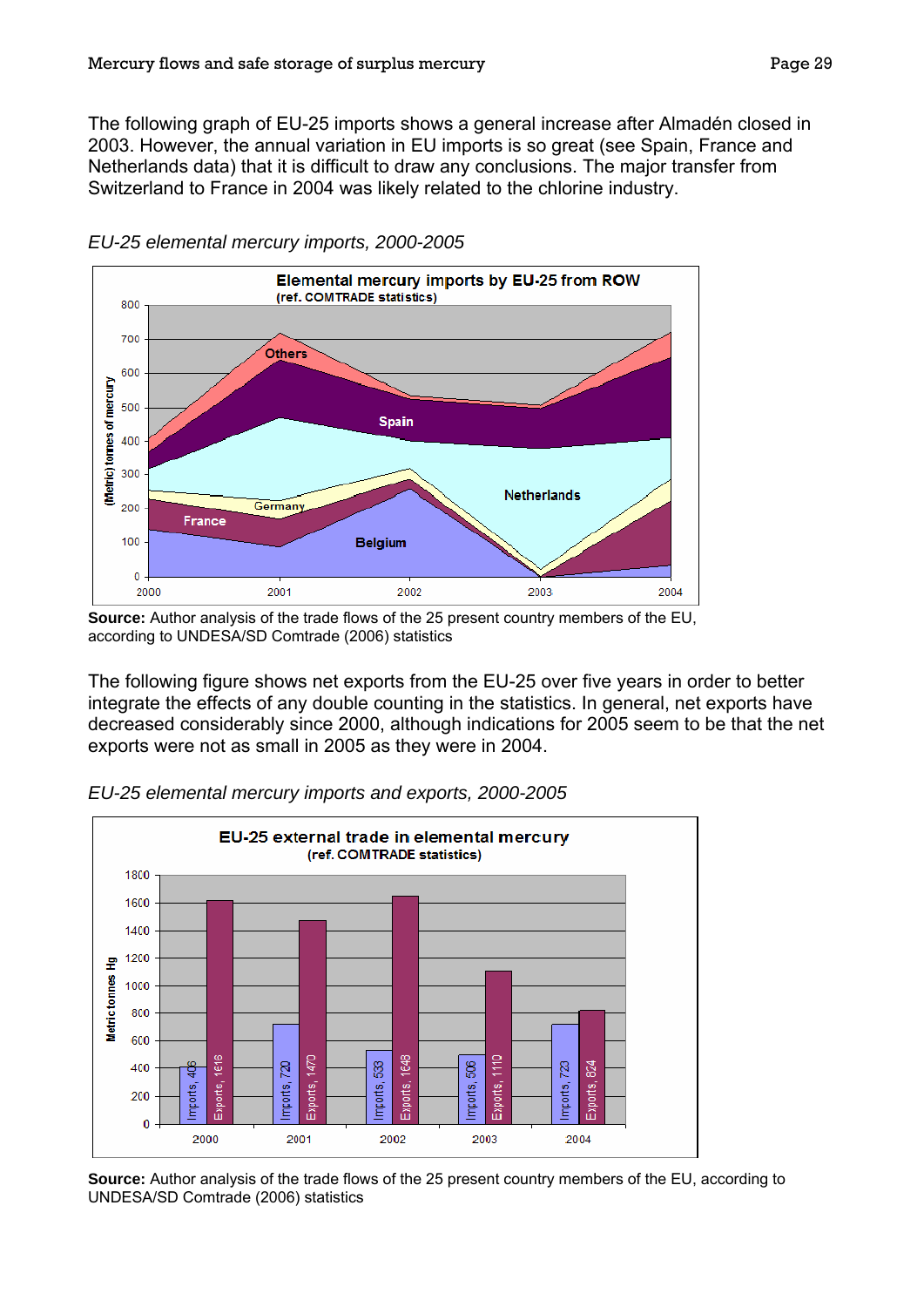#### <span id="page-32-0"></span>**1.3.3 Possible trade in mercury compounds**

If exports of mercury compounds are not banned along with elemental mercury, there is a possibility that mercury could be converted to one of several compounds to circumvent the ban on elemental mercury exports, exported as a compound, and then re-converted to elemental mercury outside the EU. A prominent mercury recycler wrote in September 2005:

*"With regard to the costs of converting mercury into a compound and then recovering the mercury from a compound, our guess is that it shouldn't cost more than \$200 per flask."* 

Since this cost is less than one-third of the market price for mercury at present, it could be argued that there is at least an economic rationale for doing this.

However, the compound we should initially be most concerned with is calomel, since it is already produced in significant quantities as a "waste" from the Boliden-Norzink process, which is used most commonly to remove mercury from flue gases during zinc, gold, copper, etc., refining. According to Lawrence (Lawrence, 2002), in 2002 there were 42 Boliden-Norzink mercury removal systems installed around the world, as indicated in the figure below. According to NRDC (2006) there are now about 35, based on information provided by Boliden representatives to NRDC. Together they have estimated that the mercury content of the calomel produced by all of the zinc smelters around the world (most other non-ferrous ores do not have a high enough mercury content to justify recovering the mercury separately – at least until the recent high mercury prices), added to the 24 tonnes of by-product mercury produced in Finland with the Outokumpu process, amounts to 284 tonnes annually. However, as noted in the discussion of mercury by-product, most of this mercury content is not presently recovered separately.



**Source:** Lawrence (2002)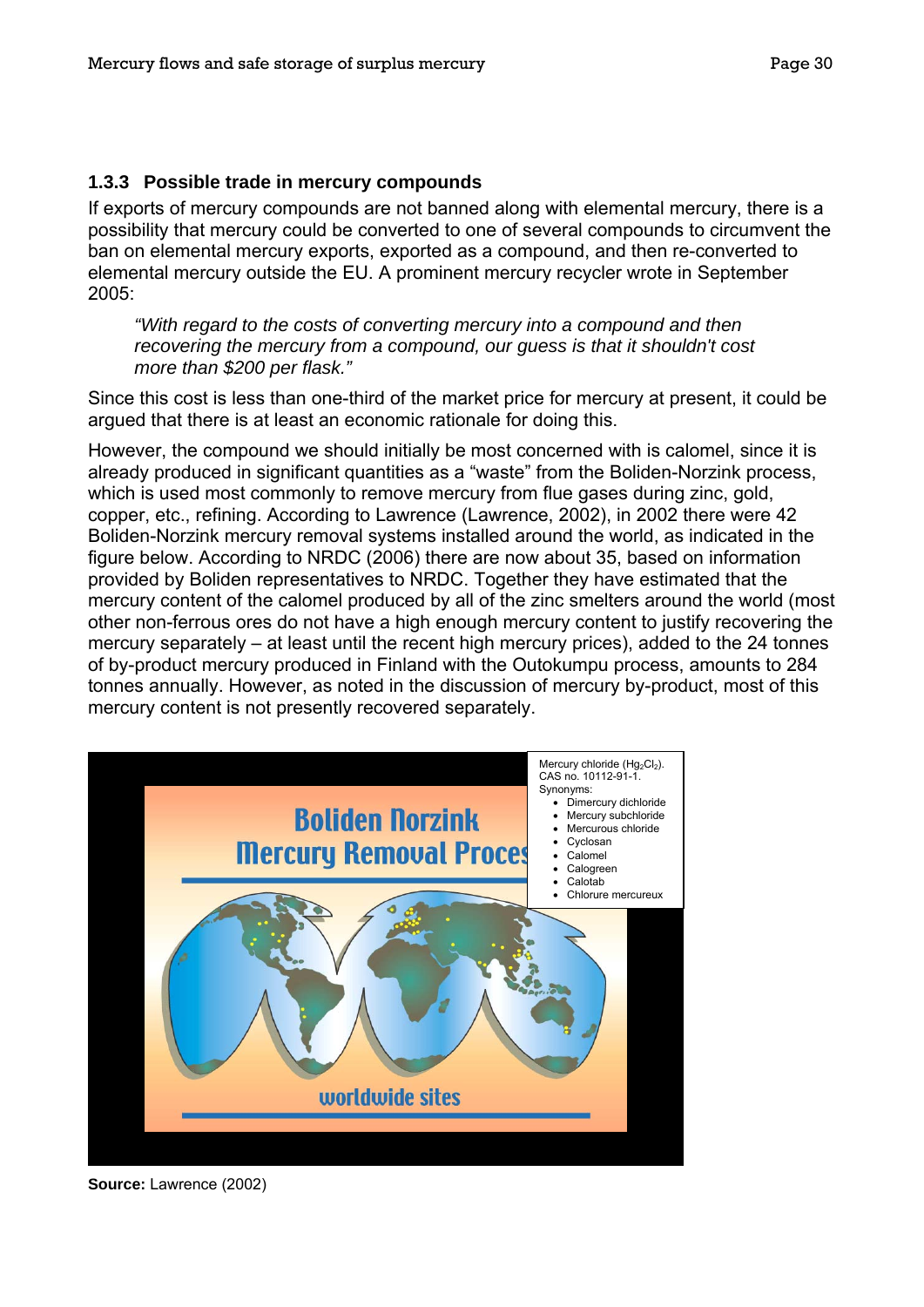<span id="page-33-0"></span>Boliden-Norzink mercury removal systems have been installed on zinc smelters in Belgium, France, Netherlands, Germany, Italy, and Norway within the EU and neighbouring countries. From mercury exports and informal sources, it appears that mostly the Netherlands, Italy and possibly Belgium and Germany recover mercury from the calomel, while France and Norway are more likely to send it for disposal.

The concern is that when calomel waste is generated within the EU, it could be exported as a mercury waste or as a compound, after which a third-country processor could recover the mercury rather inexpensively (probably less than \$100/flask). Under existing regulations (which are not intended to be changed under the mercury export ban), such wastes can be legally exported with the consent of the receiving country. If the waste had to stay within the EU, on the other hand, it would simply be disposed unless the EU market happened to need the supply.

# *1.4 Mercury price*

The market price of mercury, and the trend in that price, are important for a number of reasons:

- 1. significant changes in the price of mercury generally reflect changes in supply and demand, or they could sometimes be related to other factors;
- 2. according to economic theory (not always evident in the mercury market), mercury demand should soften if the price rises, and may increase as the price decreases;
- 3. mercury mines that have been closed could view rising mercury prices as an encouragement to resume mining, if they can sell mercury at prices that would exceed the costs of mining;
- 4. likewise, suppliers of by-product mercury, recyclers, metal traders and anyone who may be holding mercury inventories may all adapt their behaviour in relation to mercury market prices.

# **1.4.1 Evolution of mercury supply vs. price**

As evident in the following figure, mercury prices have been on a downhill slide for most of the past 40 years. During the last 10 years they stabilized at about their lowest levels ever  $-$  in the range of €4-5 per kg of mercury  $-$  before spiking up considerably from the middle of 2004 . Adjusting for inflation, mercury at €5 per kg was worth less than five percent of its peak price during the 1960s. That price level reflected a chronic oversupply driven, increasingly, by the regulatory pressures on industry, e.g., to reduce emissions, to organize separate collection of mercury products, and to deal with the increasing restrictions and costs of mercury waste disposal by sending the wastes to recyclers.

The subsequent 2004-2005 increase in mercury prices can be explained almost entirely by the tightening of mercury supplies during 2004. The following events coincided:

- Rising gold prices stimulated ASM demand for mercury, which increased by more than 300 tonnes during 2002-2005;
- The mercury supply decreased significantly especially during 2004, due to the closure of both the Spanish and Algerian mercury mines, among other factors;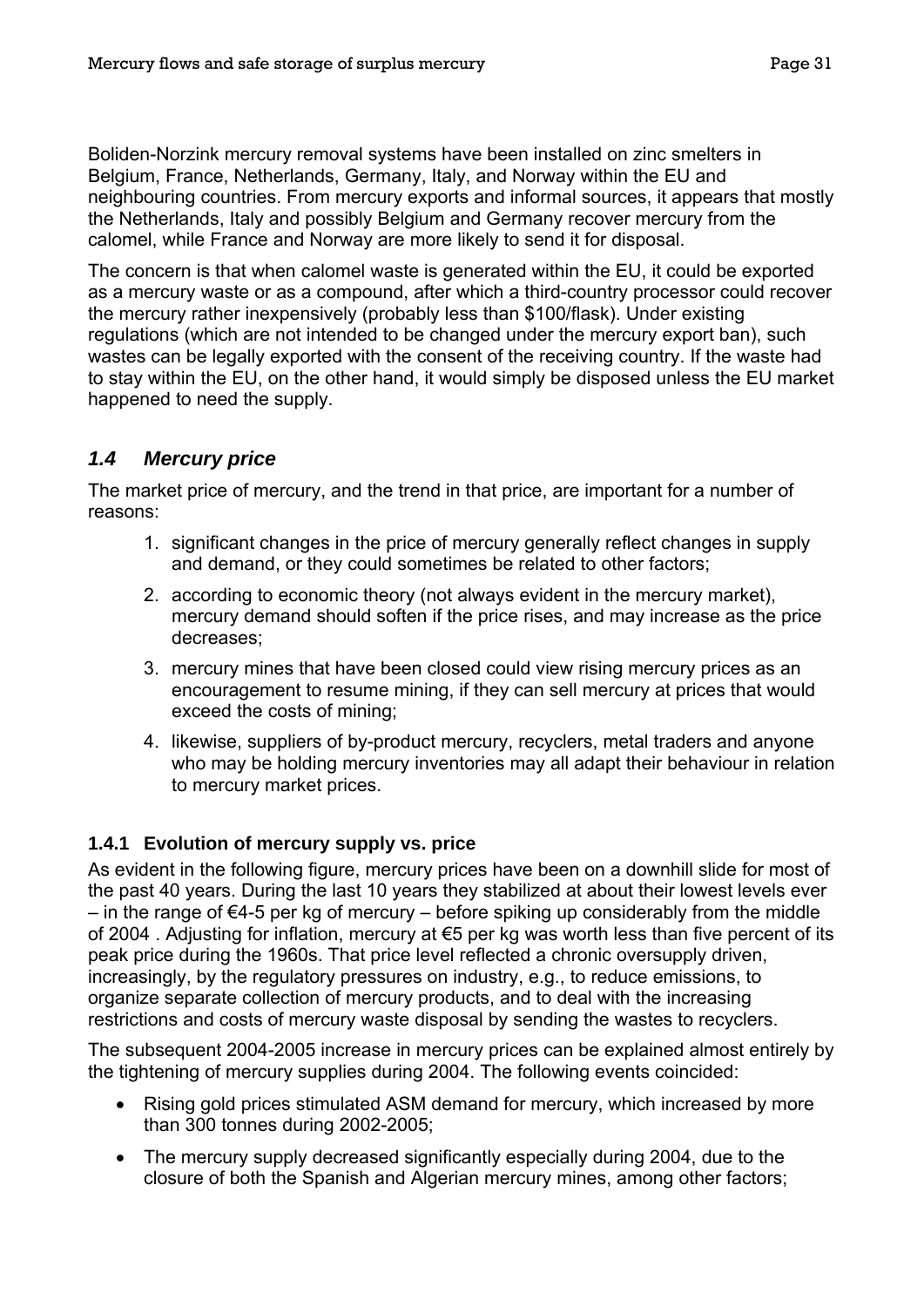- China reduced its annual mercury imports by about 500t between 2000-2002, and subsequently increased domestic mercury production in 2002 and 2003, but not enough to meet its own needs, creating tight supplies in the large Chinese market as well;
- Mercury demand is relatively inelastic, at least over periods of 12 months or less, so that even a relatively small shortfall in supply can have a large impact;
- Uncertainty over the implications of the EU Mercury Strategy led to some market speculation;
- The change in dollar/euro exchange rates inflated dollar prices of mercury;
- The Kyrgyz mine has a limited ability to increase production at the best of times;
- Inventories (other than MAYASA) were limited, and MAYASA decided in 2004 to exercise more care over whom its mercury was sold to, effectively reducing deliveries by some 30%;
- The resulting market "panic" led to further speculation and price increases:
	- o mercury users wanted to secure supplies quickly;
	- $\circ$  Speculators wanted to buy and hold supplies while waiting for further price increases.

As can be seen below, supplies of mercury eventually appeared on the market in 2005 to accommodate high prices and to meet excess demand, leading to a rapid fall in the mercury price, although still well above the levels of 2003 and before.



**Sources:** Hylander (2003), Maxson (2004), etc.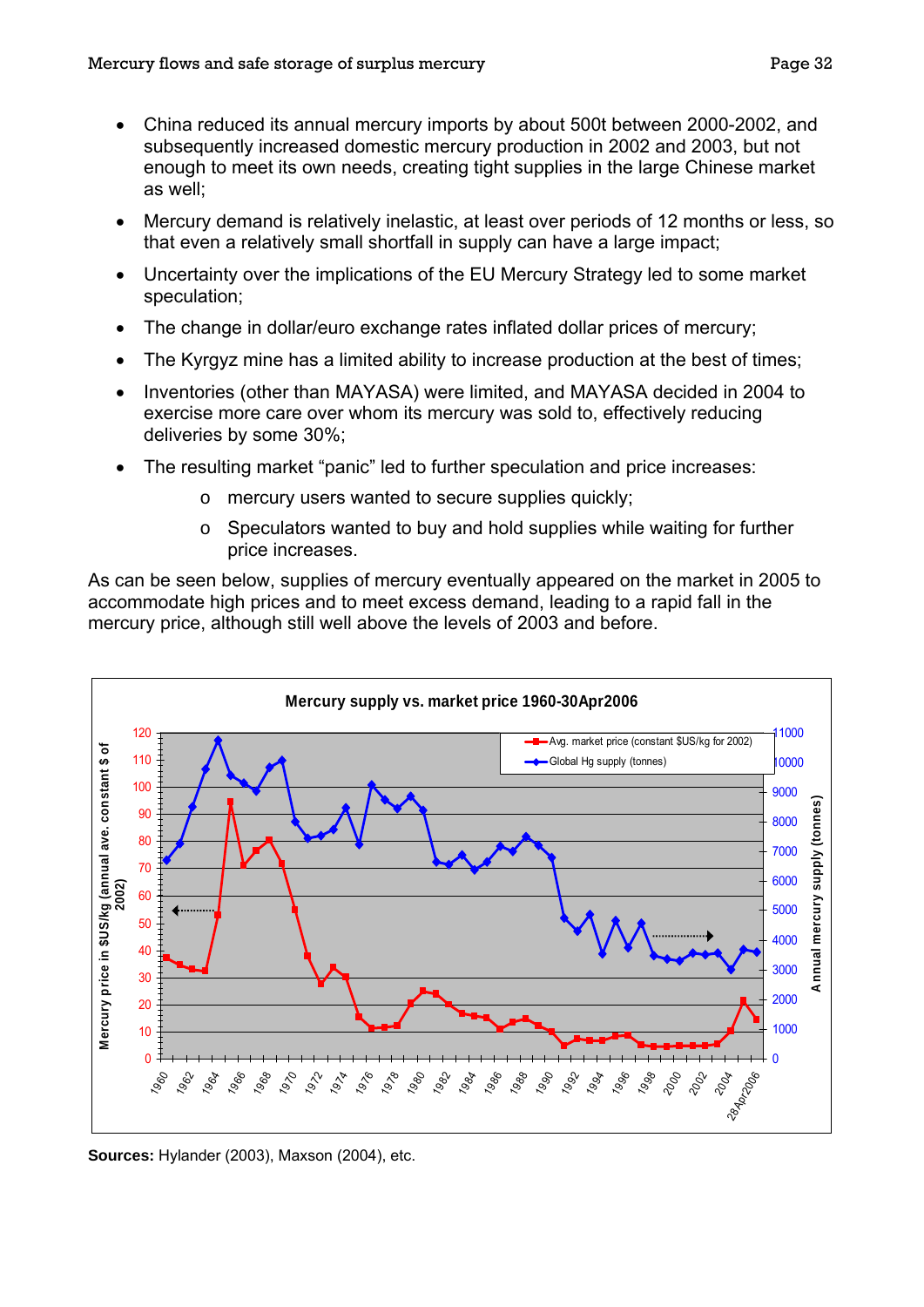<span id="page-35-0"></span>The evolution of the 2003-2006 mercury price can be seen in more detail in the following graph.



**Source:** *Metal Bulletin* 

#### **1.4.2 Evolution of the mercury price with the gold price**

The price of gold has increased significantly, leading to ever increasing artisanal and small scale gold mining (SSGM) around the world, which so far has meant increased demand for mercury. Meanwhile, the price of mercury increased much faster than gold in 2005, slowing somewhat the increase in consumption of mercury among gold miners. It would be a mistake to look for a close correlation between gold prices and mercury prices because there are other factors that play a much greater role in the mercury price (especially periods of tight mercury supply, the difficulty of getting mercury to remote areas, etc.). Nevertheless, there is no doubt that increasing gold prices are closely correlated with the number of SSGM miners who are active, which may be directly correlated with demand for mercury. The following figure shows the relative movements of gold and mercury prices since 1900.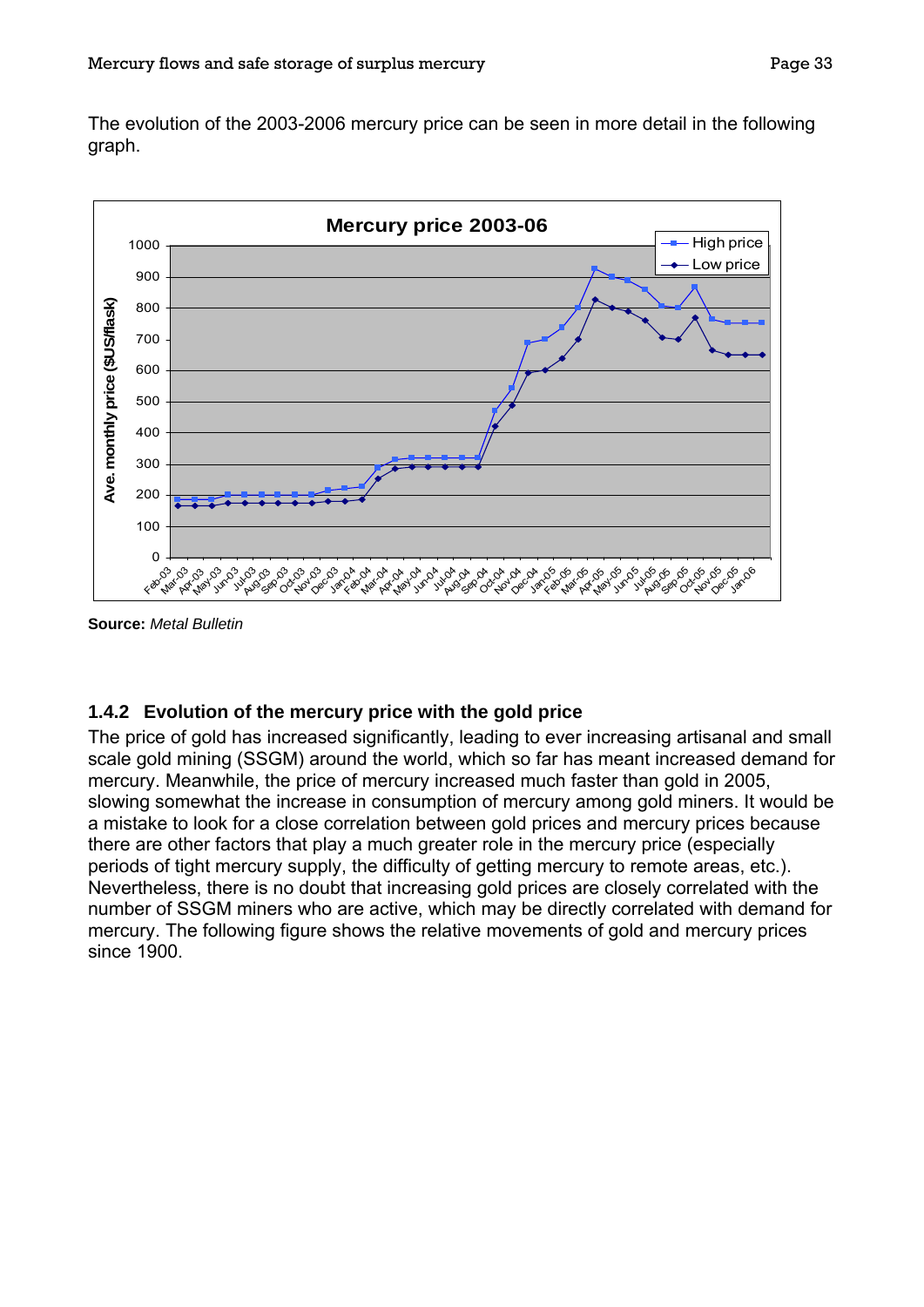

**Source:** Swain *et al.* (2006)

In an attempt to address the high levels of mercury emissions and health hazards in SSGM regions, UNIDO and other donors have been carrying out a \$30 million programme to work with SSGM – six countries in particular – to reduce their mercury releases. The next UNEP Governing Council meeting, in February 2007, is expecting a report on the issues of most concern to SSGM. UNIDO has agreed to submit a report on mercury trade issues associated with the small scale gold mining sector, based on its extensive work in this sector, including its experience in supporting a number of developing countries in addressing these issues. The USEPA is also taking a close look at SSGM through their partnership program, but it is not yet clear what constructive measures may be taken. Finally, the considerable efforts of several national governments with important numbers of SSGM activities on their territory must also be recognised.

### **1.4.3 Elasticity of demand, and future mercury prices**

The elasticity of mercury demand with price changes is impossible to calculate due to the small size of the market, the limited number of market makers, the lack of sufficiently detailed and precise data, etc. Maxson (2004) described how many mercury uses are relatively immune to variations in the mercury price. Likewise, there is no reliable information on mercury prices for future transactions being concluded now.

### *1.5 "Business-as-usual" scenario – global supply*

In order to determine the mercury supply entering the market under the Business-as-usual (BAU) scenario, the assumptions about mercury coming from decommissioned mercury cell chlor-alkali plants are all-important, i.e., the speed at which Western European mercury cell chlor-alkali plants are decommissioned, and their mercury inventories put on the world market. According to the agreement between Euro Chlor and MAYASA, most Western European mercury inventories from decommissioned MCCAPs are either transferred for use at other chlor-alkali sites, or are sold to MAYASA or to another "established mercury producer," from where they are then put on the world market.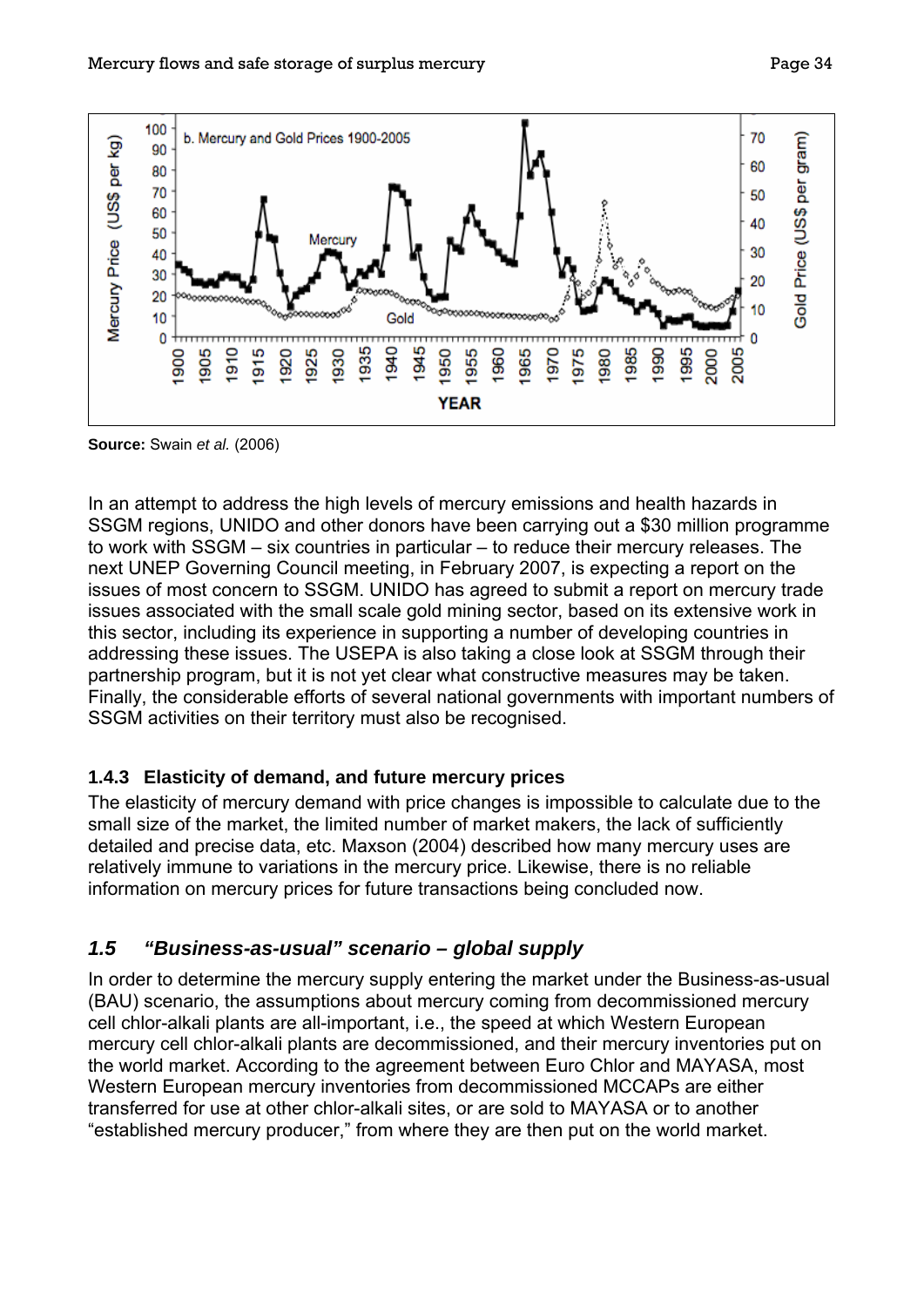### **1.5.1 BAU mercury supply scenario**

A BAU scenario has been developed around the Western European industry commitment that most regional mercury cell chlor-alkali plants will have been converted to mercury-free or closed by 2020, which is roughly based on business-as-usual assumptions that take into account the economic lifetime of existing mercury cell chlor-alkali installations. This BAU scenario assumes a more or less "natural" or "economically realistic" phase-out of Western European mercury cell chlor-alkali production.

Many EU countries (Belgium, the Netherlands, Sweden, Finland, etc.) have chosen to implement OSPAR Decision 90/3, which stipulates a phase-out of MCCAPs by 2010. Nevertheless, the major EU chlorine producing countries have been unwilling to take such a step without assurance that their EU competitors will do the same. And even in some cases where national authorities have accepted the date of 2010, specific companies have not seriously considered such a change because the phase-out date was so far off, or because the national authorities themselves have not reached a consensus among the various agencies and ministries involved.

As a result, one might also question how seriously companies may consider the Euro Chlor voluntary phase-out date of 2020. It is the author's impression that this date is being taken rather seriously by industry, but it is far in the future and, lacking any backup legislation, there is no legal guarantee or penalty in case of non-compliance. Some conversions have already been announced, and there have been some country plans/strategies for further closures reported by Euro Chlor to OSPAR. Furthermore, according to work done for Euro Chlor by SRI Consulting (SRIC, 1998), and basically confirmed by Prochemics (2002), one objective of which was to describe in detail the normal economic lifetimes of the Western European MCCAPs, it is reasonable to assume a roughly straight-line phase-out schedule for most remaining EU-25 MCCAPs from now until 2020. This paper assumes there will be some 500 thousand to one million tonnes MCCAP "specialty chemical" production capacity remaining in 2020.

The rate of closures also depends to some extent on industry health and restructuring plans, not to mention political pressure, and the chlor-alkali industry is in an exceptionally healthy economic situation for the foreseeable future (SRIC, 2005). A steadily increasing energy cost may further accelerate the transition to the more energy efficient membrane technology.

Annex 1 provides a list of the remaining (in January 2005) mercury cell chlor-alkali plants in the EU-25 countries, totalling some 5.9 million tonnes of annual chlorine production capacity, and containing some 12 thousand tonnes of easily recoverable mercury relevant to this analysis.

In addition to closures and conversions expected in the Western European chlor-alkali industry, some mercury cell plants in other parts of the world will be closed or converted during the period up to 2020, especially some already announced in the US.

The following table summarises other basic assumptions used in forecasting mercury supply through 2015, in particular by looking a bit farther ahead to 2020.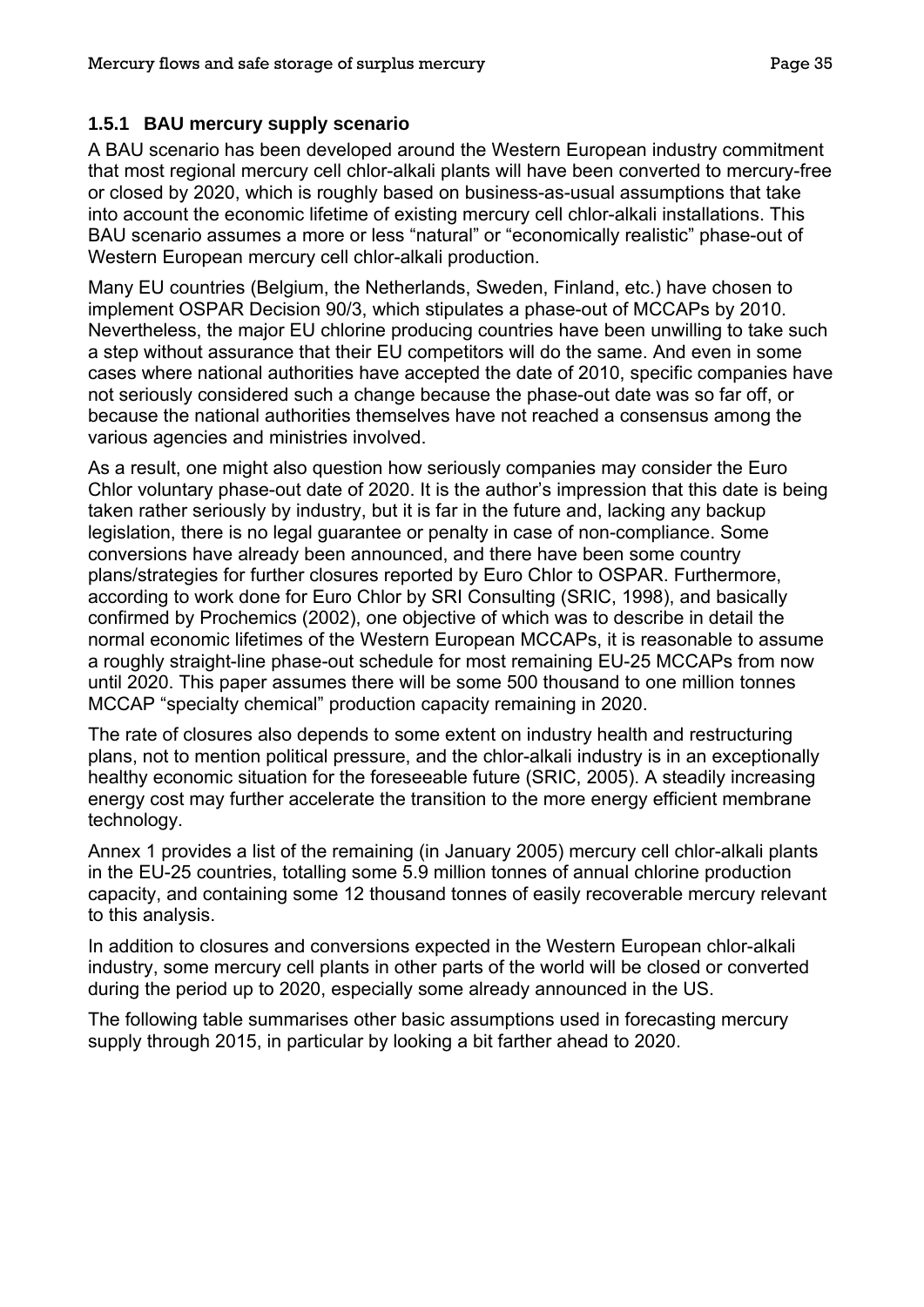| <b>Source</b>                 | Global mercury supply assumptions 2005-2020 - Business-as-usual scenario                                                                                                                                                                                                                                                                                                                                                                                                                                                                                                                                                                                                                                                                                                                     |
|-------------------------------|----------------------------------------------------------------------------------------------------------------------------------------------------------------------------------------------------------------------------------------------------------------------------------------------------------------------------------------------------------------------------------------------------------------------------------------------------------------------------------------------------------------------------------------------------------------------------------------------------------------------------------------------------------------------------------------------------------------------------------------------------------------------------------------------|
|                               | Note: If anything, the following assumptions should err on the side of lower mercury supply<br>estimates in 2020 rather than higher, since one purpose of this assessment is to determine<br>whether there is adequate EU-25 mercury supply to meet anticipated demand.                                                                                                                                                                                                                                                                                                                                                                                                                                                                                                                      |
| <b>Mercury</b><br>mining      | China is expected to continue mining to supply domestic demand, which may increase for<br>VCM, at least in the near term, as it decreases for batteries and most other applications. The<br>Kyrgyz Republic is assumed to continue to produce up to 600 MT/yr as long as there is<br>remaining demand at the price they ask. Mining is a relatively expensive source of mercury<br>(especially compared to recovery of mercury from waste, which is basically "paid" for prior to<br>recycling) and, without government subsidies, will be reduced before most other mercury<br>sources, as demand is reduced. Therefore mercury mine supply (especially China and the<br>Kyrgyz Republic) may fall off by more than 600 t/yr between 2005 and 2015 as demand<br>decreases in this scenario. |
| <b>By-product</b>             | Based on the previous discussion of by-product sources, most by-product mercury that<br>could be recovered seems presently to be disposed of for economic or practical reasons.<br>More is expected to be recovered if mercury prices stay high, and also as more raw<br>materials (esp. zinc and lead) are consumed, and as regulations may require recovery of the<br>mercury.                                                                                                                                                                                                                                                                                                                                                                                                             |
| <b>Chlor-alkali</b>           | EU-25 mercury cell chlorine capacity is assumed to decrease from 5.9 million tonnes of<br>chlorine in 2005 to 0.8 million tonnes in 2020.                                                                                                                                                                                                                                                                                                                                                                                                                                                                                                                                                                                                                                                    |
|                               | US capacity is assumed to decrease from 1.2 million tonnes of chlorine in 2005 to 0.8 million<br>tonnes in 2020.                                                                                                                                                                                                                                                                                                                                                                                                                                                                                                                                                                                                                                                                             |
|                               | ROW capacity is assumed to decrease from 3 million tonnes of chlorine in 2005 to 2.5<br>million tonnes in 2020.                                                                                                                                                                                                                                                                                                                                                                                                                                                                                                                                                                                                                                                                              |
|                               | On average 2 tonnes of mercury are recovered for each 1000 tonnes of chlorine production<br>capacity.                                                                                                                                                                                                                                                                                                                                                                                                                                                                                                                                                                                                                                                                                        |
|                               | In total 10.1 million tonnes (MT) chlorine capacity in 2005 is assumed to decrease to 4.1 MT<br>capacity in 2020, releasing at least 12,000 tonnes of mercury, or about 800 tonnes/yr.                                                                                                                                                                                                                                                                                                                                                                                                                                                                                                                                                                                                       |
|                               | The total mercury demand (consumption) for operating chlor-alkali plants includes all<br>mercury that goes into process wastes, some of which are later retorted on-site in order to<br>recover the mercury. Any mercury recycled from wastes is included in the "recycled"<br>category below.                                                                                                                                                                                                                                                                                                                                                                                                                                                                                               |
| <b>Recycled</b><br>mercury    | Separate collection of mercury products is assumed to increase, but how much mercury is<br>recovered from them will depend on mercury prices, legal requirements, etc. Under present<br>regulation, mercury from recycled products, etc., is expected to increase modestly by about<br>50 tonnes/yr by 2010. Recovery of mercury from spent VCM catalyst in China may be<br>expected to increase considerably, from some 300 t at present to at least 600 t/yr in 2010,<br>even if mercury demand for VCM is somewhat slowed by the Chinese authorities (see<br>below). After 2010, mercury supply from recycling is assumed to hold steady at about 1000<br>t/yr, heavily dependent on the regulatory environment, and lacking any other indication as to<br>which direction it may go.     |
| <b>Mercury</b><br>from stocks | Lacking further details, the most conservative assumption is that the FSU stocks made<br>available in 2005 comprise 500 tonnes of mercury total, 400 tonnes were sold in 2005 and<br>the final 100 tonnes in 2006. After this FSU stock is sold, all stocks will theoretically have<br>been exhausted, although experience tells us there are probably other stocks around. If so,<br>they will surely appear when the mercury price is right.                                                                                                                                                                                                                                                                                                                                               |

## *1.6 "Business-as-usual" scenario – global demand*

This section will outline 15-year trends for the major categories of mercury demand, and lay the foundation for a global demand projection.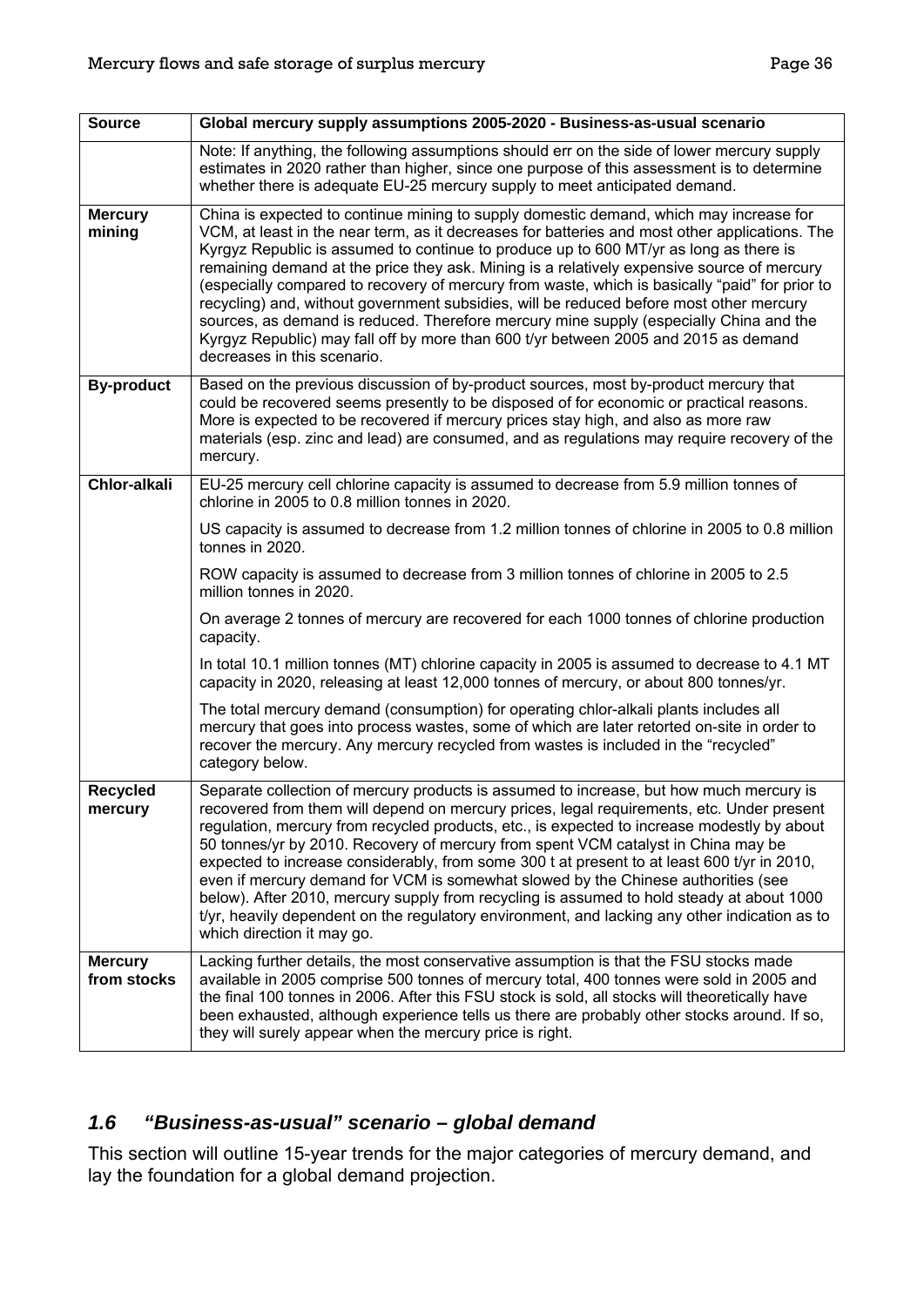### **1.6.1 Chlor-alkali industry**

As mentioned, the chlor-alkali industry presently plans to largely phase out the mercury cell process in Western Europe by 2020. Already, some of the Western European countries have phased out their mercury cell chlor-alkali plants, or have announced plans to phase them out by 2010. Perhaps unsurprisingly, however, the largest chlor-alkali producers – France, Germany, Italy, Spain and the UK – expect to have plants still operating after 2010.

### **1.6.2 Other demand sectors**

For other mercury demand sectors, a "business-as-usual" (i.e., no other significant changes in regulations or restrictions) demand forecast for mercury during the period 2005-2015 has been developed.

The impact of the RoHS Directive on mercury demand in electrical and electronic equipment is discussed in the Mercury Strategy ExIA (2005) document. During the period 2005-2015, at the global level, this will have some impact on the use of mercury as other countries comply with, or imitate, the EU regulation.

The proposed Directive on measuring & control equipment has a limited scope – mainly "consumer" uses such as fever thermometers. There is also some discussion in the Mercury Strategy ExIA (2005). This will certainly have some impact within the EU-25 up to 2015, but the impact will be more limited at the global level.

There are some other initiatives, however, such as the Health Care Without Harm programme to eliminate mercury from medical care (HCWH, 2004), that are expanding to many countries and may have a significant impact on the use of mercury in measuring & control equipment, laboratory uses, etc.

These and other considerations are factored into the following table, which summarises the basic assumptions used in forecasting mercury demand through 2015, by looking a bit farther ahead to 2020.

| <b>Mercury use</b><br>in:                 | Global mercury demand assumptions 2005-2020 - "Business-as-usual" scenario                                                                                                                                                                                                                                                                                                                                                                                                                                                                                                                                                                                                                                                                                                                                                                                                                                                                                                                                          |
|-------------------------------------------|---------------------------------------------------------------------------------------------------------------------------------------------------------------------------------------------------------------------------------------------------------------------------------------------------------------------------------------------------------------------------------------------------------------------------------------------------------------------------------------------------------------------------------------------------------------------------------------------------------------------------------------------------------------------------------------------------------------------------------------------------------------------------------------------------------------------------------------------------------------------------------------------------------------------------------------------------------------------------------------------------------------------|
|                                           | Note: If anything, the following assumptions should err on the side of higher estimates of<br>mercury demand in 2020 rather than lower, since one purpose of this assessment is to<br>determine whether there is adequate EU-25 mercury supply to meet anticipated demand.                                                                                                                                                                                                                                                                                                                                                                                                                                                                                                                                                                                                                                                                                                                                          |
| Artisanal &<br>small-scale<br>gold mining | The informal mining sector is very difficult to predict, it seems there will be a high gold price<br>for the foreseeable future, it is difficult for UNIDO and other programs to reach significant<br>numbers of miners except in the medium-term, etc. On the other hand, there are already<br>signs that the relatively high price of mercury has encouraged miners to seek ways to use<br>mercury more efficiently. Therefore, it is conservatively estimated that there may still be<br>1000 tonnes of SSGM mercury demand in 2010, possibly decreasing to 600-700 tonnes by<br>2020, depending certainly on the market price of mercury (and gold). Based upon<br>experience over the last five years, if the mercury market price is above $\epsilon$ 20/kg, retorting of<br>mercury (and other efficiencies) will increase significantly; if the mercury market price is<br>below €10/kg, retorting of mercury will increase much more slowly, in spite of the efforts of<br>UNIDO and other field programs. |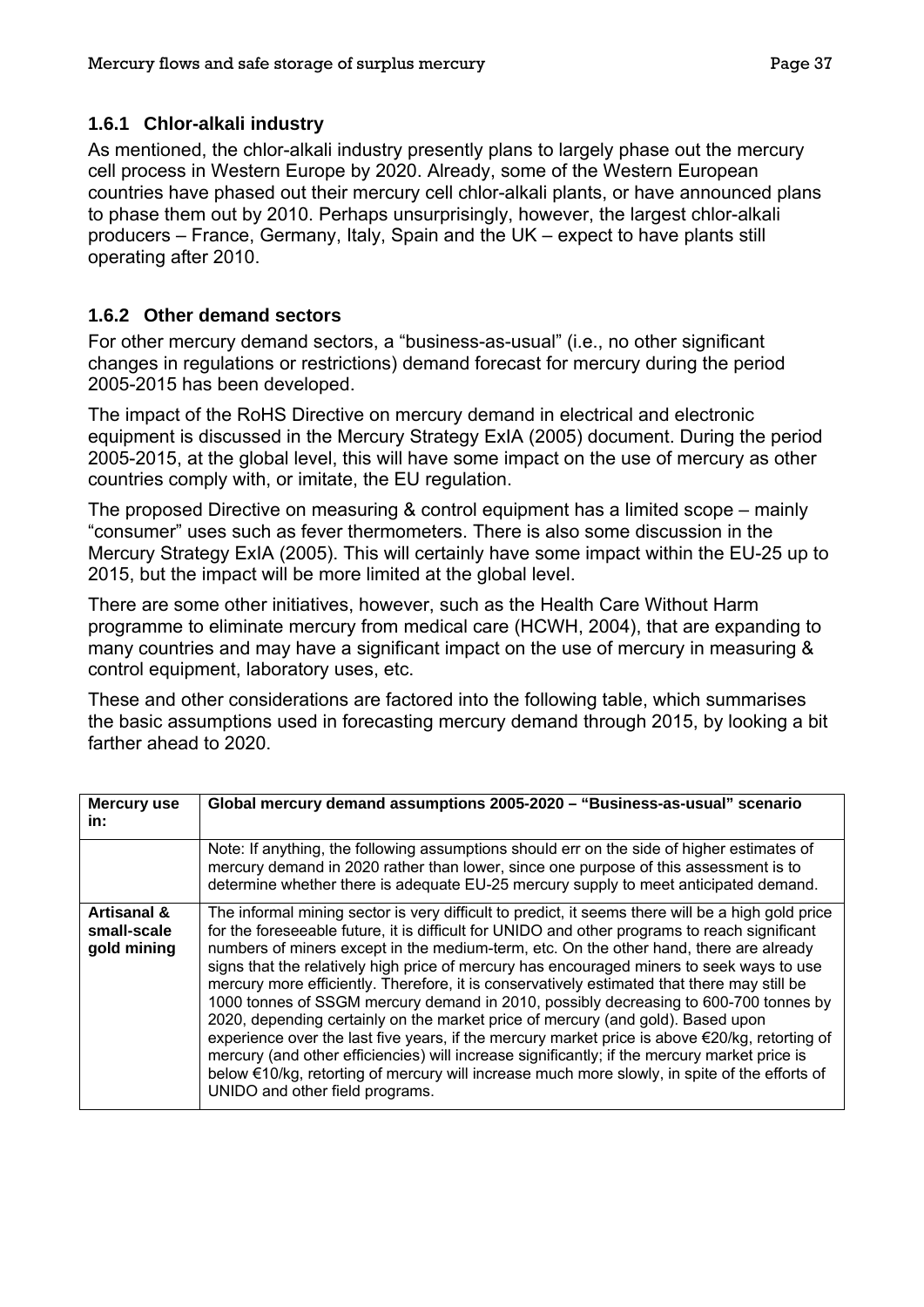| Chlor-alkali                          | EU-25 mercury cell capacity expected to decrease from 5.9 million tonnes of chlorine in<br>2005 to 0.8 million tonnes in 2020.                                                                                                                                                                                                                                                                                                                                                                                                                                                                                                                                                                                                                                                                                                                                    |
|---------------------------------------|-------------------------------------------------------------------------------------------------------------------------------------------------------------------------------------------------------------------------------------------------------------------------------------------------------------------------------------------------------------------------------------------------------------------------------------------------------------------------------------------------------------------------------------------------------------------------------------------------------------------------------------------------------------------------------------------------------------------------------------------------------------------------------------------------------------------------------------------------------------------|
|                                       | US capacity expected to decrease from 1.2 million tonnes of chlorine in 2005 to 0.8 million<br>tonnes in 2020.                                                                                                                                                                                                                                                                                                                                                                                                                                                                                                                                                                                                                                                                                                                                                    |
|                                       | ROW capacity expected to decrease from 3 million tonnes of chlorine in 2005 to 2.5 million<br>tonnes in 2020.                                                                                                                                                                                                                                                                                                                                                                                                                                                                                                                                                                                                                                                                                                                                                     |
|                                       | In total 10.1 MT capacity in 2005 expected to decrease to 4.1 MT in 2020.                                                                                                                                                                                                                                                                                                                                                                                                                                                                                                                                                                                                                                                                                                                                                                                         |
|                                       | 619 tonnes of total mercury consumption (56 g/t capacity, weighted significantly by the<br>performance of the EU-25) during 2005, expected to decrease to 300 tonnes of mercury<br>(est. average 80 g/t capacity, no longer weighted so much by EU-25 performance) in 2020.<br>This number represents all mercury releases to emissions, products, unexplained and<br>wastes, some of which are later retorted to recover mercury.                                                                                                                                                                                                                                                                                                                                                                                                                                |
| <b>Batteries</b>                      | Continued pressure on East Asian producers to decrease mercury content of batteries. As<br>described in NRDC (2006), implementation of Chinese and other legislation to reduce<br>mercury content of batteries, possible remaining military demand for mercuric-oxide<br>batteries, etc., expected to reduce mercury demand from est. 400 tonnes in 2005 to no<br>more than 100 tonnes by 2020.                                                                                                                                                                                                                                                                                                                                                                                                                                                                   |
| <b>Dental</b>                         | Advances in mercury-free dental care, and reductions in mercury use in many countries will<br>be offset by improved dental care in others, including likely increased use of inexpensive<br>and low-tech mercury amalgam fillings. While aesthetic considerations may encourage<br>whiter fillings, and new materials will gradually come on the market, a conservative<br>approach would assume that there will be little or no reduction in mercury use to 2020.                                                                                                                                                                                                                                                                                                                                                                                                |
| <b>Measuring &amp;</b><br>control     | Encouraged by the EU Directive and such programs as HCWH, the general trend is for<br>users to request mercury-free devices, and producers to supply mercury-free devices.<br>Conservative estimate would see a reduction of about 50% worldwide by 2020.                                                                                                                                                                                                                                                                                                                                                                                                                                                                                                                                                                                                         |
| Lighting                              | mercury-free alternatives are appearing, but the range of applications remains very limited.<br>The mercury content of the average lamp continues to decline. Meanwhile demand for<br>energy-efficient lighting increases, especially as energy prices continue to climb. Overall,<br>therefore, no significant reduction in mercury consumption is expected by 2020.                                                                                                                                                                                                                                                                                                                                                                                                                                                                                             |
| <b>Electrical &amp;</b><br>electronic | The impact of the RoHS and similar legislation may be more significant than reductions of<br>mercury in measuring & control devices, especially through 2010, with a continued, but<br>more gradual, reduction after 2010.                                                                                                                                                                                                                                                                                                                                                                                                                                                                                                                                                                                                                                        |
| <b>VCM</b><br>production              | China is the source of 90% of the industry capacity using the mercury process for VCM<br>production. Economic conditions in China suggest VCM production will continue to expand,<br>and the mercury catalyst process will surely be used for much of that capacity. NRDC<br>(2006) estimates that mercury demand could increase from about 700 tonnes to 1000<br>tonnes by 2010. At the same time, however, there will be substantial political pressure on<br>China to recycle more of the spent catalyst (see "supply" comments in the previous table),<br>not to mention the considerable economic incentive if the mercury price stays relatively<br>high. VCM mercury demand after 2010 is virtually impossible to predict, so it has been left<br>at 1000 t/yr.<br>Meanwhile, the European chemical industry is concerned that China should be "permitted" |
|                                       | to produce VCM/PVC at a very low cost using a process that is no longer "acceptable" in<br>the EU for environmental reasons. Some political pressure could be applied, but again, the<br>impact is impossible to predict at present.                                                                                                                                                                                                                                                                                                                                                                                                                                                                                                                                                                                                                              |
| Other uses                            | General trends suggest other demand for mercury may decrease some, but past<br>experience has taught us that unexpected uses tend to appear periodically. Therefore a<br>conservative estimate assumes no reduced demand by 2020.                                                                                                                                                                                                                                                                                                                                                                                                                                                                                                                                                                                                                                 |

If it were not for the large projected increase in mercury demand for VCM, the total global demand for mercury would show a much greater decline between 2005 and 2015.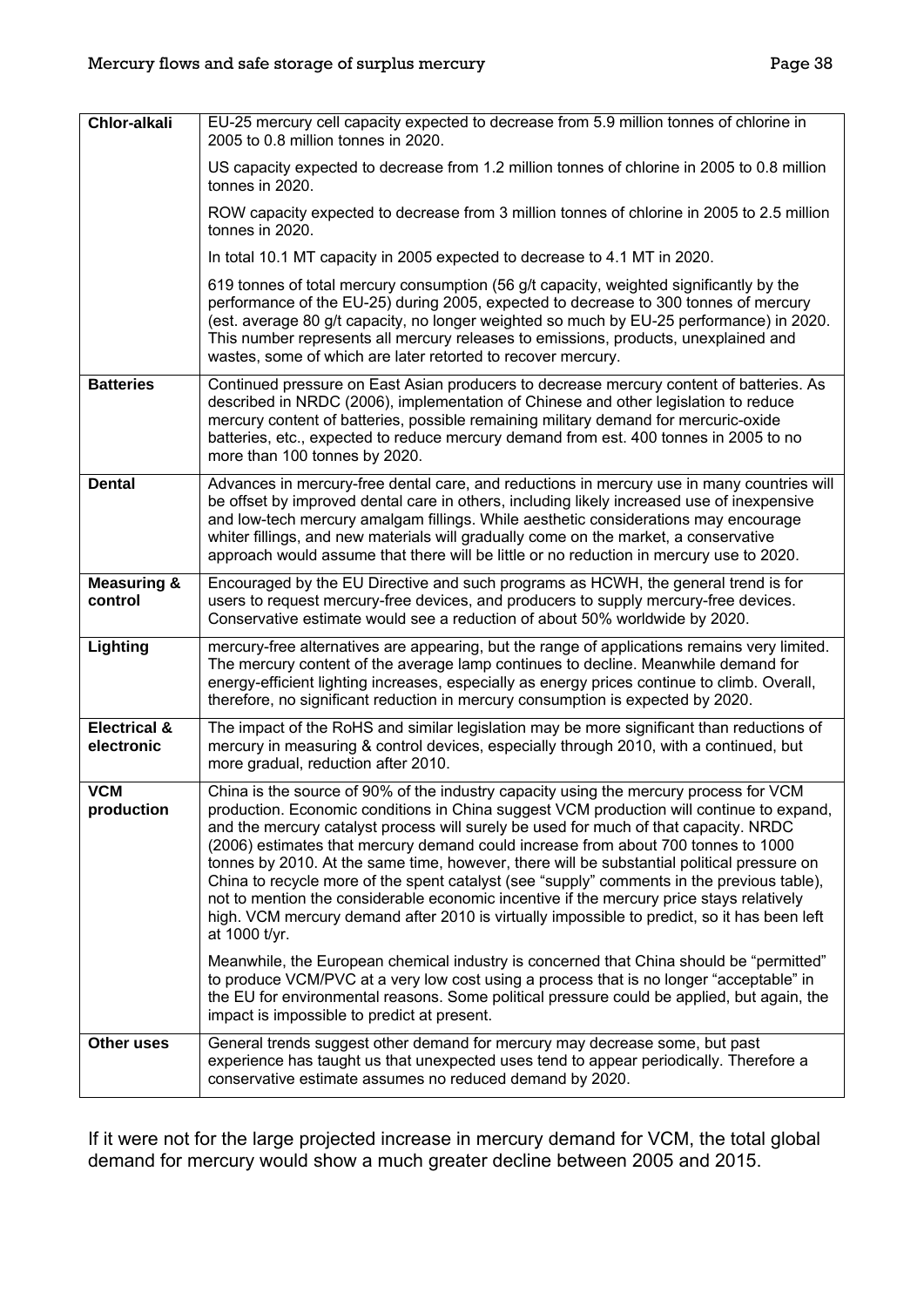Of course, any projection of global mercury demand is subject to a large number of regulatory and other policy variables. Nevertheless, based on present information and trends, this is the best that can be done under the circumstances.

## *1.7 Combined global mercury supply and demand – BAU*

Combining the above projections of mercury supply and demand, the "business-as-usual" scenario may be presented as in the following figure.

| <b>Global mercury demand</b> |            |            |              |             |                |              |                |             |              |             |                |
|------------------------------|------------|------------|--------------|-------------|----------------|--------------|----------------|-------------|--------------|-------------|----------------|
| - "Business-as-usual"        |            |            |              |             |                |              |                |             |              |             |                |
| (assumptions in bold -       | 2005       | 2006       | 2007         | 2008        | 2009           | 2010         | 2011           | 2012        | 2013         | 2014        | 2015           |
| see text)                    |            |            |              |             |                |              |                |             |              |             |                |
| SS gold mining               | 1000       | 1000       | 1000         | 1000        | 1000           | 1000         | 970            | 940         | 910          | 880         | 850            |
| Chlor-alkali                 | 619        | 597        | 576          | 555         | 534            | 512          | 491            | 470         | 449          | 427         | 406            |
| <b>Batteries</b>             | 400        | 380        | 360          | 340         | 320            | 300          | 280            | 260         | 240          | 220         | 200            |
| Dental                       | 270        | 270        | 270          | 270         | 270            | 270          | 270            | 270         | 270          | 270         | 270            |
| Measuring & control          | 150        | 145        | 140          | 135         | 130            | 125          | 120            | 115         | 110          | 105         | 100            |
| Lighting                     | 120        | 120        | 120          | 120         | 120            | 120          | 120            | 120         | 120          | 120         | 120            |
| Electrical & electronic      | 140        | 128        | 116          | 104         | 92             | 80           | 77             | 74          | 71           | 68          | 65             |
| <b>VCM</b>                   | 700        | 760        | 820          | 880         | 940            | 1000         | 1000           | 1000        | 1000         | 1000        | 1000           |
| Other, laboratory,           | 40         | 40         | 40           | 40          | 40             | 40           | 40             | 40          | 40           | 40          | 40             |
| pharmaceutical, etc.         |            |            |              |             |                |              |                |             |              |             |                |
| <b>Total</b>                 | 3439       | 3440       | 3442         | 3444        | 3446           | 3447         | 3368           | 3289        | 3210         | 3130        | 3051           |
|                              |            |            |              |             |                |              |                |             |              |             |                |
|                              |            |            |              |             |                |              |                |             |              |             |                |
| Global mercury supply        |            |            |              |             |                |              |                |             |              |             |                |
| - "Business-as-usual"        |            |            |              |             |                |              |                |             |              |             |                |
|                              | 2005       | 2006       | 2007         | 2008        | 2009           | 2010         | 2011           | 2012        | 2013         | 2014        | 2015           |
|                              |            |            |              |             |                |              |                |             |              |             |                |
| Mercury mining               | 1465       | 1450       | 1200         | 1200        | 1100           | 1000         | 900            | 900         | 800          | 700         | 600            |
| By-product                   | 531        | 546        | 560          | 575         | 590            | 604          | 619            | 633         | 648          | 662         | 677            |
| Chlor-alkali - Elemental     | 644        | 800        | 800          | 800         | 800            | 800          | 800            | 800         | 800          | 800         | 800            |
| mercury from cells           |            |            |              |             |                |              |                |             |              |             |                |
| Recycled mercury, incl.      | 650        | 720        | 790          | 860         | 930            | 1000         | 1000           | 1000        | 1000         | 1000        | 1000           |
| chlor-alkali wastes          |            |            |              |             |                |              |                |             |              |             |                |
| Mercury from stocks          | 400        | 100        | $\bf{0}$     | $\mathbf 0$ | $\overline{0}$ | $\mathbf 0$  | $\overline{0}$ | $\mathbf 0$ | $\mathbf{0}$ | $\mathbf 0$ | $\overline{0}$ |
| <b>Total</b>                 | 3690       | 3616       | 3350         | 3435        | 3420           | 3404         | 3319           | 3333        | 3248         | 3162        | 3077           |
|                              |            |            |              |             |                |              |                |             |              |             |                |
| Supply-demand<br>Cumulative  | 252<br>252 | 175<br>427 | $-92$<br>335 | -9<br>326   | $-26$<br>300   | $-43$<br>257 | -49<br>208     | 44<br>252   | 38<br>290    | 32<br>322   | 26<br>348      |

*Global mercury demand and supply (tonnes) - "Business-as-usual" scenario* 

The BAU summary above shows an overall reduction in mercury demand of some 400 tonnes through 2015, which would be a reduction of 700 tonnes but for the increase in demand for VCM. The demand is met by increased recycling (esp. VCM catalyst), increased by-product recovery, and greatly reduced dedicated, primary mining.

Looking specifically at the sources of mercury for the BAU scenario during 2005-15 gives us the following graph, where it can be seen again that primary mercury mining plays a decreasing role in global mercury supply for the various reasons explained in the text. Recycled mercury is the major supply source, largely due to the amount of VCM catalyst recycled. Chlor-alkali sources are next, and could be larger if more mercury is recovered during decommissioning besides from the electrolytic cells. Finally, by-product mercury is also a key source of supply, and could also be larger if appropriate incentives are offered.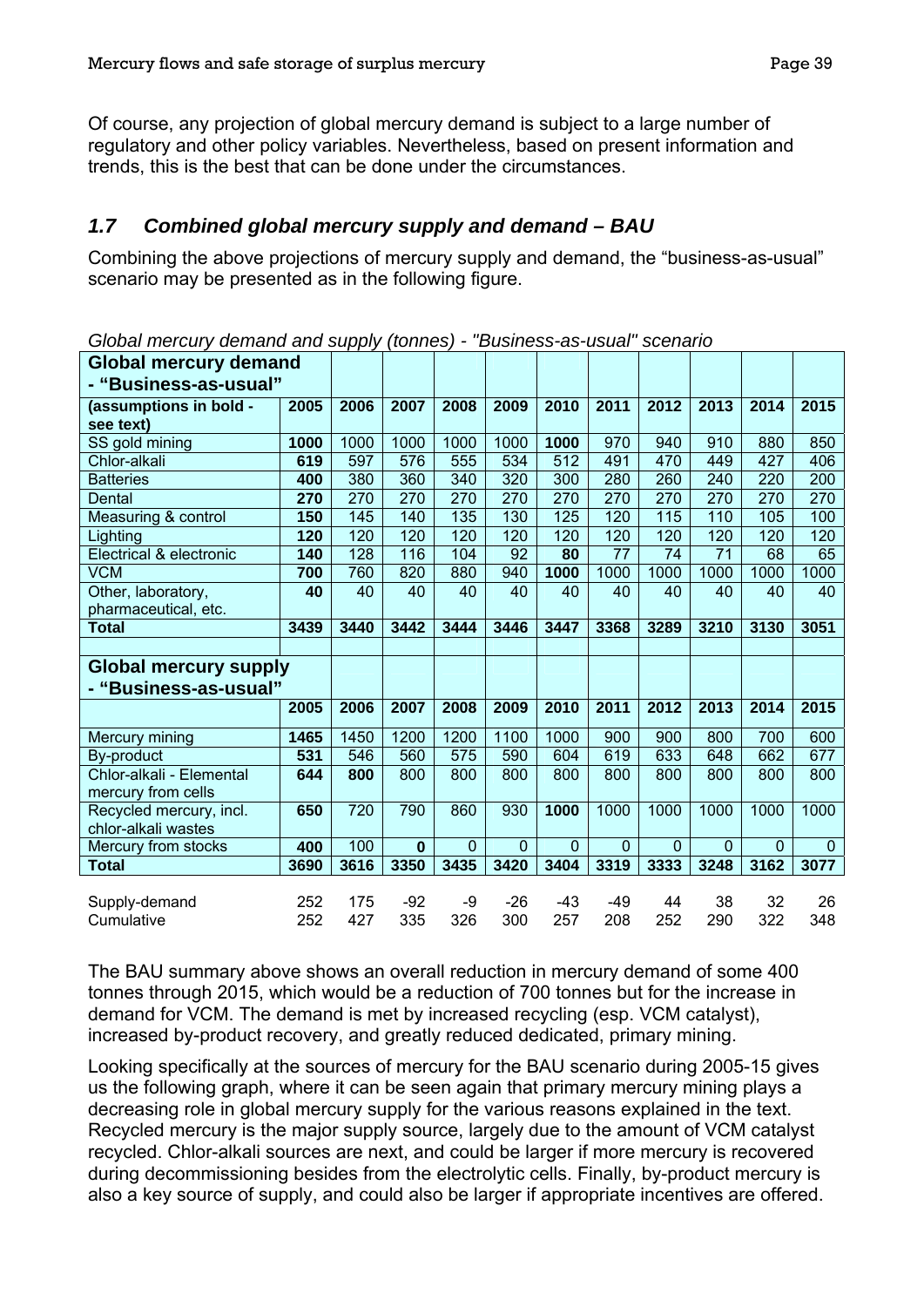Any increases in these last three mercury sources would serve to further decrease the mercury needed from primary mining.



Despite the number of uncertainties inherent in the data available for this analysis, a sensitivity analysis of global mercury supply and demand would not add any important information to the above analysis. If mercury demand were somewhat higher than estimated, then primary mercury mining (mostly) would simply decrease less slowly than shown here.

According to the mercury demand and supply projections combined and presented above, the global mercury market shows a more or less "permanent" oversupply through 2015 and beyond. In such a case, of course, economic theory suggests that the various sources of supply will come into a rough balance with demand in order to maintain the market price of mercury, over time, at a level that reflects the average cost of supply plus a profit margin. It has been demonstrated in previous works (ECOS, 2001 and Maxson, 2004), however, that economic theory is not the only influence on a mercury market that is supplied not only by government-owned mines, but also by substantial supplies of mercury with a low (or even negative) value due to the fact that they were recycled from mercury wastes, etc., in order to meet regulatory requirements, or as an alternative to hazardous waste disposal.

Therefore, while one can reasonably predict that mercury demand and supply will come into balance, predictions of future mercury prices are more problematic.

### *1.8 Mercury market price 2005-2015 – BAU*

The recent volatility of the market price for mercury has been discussed in a previous section. The supply of mercury became quite tight in 2004-5, and despite the fact that the Spanish and Algerian mines remained closed, mercury supplies appeared on the market (at over \$20/kg) to bring supply and demand back into relative equilibrium during the first quarter of 2006, and the market price soon dropped back to about \$15/kg. It may be assumed that mercury users are better attuned to the new higher price than in the past,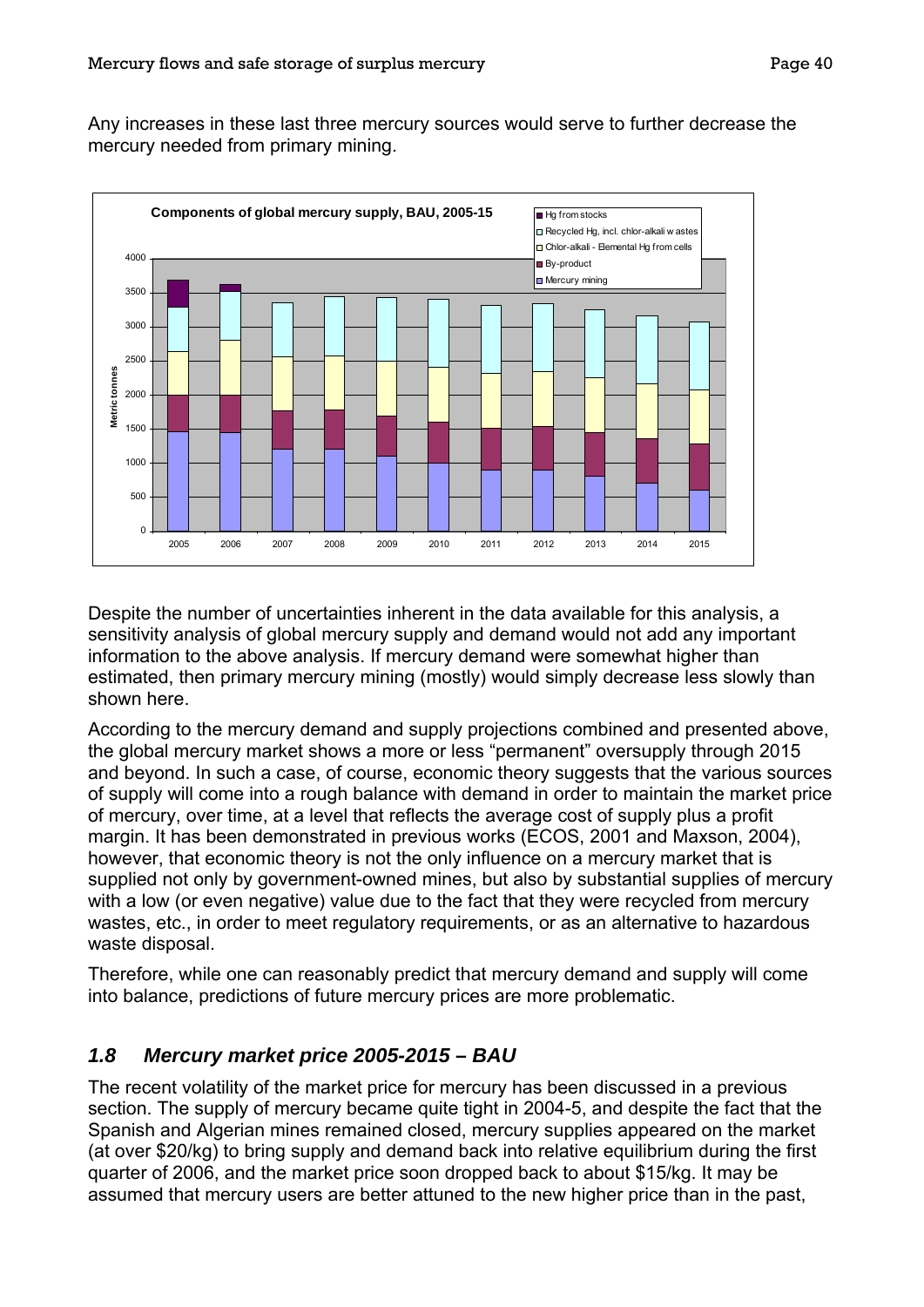and mercury suppliers may feel they can exercise more influence over a finely tuned market, but the increasing diversity of mercury supplies can only prove more difficult for market participants to manipulate.

While one should keep in mind that mercury markets are far from predictable, one could expect that with EU chlor-alkali mercury flooding onto the market until exports are banned, prices will continue falling to \$10/kg or lower over the next year, and continue to fall to \$5/kg (the price several years ago) if the large amounts of mercury from the chlor-alkali industry are not stored.

## *1.9 "Business-as-usual" scenario – EU-25 supply*

Beyond the previous discussion of global mercury supply projections, there are some additional comments to make about projections of EU-25 mercury supply to 2015 or 2020.

With regard to the EU-25 chlor-alkali industry, 5.9 million tonnes chlorine capacity in 2005 will be reduced to an estimated 0.8 million tonnes chlorine capacity in 2020. This implies the availability of about 10,000 t mercury from the electrolytic cells over 15 years, for an average of about 667 t/yr.

With regard to other mercury sources in the EU-25, under the BAU scenario by-product mercury from zinc is expected to increase only modestly, and from other non-ferrous metals perhaps a bit more. On the other hand, as natural gas reserves in the North Sea decline, the recovery of mercury from that source is expected to decline as well. For all of these sources, the potential mercury that could be recovered separately is much higher, but under the BAU scenario there is no obvious incentive to do so.

Sources of recycled mercury may increase about 3% per year, so that overall, the EU-25 mercury supply is expected to be quite stable through 2015, as in the figure below.

## *1.10 "Business-as-usual" scenario – EU-25 demand*

With regard to mercury demand in the EU-25, we may recall that some mercury products are imported and a few mercury products are exported, as explained above, but this will have little influence on the trends in demand for mercury. On the other hand, one should recall that EU-25 actual direct demand for mercury will likely be 20-40% less than "market" demand if we consider that mercury imported in products is not the same as EU-25 internal demand for elemental mercury (see discussion in Sectio[n1.2.3\)](#page-26-0).

The projected mercury market demand (using conservative estimates) for individual classes of products, starting from the 2005 demand described in Section [1.2.3,](#page-26-0) is shown in the table below.

- Chlor-alkali reductions are in line with the assumptions described above.
- Actual EU-25 use of mercury in batteries is significantly below the "market" content of mercury in batteries shown below.
- Dental use of mercury will continue to decline overall in the EU-25.
- The proposed Directive on measuring & control equipment has a limited scope, but combined with other initiatives such as those promoted by Health Care Without Harm (HCWH), it is still expected to have a reasonable impact on mercury consumption by 2010, and somewhat less impact to 2015 and beyond.
- Actual EU-25 use of mercury in lamps is significantly below the "market" content of mercury in lamps shown below.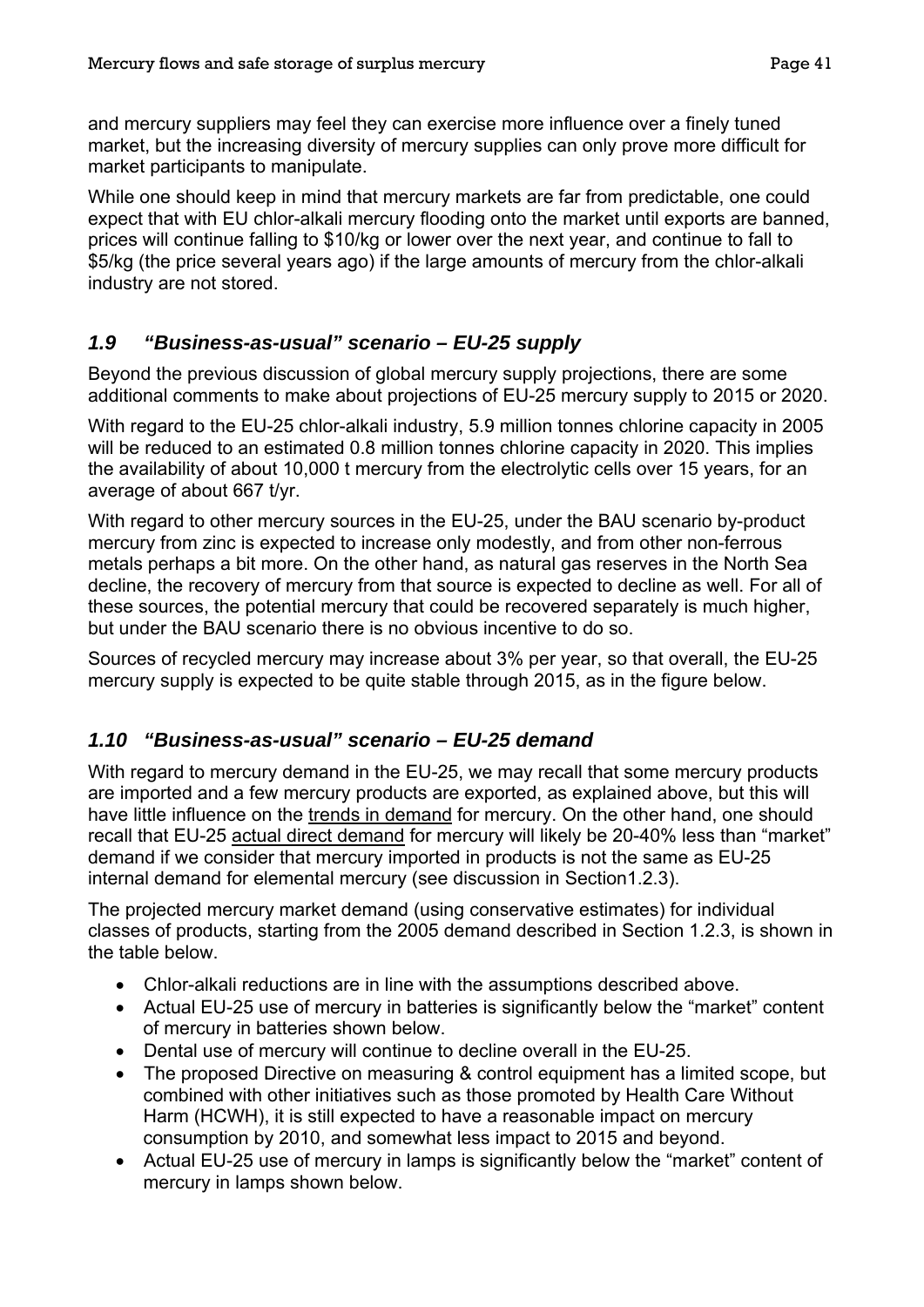- The impact of the RoHS Directive is assumed to be significant within the EU-25, reducing the mercury content in electrical and electronic equipment to near zero by 2010.
- Despite an apparent misunderstanding in the report from Slovakia (2005), it is believed there are no plants in the EU-25 using a mercury catalyst to produce VCM.
- The HCWH programme is also expected to help reduce mercury demand for laboratory and pharmaceutical applications.

Overall, the EU-25 demand for mercury should decrease by about 50% from 2005-2015 under the BAU scenario.

## *1.11 Combined EU-25 mercury supply and demand – BAU*

The supply and demand projections for the EU-25 under the "Business-as-usual" scenario are combined in the table below.

| <b>EU-25 mercury demand</b>                          |          |                 |                |              |                |              |                |                |                |             |                  |
|------------------------------------------------------|----------|-----------------|----------------|--------------|----------------|--------------|----------------|----------------|----------------|-------------|------------------|
| - "Business-as-usual"                                |          |                 |                |              |                |              |                |                |                |             |                  |
|                                                      | 2005     | 2006            | 2007           | 2008         | 2009           | 2010         | 2011           | 2012           | 2013           | 2014        | 2015             |
| (assumptions in bold -<br>see text)                  |          |                 |                |              |                |              |                |                |                |             |                  |
| SS gold mining                                       | 5        | $\overline{2}$  | $\mathbf{1}$   | $\mathbf 0$  | $\mathbf{0}$   | $\mathbf{0}$ | $\mathbf{0}$   | $\mathbf 0$    | $\mathbf 0$    | $\mathbf 0$ | $\mathbf 0$      |
| Chlor-alkali                                         | 190      | 179             | 168            | 157          | 146            | 135          | 124            | 113            | 102            | 91          | 80               |
| <b>Batteries</b>                                     | 20       | 19              | 18             | 16           | 15             | 14           | 13             | 12             | 10             | 9           | $\boldsymbol{8}$ |
| <b>Dental</b>                                        | 90       | 89              | 87             | 86           | 85             | 83           | 82             | 81             | 79             | 78          | 77               |
| <b>Measuring &amp; control</b>                       | 35       | 32              | 29             | 26           | 23             | 20           | 19             | 18             | 17             | 16          | 15               |
| Lighting                                             | 35       | 34              | 33             | 32           | 31             | 30           | 29             | 28             | 27             | 26          | 25               |
| <b>Electrical &amp; electronic</b>                   | 35       | 28              | 21             | 14           | 7              | $\bf{0}$     | $\mathbf{0}$   | $\mathbf{0}$   | $\overline{0}$ | 0           | $\mathbf{0}$     |
| <b>VCM</b>                                           | n.a.     | n.a.            | n.a.           | n.a.         | n.a.           | n.a.         | n.a.           | n.a.           | n.a.           | n.a.        | n.a.             |
| Other, laboratory,<br>pharmaceutical, etc.           | 30       | 29              | 29             | 28           | 27             | 27           | 26             | 25             | 25             | 24          | 23               |
| <b>Total demand</b>                                  | 440      | 412             | 386            | 359          | 334            | 309          | 293            | 277            | 260            | 244         | 228              |
|                                                      |          |                 |                |              |                |              |                |                |                |             |                  |
| <b>EU-25 mercury supply</b><br>- "Business-as-usual" |          |                 |                |              |                |              |                |                |                |             |                  |
|                                                      |          |                 |                |              |                |              |                |                |                |             |                  |
|                                                      | 2005     | 2006            | 2007           | 2008         | 2009           | 2010         | 2011           | 2012           | 2013           | 2014        | 2015             |
| <b>Mercury mining</b>                                | $\bf{0}$ | $\overline{0}$  | $\mathbf 0$    | $\mathbf{0}$ | $\mathbf{0}$   | $\mathbf{0}$ | $\mathbf{0}$   | $\mathbf{0}$   | $\mathbf 0$    | $\mathbf 0$ | $\mathbf 0$      |
| By-product total includes:                           | 79       | 80              | 80             | 80           | 81             | 81           | 82             | 82             | 82             | 83          | 83               |
| By-product - zinc                                    | 48       | 49              | 50             | 50           | 51             | 52           | 53             | 54             | 54             | 55          | 56               |
| By-product - other non-<br>ferrous                   | 5        | 6               | $\overline{7}$ | 8            | 9              | 10           | 11             | 12             | 13             | 14          | 15               |
| By-product - natural<br>gas                          | 26       | 25              | 23             | 22           | 21             | 19           | 18             | 16             | 15             | 13          | 12               |
| Chlor-alkali - Elemental<br>mercury from cells       | 444      | 667             | 667            | 667          | 667            | 667          | 667            | 667            | 667            | 667         | 667              |
| Recycled total includes:                             | 101      | 101             | 101            | 102          | 102            | 102          | 102            | 102            | 103            | 103         | 103              |
| Recycled mercury from<br>chlor-alkali wastes         | 32       | 30              | 28             | 26           | 24             | 22           | 21             | 19             | 17             | 15          | 13               |
| Other recycled mercury                               | 69       | $\overline{71}$ | 73             | 76           | 78             | 80           | 82             | 84             | 86             | 88          | 90               |
| <b>Mercury from EU stocks</b>                        | $\bf{0}$ | $\overline{0}$  | $\overline{0}$ | $\mathbf{0}$ | $\overline{0}$ | $\mathbf{0}$ | $\overline{0}$ | $\overline{0}$ | $\mathbf 0$    | $\mathbf 0$ | $\mathbf 0$      |
| <b>Total supply</b>                                  | 625      | 848             | 848            | 849          | 850            | 850          | 851            | 851            | 852            | 853         | 853              |

*EU-25 mercury demand and supply (tonnes) - "Business-as-usual" scenario*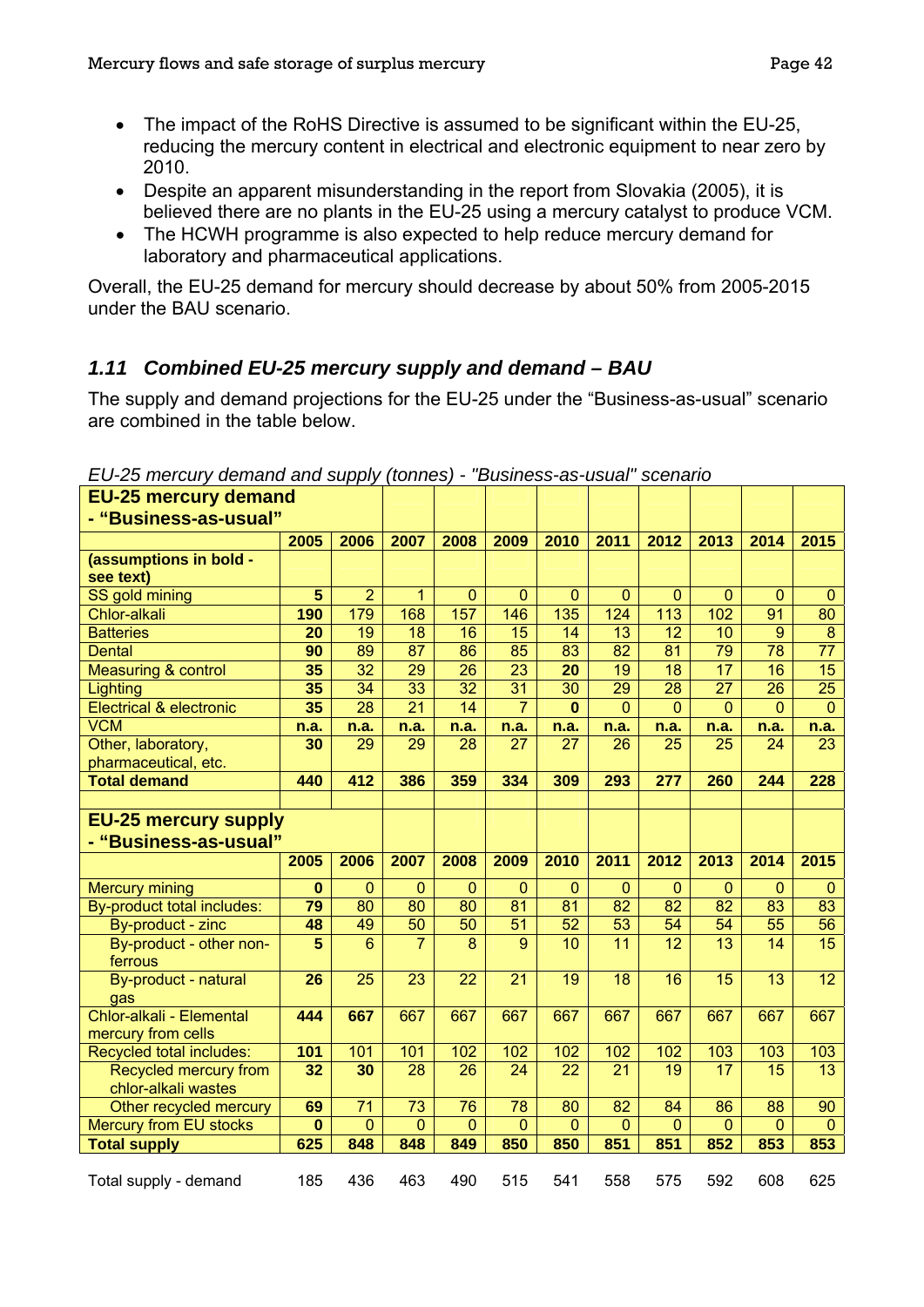By 2015, as seen in the table above, chlor-alkali demand for mercury in the EU should have decreased to a level similar to that of dental demand, while use of mercury in electric lamps (many of them probably imported) will be only a third of each of those.

Analyzing the sources of mercury within the EU-25 that are expected to supply EU-25 demand gives us the following figure, where it can be clearly seen that for the BAU scenario the phase-out of MCCAPs is the predominant source of supply, with recycled and by-product mercury far behind.



# **2 Impact of the EU mercury export ban**

The intent of this section of the report is to:

- summarise the basic elements of the proposed mercury export ban.
- describe how the global supply and demand assessment above will be altered by an EU export ban that takes effect in Year 5 of the 10-year projection, e.g., show whether there will be an expected surplus/deficit of mercury during this period, and how the mercury price might respond to such a surplus/deficit.
- look closely at the EU-25 situation, and show where mercury supplies will come from, and assess whether there will be a mercury surplus within the EU.
- try to assess any significant changes in the above if mercury prices should change.

## *2.1 Brief overview of the proposed mercury export ban*

As presently drafted, the mercury export ban and storage legislation focuses on the following key points:

• it deals only with elemental mercury;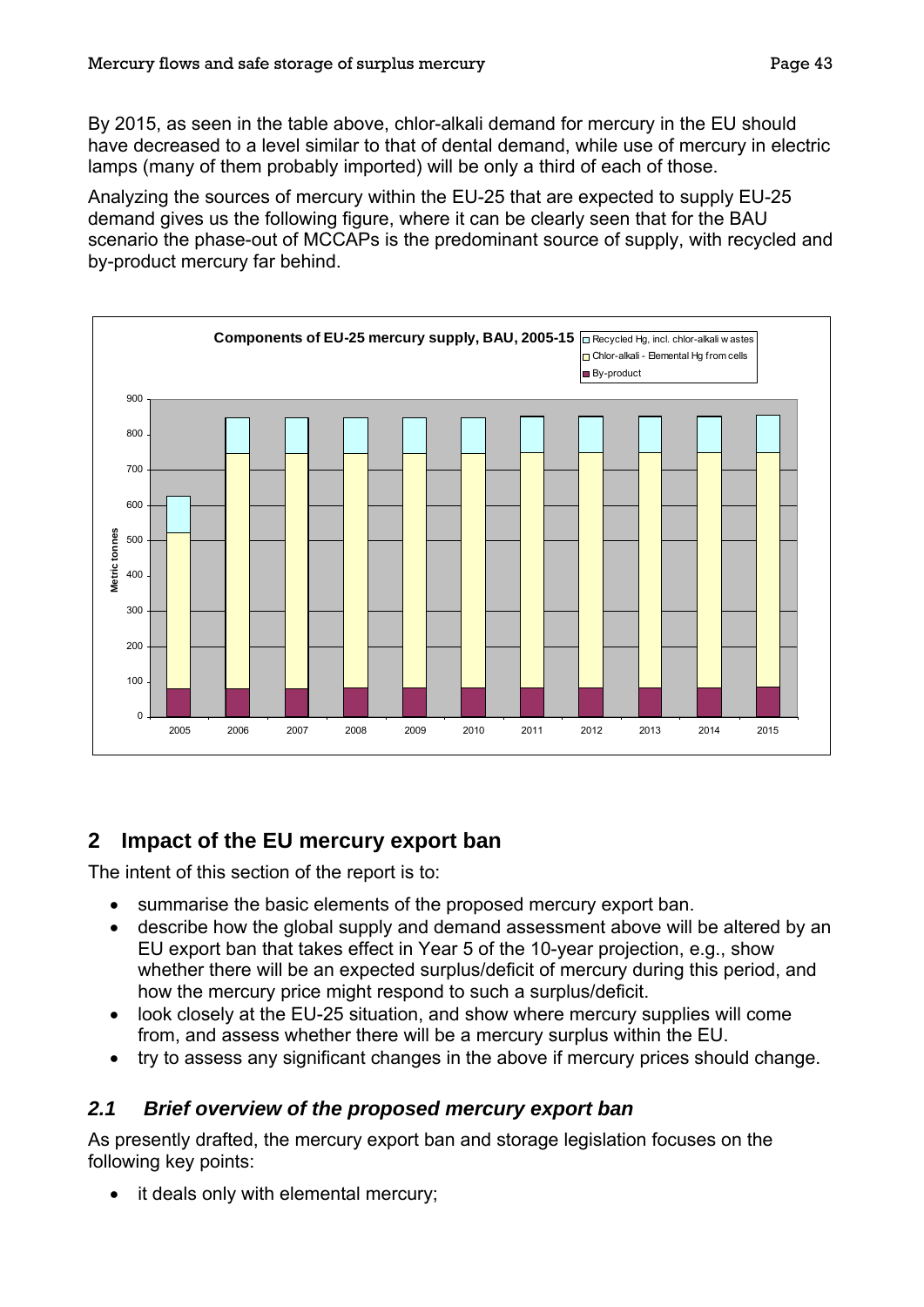- it implements a ban on mercury exports as of 2011 (or 2010, according to the preference of the European Parliament);
- it requires all chlor-alkali mercury not needed within the industry to go to long-term storage or disposal; and
- several years before the export ban, it implements tracking requirements for all movements of mercury and some compounds.

In terms of this analysis, the main thrust of the mercury "Export ban & storage" (EB&S) scenario is that as of 2011, all chlor-alkali mercury will have to remain within the EU. Therefore, the large EU surpluses evident in the BAU scenario will not be available to the rest of the world, and this analysis will show where mercury users may expect to find alternative sources.

### *2.2 "Export ban & storage" scenario – global supply*

Compared to the "business-as-usual" scenario, the changes in the global mercury supply assumed to result from the proposed export ban are the following:

- As of 2011, mercury from decommissioned MCCAPs in the EU is available to supply the industry's needs within the EU, but the remaining mercury is removed from the market.
- Likewise, from 2011, any mercury recycled from chlor-alkali wastes in the EU is available to supply the industry's needs within the EU, but the remaining mercury is removed from the market.

### *2.3 "Export ban & storage" scenario – global demand*

It is assumed that there will be no particular changes in mercury demand merely due to the proposed EU export ban. There may eventually be changes in demand if the mercury price changes significantly, but that is a separate issue from this assessment. Mercury price changes are discussed below.

### *2.4 Combined global mercury supply and demand – EB&S*

The following summary table combines the above projections of global mercury supply and demand in response to the "Export ban & storage" scenario.

As can be seen in the table below, without mercury from the EU chlor-alkali industry, the non-EU mercury supply in 2011 is not sufficient to meet non-EU mercury demand. This condition may be expected to persist for 2-3 years.

In response to the sudden (in 2011) global deficit in mercury supply, and the possible related rise in the market price of mercury, recycled, by-product and mined mercury could all play a role in meeting the short-term deficit. This would be logical, and is reflected in the table below. However, the reality may be rather different, as explained following the "Components of global mercury supply" graph below.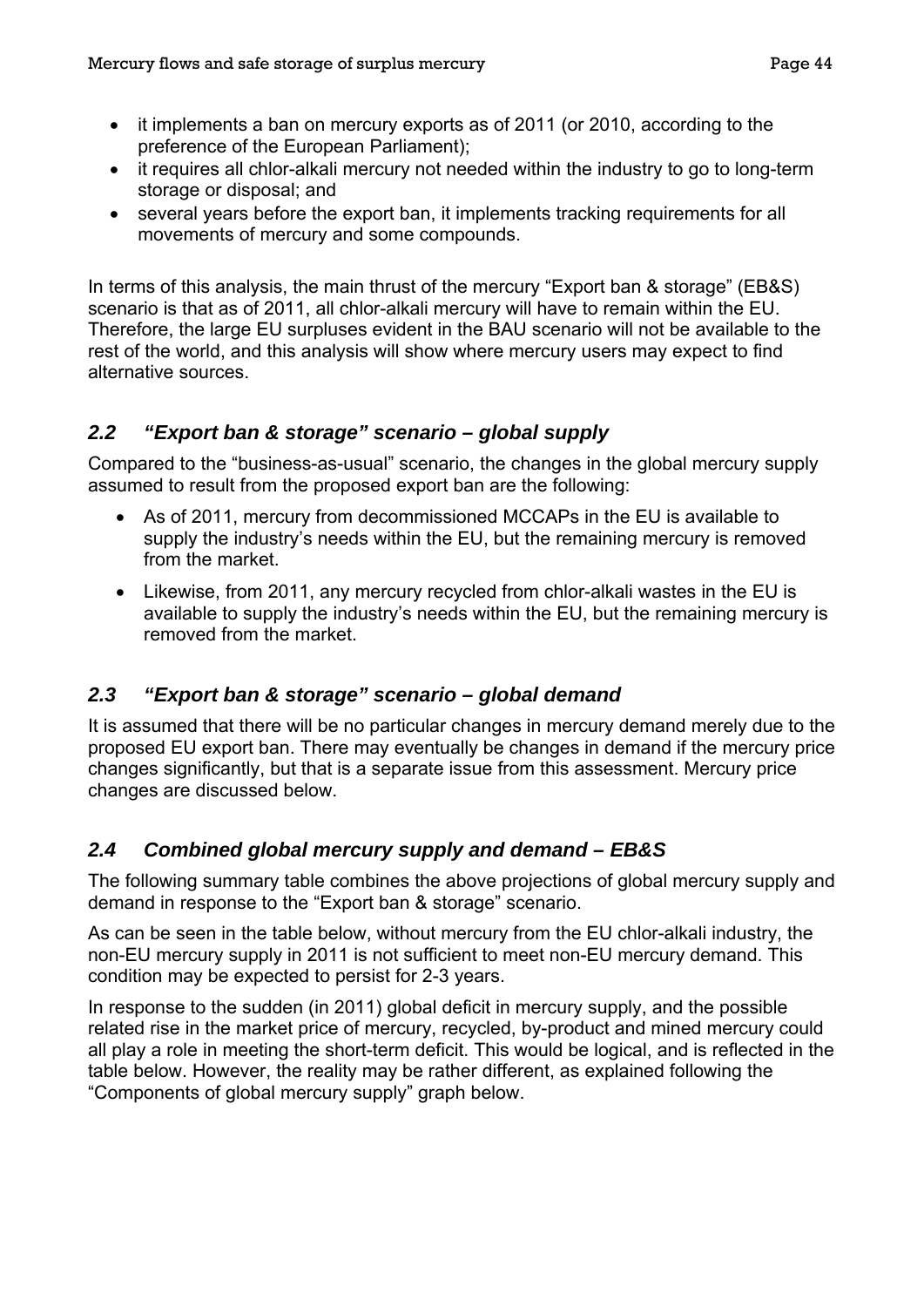| Global mercury demand and supply (tonnes) - "Export ban & storage" scenario |  |  |
|-----------------------------------------------------------------------------|--|--|
|-----------------------------------------------------------------------------|--|--|

| <b>Global mercury demand</b> |            |            |                |                |                |                |                |                |                 |                |                |
|------------------------------|------------|------------|----------------|----------------|----------------|----------------|----------------|----------------|-----------------|----------------|----------------|
| - "Export ban & storage"     |            |            |                |                |                |                |                |                |                 |                |                |
|                              | 2005       | 2006       | 2007           | 2008           | 2009           | 2010           | 2011           | 2012           | 2013            | 2014           | 2015           |
| (assumptions in              |            |            |                |                |                |                |                |                |                 |                |                |
| bold - see text)             |            |            |                |                |                |                |                |                |                 |                |                |
| SS gold mining               | 1000       | 1000       | 1000           | 1000           | 1000           | 1000           | 970            | 940            | 910             | 880            | 850            |
| Chlor-alkali                 | 619        | 597        | 576            | 555            | 534            | 512            | 491            | 470            | 449             | 427            | 406            |
| <b>Batteries</b>             | 400        | 380        | 360            | 340            | 320            | 300            | 280            | 260            | 240             | 220            | 200            |
| Dental                       | 270        | 270        | 270            | 270            | 270            | 270            | 270            | 270            | 270             | 270            | 270            |
| Measuring &                  | 150        | 145        | 140            | 135            | 130            | 125            | 120            | 115            | 110             | 105            | 100            |
| control                      |            |            |                |                |                |                |                |                |                 |                |                |
| Lighting                     | 120        | 120        | 120            | 120            | 120            | 120            | 120            | 120            | 120             | 120            | 120            |
| Electrical &<br>electronic   | 140        | 128        | 116            | 104            | 92             | 80             | 77             | 74             | $\overline{71}$ | 68             | 65             |
| <b>VCM</b>                   | 700        | 760        | 820            | 880            | 940            | 1000           | 1000           | 1000           | 1000            | 1000           | 1000           |
| Other, laboratory,           | 40         | 40         | 40             | 40             | 40             | 40             | 40             | 40             | 40              | 40             | 40             |
| pharmaceutical,              |            |            |                |                |                |                |                |                |                 |                |                |
| etc.                         |            |            |                |                |                |                |                |                |                 |                |                |
| <b>Total</b>                 | 3439       | 3440       | 3442           | 3444           | 3446           | 3447           | 3368           | 3289           | 3210            | 3130           | 3051           |
|                              |            |            |                |                |                |                |                |                |                 |                |                |
|                              |            |            |                |                |                |                |                |                |                 |                |                |
| <b>Global mercury supply</b> |            |            |                |                |                |                |                |                |                 |                |                |
| - "Export ban & storage"     |            |            |                |                |                |                |                |                |                 |                |                |
|                              | 2005       | 2006       | 2007           | 2008           | 2009           | 2010           | 2011           | 2012           | 2013            | 2014           | 2015           |
|                              |            |            |                |                |                |                |                |                |                 |                |                |
| Mercury mining               | 1465       | 1450       | 1200           | 1200           | 1100           | 1000           | 1300           | 1300           | 1200            | 1100           | 900            |
| By-product                   | 531        | 546        | 560            | 575            | 590            | 604            | 639            | 673            | 708             | 742            | 777            |
| Chlor-alkali -               | 644        | 800        | 800            | 800            | 800            | 800            | 257            | 246            | 235             | 224            | 213            |
| Elemental mercury            |            |            |                |                |                |                |                |                |                 |                |                |
| from cells                   |            |            |                |                |                |                |                |                |                 |                |                |
| Recycled mercury,            | 650        | 720        | 790            | 860            | 930            | 1000           | 1019           | 1061           | 1103            | 1145           | 1187           |
| incl. chlor-alkali           |            |            |                |                |                |                |                |                |                 |                |                |
| wastes                       |            |            |                |                |                |                |                |                |                 |                |                |
| Mercury from                 | 400        | 100        | $\overline{0}$ | $\overline{0}$ | $\overline{0}$ | $\overline{0}$ | $\overline{0}$ | $\overline{0}$ | $\overline{0}$  | $\overline{0}$ | $\overline{0}$ |
| stocks                       |            |            |                |                |                |                |                |                |                 |                |                |
| <b>Total</b>                 | 3690       | 3616       | 3350           | 3435           | 3420           | 3404           | 3215           | 3280           | 3246            | 3211           | 3077           |
|                              |            |            |                |                |                |                |                |                |                 |                |                |
| Supply-demand<br>Cumulative  | 252<br>252 | 175<br>427 | $-92$<br>335   | -9<br>326      | $-26$<br>300   | -43<br>257     | $-153$<br>104  | -8<br>95       | 36<br>132       | 81<br>212      | 26<br>238      |

A summary of the global sources of mercury that are assumed in this table to satisfy global demand gives us the following figure, where it can be clearly seen that for the EB&S scenario, recycled, by-product and mined mercury may logically all play a role.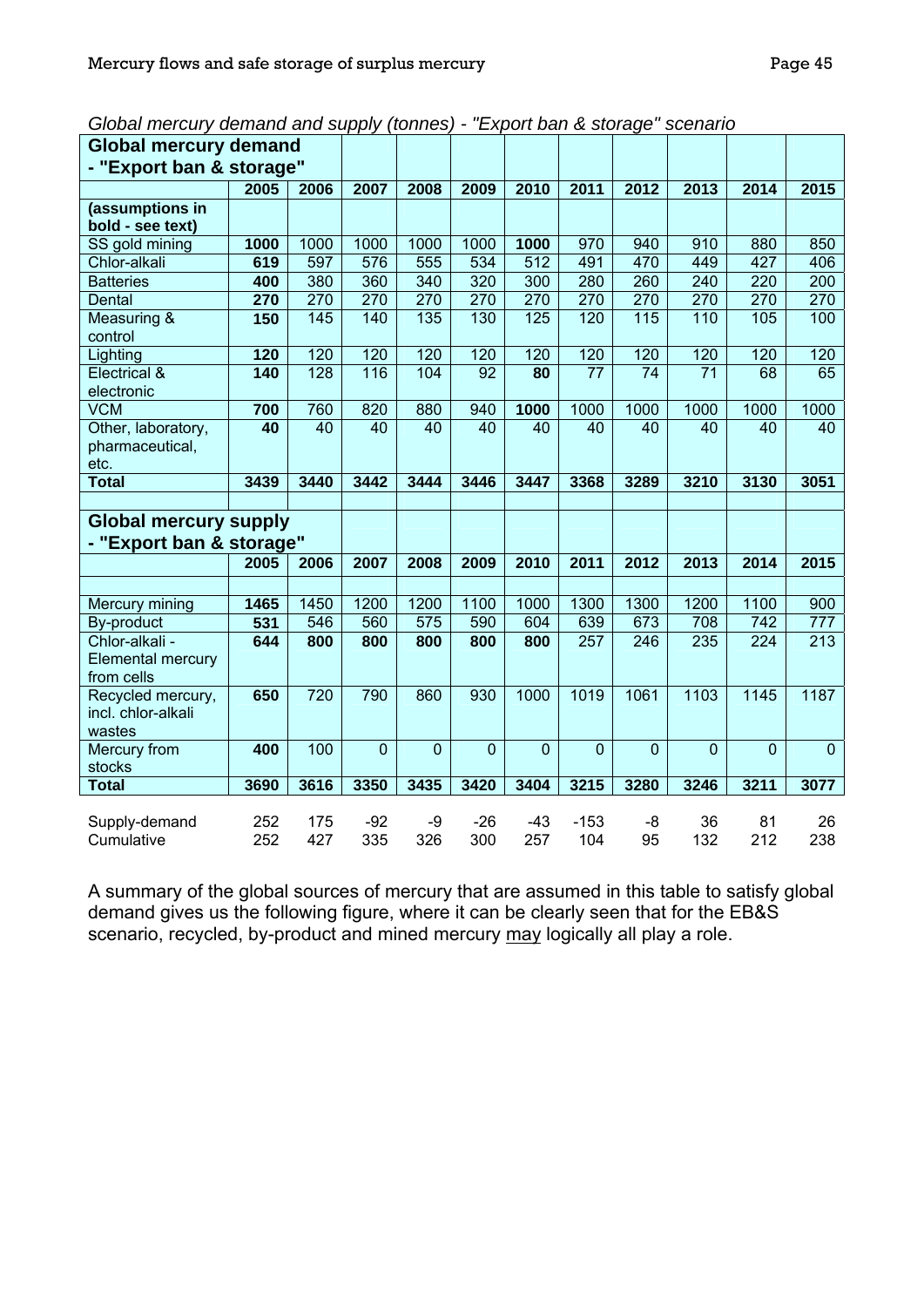<span id="page-48-0"></span>

### <span id="page-48-1"></span>**2.4.1 Global mercury supply – EB&S scenario vs. BAU scenario**

In the EB&S scenario, from 2011, not surprisingly, other sources of mercury will be needed to provide the supply that will no longer be available from the EU chlor-alkali industry. When the mercury supply grows tight, experience shows that the market price for mercury will soon rise. The low-cost sources that could respond rapidly include recycled and byproduct mercury – for example, more VCM catalyst recycled, more by-product mercury recovered from zinc or natural gas wastes, etc. Referring back to the discussion of Section [1.1.7.2](#page-17-0), recycling is presently no more than 25% of the waste stream globally, even if one accepts that VCM recycling in China approaches 50%.

However, recyclers and by-product mercury producers do not typically see their business as selling mercury, but rather as avoiding mercury waste. Therefore, they may not respond as rapidly to (increased) price signals as a primary mercury producer, for example. But let us assume, as an alternative, that recycling could readily recover 200 tonnes more (than estimated in the BAU scenario) by 2015. And let us assume that by-product mercury, which now recovers less than 10% of the global by-product mercury waste stream, could also provide 200 tonnes more mercury by 2020. Even under these assumptions, compared to the BAU scenario,<sup>[25](#page-48-0)</sup> there would be a short-term supply deficit between about 2011 and 2013. After 2013, a supply-demand balance would be re-established.

While the summary table above assumes a temporary increase in the primary (mined) mercury supply to fill any such deficit, these observations invite two more attractive

 $\overline{a}$ 

 $^{25}$  Note that due to the large quantities of chlor-alkali mercury available from the EU, the BAU scenario assumes a serious reduction (<500 tonnes) in mercury mining between 2005 and 2011. It is only because the EB&S scenario retains that estimate of such a large decline in mercury mining that, when suddenly the chlor-alkali mercury is removed from the market, there is a short-term mercury scarcity.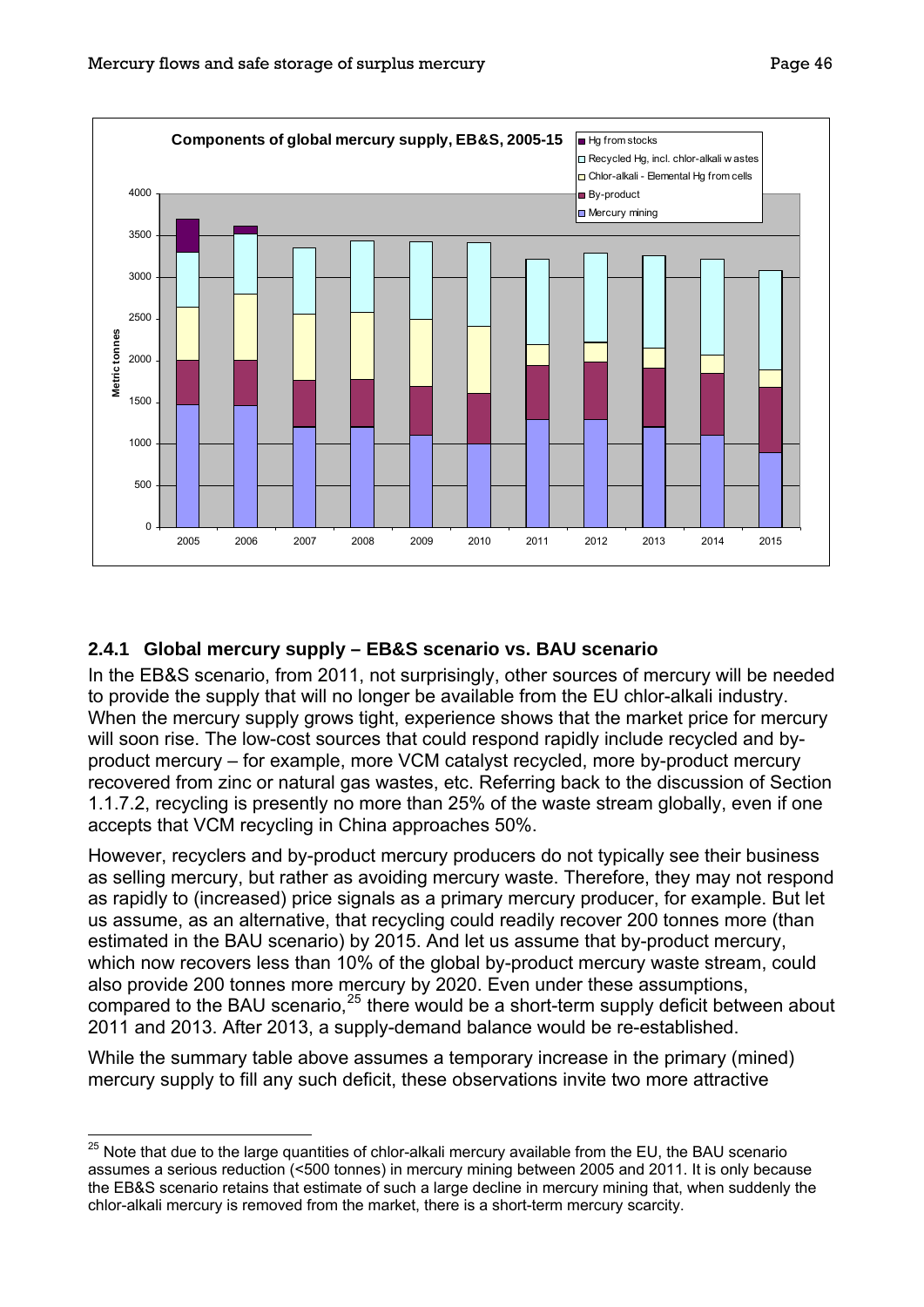alternatives that would entirely avoid the need to briefly increase mined mercury (compared to the BAU scenario):

- 1. The first is to take measures to encourage the expansion of by-product and recycled mercury sources before the implementation of the EU mercury export ban, so that the extra mercury supply will be available to global markets when the EU supply is cut off.
- 2. The second is to gradually reduce, during the years prior to 2011, the quantity of EU mercury that may be exported, rather than to ban exports suddenly in 2011.

**Neither of these options may be necessary, however, if, prior to the export ban, mercury brokers (or others) build adequate stocks to satisfy global demand during the several years just after 2011!** Brokers may have plans already to keep such stocks outside the EU. Alternatively, chlor-alkali mercury sent to temporary storage inside the EU could remain exceptionally available for such a purpose during a limited number of years.

It must be kept in mind that there are significant uncertainties associated with many of the numbers in the previous analysis, especially the forecasts, as discussed in the text. A typical sensitivity analysis would assume lower mercury supply than suggested here, and in combination or separately, higher mercury demand. These alternative assumptions would simply make the mercury supply deficit immediately after 2011 deeper, and/or lasting for several more years. However, even the "worst-case" feasible alternative assumptions would not create a mercury deficit that would not be perfectly well handled with a bit of advance planning, such as that suggested above with regard to mercury stocks.

### *2.5 Mercury market price 2005-2015 – EB&S*

As discussed above, while one should keep in mind that mercury markets are far from predictable, one could expect that with EU chlor-alkali mercury flooding onto the market until exports are banned, prices will continue falling to \$10/kg or lower over the next year, and stay there until EU mercury exports are cut off. After the export ban, with great confidence in suppliers' ability to plan ahead, as suggested above, one could assume there will be quite adequate mercury stocks set aside to accommodate mercury demand during the several years just following the mercury export ban. If so, apart from any psychological shock to the market in 2011, prices would likely change little, at least through 2015, probably maintaining a level of close to \$10/kg in constant dollars.

## *2.6 "Export ban & storage" scenario – EU-25 supply*

Within the EU-25, under the EB&S scenario, all mercury produced within the chlor-alkali industry (667 tonnes of mercury per year from decommissioned MCCAPs, plus some mercury from recycled wastes) but not needed by the industry would go to storage or disposal as of 2011. The changes from the BAU scenario are shown in the summary table below. Therefore, EU-25 supply would consist only of (non-chlor-alkali) recycled mercury and by-product mercury from non-ferrous metals and natural gas cleaning.

## *2.7 "Export ban & storage" scenario – EU-25 demand*

With regard to EU-25 mercury demand, all of the assumptions are the same as in the BAU scenario. Since chlor-alkali demand from 2011 to 2020 will be supplied from within the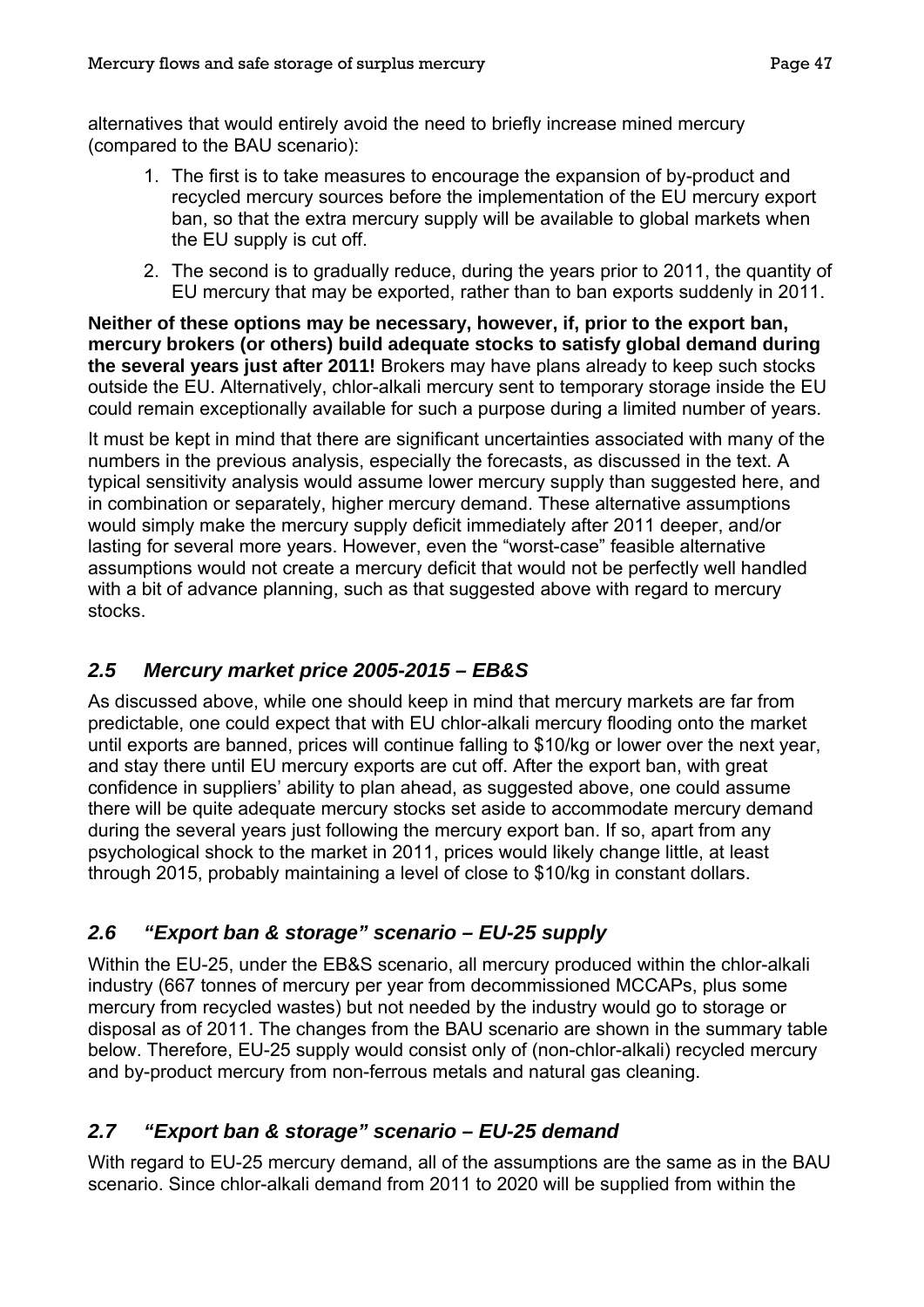industry, one can effectively separate the chlorine industry from the rest of the EU supply and demand balance.

### *2.8 Combined EU-25 mercury supply and demand – EB&S*

The combined mercury supply and demand projections for the EU-25 under the EB&S scenario are presented in the following table.

*EU-25 mercury demand and supply (tonnes) - "Export ban & storage" scenario* 

| <b>EU-25 mercury demand</b>        |                |                 |                 |                 |                 |                 |                                    |                       |                       |                       |                 |
|------------------------------------|----------------|-----------------|-----------------|-----------------|-----------------|-----------------|------------------------------------|-----------------------|-----------------------|-----------------------|-----------------|
| - "Export ban & storage"           |                |                 |                 |                 |                 |                 |                                    |                       |                       |                       |                 |
|                                    | 2005           | 2006            | 2007            | 2008            | 2009            | 2010            | 2011                               | 2012                  | 2013                  | 2014                  | 2015            |
| (assumptions in bold -             |                |                 |                 |                 |                 |                 |                                    |                       |                       |                       |                 |
| see text)                          |                |                 |                 |                 |                 |                 |                                    |                       |                       |                       |                 |
| SS gold mining                     | $\overline{5}$ | $\overline{2}$  | $\overline{1}$  | $\overline{0}$  | $\overline{0}$  | $\overline{0}$  | $\overline{0}$                     | $\overline{0}$        | $\overline{0}$        | $\overline{0}$        | $\mathbf{0}$    |
| Chlor-alkali                       | 190            | 179             | 168             | 157             | 146             | 135             | $\overline{0}$                     | $\mathbf{0}$          | $\overline{0}$        | $\overline{0}$        | $\bf 0$         |
| <b>Batteries</b>                   | 20             | $\overline{19}$ | $\overline{18}$ | $\overline{16}$ | 15              | $\overline{14}$ | $\overline{13}$                    | $\overline{12}$       | $\overline{10}$       | $\overline{9}$        | $\overline{8}$  |
| <b>Dental</b>                      | 90             | 89              | $\overline{87}$ | 86              | 85              | $\overline{83}$ | $\overline{82}$                    | $\overline{81}$       | $\overline{79}$       | $\overline{78}$       | $\overline{77}$ |
| <b>Measuring &amp; control</b>     | 35             | $\overline{32}$ | $\overline{29}$ | 26              | $\overline{23}$ | 20              | $\overline{19}$                    | $\overline{18}$       | $\overline{17}$       | $\overline{16}$       | $\overline{15}$ |
| Lighting                           | 35             | $\overline{34}$ | $\overline{33}$ | $\overline{32}$ | $\overline{31}$ | 30              | $\overline{29}$                    | 28                    | $\overline{27}$       | 26                    | $\overline{25}$ |
| <b>Electrical &amp; electronic</b> | 35             | 28              | 21              | 14              | $\overline{7}$  | 0               | $\mathbf 0$                        | $\mathbf{0}$          | $\mathbf{0}$          | $\overline{0}$        | $\mathbf{0}$    |
| <b>VCM</b>                         | n.a.           | n.a.            | n.a.            | n.a.            | n.a.            | n.a.            | n.a.                               | n.a.                  | n.a.                  | n.a.                  | n.a.            |
| Other, laboratory,                 | 30             | 29              | 29              | 28              | $\overline{27}$ | 27              | 26                                 | 25                    | $\overline{25}$       | 24                    | $\overline{23}$ |
| pharmaceutical, etc.               |                |                 |                 |                 |                 |                 |                                    |                       |                       |                       |                 |
| <b>Total demand</b>                | 440            | 412             | 386             | 359             | 334             | 309             | 169                                | 164                   | 158                   | 153                   | 148             |
|                                    |                |                 |                 |                 |                 |                 |                                    |                       |                       |                       |                 |
| <b>EU-25 mercury supply</b>        |                |                 |                 |                 |                 |                 |                                    |                       |                       |                       |                 |
| - "Export ban & storage"           |                |                 |                 |                 |                 |                 |                                    |                       |                       |                       |                 |
|                                    |                |                 |                 |                 |                 |                 |                                    |                       |                       |                       |                 |
|                                    | 2005           | 2006            | 2007            | 2008            | 2009            | 2010            | 2011                               | 2012                  | 2013                  | 2014                  | 2015            |
|                                    |                |                 |                 |                 |                 |                 |                                    |                       |                       |                       |                 |
|                                    |                | $\mathbf{0}$    | $\mathbf{0}$    | $\mathbf 0$     | $\mathbf{0}$    | 0               | $\mathbf{0}$                       | 0                     | 0                     | 0                     |                 |
| <b>Mercury mining</b>              | $\bf{0}$       |                 |                 |                 |                 |                 |                                    |                       |                       |                       | $\bf{0}$        |
| By-product total includes:         | 79             | 80<br>49        | 80<br>50        | 80<br>50        | 81<br>51        | 81<br>52        | $\overline{82}$<br>$\overline{53}$ | $\overline{82}$<br>54 | $\overline{82}$<br>54 | 83<br>$\overline{55}$ | 83<br>56        |
| By-product - zinc                  | 48<br>5        | 6               | $\overline{7}$  | 8               | $\overline{9}$  | 10              | 11                                 | 12                    | $\overline{13}$       | 14                    | $\overline{15}$ |
| By-product - other non-<br>ferrous |                |                 |                 |                 |                 |                 |                                    |                       |                       |                       |                 |
| By-product - natural               | 26             | 25              | 23              | 22              | $\overline{21}$ | 19              | 18                                 | 16                    | 15                    | 13                    | $\overline{12}$ |
| gas                                |                |                 |                 |                 |                 |                 |                                    |                       |                       |                       |                 |
| Chlor-alkali - Elemental           | 444            | 667             | 667             | 667             | 667             | 667             | $\overline{0}$                     | $\overline{0}$        | $\overline{0}$        | $\mathbf{0}$          | $\overline{0}$  |
| mercury from cells                 |                |                 |                 |                 |                 |                 |                                    |                       |                       |                       |                 |
| Recycled total includes:           | 101            | 101             | 101             | 102             | 102             | 102             | 82                                 | 84                    | 86                    | 88                    | 90              |
| Recycled mercury from              | 32             | 30              | 28              | 26              | 24              | 22              | $\mathbf{0}$                       | $\overline{0}$        | $\overline{0}$        | $\overline{0}$        | $\mathbf{0}$    |
| chlor-alkali wastes                |                |                 |                 |                 |                 |                 |                                    |                       |                       |                       |                 |
| Other recycled mercury             | 69             | $\overline{71}$ | 73              | 76              | 78              | 80              | 82                                 | 84                    | 86                    | 88                    | 90              |
| <b>Mercury from EU stocks</b>      | $\mathbf{0}$   | $\overline{0}$  | $\overline{0}$  | $\overline{0}$  | $\overline{0}$  | $\mathbf 0$     | $\overline{0}$                     | $\overline{0}$        | $\overline{0}$        | $\overline{0}$        | $\mathbf{0}$    |
| <b>Total supply</b>                | 625            | 848             | 848             | 849             | 850             | 850             | 163                                | 166                   | 168                   | 170                   | 173             |
| Total supply - demand              | 185            | 436             | 463             | 490             | 515             | 541             | -6                                 | $\overline{2}$        | 10                    | 17                    | 25              |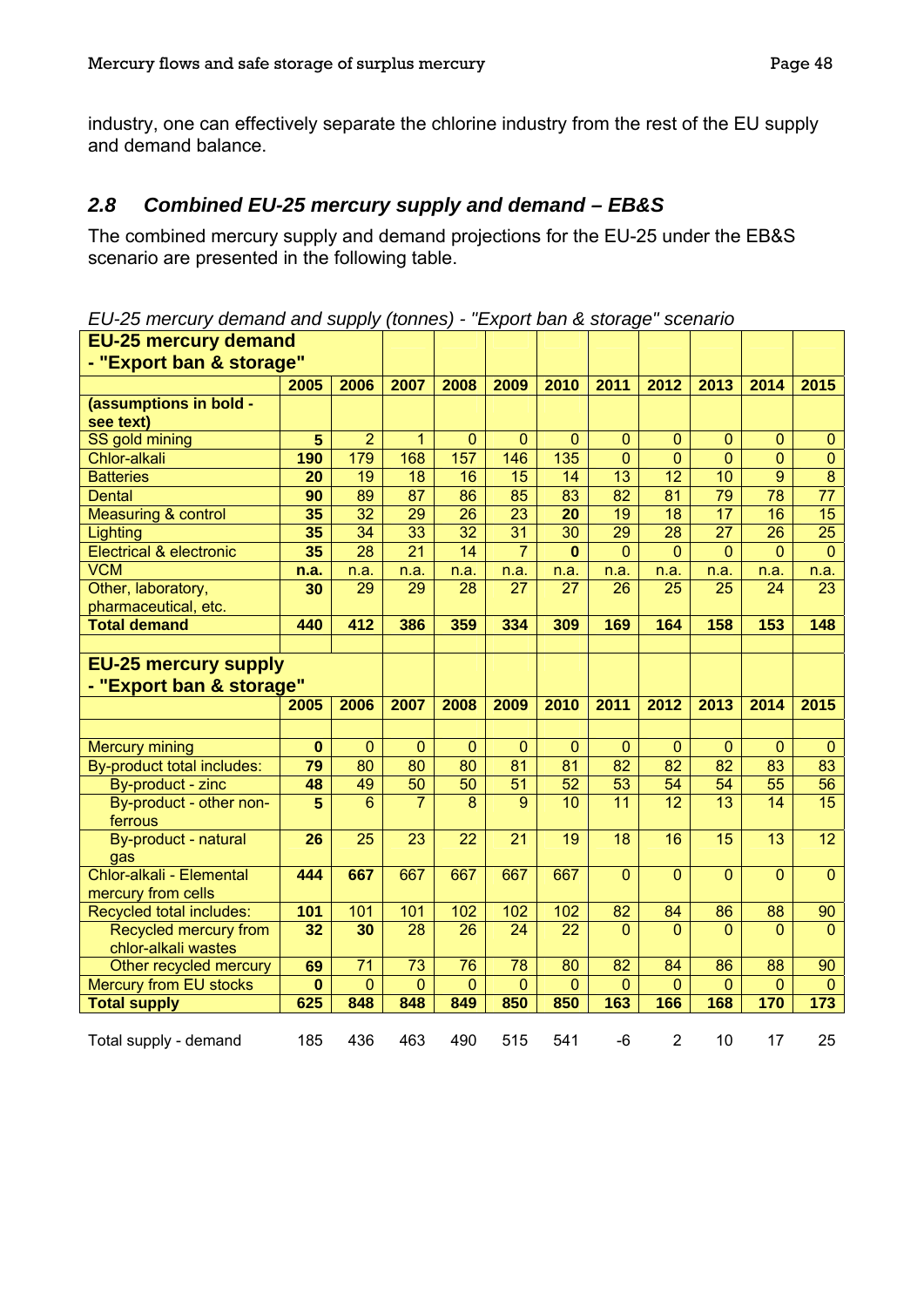The main sources of mercury supply for the EU-25 under the EB&S scenario are shown graphically below.



### **2.8.1 EB&S scenario compared to the BAU scenario**

It may be seen that prior to the export ban, the EU-25 has a great excess of mercury supply that has in the past been sent to all parts of the world.

It can also be seen that the EU-25 under the EB&S scenario, in all likelihood, will still have adequate resources to meet its own needs. This is even more likely if one recalls (see Sections [1.2.1](#page-21-0) and [1.2.3](#page-26-0)) that the EU-25 "direct" demand for (elemental) mercury will be 20-40% smaller than the "market" demand used in the projections. In the unlikely event that post-2011 mercury demand in the EU may exceed the EU mercury supply temporarily, one could resort to a solution such as that suggested in Section [2.4.1](#page-48-1) above, in which a stock of "surplus" mercury accumulated prior to 2011 could be drawn down to meet any temporary urgent needs.

## *2.9 Impact on mercury trade*

In the past, most EU exports of mercury have been handled by MAYASA from Almadén, and by Lambert Metals, whose main office is in London, who has storage facilities in Antwerp and in Rotterdam, and who maintains offices, etc., in various other parts of the world. MAYASA has started to turn some of its attentions to longer-term mercury storage, anticipating the time when it will no longer be permitted to export mercury. However, both MAYASA and Lambert have networks all over the world, could easily move stocks of mercury outside the EU before the export ban takes effect, and after the ban is in place,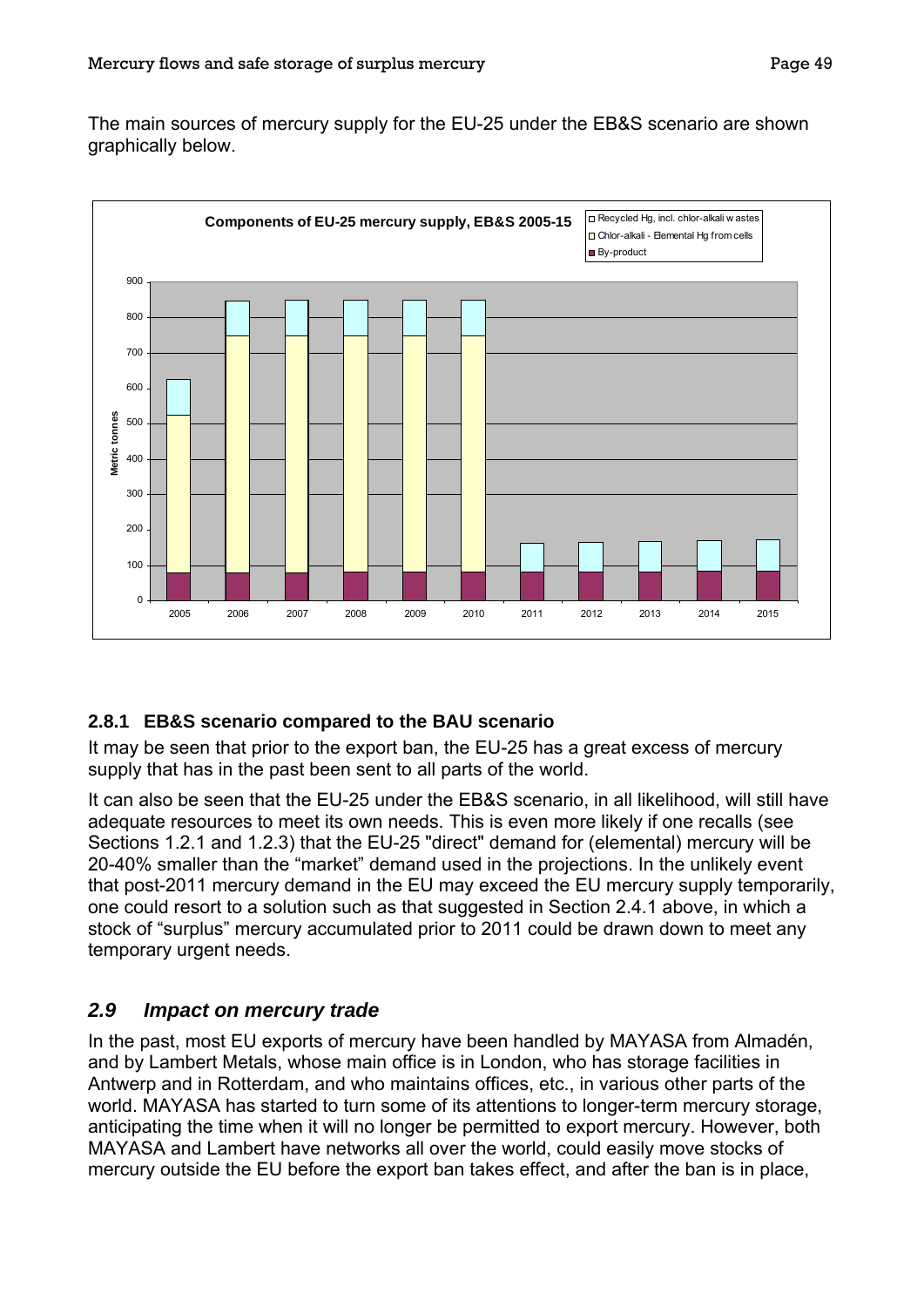would have no problem making deals inside the EU to move mercury that could by then be physically located outside the EU.

It may be assumed that if MAYASA is able to establish itself in the business of storing and/or disposing of mercury, it will eventually get out of the mercury trading business. It has been preparing to get out of the mercury trading business for some time, so will not be financially hurt by the export ban any more than already anticipated. As for Lambert Metals, it may maintain its trading operations in the EU after 2011, while physically storing its mercury stocks outside the EU. The mercury export ban will cause Lambert to rethink some of its operations, but will not impose any significant financial hardship, especially as it has five years to prepare for the change.

## **3 Other relevant issues**

The intent of Section 3 is to address any further issues that may be relevant to the implementation of an EU mercury export ban and storage requirement. In particular, three issues that have not been discussed in detail above include:

- the possibility of an increase in primary mercury mining due either to an increase in the market price of mercury, or due to a supply shortfall at such time as EU mercury is no longer available to the international market.
- a discussion of whether mercury storage legislation accompanying a mercury export ban should strive for a surplus or a deficit in the internal EU supply of mercury, assuming that a perfect balance between supply and demand would be impossible to achieve.
- any new information related to mercury storage temporary surface storage or permanent underground storage – that could add to the ongoing debate, such as key issues and possible costs.

## *3.1 High mercury price and new mining*

For many years the EU has produced 20-30% of the world supply of mercury. It has occasionally been argued that closing Almadén, or eliminating chlor-alkali mercury from the world or EU markets would create a supply deficit, and would lead to a substantial increase in the mercury price, which in turn would encourage new mercury mining (or higher mercury emissions from alternative mercury sources) outside the EU.

This concern must first be separated into two parts: a) that tight mercury supplies lead to higher prices, which has recently been demonstrated, and which many consider a positive development that helps to dampen demand; and b) that higher mercury prices may encourage increased mercury mining.

With regard to the second concern, it may be pointed out that mercury prices have been relatively high for nearly two years due to a tightening of mercury supplies in 2004. Primary (mined) mercury production has halted in both Spain (in 2003) and Algeria (in 2004). As mentioned in the Mercury Strategy ExIA (2005), the Kyrgyz Republic appears to be operating at capacity. It has difficulty producing more than 600 tonnes per year at its mine, and has often produced less as it encounters technical problems, difficulty getting spare parts, etc. Alternatively, it has been refining mine concentrates from Russia, but this is byproduct mercury, not primary mercury.

The only country for which there could now be some risk of adding to global supplies through mining is China, which has in fact increased domestic mine production in recent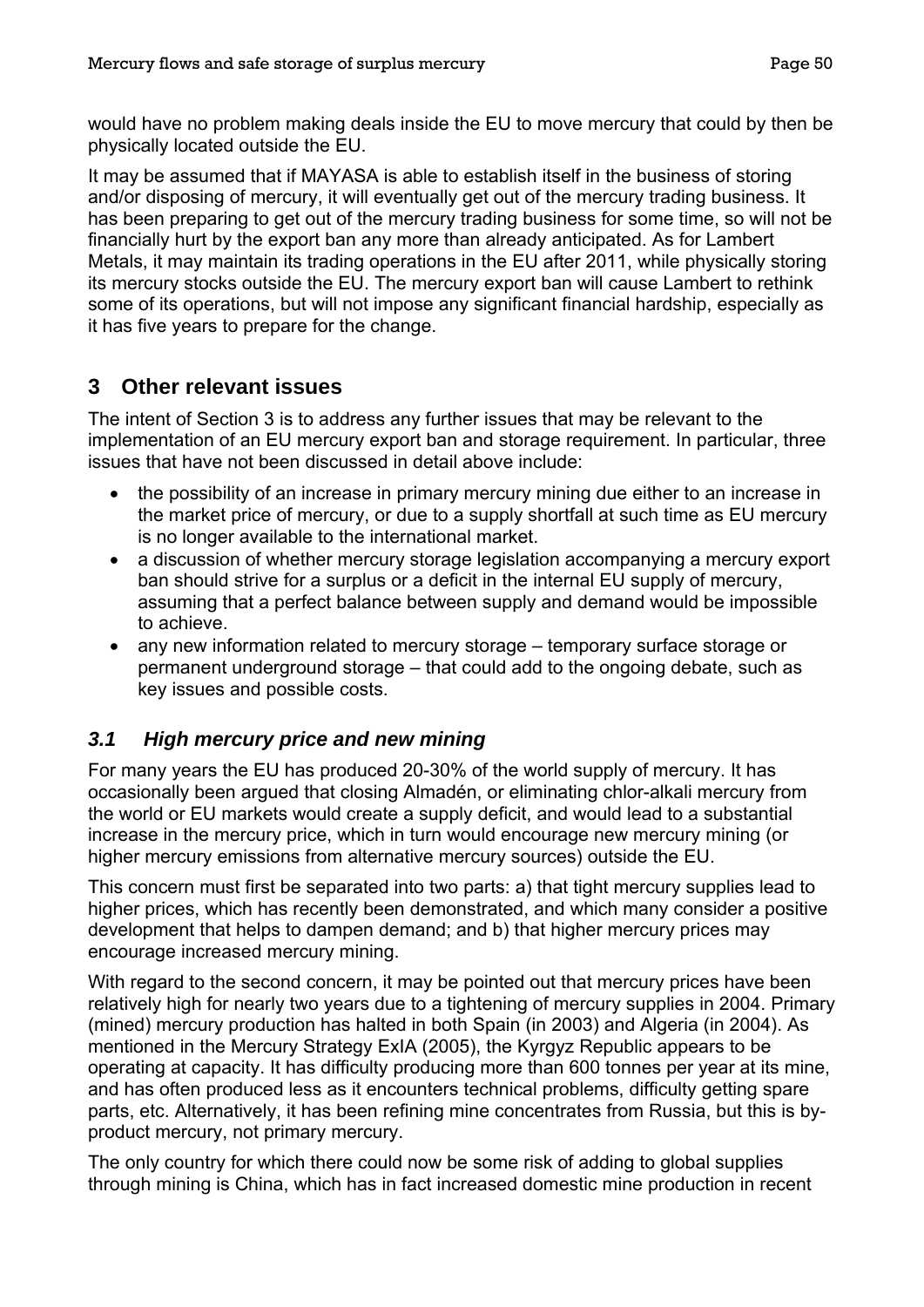years, but for the key reason that Chinese imports have been restricted since 2003 in an attempt to dampen domestic demand. NRDC (2006) has recently confirmed that virtually all of China's mercury production is (and has long been) for domestic consumption, and thus not traded globally. NRDC (2006) has further noted that behind its import restrictions, China has increased domestic production of mercury in recent years primarily to satisfy increasing demand from domestic VCM producers.

Therefore, as the global mercury supply that used to come from primary mining has declined by about 600 tonnes/yr net since 2002, and global demand has not much changed, the supply has been made up by increased recycling, by-product and chlor-alkali mercury (as well as the mysterious "stocks" that appeared in 2005 from the FSU) rather than new mining. Especially in a climate of higher hazardous waste disposal costs (and stricter regulations on emissions) than in the past, the recovery of mercury as a by-product of other mining activities may already be higher than it has been in the past.

In fact, the supply of mercury from sources other than mining makes general socioeconomic sense as well. All of these alternative (non-mining) sources of mercury occur in response to environmental pressures, regulations, efforts to reduce legal liability, customer requirements for a product without significant traces of mercury, the economic realities of waste disposal, etc. These are much more like mercury disposal options than mercury supply options, and therefore deliver mercury to the market at a generally much lower economic cost.

## *3.2 How much of the EU mercury supply should be stored?*

One key question that needs to be addressed with regard to the proposed mercury export ban is, following the implementation of the ban, how much of the expected mercury supply should be stored, and how should such a determination be made? The following discussion addresses a number of relevant points, through which it should be remembered that any mercury supply vs. demand imbalance is only temporary, but may cause disruptions nonetheless during that period, especially in a semi-closed market such as that anticipated after the EU export ban is in place.

If the EU does not store enough mercury, and there is an excess of mercury supply compared to demand within the EU:

- the EU price for mercury will drop; it may drop below the world mercury price, since the only mechanism to raise it is to make mercury more scarce. There are no sectors or uses (other than arbitrary accumulation of stocks) where one would expect EU mercury demand to expand to soak up excess mercury supply.
- At a low EU mercury price, and in the absence of specific legislation, it is more likely that mercury wastes will go directly to disposal rather than via recyclers.
- If the imbalance between excess supply and demand is too great, some recyclers could be hurt since there may never be sufficient EU demand to justify their previous level of mercury output.
- In this manner, the EU mercury supply will contract until such time as the supply returns to a rough equilibrium with demand, at which point the EU mercury price will rise again to the level of the world mercury price. It will not rise above the world price because, at that level, imported mercury will enter the EU to meet any excess demand.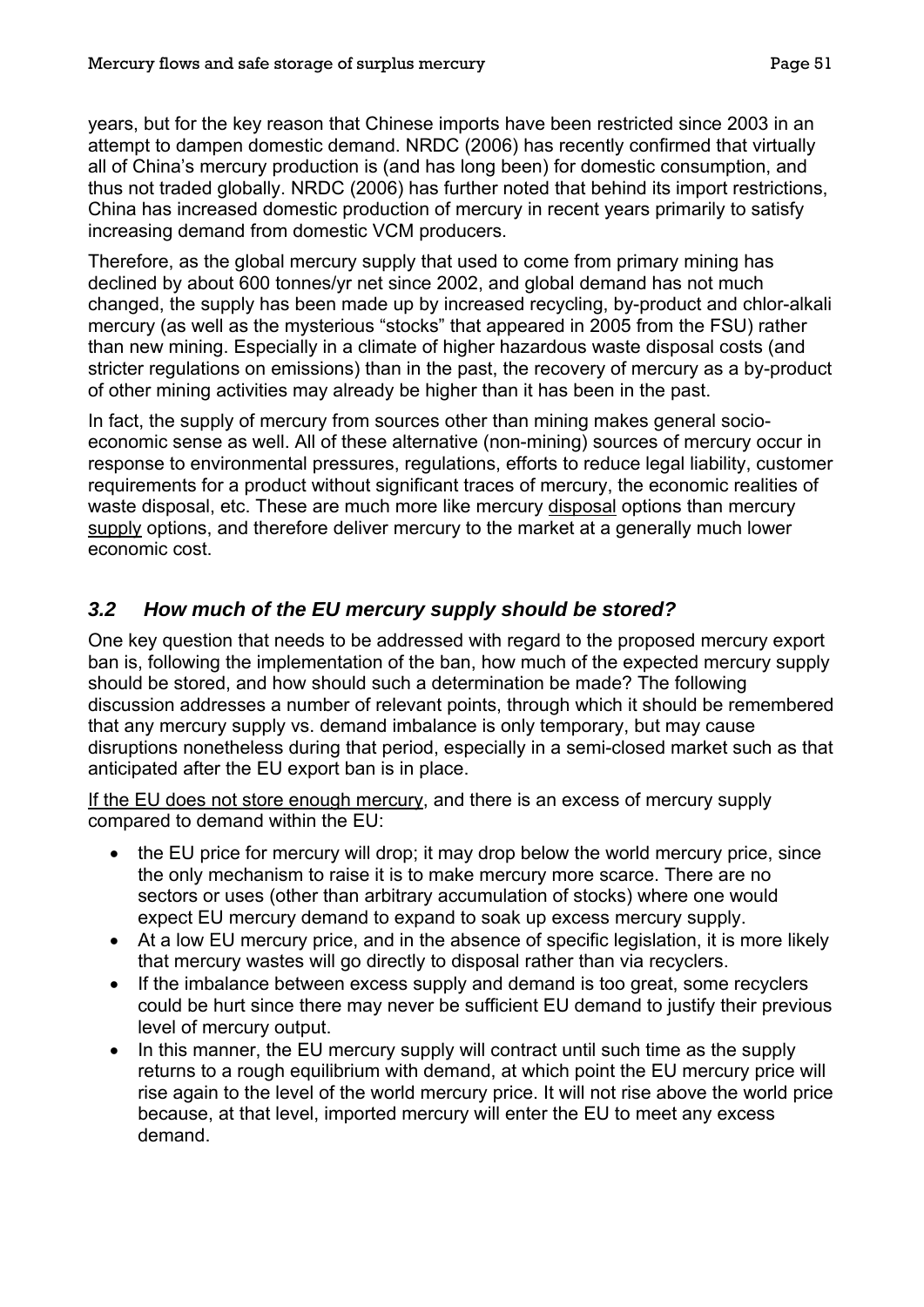• Therefore, if "too little" mercury is stored and an EU excess supply results, we could anticipate a generally depressed EU mercury price, and some possible economic hardship, until such time as the EU mercury supply sources come into rough balance with EU demand.

On the other hand, if the EU stores too much mercury, and there is not enough mercury supply remaining to meet demand within the EU:

- The EU price for mercury will quickly attain the same level as the price of imported mercury, and mercury will be imported to fill any gap; i.e., the EU mercury price will be maintained at the same level as the world mercury price.
- Any mercury recycling operations within the EU that are economically viable, compared with alternative mercury sources, will start up and/or continue in operation, in a manner that in no way disrupts the free market.
- Likewise, any other mercury sources within the EU will be stimulated to produce, to the extent they are competitive with external mercury sources.
- If the imbalance between limited EU mercury supply and normal EU demand is substantial, more mercury will be imported and no economic harm will be felt.
- Therefore, if "too much" mercury is stored, mercury supplies will be imported in the near term at world prices, as EU recyclers or other sources are stimulated to supply mercury as they can at the same price level.
- If the EU is obliged to import mercury, it would surely come from a source where emissions associated with its "production" are higher than if EU (chlor-alkali) mercury were available.

While both situations of mercury excess or mercury scarcity will rather quickly find a new market equilibrium, the EU would clearly prefer to create a situation of moderately tight mercury supply (and generally higher mercury price) rather than excess mercury supply (and generally lower mercury price).

Meanwhile, if any party attempts to stimulate the EU mercury market price by buying up EU mercury supplies, imported mercury will simply flow into the EU to keep the EU price no higher than the world price.

Likewise, if any party maintains stocks of mercury within the EU, the stocks will never be worth more than the world mercury market price.

When the EU mercury market is in equilibrium and world mercury prices move up or down, the EU mercury price will move up or down as well, as at present. A longer period of low world mercury prices could bring some economic hardship to EU recyclers, but that is not much different from the present free-market situation.

It is useful to note that, after the implementation of an EU mercury export ban, the fact of keeping the EU open to mercury imports permits the EU mercury economy to react in a very similar manner to a free market situation.

After the export ban, if mercury waste is recycled and mercury is recovered, it could be offered on the EU market at a lower price than the world market price. But this would also influence the world price, which needs to reflect what customers are willing to pay, after considering the available options. And one option for EU mercury users will always be imported mercury. For mercury sources within the EU, there are only two options –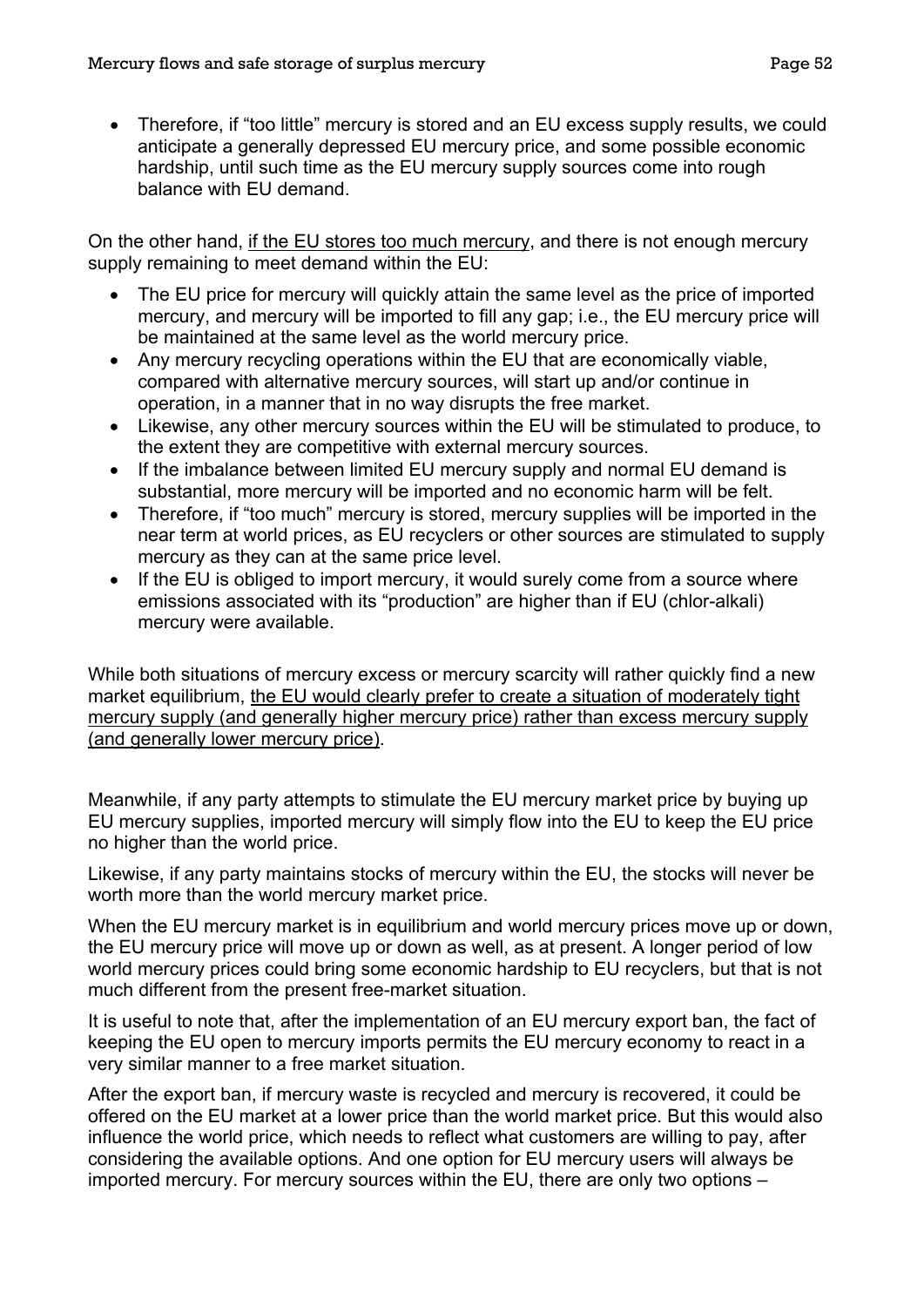<span id="page-55-0"></span>undercut the price asked by external mercury suppliers, or send your mercury for storage or disposal.

EU recyclers presently sell to a variety of customers. Closing down EU exports of mercury will cut off access of EU suppliers to all non-EU customers. With regard to limiting (by banning exports from the EU) the number of potential buyers for recycled mercury, it is useful to consider the following comment by a recycler:

*"The mercury recycling industry does not make money on the resale of the recovered metal. The money is made up front as a charge to process hazardous waste that happens to contain mercury. Outside of caustic soda, the volumes of mercury recovered are very low. If the industry were forced to landfill or put mercury into storage, there would be little effect on the operations."* 

In any case, the relevant mercury export ban and storage legislation must remain flexible enough to respond to any unforeseen imbalances, e.g., through modifications to the mercury storage requirements.

## *3.3 Mercury storage & disposal options*

Under Action 9 of the Community Strategy on Mercury:

*"The Commission will take action to pursue the storage of mercury from the chloralkali industry, according to a timetable consistent with the intended phase-out of mercury exports by 2011. In the first instance the Commission will explore the scope for an agreement with industry."* 

The purpose of this section is to raise the main issues and options involved in storage/disposal of mercury, which will highlight some of the main advantages and disadvantages, and to review some cost estimates presented in different sources. The ability of the author to treat this subject in full detail is not possible within the scope of this study, but this section is intended to provide a useful framework and background information for the various discussions of mercury storage and disposal that have already been initiated, and will continue through 2006.<sup>[26](#page-55-0)</sup>

### **3.3.1 Main issues**

The main issues that must be considered with regard to storage and disposal may be grouped in several categories.

- I. Scope of Storage elemental mercury
	- A. Chlor-alkali mercury from decommissioned plants is clearly covered.
	- B. Mercury from wastes, used products, compounds clearly not covered
	- C. By-product mercury
	- D. Is there a need for a hierarchy of sources in case more mercury needs to be stored?
- II. Storage Infrastructure
	- A. Is there a centralized storage facility for the EU, or multiple regional/national facilities?
	- B. If there is not one centralized facility, how many are needed and who decides?

 $\overline{a}$ <sup>26</sup> Note especially the European Commission sponsored international mercury conference to be held on 26/27 October 2006 in Brussels with significant non-EU participation.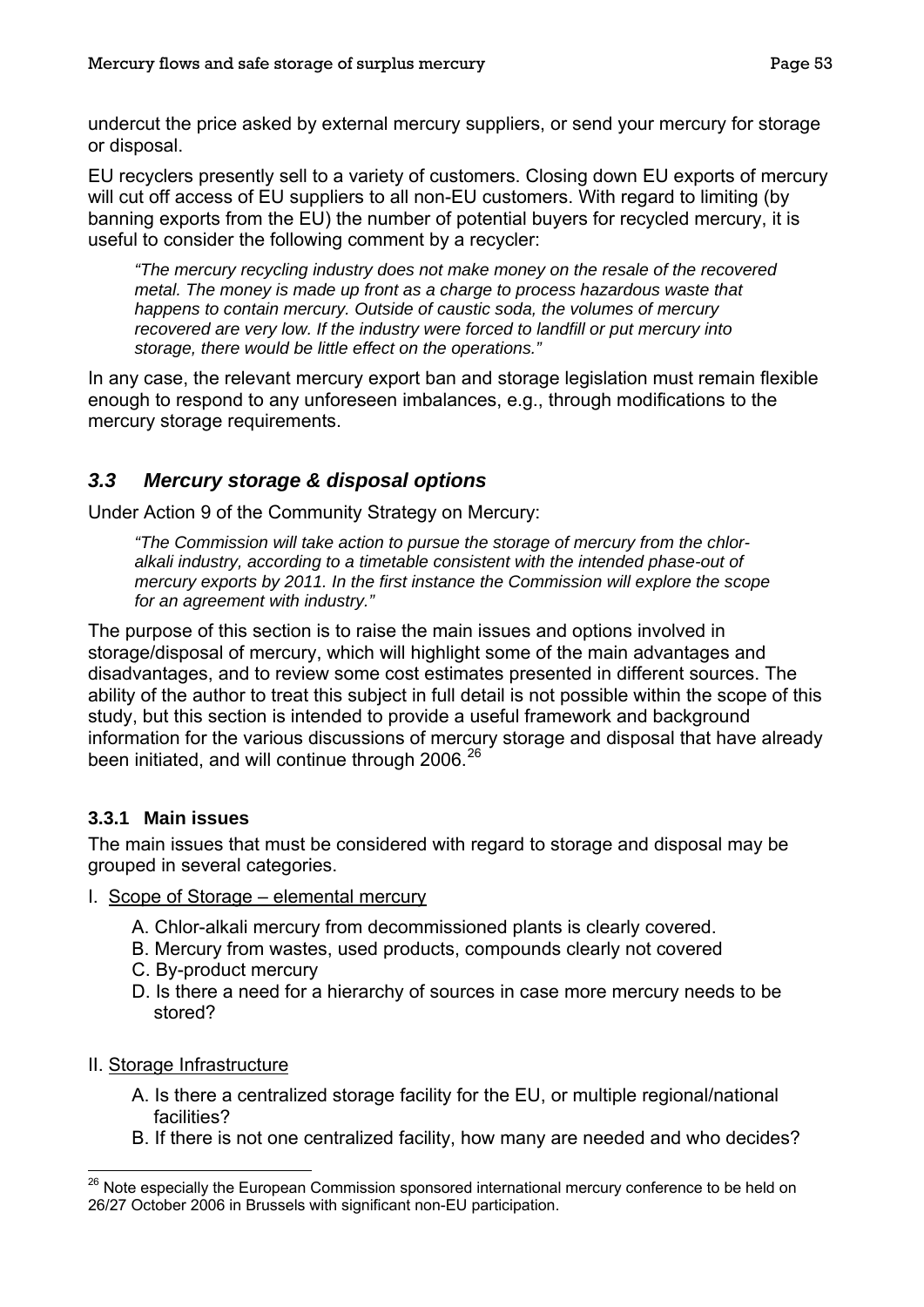- C. If there is one centralized facility, where is it and who decides?
- D. Is it possible, and/or how important is it, to foster competition among different disposal facilities?
- E. What if one facility is for temporary storage and the other is for permanent disposal, and the costs are vastly different? Why would any industry opt for the more expensive?
- F. Is there any advantage in the selection of a site that is already contaminated with mercury, e.g. abandoned mercury mines, where it could be argued that additional mercury burden from mercury storage will be minimal, as compared to a mercuryfree site, e.g. salt mines, that are not yet contaminated with mercury?

#### III. Storage Means

- A. Is it temporary, semi-permanent, or permanent? How retrievable should the mercury be?
- B. What management standards apply to the storage?
- C. What related legislation may need to be adapted?
- D. Are there mechanisms for removing mercury from storage if needed to satisfy EU demand? What conditions trigger mercury removal from storage, what are the mechanisms for making the requisite findings, and who makes the decisions?
- E. Are emergency procedures necessary?
- F. What sort of impact assessment must be carried out, and who decides whether it is acceptable?

#### IV. Responsibility for Storage

- A. Who pays for the storage?
- B. Who operates the storage?
- C. Who fixes the standards that must be met, and who ensures the facility or facilities are operated consistent with such standards? Is there a need for a technical board of overseers, or periodic evaluation reports? Is there a role for non-governmental stakeholders on such a body? What happens if the facility or facilities are found to be violating their operating permit? Is there a mechanism by which a member state or the EU takes over control of a facility in case of bankruptcy or failure to maintain standards?
- D. At what point do the mercury generators remove themselves of any liability for the mercury they store/dispose?

### **3.3.2 Cost indications**

A number of documents are referenced below, with indicative costs of mercury storage, treatment and/or disposal. As a body of work they are quite interesting, but for comparative purposes they are of little use since the assumptions and qualifications are so varied from one report to the next. Nevertheless, they provide a general framework for the costs that must be expected from a range of mercury management options.

It is useful to note that the costs cited have relatively little connection with the volume of mercury to be stored or disposed of. Most of the cost is related to the development of the site and facility, unless there are pre-disposal mercury treatment costs, which are directly related to the volume of waste treated, and may be quite significant.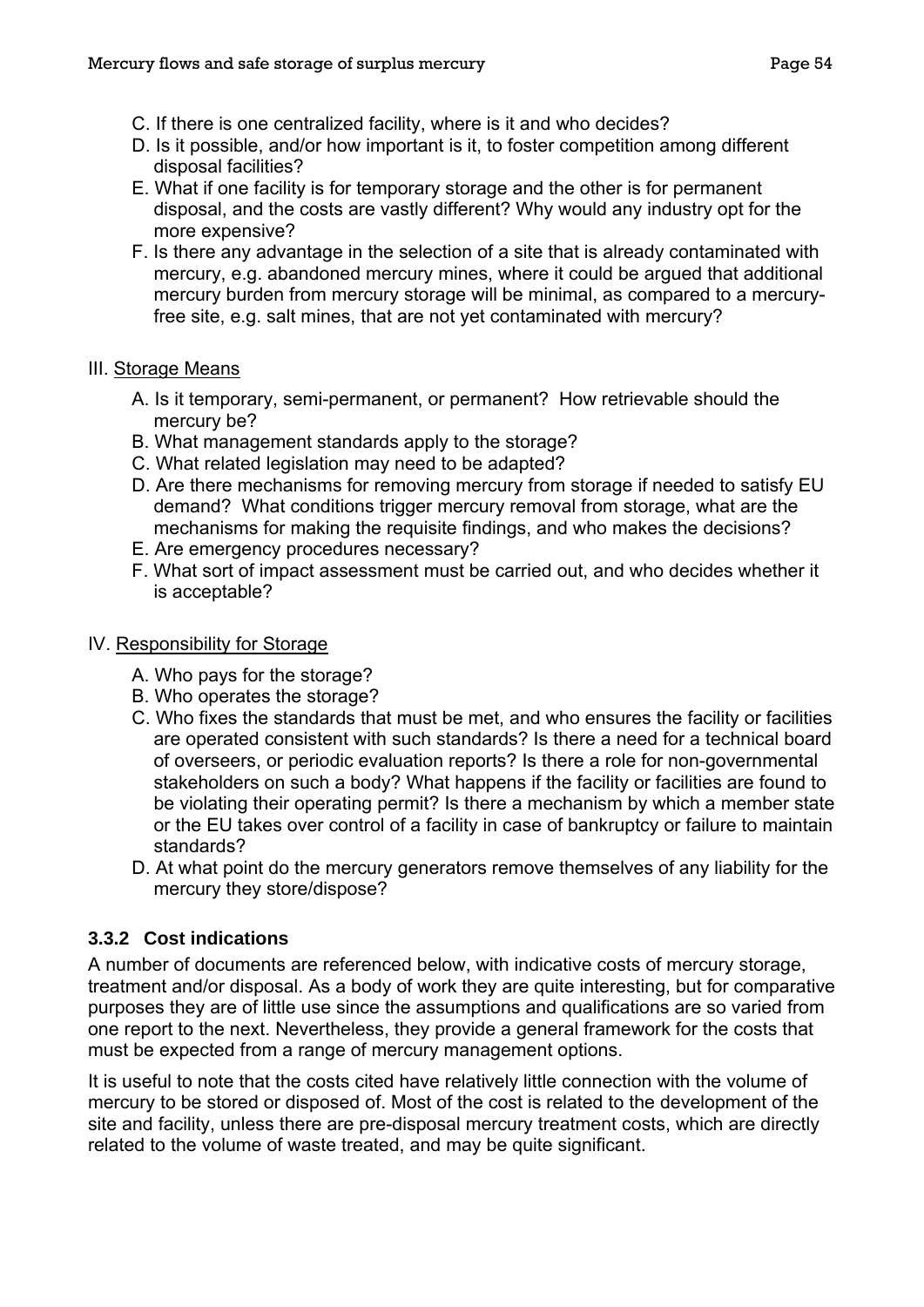### *3.3.2.1 SRIC report*

SRIC (2005) cited an unnamed source that estimated "permanent storage" of MCCAP mercury in the EU will cost about 1.5 million euro/year. Assuming about 15,000 tonnes of mercury to be recovered from MCCAPs, the authors calculated the equivalent of about €100/tonne/yr for mercury stored.

### *3.3.2.2 Swedish EPA report*

The Swedish EPA report estimated the cost of a deep bedrock repository having a capacity of about 1,000 – 20,000 tonnes of high-level mercury waste to be about SEK 200 – 300 million. This represents a cost of approximately SEK 250,000 – 650,000 per tonne of pure mercury. (The higher figure represents storage of mixed waste such as process waste containing 1 – 10 per cent mercury.) A large proportion of the cost will be the fixed cost of preparing the shaft and blasting access and storage tunnels. The actual volume of the repository will only have a marginal effect on the overall cost, perhaps less than 20 percent. It thus follows that significant savings can be made if the companies involved can work together to achieve a joint storage facility. The cost of storing waste at a Class 1 surface facility is about SEK 1,300 per tonne of waste, i.e., about SEK 15 million for 10,000 tonnes. Hence, a deep bedrock repository will be about 15 times more expensive than a surface facility.

In addition to the cost of the repository itself, there will be the cost of any processing and stabilisation. These depend very much on the type of waste and desired end product. The consultants' report suggests that the cost will typically be SEK 10 – 20 per kilo, although it may be as much as SEK 100 per kilo for certain types of waste and treatment methods. This means that the cost of processing and stabilising Swedish waste containing mercury concentrations over one per cent (approx. 15,000 tonnes) will be about the same as the cost of the repository itself. It should be noted that approximately the same costs may be expected for processing and stabilising waste stored in a surface or shallow repository. Thus, bearing in mind the costs involved here, there are compelling reasons for finding optimal solutions for the entire chain of processing  $\rightarrow$  stabilisation  $\rightarrow$  final storage so as to keep costs down while still meeting safety requirements. Responsibility for finding optimal solutions of this kind rests with the waste owners (Swedish EPA, 2003).

### *3.3.2.3 SAKAB – Svensson thesis*

As this thesis (Svensson, 2005) reminds us, the owners of mercury waste (>1% mercury content) in Sweden are responsible for finding ways to convert the mercury waste to insoluble forms.

The aim of this thesis was to investigate different low-cost immobilization methods for mercury. Choice of treatment method depends on the nature of the waste, such as the mercury concentration and matrix constituents. High-contaminated waste would be suitable to transform to chemically insoluble mercury forms, while low-contaminated wastes would be suitable to treat with an encapsulation method. The investigations assessed conditions favourable for the formation of mercury sulphide at room temperature from elemental mercury as well as from mercury oxide.

The stabilization/solidification (S/S) method was estimated as a suitable treatment method for low contaminated mercury waste.

The SAKAB study did not estimate costs, but confirmed that a range of treatment options are available.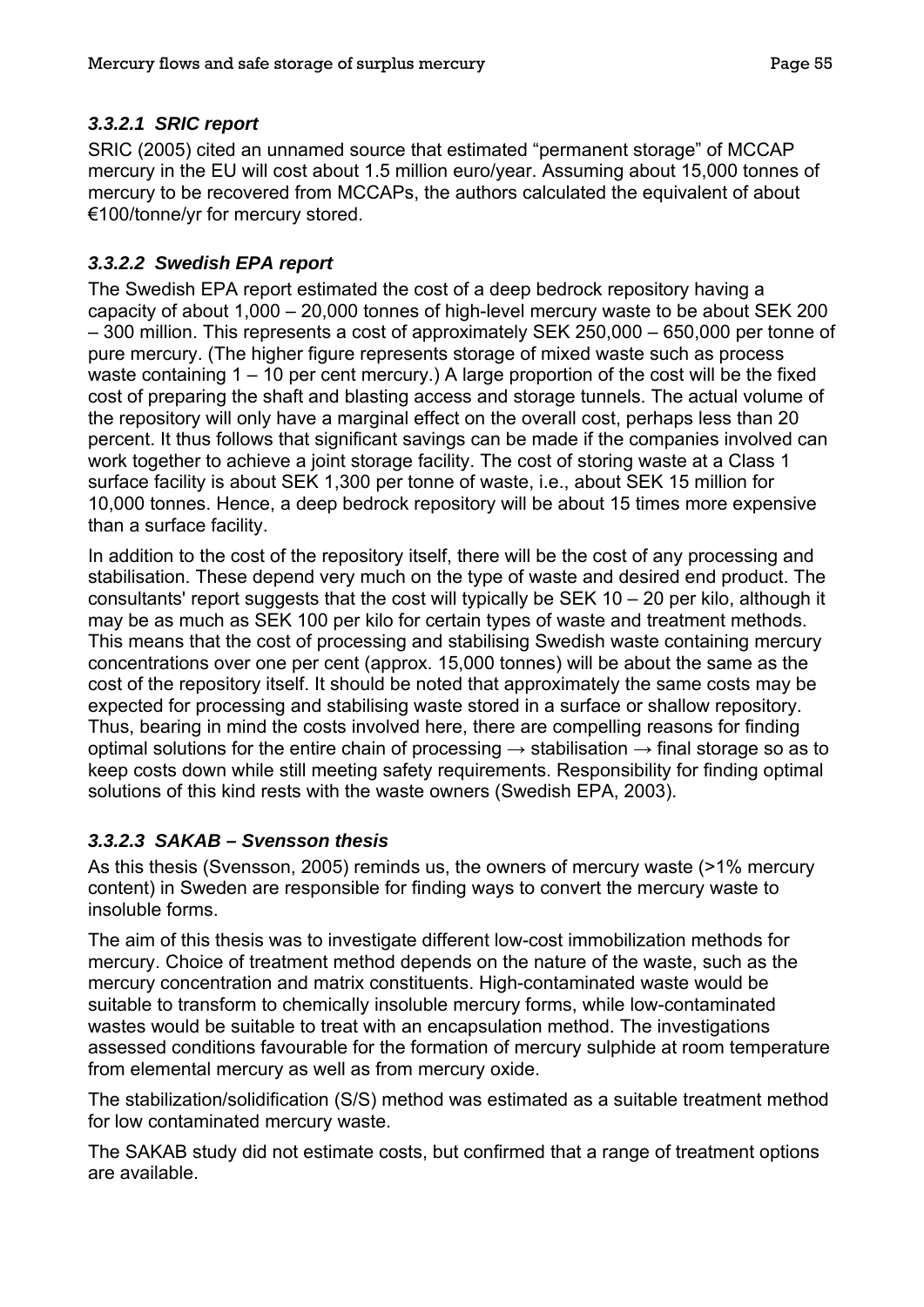### <span id="page-58-0"></span>*3.3.2.4 Euro Chlor storage proposal*

Euro Chlor's draft mercury storage proposal seeks a "definitive and permanent disposal solution," under the stated assumption that permanent disposal of liquid mercury is preferred from a safety point of view:

"The preferred storage facilities that will be used are geologically stable underground salt mines that are classified and authorized for the disposal of hazardous wastes under Council Decision 2003/33/EC and Directive 1999/31."

The draft goes on to state:

"Other facilities, namely warehouse storage [facilities] that are classified and authorized for the disposal of hazardous wastes under Council Decision 2003/33/EC and Directive 1999/31 and national regulatory requirements, may be evaluated for storage on a case-bycase basis, e.g. Minas de Almadén as suggested by the European Parliament."

Euro Chlor has mentioned to the author<sup>[27](#page-58-0)</sup> that the Germans have an impressive long-term risk assessment concerning underground waste disposal that has recently been updated (to include storage of liquid mercury??).

### *3.3.2.5 US DNSC report*

Contrary to the above suggestion by Euro Chlor that underground disposal of liquid mercury can be done without significant risk, the DNSC (2003) report stated:

"Based on the immaturity of… technologies and the lack of a U.S. EPA approved path forward, bulk treatment and disposal of elemental mercury is not considered viable at this time, and is not evaluated in detail in the Draft EIS."

Responding to concerns about warehouse storage and the possibility that the storage facilities might be neglected or damaged in the future, "the risks related to warehouse storage were assessed for a 40-year period, and the assessments concluded that the risks are negligible."

In the U.S. DNSC Federal Register Statement, the U.S. EPA expressed its concerns regarding bulk treatment of elemental mercury:

- Difficulty in getting elemental mercury to react with reagents, resulting in a heterogeneous waste form [refer to details of report for explanation]
- Leachate data can't determine efficacy of treatment
- Test conditions are NOT worst case, more aggressive conditions could leach more
- Treatment results in large volume waste increases
- Additional barriers would be necessary to inhibit leachate [releases] (e.g. macroencapsulation)

Their preferred alternative was consolidated storage for the following reasons:

- Safe long-term management
- Environmental/health risks are "negligible" to "low"
- Economies of scale
- Consistent with business plans

Regarding relevant storage & consolidation costs, they suggested:

 $\overline{a}$  $^{27}$  As confirmed by Dr. Seys during a meeting including Maxson, Andersson and Debelle, 24 May 2006.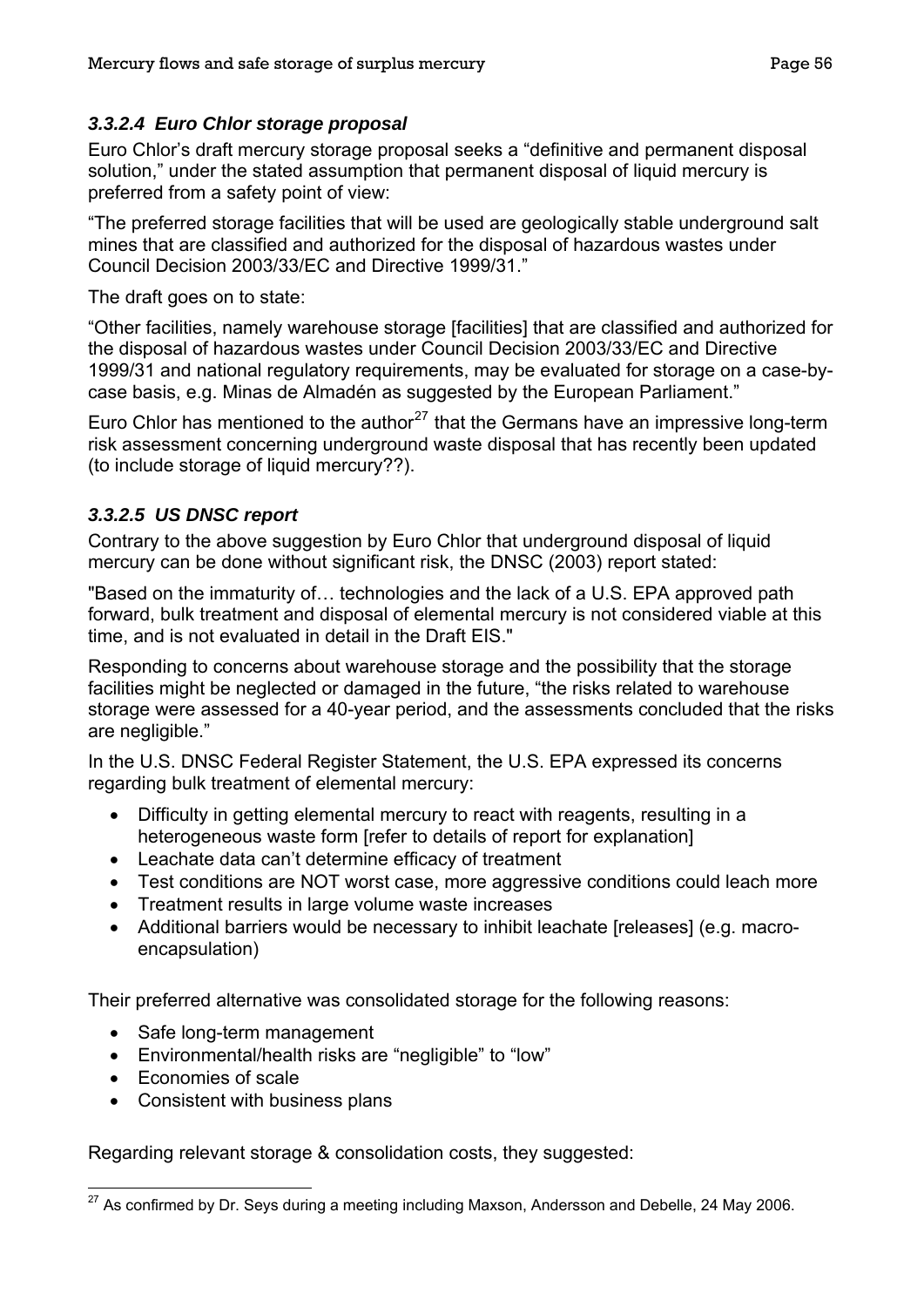- One-time: Facility upgrade estimated to cost \$2.5 million
- One-time: Over-packing costs—\$1.53 million (approx. \$12/flask), including a) 128,662 mercury flasks (4436 tonnes) and b) 21,444 thirty-gallon drums (6 flasks per drum)
- One-time: Floor sealing—\$4-5 per square foot, i.e., about \$1 million
- One-time: Transportation costs (300 trucks \* approx. 15 tonnes mercury/truck)
- Annual mercury storage costs— \$1.08 million per year, based on 200,000 squarefoot (approx. 20,000 sq. m.) storage facility

As shown in the following table, the overall average cost of consolidated surface storage of 4436 tonnes of mercury for 40 years was estimated at a present value of about \$45 million, or about \$10,000/tonne of mercury, or about \$250/tonne/yr.

| <b>Alternatives</b>          | <b>Present value</b><br>(\$US million) |
|------------------------------|----------------------------------------|
| <b>No Action</b>             | 30.0                                   |
| <b>Consolidated Storage</b>  |                                        |
| New Haven Dept               | 20.7                                   |
| Somerville Depot             | 46.9                                   |
| <b>Warren Depot</b>          | 21.8                                   |
| Hawthorne Army Depot         | 62.2                                   |
| <b>PEZ Lake Development</b>  | 62.4                                   |
| <b>Utah Industrial Depot</b> | 62.4                                   |

*Summary costs of surface storage alternatives over 40 years* 

## *3.3.2.6 SAIC report*

The SAIC (2005) report later referred to the DNSC (2003) report and other sources:

"Currently, the most prevalent method is to store the elemental, liquid [mercury] in flasks and stockpile them in warehouses. The risks associated with this method of storing elemental mercury have been extensively discussed in the *Final Mercury Management Environmental Impact Statement* (DLA 2004)."

"Independently of DLA, EPA's Offices of Research and Development (ORD) and Solid Waste (OSW) have been working with DOE to evaluate technologies for permanently stabilizing and disposing of wastes containing mercury (e.g., DOE 1999a-1999e; USEPA 2001, 2002a,b). Other comprehensive studies carried out in the recent past include one by SENES Consultants (SENES 2001) who produced a draft report for Environment Canada evaluating 67 technologies for the retirement and long-term storage of mercury. In addition, OSW is considering revisions to the Land Disposal Restrictions (LDRs) for mercury. Land disposal of hazardous wastes containing greater than 260 mg/kg mercury is currently prohibited. OSW has pursued options which would allow land disposal of waste containing greater than 260 mg/kg mercury; however, no specific revisions are forthcoming."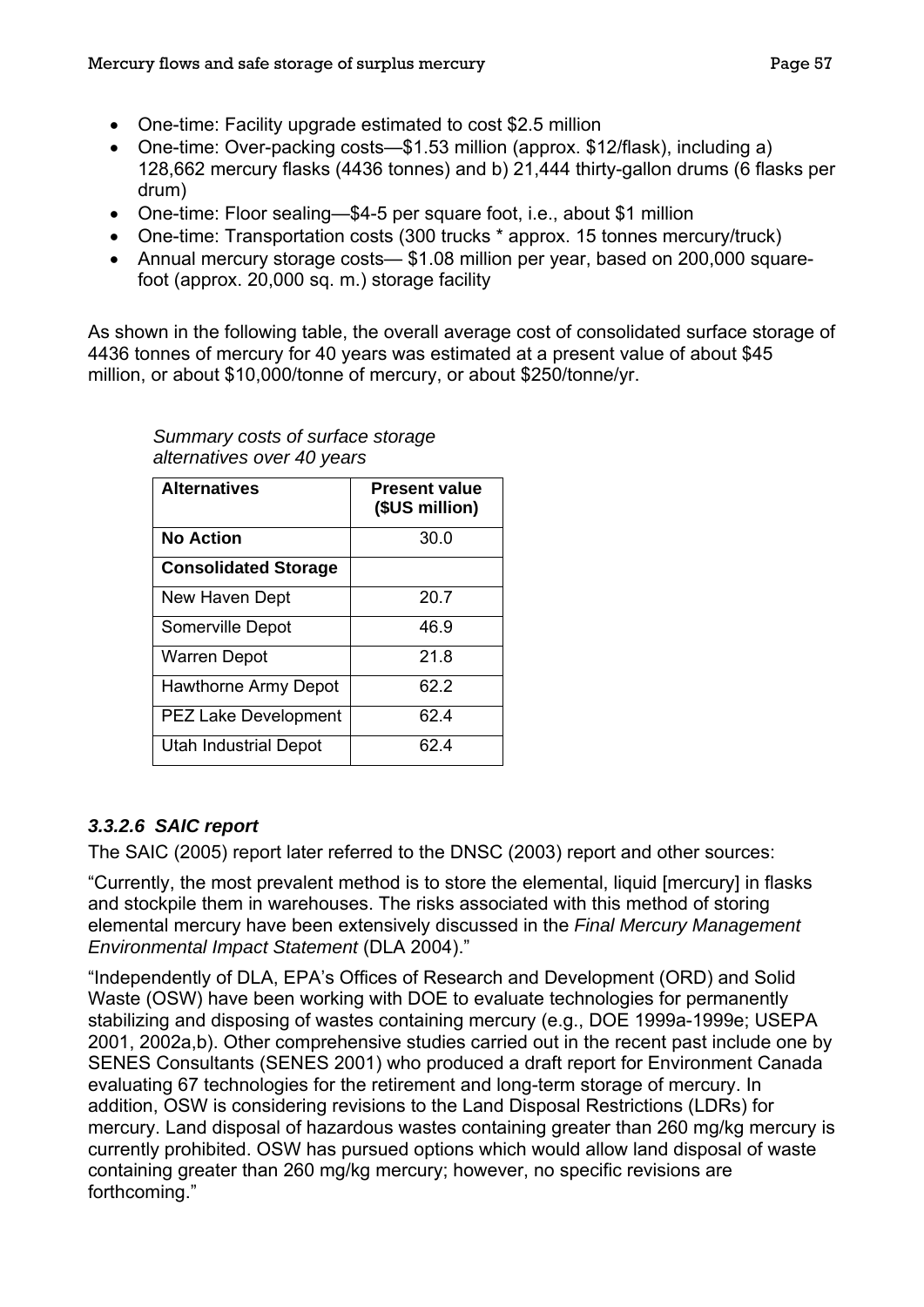"Using the above-referenced work as a starting point, EPA prepared report EPA/600/R-03/048, *Preliminary Analysis of Alternatives for the Long-Term Management of Excess Mercury* (USEPA 2002c). USEPA (2002c) Appendix B provides a concise review of the SENES 2001 mercury treatment technologies and why certain treatment technologies were not selected by the USEPA for further analysis. The purpose of the [SAIC] work is the logical next step, which is to focus on just a few of the alternatives considered in EPA/600/R-03/048. This allows a more detailed breakdown and analysis of the stabilization/amalgamation alternatives than was possible in EPA/600/R-03/048, and also allows more effort to be applied to developing cost information."

Drawn from a great range of options assessed, SAIC (2005) concluded that final disposal of approximately 12,000 tonnes of liquid mercury in an environmentally preferable manner, comprising a mobile treatment facility, followed by macro-encapsulation, with ultimate disposal in a monofill, would cost \$6-16/kg elemental mercury, depending on the treatment process, etc.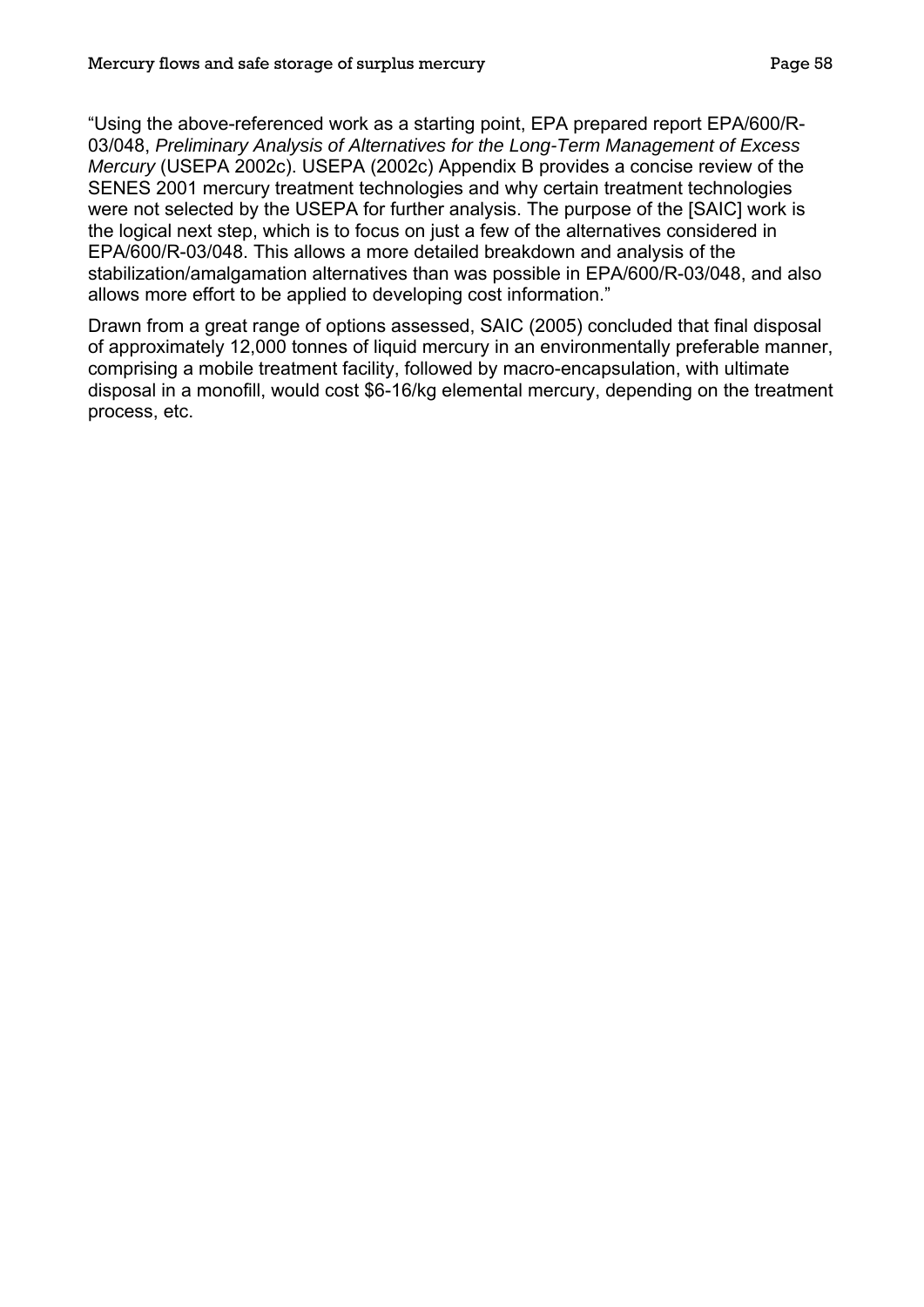### **References**

ACAP (2005). *Assessment of Mercury Releases from the Russian Federation*. Arctic Council Action Plan to Eliminate Pollution of the Arctic (ACAP), Russian Federal Service for Environmental, Technological and Atomic Supervision & Danish Environmental Protection Agency. Danish EPA, Copenhagen. See

http://www.mst.dk/homepage/default.asp?Sub=http://www.mst.dk/udgiv/Publications/2005/87- 7614-539-5/html/helepubl\_eng.htm

BREF Oil & Gas (2003), *Reference Document on Best Available Techniques for Mineral Oil and Gas Refineries*, European Integrated Pollution Prevention and Control (IPPC) Bureau, IPTS, Sevilla, February 2003. Available at http://eippcb.jrc.es/pages/Fmembers.htm

Brooks (2005). W Brooks and G Matos, Mercury Recycling in the United States in 2000, U.S. Geological Survey, 2005.

Czech Republic (2005). Country response to questions posed by DG Environment in preparation for the Stakeholder Meeting 8 September 2005,

http://ec.europa.eu/environment/chemicals/mercury/consultation\_responses\_implem.htm

Chlor-Alkali BREF (2001). European Commission Integrated Pollution Prevention and Control (IPPC). 2001. Reference Document on Best Available Techniques in the Chlor-Alkali Manufacturing Industry. p.100

Chlorine Institute (2001). *Fourth Annual Report to US EPA* (Washington, DC: 2001).

Chlorine Institute (2003). *Sixth Annual Report to EPA for the Year 2002* (Arlington, VA: 2003).

DNSC (2003). *Draft Mercury Management Environmental Impact Statement*, Defense National Stockpile Center, Defense Logistics Agency (DLA), see also Appendix D – Cost Analysis, Washington DC, 2003.

ECOS (2001). "Mercury Stewardship: Mercury Commodity Market Review," revised draft – July 2003. Quicksilver Caucus, The Environmental Council of the States, 444 North Capitol Street, N.W., Suite 445, Washington, DC, 2001. http://www.ecos.org.

EEB (2005). Mercury policy paper, *Towards A Mercury Free World: Overview of key issues and policy recommendations related to the implementation of the EU Strategy on Mercury*, December 2005.

ENS (2005). Italian Chlorine Producers Funded to Replace Mercury Process, Brussels, Belgium, March 21, 2005.

Euro Chlor (2004a). "Mercury cells in the chlor-alkali industry in Europe: Euro Chlor's points of view," Euro Chlor, February 2004, Brussels.

Euro Chlor (2004b). "Euro Chlor's Contribution to the European Commission's Consultation Document on the Development of an EU Mercury Strategy," Euro Chlor, Brussels, 11 May 2004.

Euro Chlor (2005). Chlorine Industry Review 2004-2005, Euro Chlor, Brussels, August 2005.

Feng (2004). Feng X, *Mercury Pollution in China – An Overview*, State Key Laboratory of Environmental Geochemistry, Institute of Geochemistry, Chinese Academy of Sciences, Guiyang, P.R. China, 2004.

Fialka (2006). "Backfire: How Mercury Rules Designed for Safety End Up Polluting," J Fialka, *Wall Street Journal*, New York, NY, 20 Apr 2006.

France (2005). Country response to questions posed by DG Environment in preparation for the Stakeholder Meeting 8 September 2005,

http://ec.europa.eu/environment/chemicals/mercury/consultation\_responses\_implem.htm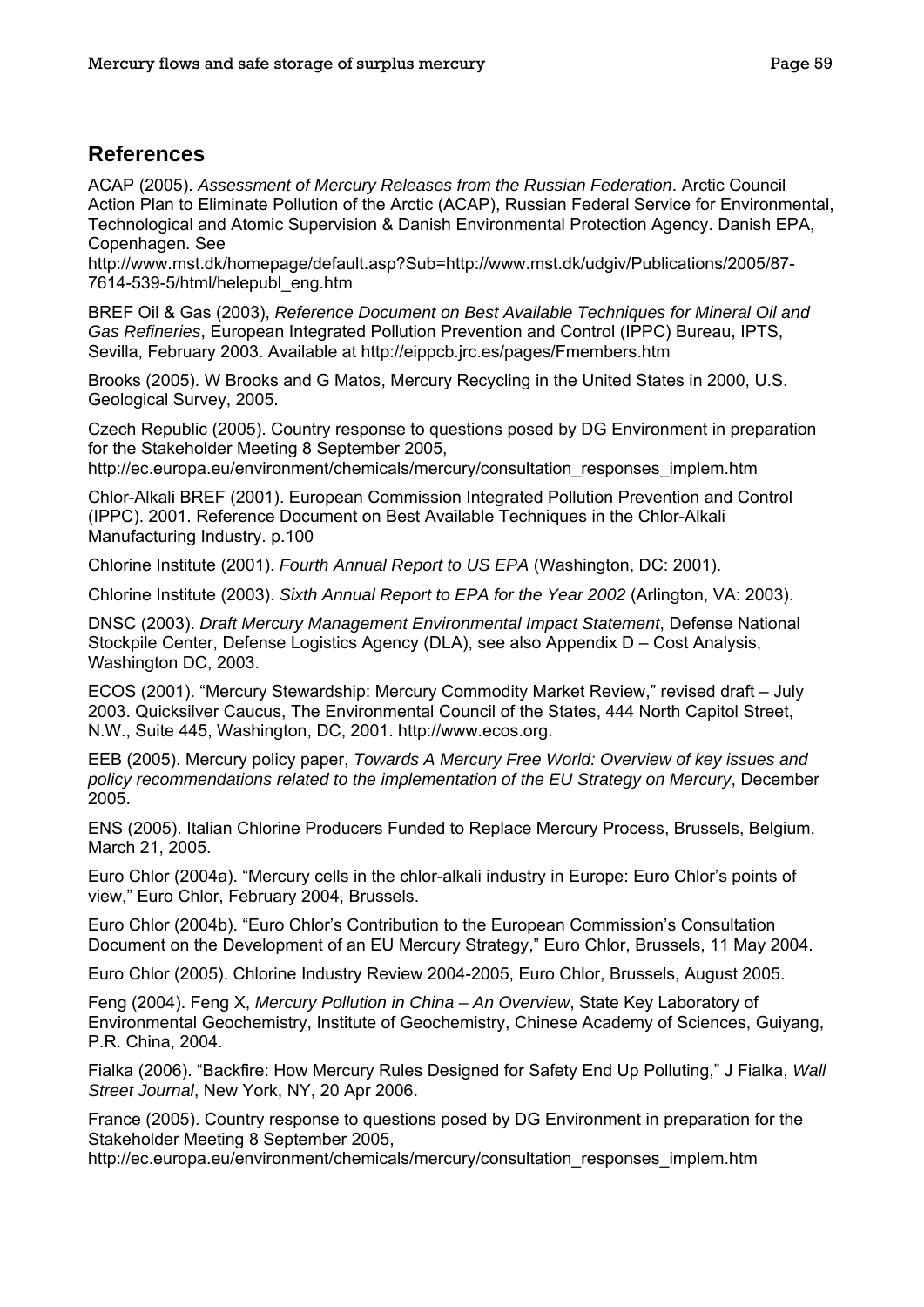Germany (2005). Country response to questions posed by DG Environment in preparation for the Stakeholder Meeting 8 September 2005,

http://ec.europa.eu/environment/chemicals/mercury/consultation\_responses\_implem.htm

HCWH (2004). Health Care Without Harm. Comments on the Consultation Document: Development of an EU Mercury Strategy from 15 March 2004. Health Care Without Harm Europe. See http://www.noharm.org/mercury/mercuryFree for a list of pharmacies no longer selling mercury, or http://www.sustainablehospitals.org, www.inform.org, and www.h2e-online.org

Hylander & Meili (2003). L.D. Hylander and M. Meili, "500 years of mercury production: global annual inventory by region until 2000 and associated emissions," *The Science of the Total Environment*, 304 (2003) 13–27.

Hylander (2005). L Hylander and M Meili, "The Rise and Fall of Mercury: Converting a Resource to Refuse After 500 Years of Mining and Pollution," *Critical Reviews in Environmental Science and Technology*, vol. 34.

ILZSG (2006). International Lead and Zinc Study Group, Geneva. http://www.ilzsg.org/ilzsgframe.htm

Lassen, C. (Ed.), Treger, Y.A., Yanin, E.P., Revich, B.A., Shenfeld, B.E., Dutchak, S.V., Ozorova, N.A., Laperdina, T.G. and Kubasov, V.L. (2004): "Assessment of mercury releases from the Russian Federation." Ministry of Natural Resources of the Russian Federation, Danish Environment Protection agency, Arctic Council. Draft, 2004.

Lawrence (2002). B Lawrence, Bethlehem Apparatus, presentation at Mercury Conference, Boston, May 2002.

Maxson (2000). P. Maxson and F. Verberne, *Mercury concerns in decommissioning chlor-alkali facilities in Western Europe*, ERM and Concorde East/West Sprl for the Netherlands Ministry of Environment VROM, The Hague, September 2000.

Maxson (2004). *Mercury flows in Europe and the world: The impact of decommissioned chlor-alkali plants*, report for the European Commission – DG Environment (Brussels: February 2004).

Maxson (2005). "Global mercury production, use and trade." Chapter in: Dynamics of Mercury Pollution on Regional and Global Scales – Atmospheric Processes and Human Exposures around the World (eds.: Pirrone and Mahaffey), Kluwer Academic Publishers.

Mercury Strategy (2005). Communication on the Community Strategy Concerning Mercury. Brussels, 28.01.2005 COM(2005) 20 final {SEC(2005) 101}

Mercury Strategy ExIA (2005). European Commission. SEC(2005)101 Communication from the Commission to the Council and the European Parliament on Community Strategy Concerning Mercury – Annex: *Extended Impact Assessment* {COM(2005)20 final} 28.1.2005. http://europa.eu.int/comm/environment/chemicals/mercury/pdf/extended\_impact\_assessment.pdf

Mukherjee *et al.* (2004). Mukherjee AB, R Zevenhoven, J Brodersen, LD Hylander & P Bhattacharya. Mercury in waste in the European Union: sources, disposal methods and risks. *Resour. Conserv. Recycl. 42*:155-182.

Netherlands (2005). Country response to questions posed by DG Environment in preparation for the Stakeholder Meeting 8 September 2005,

http://ec.europa.eu/environment/chemicals/mercury/consultation\_responses\_implem.htm

NFIY (2004). China Non-Ferrous Industry Yearbook 2004, China Non-Ferrous Industry Association and (http://minerals.usgs.gov/minerals/pubs/commodity/mercury/mercumcs05.pdf).

NRDC (2006). "NRDC submission to UNEP in response to March 2006 request for information on mercury supply, demand, and trade," National Resources Defense Council, Washington, DC, May 2006. http://www.chem.unep.ch/mercury/Trade-information.htm

Openshaw & Woodward (2001). P Openshaw and C Woodward, "New Developments in Mercury Removal," AlChE Spring National Meeting, April 22-26, 2001, Houston, Texas.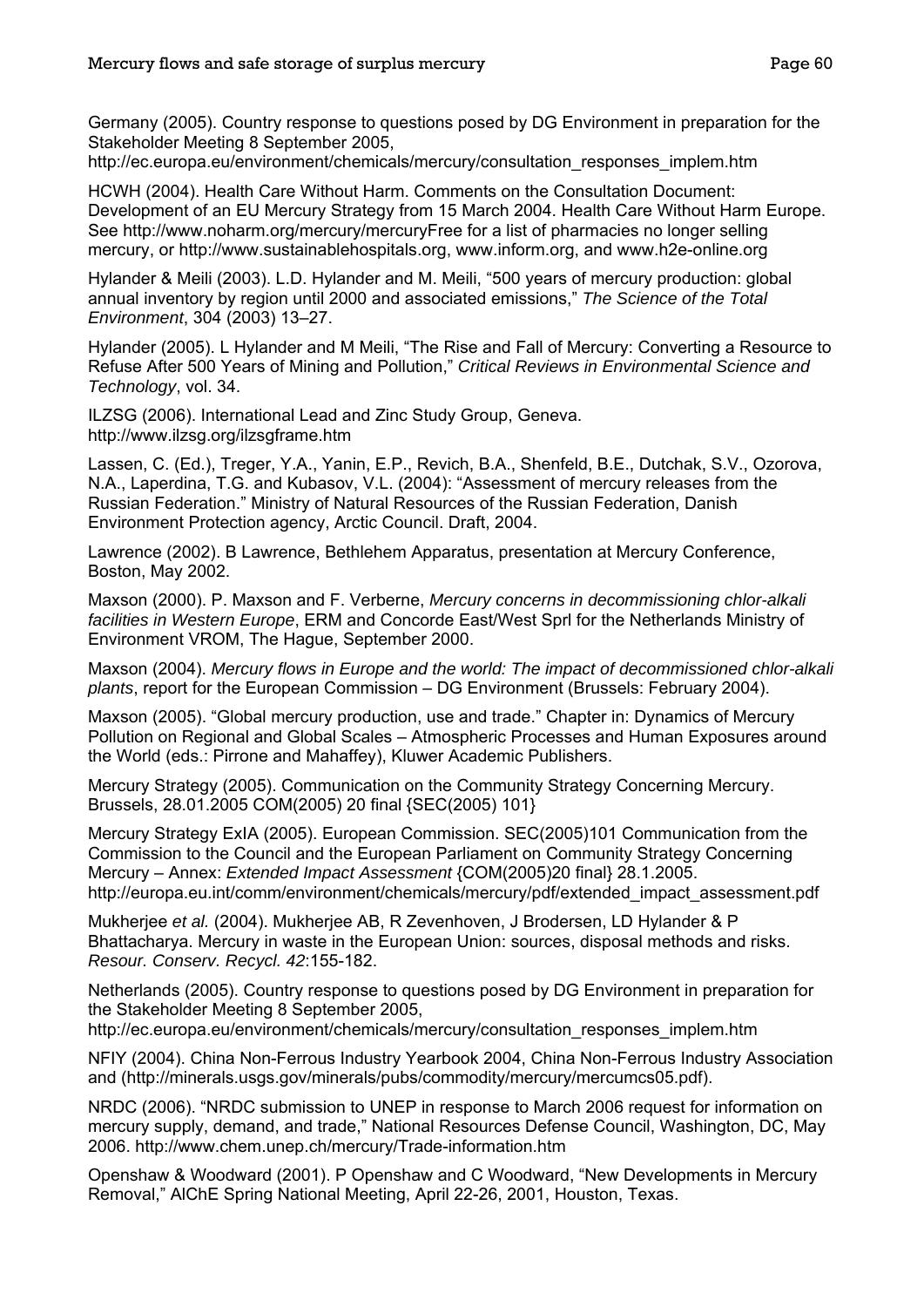OSPAR (2003): "Mercury losses from the chlor-alkali industry (1982-2001)," OSPAR Commission, 2003.

OSPAR (2004). Draft Mercury Losses from the Chlor-Alkali Industry in 2002. SPDS 03/7/1-E. Annex 1. OSPAR Commission 2004http://www.ospar.org/

Pirrone et al. (2001). N Pirrone, J Munthe, L Barregård, HC Ehrlich, G Petersen, R Fernandez, JC Hansen, P Grandjean, M Horvat, E Steinnes, R Ahrens, JM Pacyna, A Borowiak, P Boffetta and M Wichmann-Fiebig. *EU Ambient Air Pollution by Mercury (Hg) - Position Paper*. Office for Official Publications of the European Communities, 2001. Available on http://europa.eu.int/comm/environment/air/background.htm#mercury).

Prochemics (2002). Report prepared for Euro Chlor by Prochemics Ltd., 2002. See www.prochemics.com

RoHS (2003). Council Directive 2002/95/EC of the European Parliament and of the Council of 27 January 2003 on the restriction of the use of certain hazardous substances in electrical and electronic equipment (ROHS).

RPA (2002). P. Floyd, P Zarogiannis, M Crane, S Tarkowski, V Bencko. *Risks to Health and the Environment Related to the Use of Mercury Products*. Prepared for the European Commission, DG Enterprise, Risk & Policy Analysts Limited. Contract J372/Mercury. Brussels, 9 August 2002.

SAIC (2005). *Economic and Environmental Analysis of Technologies to Treat Mercury and Dispose in a Waste Containment Facility*, prepared for Office of Research and Development, U.S. Environmental Protection Agency, Cincinnati, Ohio, prepared by Science Applications International Corporation, Germantown, Maryland, April 2005.

Slovakia (2005). Country response to questions posed by DG Environment in preparation for the Stakeholder Meeting, 8 September 2005,

http://ec.europa.eu/environment/chemicals/mercury/consultation\_responses\_implem.htm

SRIC (1998). *Assessment of the Western European Closures of Mercury Cell-Based Chlor-Alkali Capacities 1998-2020 and Beyond*, Stanford Research Institute Consulting, prepared for Euro Chlor, October 1998.

SRIC (2005). Chlorine/Sodium Hydroxide, E Linak, S Schlag and K Yokose, CEH Marketing Research Report, SRI Consulting, Zurich, August 2005.

Streets (2005). David G. Streets, Jiming Hao, Ye Wu, Jingkun Jiang, Melissa Chan, Hezhong Tian, Xinbin Feng, "Anthropogenic Mercury Emissions in China," submitted to *Atmospheric Environment*, August 19, 2005

Swain E, P Jakus, G Rice, F Lupi, P Maxson, J Pacyna, A Penn, S Spiegel, M Veiga (2006). "Socioeconomic Consequences of Mercury Use and Pollution." Paper prepared for the International Conference on Mercury as a Global Pollutant, Madison (2006), and submitted for publication in *Ambio*.

Swedish EPA (2003). *A Safe Mercury Repository*, A translation of the Official Report SOU 2001:58, Report 8105, translation by Maxwell Arding, Naturvårdsverket, ISBN 91-620-8105-5.pdf, ISSN 0282-7298, Digital publication only, Jan 2003.

Svensson (2005). Margareta Svensson, "Mercury Immobilization - A requirement for Permanent Disposal of Mercury Waste in Sweden," *industridoktorand/projektledare*, SAKAB AB, 2005-6.

Svensson, M. (2006). *Mercury Immobilization - A Requirement for Permanent Disposal of Mercury Waste in Sweden* (*Immobilisering av kvicksilver — en förutsättning för slutförvar av kvicksilveravfall i Sverige*). Written in English. Örebro Studies in Environmental Science 8 (35 pp).

Toxics Link (2003). Mercury in India: Toxic Pathways, September 2003.

Toxics Link (2004). Mercury in India, 2004, Usage and releases, URL http://toxicslink.org

UNEP (2002): *Global Mercury Assessment*, UNEP Chemicals, Geneva, Switzerland, December 2002.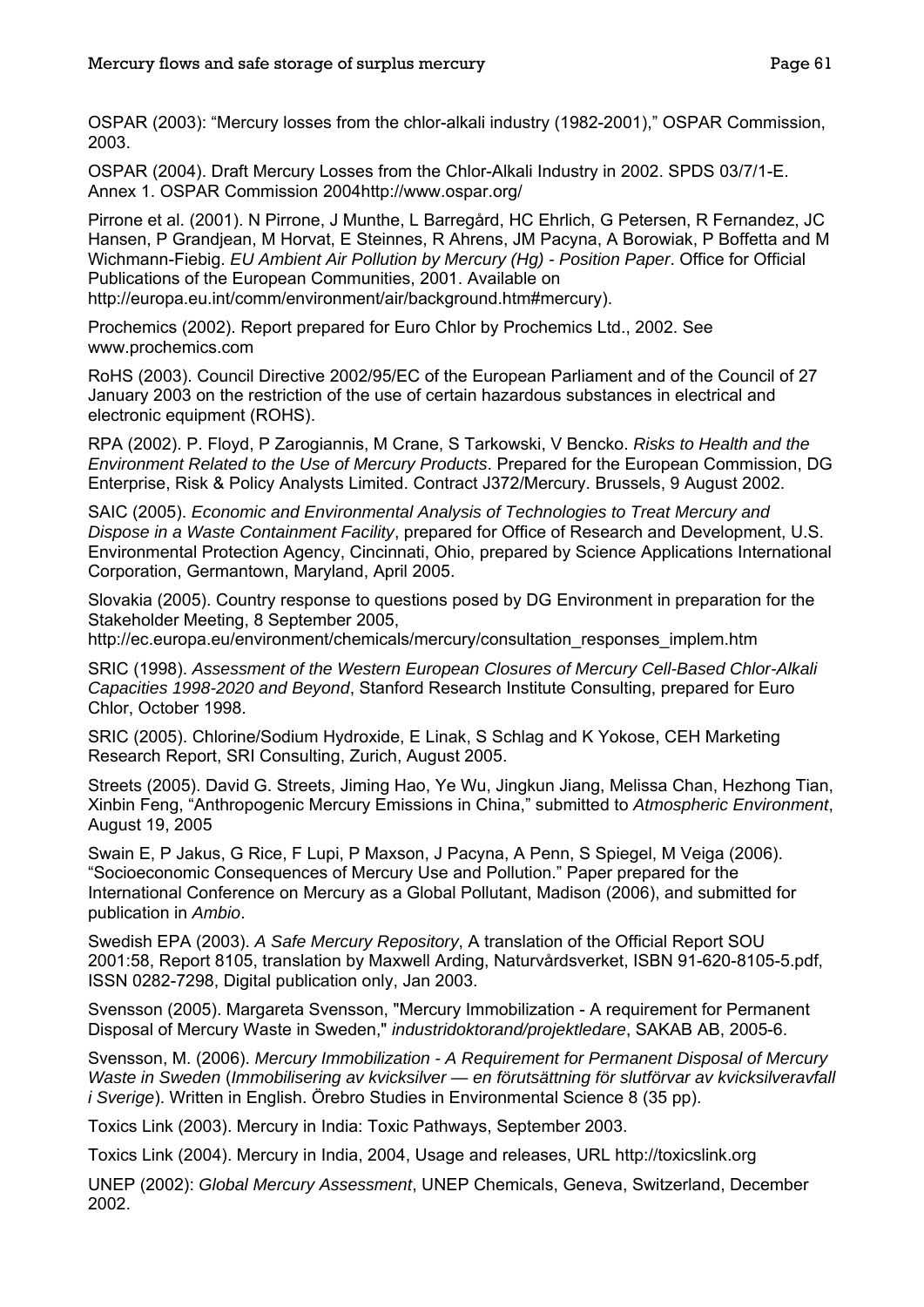UNEP (2004). "Regional awareness raising workshop on mercury pollution: A global problem that needs to be addressed," Kiev, Ukraine, 20-23 July 2004. Sponsored by the United Nations Environment Programme within the Inter-Organization Programme for the Sound Management of Chemicals, and organized jointly with the Ministry of Environment and Natural Resources of the Ukraine and the Institute of Occupational Health in Kiev. Proceedings issued by UNEP Chemicals, November 2004. Geneva.

UNEP (2005). Toolkit for identification and quantification of mercury releases, prepared by COWI A/S (Denmark) for UNEP Chemicals, IOMC, Geneva, November 2005.

UNIDO GMP. Global Mercury Project, http://www.unites.uqam.ca/gmf/intranet/gmp/index\_gmp.htm

UNDESA/SD Comtrade (2006). UN Commodity Trade Statistics Database, United Nations Department of Economic and Social Affairs—Statistics Division, at http://www.unstats.un.org/unsd/comtrade.

US EPA (1997): *Locating and estimating air emissions from sources of mercury and mercury compounds.* Report EPA-454/R-97-012, (NTIS PB98- 117054), Office of Air Quality Planning and Standards, Research Triangle Park, NC. Available at: http://www.epa.gov/ttn/chief/le/index.html.

UK (2005). Country response to questions posed by DG Environment in preparation for the Stakeholder Meeting 8 September 2005,

http://ec.europa.eu/environment/chemicals/mercury/consultation\_responses\_implem.htm

Veiga (2006). M Veiga, P Maxson, and L Hylander. "Origin of mercury in artisanal and small-scale gold mining." *J. of Cleaner Production. 14:* 436-447.

WWF (2005). Hays P and R Vieira, "Mercury Contamination - A Legacy to Handicap a Generation," WWF-Guianas Regional Program Office Technical Paper series #2, WWF-Guianas, 2005.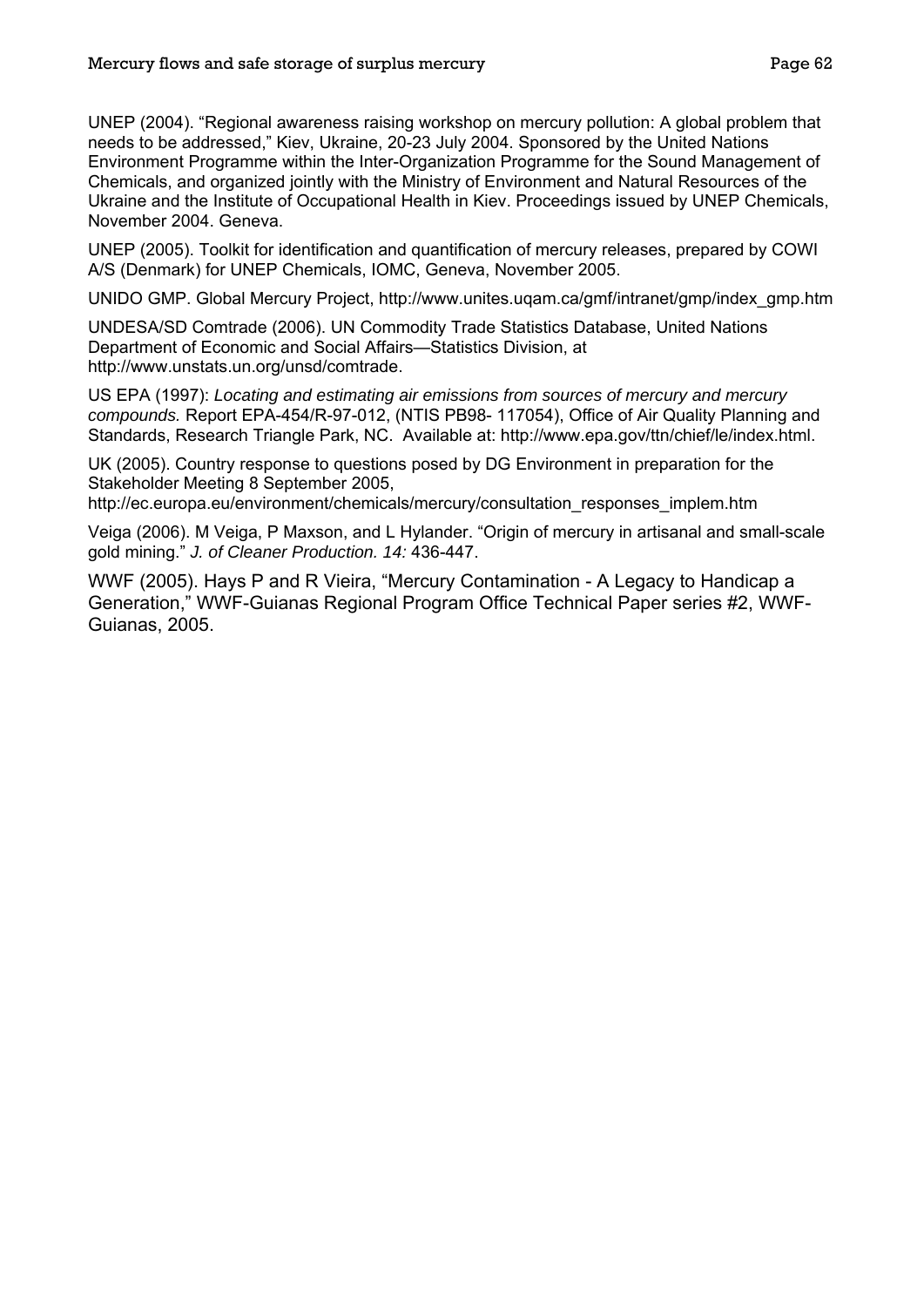### **Annex 1**

#### **Mercury Cell Chlor-Alkali Plants in Western Europe as of January 2005**

| Country                | Company                           | <b>Site</b>                    | <b>Chlorine capacity</b><br>(thousand tonnes) | <b>MCCAPS</b><br>in 1990 |
|------------------------|-----------------------------------|--------------------------------|-----------------------------------------------|--------------------------|
| <b>BELGIUM</b>         | SolVin<br>Tessenderlo Chemie      | Antwerp (Lillo)<br>Tessenderlo | 330<br>250                                    | 4                        |
| <b>CZECH REPUBLIC</b>  | Spolana                           | Neratovice                     | 135                                           | $\overline{2}$           |
|                        | Spolchemie                        | Usti                           | 61                                            |                          |
| <b>FINLAND</b>         | Akzo Nobel                        | Oulu                           | 43                                            | 4                        |
| <b>FRANCE</b>          | Albemarle                         | Thann                          | 72                                            | 8                        |
|                        | Arkema                            | Jarrie                         | 170                                           |                          |
|                        | Arkema                            | Lavera                         | 166                                           |                          |
|                        | Arkema                            | Saint Auban                    | 184                                           |                          |
|                        | Prod. Chim. d'Harbonnières        | Harbonnières                   | 23                                            |                          |
|                        |                                   |                                |                                               |                          |
|                        | Solvay                            | Tavaux                         | 241                                           |                          |
|                        | Tessenderlo Chemie<br><b>BASF</b> | Loos                           | 18                                            | 17                       |
| <b>GERMANY</b>         |                                   | Ludwigshafen                   | 160                                           |                          |
|                        | Bayer<br>Vinnolit                 | Uerdingen                      | 110                                           |                          |
|                        |                                   | Knapsack                       | 120                                           |                          |
|                        | Akzo Nobel                        | Ibbenbüren                     | 125                                           |                          |
|                        | Degussa                           | Lülsdorf                       | 136                                           |                          |
|                        | Ineos Chlor                       | Wilhelmshaven                  | 149                                           |                          |
|                        | <b>LII Europe</b>                 | Frankfurt                      | 167                                           |                          |
|                        | Vestolit                          | Marl                           | 176                                           |                          |
|                        | Vinnolit                          | Gendorf                        | 82                                            |                          |
| <b>GREECE</b>          | <b>Hellenic Petroleum</b>         | Thessaloniki                   | 40                                            | 1                        |
| <b>HUNGARY</b>         | <b>BorsodChem</b>                 | Kazincbarcika                  | 137                                           | 3                        |
| <b>ITALY</b>           | Altair Chimica                    | Volterra                       | 27                                            | 13                       |
|                        | Solvay Ausimont                   | Bussi                          | 87                                            |                          |
|                        | Caffarro                          | Toreviscosa                    | 68                                            |                          |
|                        | Syndial                           | Porto Marghera                 | 200                                           |                          |
|                        | Syndial                           | Priolo                         | 204                                           |                          |
|                        | Eredi Zarelli                     | Picinisco                      | 6                                             |                          |
|                        | Solvay                            | Rosignano                      | 125                                           |                          |
|                        | Tessenderlo Chemie                | Pieve Vergonte                 | 42                                            |                          |
| THE NETHERLANDS        | Akzo Nobel                        | Hengelo                        | 74                                            | 3                        |
| <b>POLAND</b>          | Rokita                            | <b>Brzeg Dolny</b>             | 125                                           | 3                        |
|                        | Dwory                             | Oswiecim                       | 39                                            |                          |
|                        | Tarnow                            | Tarnow                         | 43                                            |                          |
| <b>SLOVAK REPUBLIC</b> | Novacke Chemicke                  | Novaky                         | 76                                            | $\overline{c}$           |
| <b>SPAIN</b>           | EIASA (Aragonesas)                | Huelva                         | 101                                           | 10                       |
|                        | EIASA (Aragonesas)                | Sabinanigo                     | 25                                            |                          |
|                        | EIASA (Aragonesas)                | Villaseca                      | 135                                           |                          |
|                        | Elnosa                            | Lourizan                       | 34                                            |                          |
|                        | Ercros                            | Flix                           | 150                                           |                          |
|                        | Quimica del Cinca                 | Monzon                         | 31                                            |                          |
|                        | SolVin                            | Martorell                      | 218                                           |                          |
|                        | Solvay                            | Torrelavega                    | 63                                            |                          |
| <b>SWEDEN</b>          | Akzo Nobel                        | <b>Bohus</b>                   | 100                                           | 6                        |
|                        | Norsk Hydro                       | Stenungsund                    | 120                                           |                          |
| <b>SWITZERLAND</b>     | SF-Chem                           | Pratteln                       | 27                                            | 4                        |
| UK                     | <b>Albion Chemicals</b>           | Sandbach                       | 90                                            | 5                        |
|                        | Ineos Chlor                       | Runcorn                        | 738                                           |                          |
|                        | Rhodia                            | Staveley                       | 29                                            |                          |
| <b>Total plants</b>    |                                   | 50                             | 6072                                          | 85                       |

**Source:** Chlorine Industry Review 2004-2005, Euro Chlor, Brussels, 2005.

**Notes:** To complete the picture for Western Europe, it is necessary to recall that a few companies (including two in the list above) are not members of Euro Chlor. According to information gleaned from Chlorine/Sodium Hydroxide (2005) and other sources, none of which is entirely complete or accurate, non-Euro Chlor members operate 2 MCCAPs in Romania of 186,000t and 5,000t capacity, 2 MCCAPs in Bosnia of 17,000t and 35,000t capacity, 3 MCCAPs in Serbia of about 6,000t capacity, 115,000t capacity and 15,000t capacity, of which the latter 2 may be out of commission, and 1 in Macedonia of 10,000t capacity, which may also be out of commission.

To the final column above, for Western European MCCAPs operating in 1990, should be added: Austria 2, Ireland 1, Norway 1, Portugal 2, Romania 3 and Yugoslavia 8.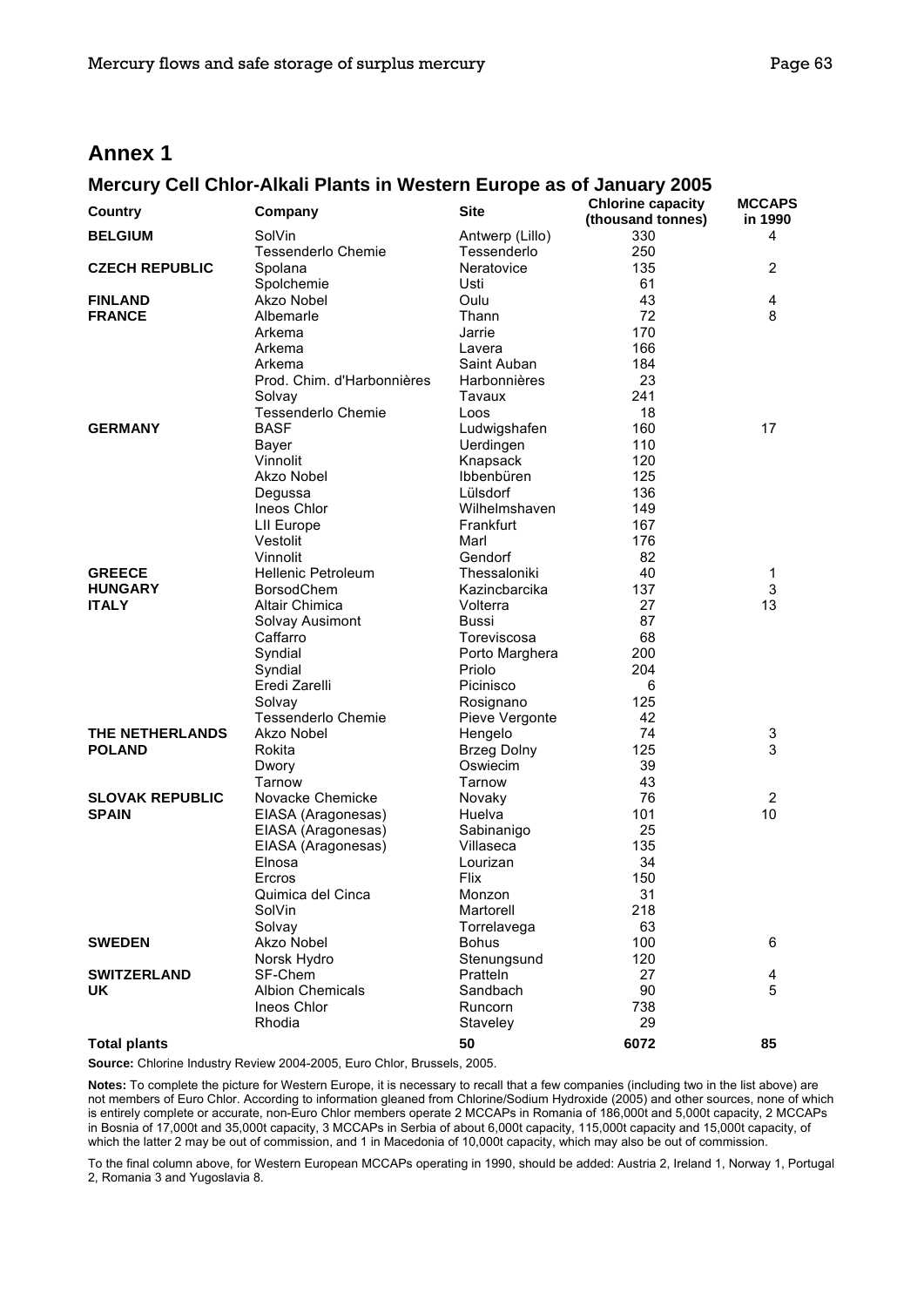## **Annex 2**

*Member States' responses to diverse Stakeholder questions posed by DG ENV - September 2005 (unless source is otherwise indicated) and submissions to UNEP.* 

*[Author comments in brackets.]* 

| <b>Country</b>               | Recycling-related comments submitted                                                                                                                                                                                                                                                                                                                                                                                                                                                                                                                                                                                  |
|------------------------------|-----------------------------------------------------------------------------------------------------------------------------------------------------------------------------------------------------------------------------------------------------------------------------------------------------------------------------------------------------------------------------------------------------------------------------------------------------------------------------------------------------------------------------------------------------------------------------------------------------------------------|
| <b>Austria</b>               | No mercury recycling except dental waste. For dentists, an amalgam recovery<br>system is mandatory. The amalgam is recycled in Austria (recovery of Ag and<br>mercury) by a specialised company.                                                                                                                                                                                                                                                                                                                                                                                                                      |
|                              | Batteries are collected and disposed of in MWI or HWI.                                                                                                                                                                                                                                                                                                                                                                                                                                                                                                                                                                |
|                              | Mercury waste is treated and disposed underground.                                                                                                                                                                                                                                                                                                                                                                                                                                                                                                                                                                    |
| <b>Belgium</b><br>(Flanders) | Batteries are collected and recycled (button cells and "black mass" from the<br>treatment of alkaline batteries are treated in Wallonia).                                                                                                                                                                                                                                                                                                                                                                                                                                                                             |
|                              | In 2004 approx. 7.46 t of mixed button cells were collected in Belgium. According<br>to recent experience, from 1000 kg of button cells, approximately 200 kg of mercury<br>can be recovered, 750 kg of scrap and the rest is mainly consisting of organic<br>material.                                                                                                                                                                                                                                                                                                                                               |
|                              | In 2004 approx. 1515 tonnes of alkaline batteries were collected in Belgium.<br>These batteries are crushed, the metal and other fractions are recovered, and<br>approximately 61% of the collected weight makes up the so-called "black mass."<br>This is rich in zinc, manganese and carbon, and contains approximately 170 ppm<br>mercury. [Therefore, the concentration of mercury by weight is 104 ppm of the total<br>weight of the collected alkaline cells.] The concentration of mercury in the black<br>mass is showing a downward evolution as less and less mercury occurs in the<br>collected batteries. |
|                              | Most of the dental amalgam collected (required) in Flanders is treated in<br>installations in the Netherlands and Germany to recover silver and mercury. 19 t of<br>dental waste was colleced in 2002, 7.5 t in 2003, and 2.6 t in 2004. [No indication of<br>the mercury content.]                                                                                                                                                                                                                                                                                                                                   |
|                              | In Flanders there is one installation for the recycling of metallic mercury by vacuum<br>distillation, treating waste from other companies, e.g., fluorescent powder from<br>treatment of fluorescent tubes, thermometers, button cells, and mainly mercury-<br>containing wastes from the chlorine industry. The recovered mercury is sold mostly<br>to the chloralkali-industry.                                                                                                                                                                                                                                    |
|                              | There is also another installation treating mercury containing lamps in Flanders.<br>Together the two facilities can treat approximately 2200 + 300 tonnes of mercury<br>containing lamps/yr, much of the waste imported.                                                                                                                                                                                                                                                                                                                                                                                             |
|                              | Belgium imported for recycling 1060 t of mercury lamps and waste in 2002, 1130 t<br>in 2003, and 1362 t in 2004.                                                                                                                                                                                                                                                                                                                                                                                                                                                                                                      |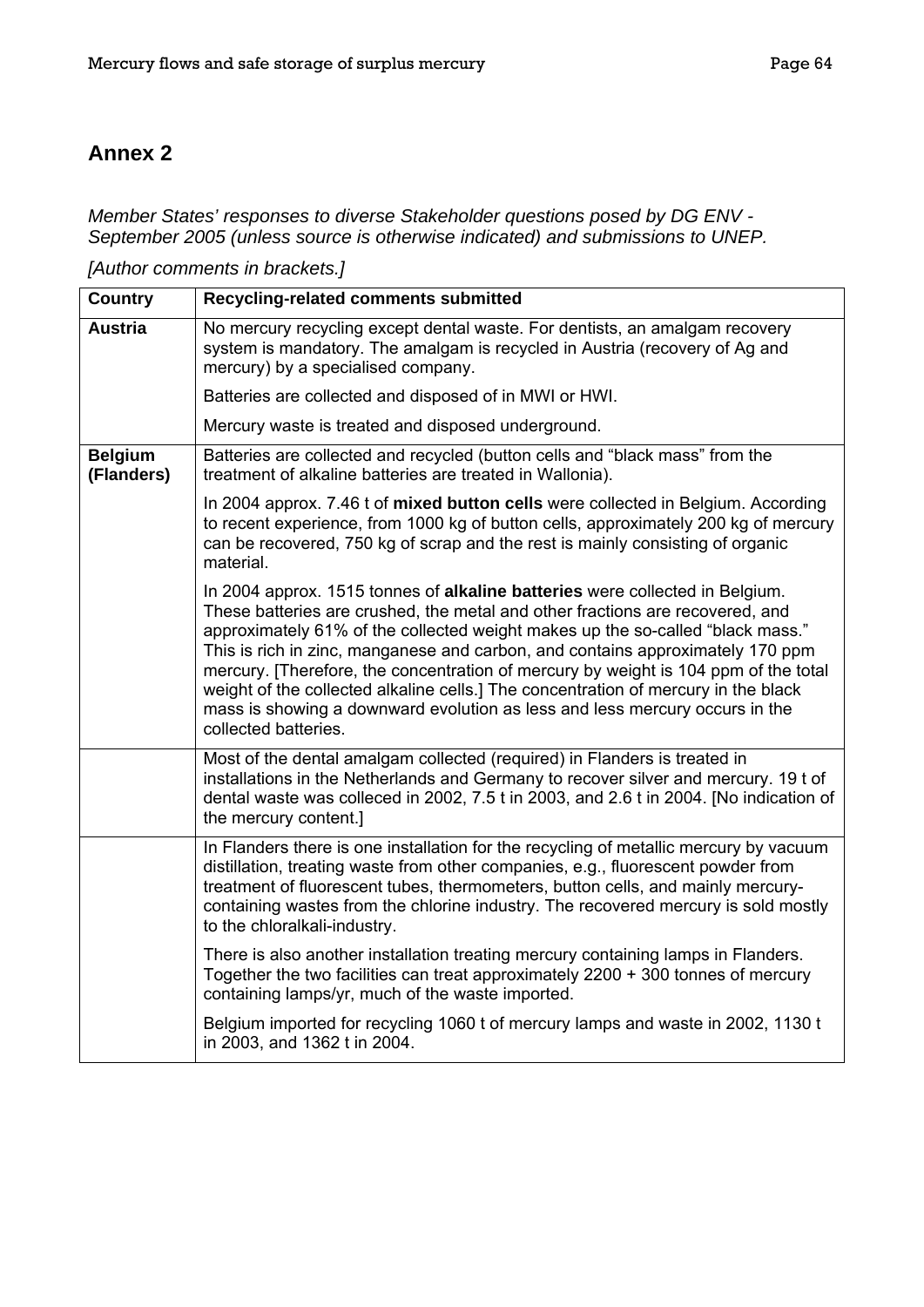|                                 | 2 Belgian chlor-alkali plants export their waste. One chloralkali plant has an<br>installation for some mercury waste distillation. The recovered mercury [how<br>much?] of this installation is mainly used internally.                                                                                                                          |
|---------------------------------|---------------------------------------------------------------------------------------------------------------------------------------------------------------------------------------------------------------------------------------------------------------------------------------------------------------------------------------------------|
|                                 | In 2002 Belgium exported 38 t mixed mercury waste (mostly chlor-alkali and lamp<br>waste) to Germany for disposal and 16 t "graphite" [activated carbon?] waste for<br>recycling.                                                                                                                                                                 |
|                                 | In 2003 no recorded chlor-alkali waste was exported.                                                                                                                                                                                                                                                                                              |
|                                 | In 2004 Belgium exported 51 t mercury waste (mostly chlor-alkali and lamp waste)<br>to Germany for disposal and 10 t "graphite" waste for recycling. Besides the chlor-<br>alkali waste, lamps, etc., in 2004 over 100 t of filter cake and slag/dust waste<br>containing mercury was also sent to Germany for disposal.                          |
|                                 | In Flanders, crematoria are subjected to legislation concerning emissions to air with<br>emission limit values and measuring obligations for mercury. From the flue gas<br>wastes, mercury is recovered by distillation.                                                                                                                          |
| <b>Cyprus</b>                   | (In 2004?) 180 t of mercuric oxide batteries were imported, about 30% mercury,<br>therefore 54 t mercury, no incineration, no recycling, all battery waste landfilled.<br>[Needs to be checked. If Cyprus consumed 54 t mercury in batteries, global<br>consumption must be $>$ 400 t.]                                                           |
| <b>Czech</b><br><b>Republic</b> | Most mercury wastes are recycled, esp. batteries, lamps, construction wastes,<br>vehicles, dental waste. Recycled and recovered mercury put on the market was 17<br>t in 2001, 19.4 t in 2002, 14.1 t in 2003 and 17 t in 2004.                                                                                                                   |
|                                 | 0.1 t mercury waste [not the same as mercury content] generated from gas<br>cleaning in 2002, and 0.2 t waste in 2003.                                                                                                                                                                                                                            |
|                                 | In 2004 there were 197 t of batteries collected, 90% of which have less than 250<br>ppm mercury. [How much mercury in the others?]                                                                                                                                                                                                                |
|                                 | There is one Czech producer of thermometers, using about 0.9-1.0 g mercury per<br>thermometer.                                                                                                                                                                                                                                                    |
|                                 | Including imports of 185,000 thermometers, total use in 2004 was about 200,000<br>thermometers of all types.                                                                                                                                                                                                                                      |
|                                 | Total consumption of mercury in production of thermometers and other measuring,<br>medical or technical devices is about 2.8 t, including approx. 305 kg mercury/yr in<br>medical thermometers in hospitals.                                                                                                                                      |
|                                 | There are 6,500 dental clinics and labs. More than 50% have mercury separators<br>with an estimated [theoretical] 95% effectiveness at end 2004. Consumption of<br>dental mercury is about 16 t/yr.                                                                                                                                               |
|                                 | 2 chlor-alkali sites need cleanup, with estimated 472 t mercury in buildings and soil<br>- not including mercury in electrolytic cells.                                                                                                                                                                                                           |
| <b>Denmark</b>                  | In Denmark an estimated 20-30% of the button cell consumption was collected<br>separately in 2001, while the number was higher - an estimated 30-60% - for larger<br>alkali batteries (Hansen and Hansen, 2003). The remaining batteries were<br>assumed to be disposed of with household waste, of which most ended up in waste<br>incineration. |
| <b>Finland</b>                  | In 2000 recovered 79 t mercury from zinc refining.                                                                                                                                                                                                                                                                                                |
|                                 | Mercury-oxide batteries collected are exported to Switzerland. Annual collected<br>amount in year 2000 was about 1 t containing 0,5 t mercury. Est. 50% collection<br>rate.                                                                                                                                                                       |
|                                 | EEE recycling system was introduced in August 2005.                                                                                                                                                                                                                                                                                               |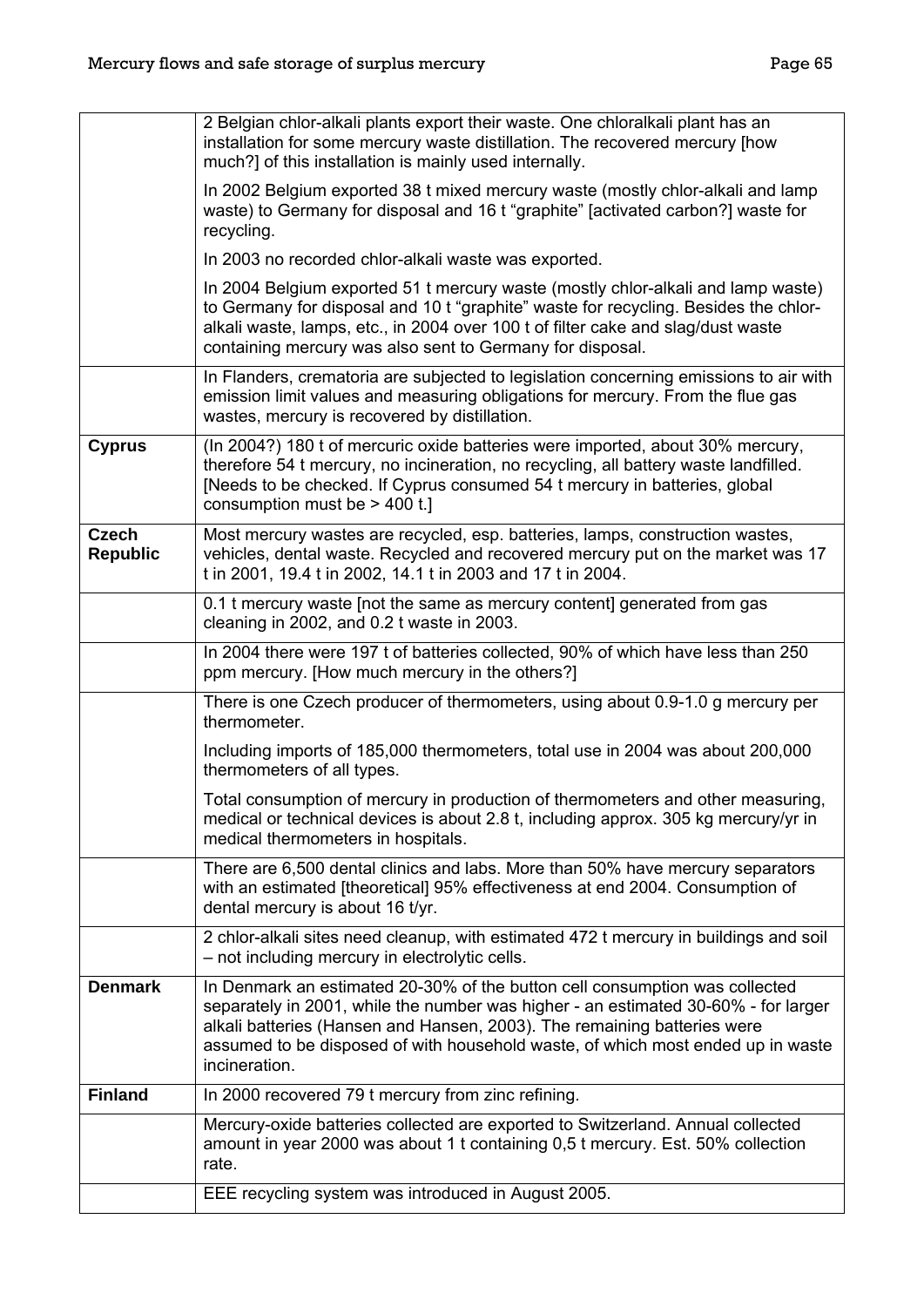<span id="page-68-0"></span>

|               | Mercury from Boliden Kokkola Oy distillation of amalgam (0,5 t/y) was exported in<br>2000. Boliden Kokkola Oy is the only company that exports mercury from Finland.                                                                                                                                                                                            |
|---------------|-----------------------------------------------------------------------------------------------------------------------------------------------------------------------------------------------------------------------------------------------------------------------------------------------------------------------------------------------------------------|
|               | Mercury from thermometers and meas. & control instruments is also recovered,<br>less than 1 t/yr.                                                                                                                                                                                                                                                               |
| <b>France</b> | 2004 amalgam waste contained 15-20 t mercury (compared to dental demand for<br>mercury estimated at 35 t mercury). [This seems high.]                                                                                                                                                                                                                           |
|               | Only 2 facilities in France recycle dental amalgam waste, no indication how much.                                                                                                                                                                                                                                                                               |
|               | 12 million thermometers in households, estimated to contain 24 t mercury.                                                                                                                                                                                                                                                                                       |
|               | Est. replacement (in hospitals) by mercury-free thermometers at 10%/yr.                                                                                                                                                                                                                                                                                         |
|               | Also significant mercury trapped in hospital wastewater system.                                                                                                                                                                                                                                                                                                 |
|               | 24-25,000 t of batteries disposed/yr. Mercury content decreased from 250 ppm in<br>1998 to 40-70 ppm 2005.                                                                                                                                                                                                                                                      |
|               | About 9200 t [assume included in the 24-25,000 t total] batteries recycled in 2003,<br>i.e., about 1 t mercury recovered.                                                                                                                                                                                                                                       |
|               | Household barometer disposal 4 t mercury/yr ca. 2000.                                                                                                                                                                                                                                                                                                           |
|               | 47 million mercury lamps disposed/yr (ca. 2000), equal 2-3 t mercury, i.e., about 50<br>mg/lamp. Lamps are supposed to be separated and recycled after 2000.                                                                                                                                                                                                    |
|               | Chlor-alkali plants contain 3-4,000 t mercury in 2000. They create solid waste<br>containing about 25 t mercury, of which 20 t is recycled and re-used on site, 5 t<br>disposed.                                                                                                                                                                                |
| Germany       | If there is no market for recycled mercury anymore, mercury containing wastes<br>have to be disposed without harming the environment. Recyclers will look for new<br>options like immobilisation or packaging of mercury for the final storage facility.                                                                                                        |
|               | Mercury lamps, 35-45 million collected $@$ 0.2 kg/lamp = 7-9,000 t/yr collected. Est.<br>10 mg mercury/lamp = 400 kg mercury [probably at least 20 mg/lamp] in the lamps,<br>most of which are landfilled after collection.                                                                                                                                     |
|               | 76 t of button cells collected and recycled in 2004 (and from previous storage)<br>containing 5 t mercury, approx. 6.6% average mercury content.                                                                                                                                                                                                                |
|               | Also 700 t other "batteries containing mercury" were collected [no indication of<br>mercury content].                                                                                                                                                                                                                                                           |
|               | 70 t/yr dental amalgam waste collected, recycling company est. 3-5% mercury,<br>therefore 2-3.5 t mercury recovered from recycling.                                                                                                                                                                                                                             |
|               | About 10 t [dental?] mercury waste exported annually to Austria.                                                                                                                                                                                                                                                                                                |
|               | 6,500 t/yr chemical industry mercury waste, mostly chlor-alkali, average mercury<br>content 0.5%. German submittal translates that to 35 t mercury final disposal and<br>37 t mercury landfilled in 2003. [The author's math calculates 30-35 t mercury total,<br>not 72 t mercury.]                                                                            |
|               | Mercury content in municipal wastes in Germany is 0.12 g/t. <sup>28</sup> Of the 20 Mio. t/yr<br>domestic wastes in Germany, 10 Mio. t are incinerated and the other 10 Mio. t are<br>landfilled. The total amount of mercury is approximately 2.4 t mercury/yr. Therefore<br>app. 1.2 t mercury are incinerated and 1.2 t mercury are landfilled above ground. |

<sup>&</sup>lt;sup>28</sup> Bayerisches Landesamt für Umweltschutz (Hrsg.): Zusammensetzung und Schadstoffgehalt von Siedlungsabfällen. 2003

 $\overline{a}$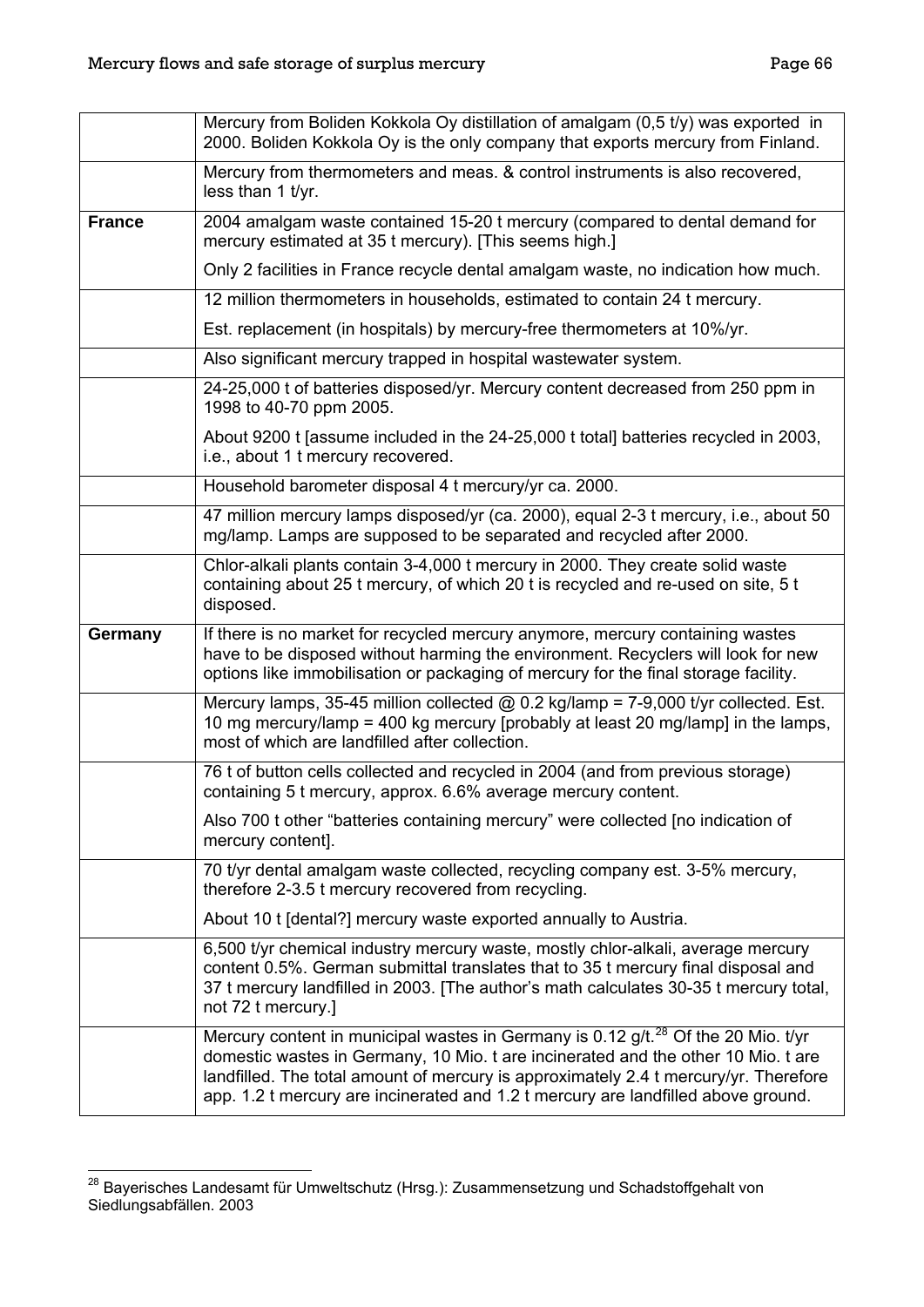|                    | 400-450,000 cremations/yr. Most flue gases treated, no information about mercury<br>recovery.                                                                                                                                                                                                                                                                                                                                                                              |
|--------------------|----------------------------------------------------------------------------------------------------------------------------------------------------------------------------------------------------------------------------------------------------------------------------------------------------------------------------------------------------------------------------------------------------------------------------------------------------------------------------|
| <b>Hungary</b>     | Collected 38 t of battery waste in 2003.                                                                                                                                                                                                                                                                                                                                                                                                                                   |
|                    | Collected 340 t of lamp waste in 2003. Some was recycled within the [lamp]<br>production facility.                                                                                                                                                                                                                                                                                                                                                                         |
| <b>Netherlands</b> | If mercury wastes are contaminated with other substances like mercaptans, volatile<br>aromatic hydrocarbons or other hydrocarbons, landfilling is no option. In these<br>cases mercury and the other volatile compounds are preferably separated from the<br>waste by distillation. Examples of these wastes are sludge from natural gas<br>cleaning, activated carbon from cleaning waste gases and wastewater.                                                           |
|                    | Steering wastes to a desirable way of handling can be done with legal instruments<br>or with financial instruments. A landfill ban on (specific) wastes containing mercury<br>is a possibility, or a tax on landfilling waste containing mercury is another<br>possibility.                                                                                                                                                                                                |
|                    | Sludge from natural gas cleaning assumed to contain 2% mercury (sludge mostly<br>dry from Thailand has about 13% mercury). 700 t in 2002 = 14 t mercury. 900 t in<br>$2003 = 18$ t mercury.                                                                                                                                                                                                                                                                                |
|                    | Filtercake from natural gas cleaning assumed to contain 40% mercury. 17 t in 2002<br>$= 7$ t mercury. 14 t in 2003 = 6 t mercury.                                                                                                                                                                                                                                                                                                                                          |
|                    | Dental amalgam and amalgam waste assumed to contain 50% mercury. 6 t waste<br>in 2002 = 3 t mercury. 4 t waste in 2003 = 2 t mercury.                                                                                                                                                                                                                                                                                                                                      |
|                    | Other dental waste 3-5% mercury [as in Germany] 117 t waste 2002 [5 t mercury],<br>131 t waste 2003 [5 t mercury].                                                                                                                                                                                                                                                                                                                                                         |
|                    | Mercury-selenium residue from zinc production contains 5-40% mercury. [No<br>indication how much zinc production or Hg-Se residue in NL].                                                                                                                                                                                                                                                                                                                                  |
|                    | "Metallic" mercury waste 1.4 t in 2002, and 15.9 t in 2003. [From what sources?]                                                                                                                                                                                                                                                                                                                                                                                           |
|                    | Measuring & control equip. est. to contain 1-15% mercury. 9.1 t in 2002 could yield<br>0.5 t mercury. 7.7 t in 2003 would be somewhat less.                                                                                                                                                                                                                                                                                                                                |
|                    | 46 t mercury lamps collected in 2000, 53 t est. 2006, 58 t est. 2012.                                                                                                                                                                                                                                                                                                                                                                                                      |
|                    | In the Netherlands, collection efficiency across all battery types can be estimated at<br>about 50-70% of the potential, depending on how the collection efficiency is<br>calculated. [Collection rates at, or slightly below, this level were also reported for<br>the (large) municipality of Göteborg in Sweden (based on Hansen and Hansen,<br>2003). These examples are likely to be among the highest collection rates among<br>current battery collection schemes.] |
| <b>Norway</b>      | In Norway there is a requirement to store mercury from zinc-production (on site).<br>Mercury from zinc-production is a by-product and is treated as waste for final<br>disposal. The mercury-residue from zinc-production is cemented in sarcophagus<br>and placed in a bedrock hall [chamber?] at the production site.                                                                                                                                                    |
|                    | The [main] mercury waste from industry is mercury as a by-product from production<br>of zinc. The mercury content of the waste is 30-40%. Approximately 56 tonnes of<br>zinc residues were disposed in 2004, i.e., 17-22 t mercury.                                                                                                                                                                                                                                        |
|                    | On average Norway exports annually approximately 10 tonnes mercury containing<br>waste per year. This is mainly waste from products. Mercury is not recycled in<br>Norway.                                                                                                                                                                                                                                                                                                 |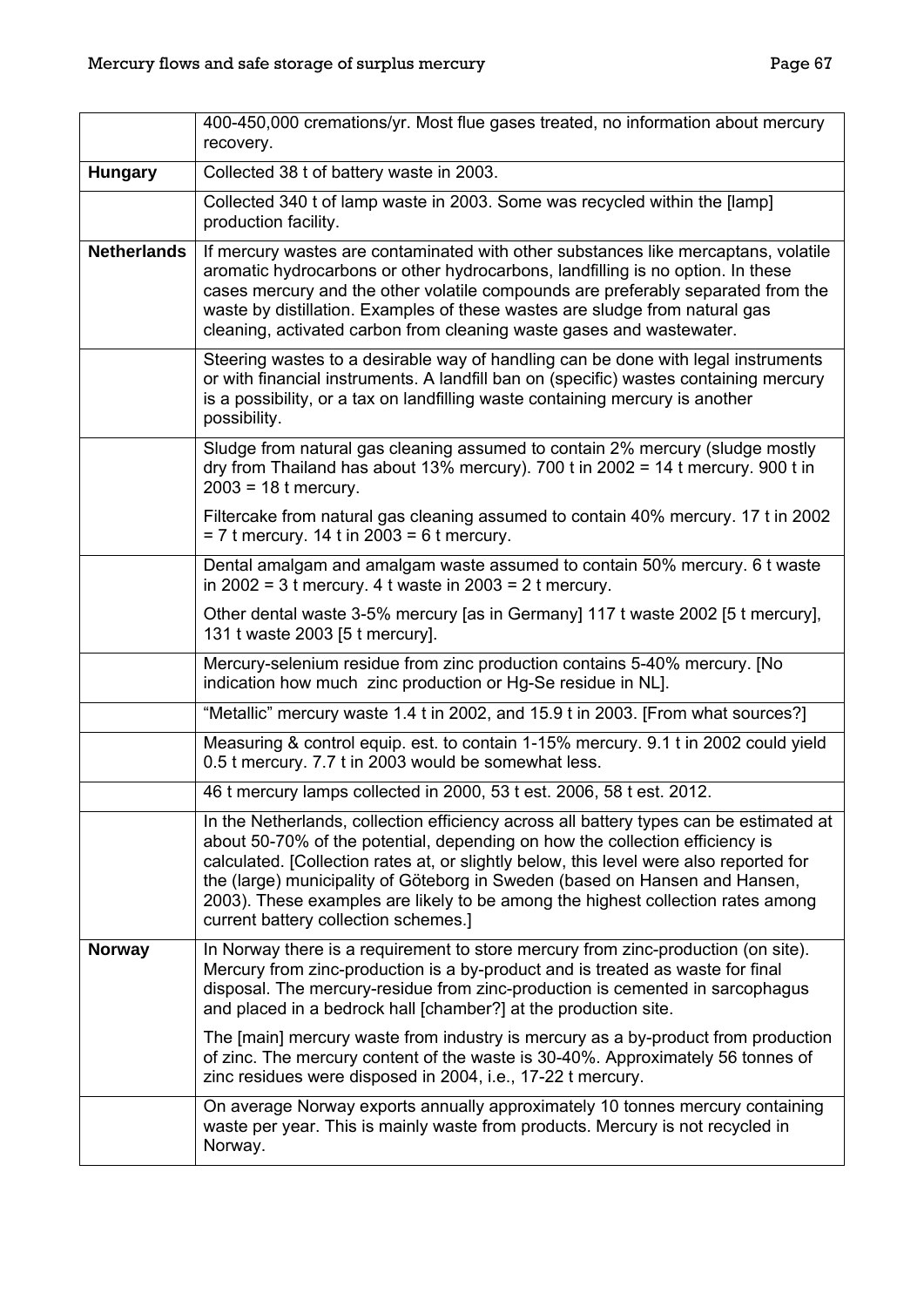|               | The distinction between the words 'recovery' and 'recycling' may be unclear. In<br>order to clarify the Norwegian point of view, we would like to state that we primarily<br>want mercury out of circulation. Norway advocates less recycling of mercury from<br>waste.                                                                                                                                                                                                                                                                   |
|---------------|-------------------------------------------------------------------------------------------------------------------------------------------------------------------------------------------------------------------------------------------------------------------------------------------------------------------------------------------------------------------------------------------------------------------------------------------------------------------------------------------------------------------------------------------|
| Portugal      | At the moment there is one company (AMBICARE INDUSTRIAL - Tratamento de<br>Resíduos, S.A.) authorized to treat fluorescent tubes and other mercury containing<br>wastes (such as dental amalgams, batteries, thermometers, sphygmomanometers<br>and other mercury containing equipment). The treatment process includes<br>crushing, mechanic separation and/or distillation operations. The recovered<br>mercury is considered a product of the treatment process [rather than a waste?]<br>and sold with a purity of approximately 98%. |
|               | Portugal produces about 150 t of mercury wastes/yr (2002), and typically exports<br>40-50 t mercury wastes to Belgium, Germany, Spain and Switzerland for recovery.                                                                                                                                                                                                                                                                                                                                                                       |
|               | P. appears to be collecting and recycling 150-200 t of batteries/yr.                                                                                                                                                                                                                                                                                                                                                                                                                                                                      |
| Romania       | 200 kg mercury used in [gold?] mining, of which 80% recycled.                                                                                                                                                                                                                                                                                                                                                                                                                                                                             |
|               | 460 kg mercury recycled [annually?] by chlor-alkali plants.                                                                                                                                                                                                                                                                                                                                                                                                                                                                               |
| <b>Spain</b>  | There exist no data about recycling, which is applied mainly to batteries and<br>fluorescents. The process is expensive and cannot compete with illegal landfill.                                                                                                                                                                                                                                                                                                                                                                         |
|               | The national association of batteries estimates a total annual use of 27 tonnes of<br>mercury containing batteries [what mercury content?], and some 8 tonnes are<br>selectively separated, while it's supposed that the rest ends in a landfill.                                                                                                                                                                                                                                                                                         |
|               | In the community of Catalonia in 2004 some 4,2 tonnes of mercury containing<br>batteries were used, and 1,3 tonnes were collected and treated by mercury<br>extraction.                                                                                                                                                                                                                                                                                                                                                                   |
|               | Similar to the mercury containing batteries, fluorescents are collected separately, to<br>be treated in such a way that the mercury is retained. In Catalonia some 150 to 190<br>tonnes/year of fluorescents are treated.                                                                                                                                                                                                                                                                                                                 |
| <b>Sweden</b> | There is no recycling of mercury in Sweden except for within the chlor-alkali<br>industry. Mercury containing waste such as thermometers, light sources, measuring<br>equipment and electrical components are however reprocessed to separate the<br>mercury fraction from the rest of the waste. The mercury fraction is then stored,<br>awaiting final storage or stabilized and landfilled if the concentration of mercury is<br>low.                                                                                                  |
|               | There are separate waste collection systems and already existing efforts for the<br>collection of batteries, fluorescent lamps, amalgam waste etc.                                                                                                                                                                                                                                                                                                                                                                                        |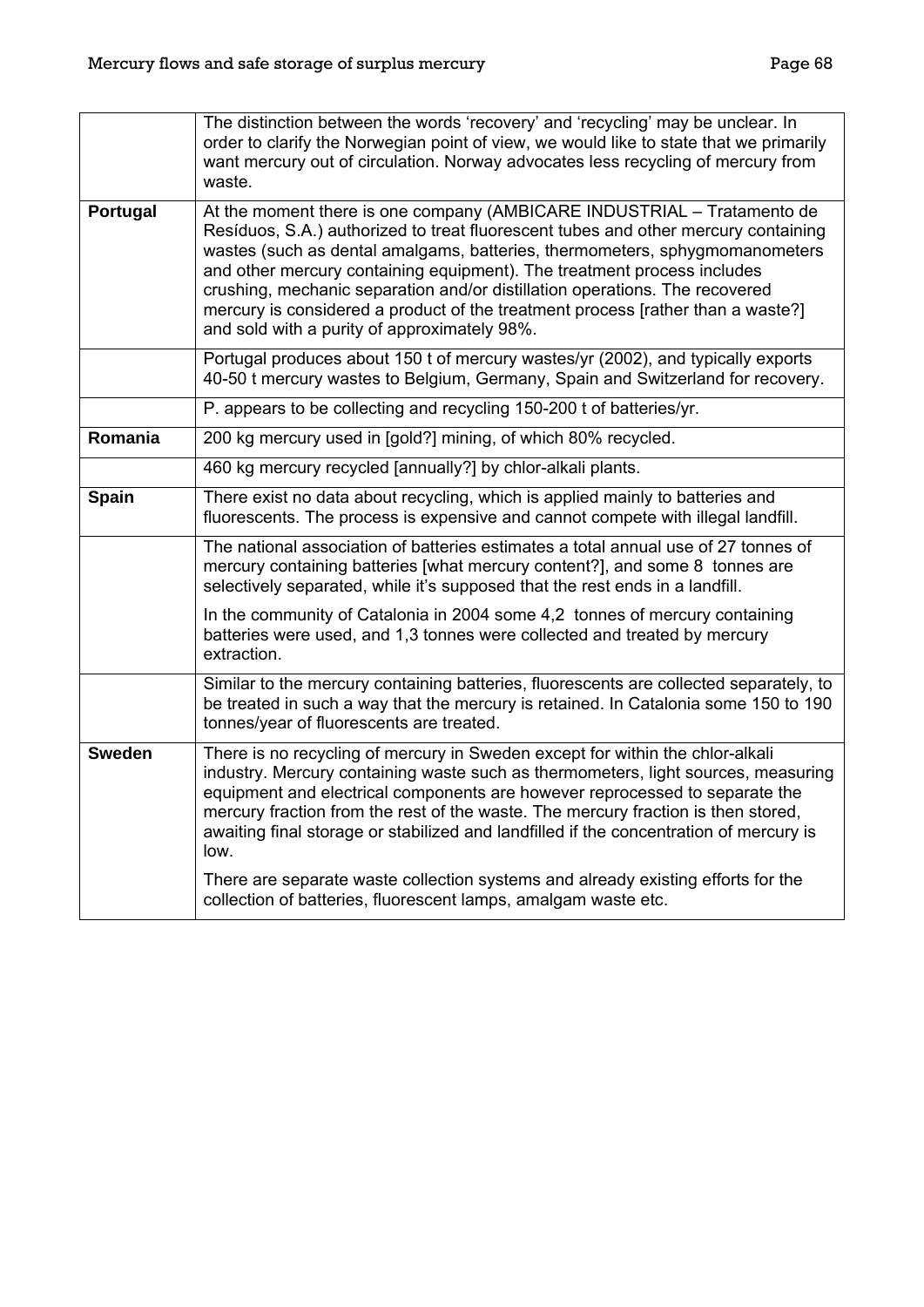|           | Boliden Mineral AB is currently storing about 8,000 tonnes of waste with a mercury<br>content over one per cent, which represents approximately 330 tonnes of mercury.<br>The waste is in intermediate storage. A further 400 tonnes of waste is generated<br>each year, containing just over 20 tonnes/yr of mercury.                                                                                             |
|-----------|--------------------------------------------------------------------------------------------------------------------------------------------------------------------------------------------------------------------------------------------------------------------------------------------------------------------------------------------------------------------------------------------------------------------|
|           | The quantities involved for the two chlor-alkali industries Eka Chemicals AB and<br>Hydro Polymers AB is estimated to be about 200 tonnes for each company.                                                                                                                                                                                                                                                        |
|           | SAKAB's store of mercury waste is currently 2,000 tonnes, of which approximately<br>1,000 tonnes contain mercury levels over 1%. In many cases the quantity of<br>mercury in the waste is not known, although SAKAB estimates that its store<br>represents 80 tonnes of mercury.                                                                                                                                   |
|           | In addition to this, SAKAB also stores 1,800 tonnes of batteries, containing some<br>30 tonnes of mercury.                                                                                                                                                                                                                                                                                                         |
|           | An additional 50 – 100 tonnes of various mercury wastes arrives each year. The<br>amount of mercury in the additional waste cannot be specified.                                                                                                                                                                                                                                                                   |
|           | During 2003 the Swedish EPA approved application to export mercury waste of 256<br>tonnes, including 226 tonnes discarded fluorescent tubes [0.005-0.015 % mercury,<br>according to Netherlands], 10 tonnes fluorescent tube powder [0.05-0.3 % mercury,<br>according to Netherlands] and 7 tonnes dental fillings [i.e., $23 + 20 + 3000$ kg =<br>about 3 t mercury].                                             |
| <b>UK</b> | The UK generates about 100million used lamps per year. In 2004, about 16million<br>were recycled. It is expected that around 20million lamps will be processed in 2005.                                                                                                                                                                                                                                            |
|           | 200 t mercury lamps exported to Belgium and Germany in 2003 for recovery. 96 t<br>mercury lamps exported to Belgium and Germany in 2004 for recovery.                                                                                                                                                                                                                                                              |
|           | In Scotland, there are at least two waste treatment businesses that recover<br>(metallic) mercury from fluorescent light tubes.                                                                                                                                                                                                                                                                                    |
|           | At present, practically all chlor-alkali mercury contaminated waste in the UK arises<br>from two sites. Generally, these generate 60 to 70 tonnes of waste per annum, with<br>very high mercury content.                                                                                                                                                                                                           |
|           | No tonnage figures available [for mercury in natural gas cleaning wastes], but it is<br>understood that this material is normally sent to a processor in mainland Europe<br>[probably the Netherlands] for treatment.                                                                                                                                                                                              |
|           | 18 t of laboratory reagents exported to Germany in 2003 for mercury recovery, 20 t<br>exported to Germany in 2004.                                                                                                                                                                                                                                                                                                 |
|           | A report to the (then) Department of the Environment in 1996 (produced by the<br>consultants ERM) estimated that approximately 1 tonne of mercury per annum was<br>released in the UK waste stream from clinical thermometers, extrapolating from the<br>use in one Health Authority. However, it is understood that use of mercury-in-glass<br>thermometers in the Health Service has declined since this report. |
|           | In 2002, dental waste was estimated at 6.3 t, of which est. 3 t sent for<br>disposal/recycling.                                                                                                                                                                                                                                                                                                                    |
|           | One UK Company processes about 1.5 tonnes of dental amalgam per annum. A<br>second Company process some, but figures are not available.                                                                                                                                                                                                                                                                            |
| <b>EU</b> | For mercury in all measuring and control equipment in the European Union, RPA<br>(2002) estimate that 15% is collected for recovery, 80% is disposed of to solid<br>waste and 5% break during use.                                                                                                                                                                                                                 |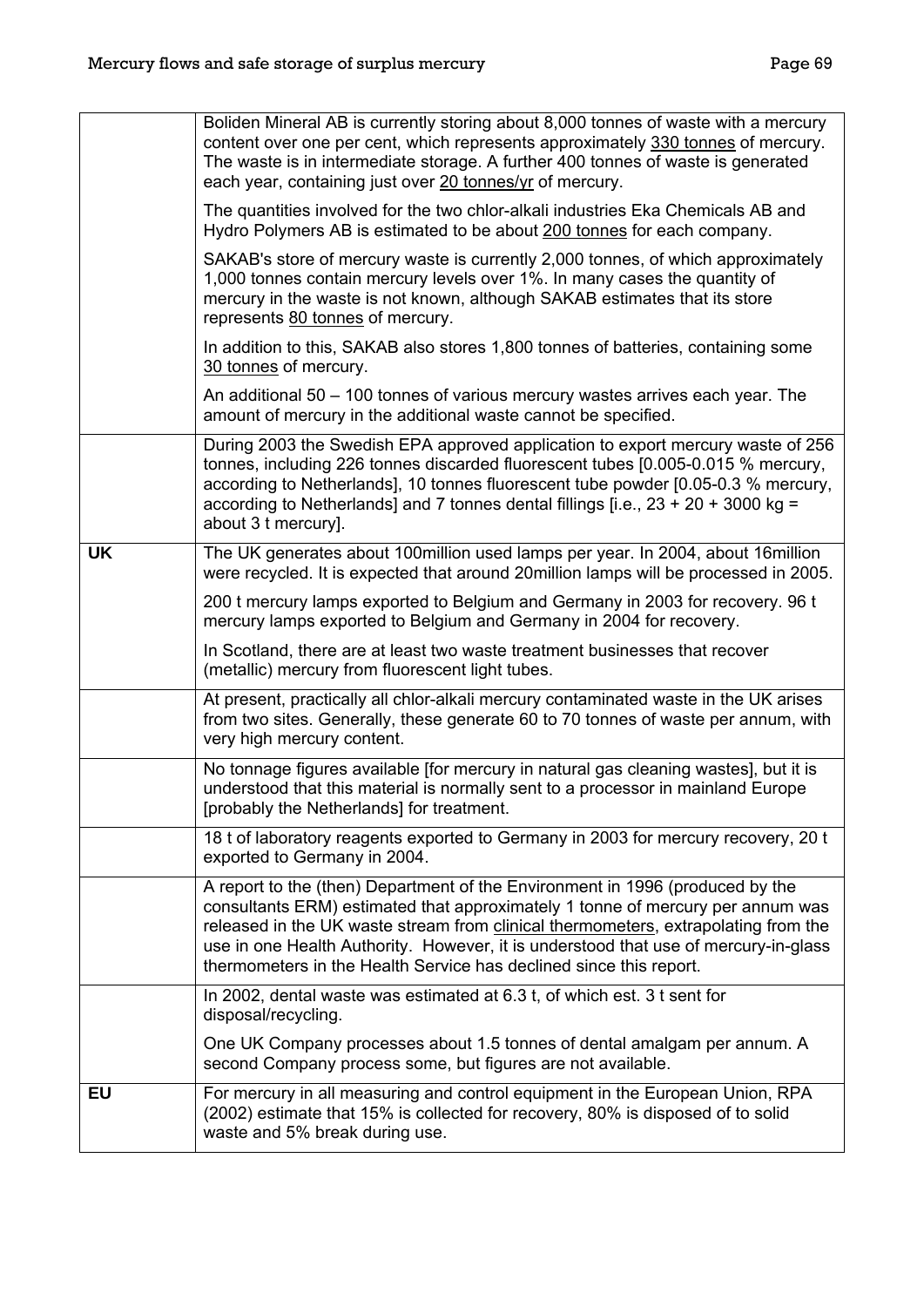|                  | In 2002, Belgium collected 59 percent of all portable batteries, Sweden 55 percent,<br>Austria 44 percent, Germany 39 percent, Netherlands 32 percent and France 16<br>percent (ref. Reuters via Planet Ark website, 13 June 2006).                                                                                                                                                                                      |
|------------------|--------------------------------------------------------------------------------------------------------------------------------------------------------------------------------------------------------------------------------------------------------------------------------------------------------------------------------------------------------------------------------------------------------------------------|
|                  | By 2012, 25% of all batteries sold must be collected. By 2016, the target will rise to<br>45 percent. The [new] rules also determine how they must be recycled, once<br>collected. The average European household uses 21 batteries a year, according to<br>EU figures. In 2002, that added up to more than 158,000 metric tons of batteries, of<br>which 28 percent were rechargeable. (Assoc. Press, 3May2006)         |
| <b>US</b>        | US recycling (Brooks, 2005) - Fig. 1 (ref 2000):                                                                                                                                                                                                                                                                                                                                                                         |
|                  | Assumes 86 t chlor-alkali "replacement" (net) mercury [in 2002?]                                                                                                                                                                                                                                                                                                                                                         |
|                  | 115 t mercury for fabrication of products (US mkt), of which 5 t waste                                                                                                                                                                                                                                                                                                                                                   |
|                  | 250 t mercury in waste generated (excl. MCCAPs), of which 95 t mercury disposed,<br>and 115 t mercury recycled                                                                                                                                                                                                                                                                                                           |
|                  | US mine by-product mercury est. 120 t/yr. in 2000.                                                                                                                                                                                                                                                                                                                                                                       |
| <b>Australia</b> | In Australia, several mercury cell chlorine-caustic soda plants were closed at the<br>end of 2000 as plants using non-mercury technology were opened, thereby<br>releasing that mercury onto the global market for management and recycling<br>(ACTED Consultants, 2004). In 2002, for example, the United States imported 107<br>t of mercury from Australia as a result of the closure of these plants. (Brooks, 2005) |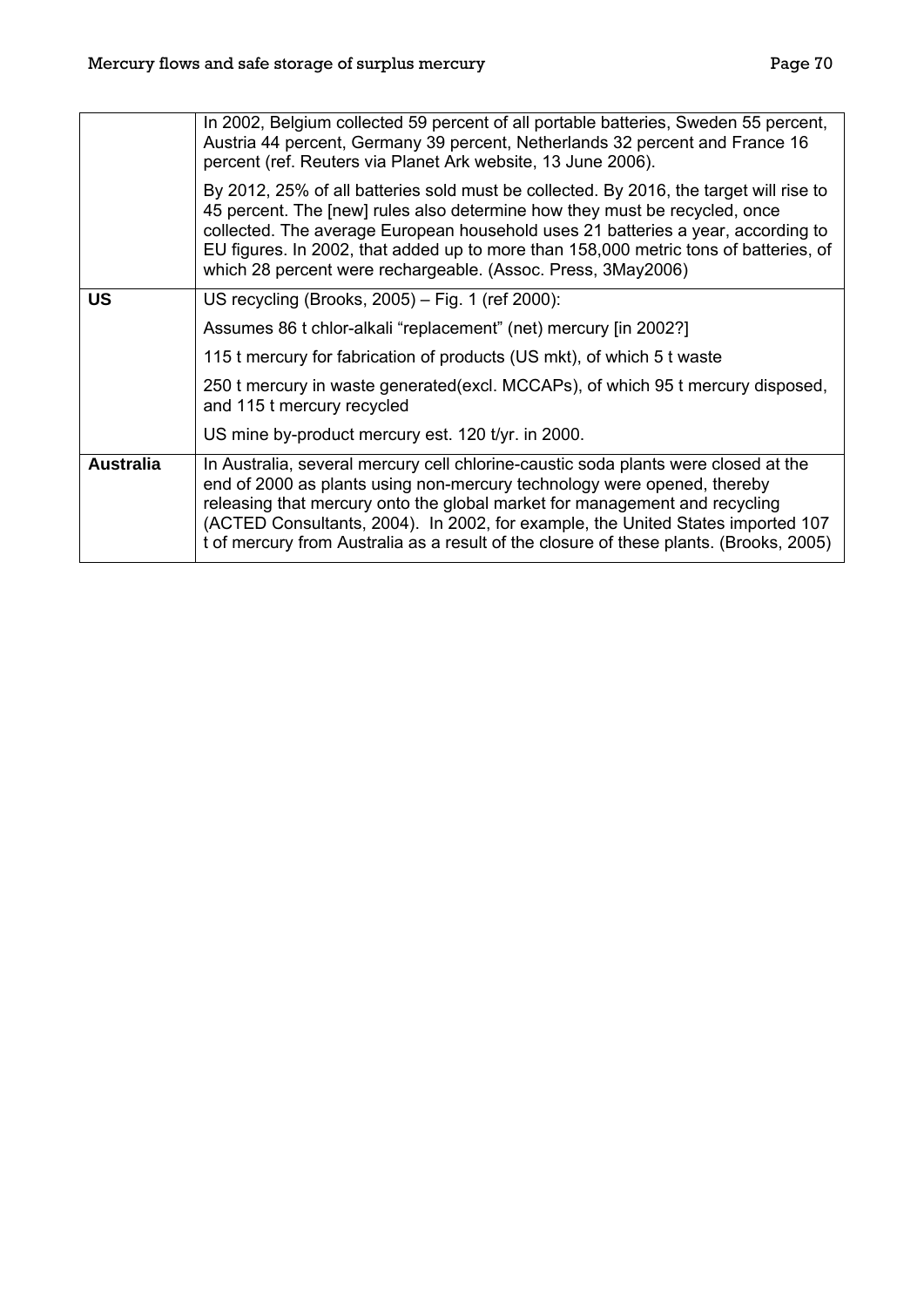## **Annex 3**

*Netherlands main mercury exports 2003* 

|             | From                             | To                             | <b>Commodity</b>                   | Value<br>(SUS) | Weight<br>(kg) | <b>Unit value</b><br>(\$/kg) |
|-------------|----------------------------------|--------------------------------|------------------------------------|----------------|----------------|------------------------------|
| 2003 Export | Netherlands Argentina            |                                | Mercury<br>[SITC Rev.1 code 51325] | \$16,978       | 2,562          | \$6.63                       |
| 2003 Export | Netherlands Australia            |                                | Mercury<br>[SITC Rev.1 code 51325] | \$36,678       | 6,875          | \$5.33                       |
| 2003 Export | Netherlands Belgium              |                                | Mercury<br>[SITC Rev.1 code 51325] | \$115,469      | 18,523         | \$6.23                       |
| 2003 Export | Netherlands Brazil               |                                | Mercury<br>[SITC Rev.1 code 51325] | \$179,972      | 11,250         | \$16.00                      |
| 2003 Export | Netherlands Bulgaria             |                                | Mercury<br>[SITC Rev.1 code 51325] | \$3,395        | 296            | \$11.47                      |
| 2003 Export | Netherlands China                |                                | Mercury<br>[SITC Rev.1 code 51325] | \$89,420       | 789            | \$113.33                     |
| 2003 Export | Netherlands Egypt                |                                | Mercury<br>[SITC Rev.1 code 51325] | \$1,011        | 507            | \$1.99                       |
| 2003 Export | Netherlands Germany              |                                | Mercury<br>[SITC Rev.1 code 51325] | \$9,055        | 324            | \$27.95                      |
| 2003 Export | Netherlands India                |                                | Mercury<br>[SITC Rev.1 code 51325] | \$71,309       | 17,250         | \$4.13                       |
| 2003 Export | Netherlands Iran                 |                                | Mercury<br>[SITC Rev.1 code 51325] | \$4,527        | 515            | \$8.79                       |
| 2003 Export | Netherlands Kenya                |                                | Mercury<br>[SITC Rev.1 code 51325] | \$15,679       | 2,062          | \$7.60                       |
| 2003 Export | Netherlands                      | Dem. People's<br>Rep. of Korea | Mercury<br>[SITC Rev.1 code 51325] | \$31,693       | 2,500          | \$12.68                      |
| 2003 Export |                                  | Netherlands Rep. of Korea      | Mercury<br>[SITC Rev.1 code 51325] | \$58,858       | 11,062         | \$5.32                       |
| 2003 Export | Netherlands Mexico               |                                | Mercury<br>[SITC Rev.1 code 51325] | \$253,412      | 722            | \$350.99                     |
| 2003 Export | Netherlands Morocco              |                                | Mercury<br>[SITC Rev.1 code 51325] | \$6,791        | 398            | \$17.06                      |
|             | 2003 Export Netherlands Pakistan |                                | Mercury<br>[SITC Rev.1 code 51325] | \$132,940      | 23,941         | \$5.55                       |
| 2003 Export | Netherlands Peru                 |                                | Mercury<br>[SITC Rev.1 code 51325] | \$13,582       | 2,187          | \$6.21                       |
| 2003 Export | Netherlands Poland               |                                | Mercury<br>[SITC Rev.1 code 51325] | \$382,582      | 2,937          | \$130.26                     |
| 2003 Export |                                  | Netherlands Saudi Arabia       | Mercury<br>[SITC Rev.1 code 51325] | \$6,791        | 359            | \$18.92                      |
| 2003 Export | Netherlands Singapore            |                                | Mercury<br>[SITC Rev.1 code 51325] | \$104,063      | 18,664         | \$5.58                       |
| 2003 Export |                                  | Netherlands South Africa       | Mercury<br>[SITC Rev.1 code 51325] | \$71,309       | 10,812         | \$6.60                       |
| 2003 Export | Netherlands Spain                |                                | Mercury<br>[SITC Rev.1 code 51325] | \$60,001       | 10,812         | \$5.55                       |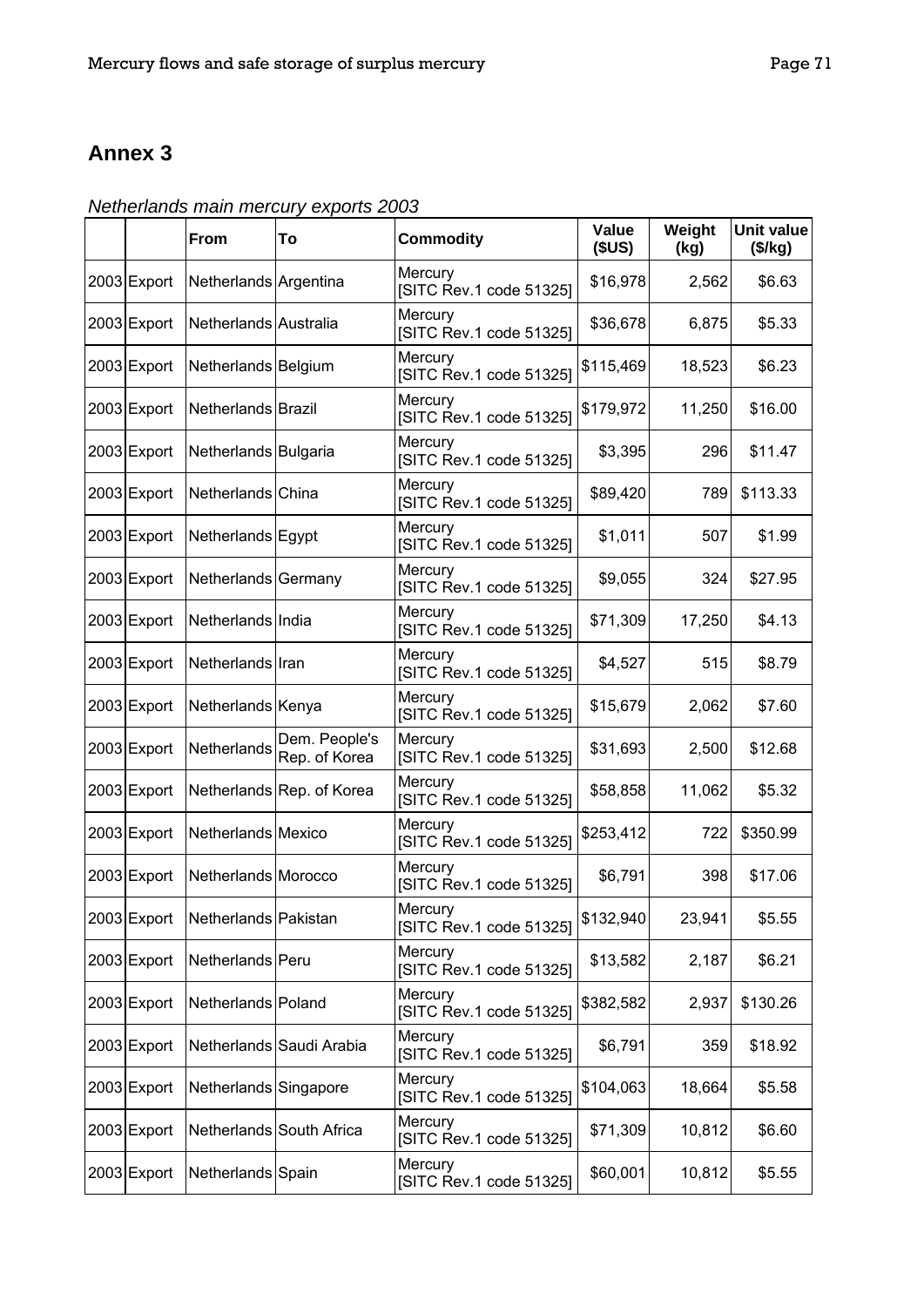| 2003 Export | Netherlands Suriname    |                                | Mercury<br>[SITC Rev.1 code 51325] | \$37,352  | 6,875 | \$5.43   |
|-------------|-------------------------|--------------------------------|------------------------------------|-----------|-------|----------|
| 2003 Export | Netherlands Switzerland |                                | Mercury<br>[SITC Rev.1 code 51325] | \$8,022   | 1,750 | \$4.58   |
| 2003 Export | Netherlands Thailand    |                                | Mercury<br>[SITC Rev.1 code 51325] | \$435,781 | 2,812 | \$154.97 |
| 2003 Export | Netherlands Togo        |                                | Mercury<br>[SITC Rev.1 code 51325] | \$5,870   | 3,437 | \$1.71   |
| 2003 Export | Netherlands Turkey      |                                | Mercury<br>[SITC Rev.1 code 51325] | \$9,847   | 2,500 | \$3.94   |
| 2003 Export | Netherlands             | United Arab<br><b>Emirates</b> | Mercury<br>[SITC Rev.1 code 51325] | \$7,923   | 1,125 | \$7.04   |
| 2003 Export |                         | Netherlands United Kingdom     | Mercury<br>[SITC Rev.1 code 51325] | \$59,418  | 3,812 | \$15.59  |
| 2003 Export | Netherlands Zimbabwe    |                                | Mercury<br>[SITC Rev.1 code 51325] | \$55,463  | 8,625 | \$6.43   |

Note: most statistics as reported by Dutch authorities to the UN Statistics Division; some statistics as reported by the trading partner.

**Source:** UN Statistics Division, based on statistics submitted by UN member countries.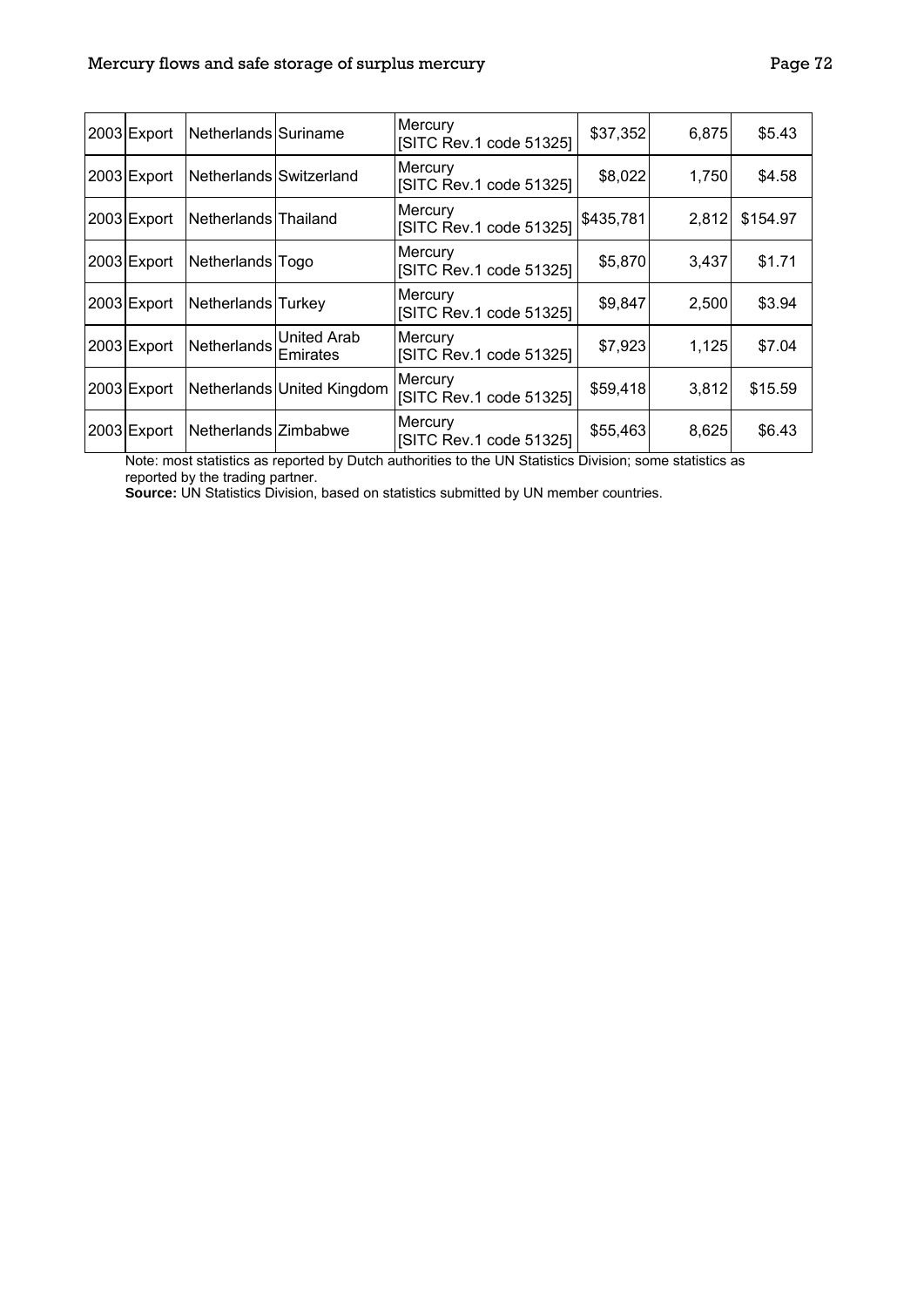|      |        | From  | To             | <b>Commodity</b>                   | Value<br>(SUS) | Weight<br>(kg) | <b>Unit value</b><br>(\$/kg) |
|------|--------|-------|----------------|------------------------------------|----------------|----------------|------------------------------|
| 2003 | Export | Spain | Argentina      | Mercury<br>[SITC Rev.1 code 51325] | \$27,095       | 10,000         | \$2.71                       |
| 2003 | Export | Spain | Australia      | Mercury<br>[SITC Rev.1 code 51325] | \$273,793      | 44,851         | \$6.10                       |
| 2003 | Export | Spain | <b>Belgium</b> | Mercury<br>[SITC Rev.1 code 51325] | \$19,696       | 5,000          | \$3.94                       |
| 2003 | Export | Spain | Brazil         | Mercury<br>[SITC Rev.1 code 51325] | \$83,822       | 26,175         | \$3.20                       |
| 2003 | Export | Spain | Chile          | Mercury<br>[SITC Rev.1 code 51325] | \$6,926        | 1,000          | \$6.93                       |
| 2003 | Export | Spain | Colombia       | Mercury<br>[SITC Rev.1 code 51325] | \$487,995      | 92,105         | \$5.30                       |
| 2003 | Export | Spain | Ecuador        | Mercury<br>[SITC Rev.1 code 51325] | \$5,844        | 1,062          | \$5.50                       |
| 2003 | Export | Spain | Egypt          | Mercury<br>[SITC Rev.1 code 51325] | \$5,972        | 1,625          | \$3.68                       |
| 2003 | Export | Spain | France         | Mercury<br>[SITC Rev.1 code 51325] | \$130,056      | 19,898         | \$6.54                       |
| 2003 | Export | Spain | Germany        | Mercury<br>[SITC Rev.1 code 51325] | \$52,000       | 10,000         | \$5.20                       |
| 2003 | Export | Spain | India          | Mercury<br>[SITC Rev.1 code 51325] | \$160,650      | 31,394         | \$5.12                       |
| 2003 | Export | Spain | Indonesia      | Mercury<br>[SITC Rev.1 code 51325] | \$100,979      | 18,976         | \$5.32                       |
| 2003 | Export | Spain | Iran           | Mercury<br>[SITC Rev.1 code 51325] | \$896,862      | 170,582        | \$5.26                       |
| 2003 | Export | Spain | Italy          | Mercury<br>[SITC Rev.1 code 51325] | \$53,890       | 15,875         | \$3.39                       |
| 2003 | Export | Spain | Japan          | Mercury<br>[SITC Rev.1 code 51325] | \$60,315       | 5,437          | \$11.09                      |
| 2003 | Export | Spain | Rep. of Korea  | Mercury<br>[SITC Rev.1 code 51325] | \$97,477       | 17,183         | \$5.67                       |
| 2003 | Export | Spain | Malaysia       | Mercury<br>[SITC Rev.1 code 51325] | \$10,184       | 1,562          | \$6.52                       |
| 2003 | Export | Spain | Netherlands    | Mercury<br>[SITC Rev.1 code 51325] | \$741,483      | 148,351        | \$5.00                       |
| 2003 | Export | Spain | Pakistan       | Mercury<br>[SITC Rev.1 code 51325] | \$20,022       | 3,437          | \$5.83                       |
| 2003 | Export | Spain | Panama         | Mercury<br>[SITC Rev.1 code 51325] | \$68,702       | 12,062         | \$5.70                       |
| 2003 | Export | Spain | Peru           | Mercury<br>[SITC Rev.1 code 51325] | \$316,860      | 52,730         | \$6.01                       |
| 2003 | Export | Spain | Philippines    | Mercury<br>[SITC Rev.1 code 51325] | \$28,192       | 5,125          | \$5.50                       |
| 2003 | Export | Spain | Portugal       | Mercury<br>[SITC Rev.1 code 51325] | \$24,723       | 13,625         | \$1.81                       |
| 2003 | Export | Spain | Singapore      | Mercury                            | \$767,523      | 141,777        | \$5.41                       |

*Spain – main mercury exports 2003*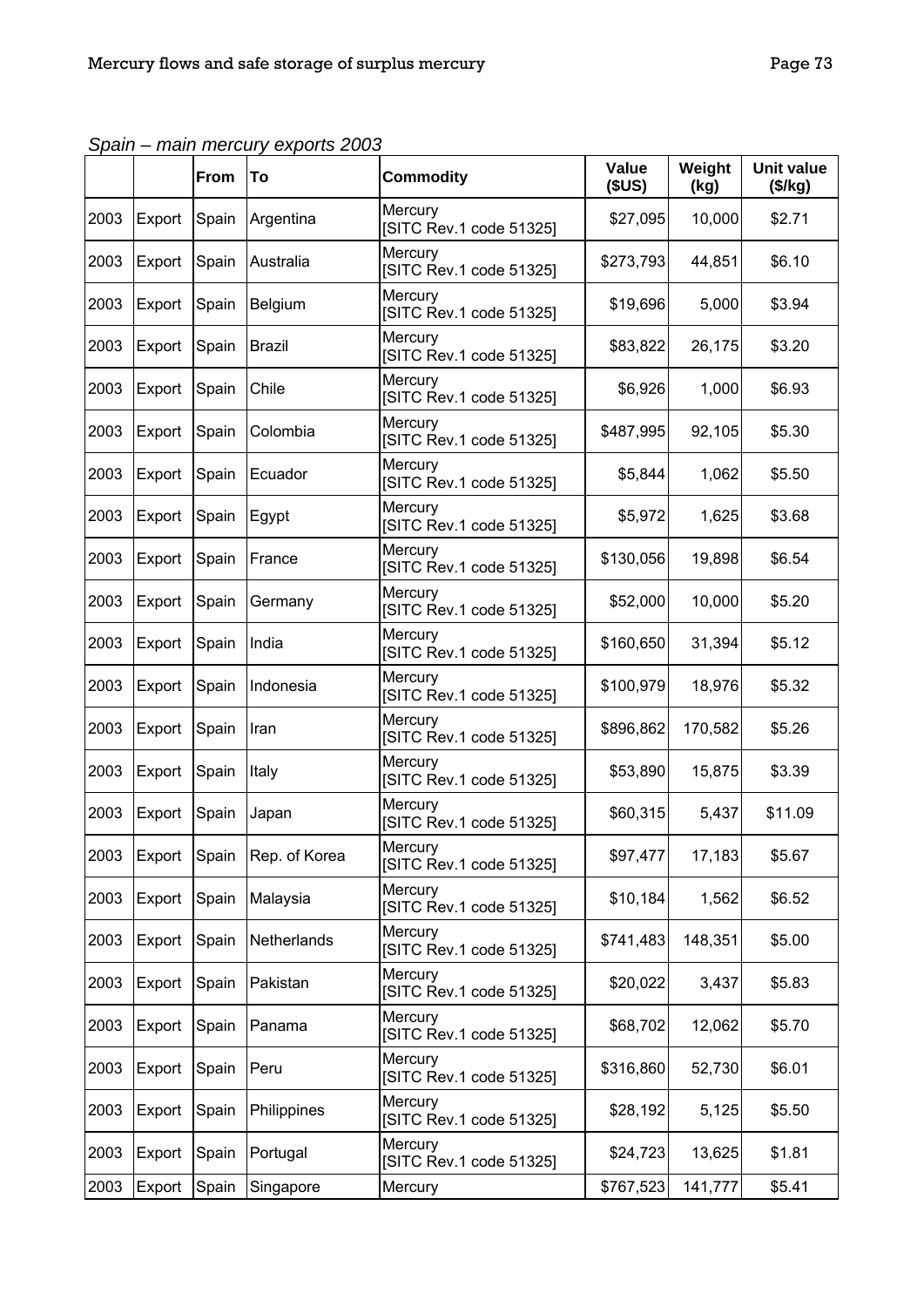|      |        |       |                | [SITC Rev.1 code 51325]            |           |        |         |
|------|--------|-------|----------------|------------------------------------|-----------|--------|---------|
| 2003 | Export | Spain | South Africa   | Mercury<br>[SITC Rev.1 code 51325] | \$43,335  | 6,875  | \$6.30  |
| 2003 | Export | Spain | Sri Lanka      | Mercury<br>[SITC Rev.1 code 51325] | \$3,657   | 687    | \$5.32  |
| 2003 | Export | Spain | Thailand       | Mercury<br>[SITC Rev.1 code 51325] | \$43,405  | 7,187  | \$6.04  |
| 2003 | Export | Spain | Togo           | Mercury<br>[SITC Rev.1 code 51325] | \$105,143 | 15,500 | \$6.78  |
| 2003 | Export | Spain | Turkey         | Mercury<br>[SITC Rev.1 code 51325] | \$31,319  | 4,812  | \$6.51  |
| 2003 | Export | Spain | United Kingdom | Mercury<br>[SITC Rev.1 code 51325] | \$227,330 | 40,000 | \$5.68  |
| 2003 | Export | Spain | <b>USA</b>     | Mercury<br>[SITC Rev.1 code 51325] | \$10,682  | 1,000  | \$10.68 |

Note: most statistics as reported by Spanish authorities to the UN Statistics Division; some statistics as reported by the trading partner.

**Source:** UN Statistics Division, based on statistics submitted by UN member countries.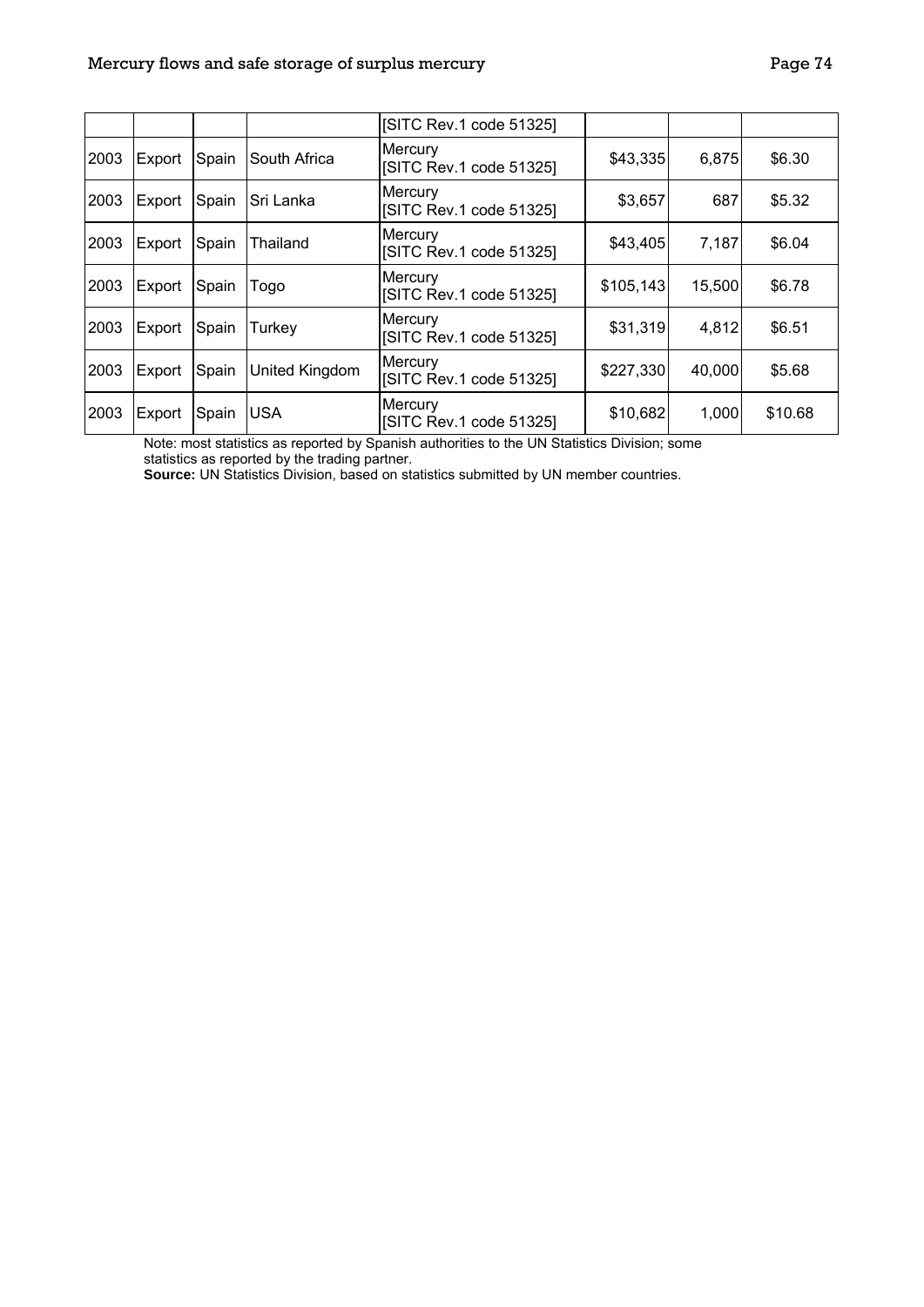|                   | <b>From</b>                 | To                     | <b>Commodity</b>                   | <b>Value</b><br>(SUS) | Weight<br>(kg) | Unit value<br>(\$/kg) |
|-------------------|-----------------------------|------------------------|------------------------------------|-----------------------|----------------|-----------------------|
|                   | 2003 Export Belgium         | Zimbabwe               | Mercury [SITC Rev.1<br>code 51325] | \$56,240              | 8,812          | \$6.38                |
|                   | 2003 Export Finland         | <b>Brazil</b>          | Mercury [SITC Rev.1<br>code 51325] | \$42,225              | 7,750          | \$5.45                |
|                   | 2003 Export Finland         | South Africa           | Mercury [SITC Rev.1<br>code 51325] | \$23,393              | 3,437          | \$6.81                |
|                   | 2003 Export France          | Colombia               | Mercury [SITC Rev.1<br>code 51325] | \$8,158               | 4,000          | \$2.04                |
|                   | 2003 Export Germany         | Argentina              | Mercury [SITC Rev.1<br>code 51325] | \$19,000              | 3,125          | \$6.08                |
|                   | 2003 Export Germany         | Colombia               | Mercury [SITC Rev.1<br>code 51325] | \$43,195              | 7,625          | \$5.66                |
|                   | 2003 Export Germany         | Ecuador                | Mercury [SITC Rev.1<br>code 51325] | \$19,000              | 3,125          | \$6.08                |
|                   | 2003 Export Germany         | Kenya                  | Mercury [SITC Rev.1<br>code 51325] | \$16,940              | 2,750          | \$6.16                |
|                   | 2003 Export Germany         | Pakistan               | Mercury [SITC Rev.1<br>code 51325] | \$59,918              | 6,875          | \$8.72                |
|                   | 2003 Export Germany         | Peru                   | Mercury [SITC Rev.1<br>code 51325] | \$49,916              | 7,750          | \$6.44                |
|                   | 2003 Export Germany         | Singapore              | Mercury [SITC Rev.1<br>code 51325] | \$135,701             | 24,496         | \$5.54                |
| 2003 Export Italy |                             | India                  | Mercury [SITC Rev.1<br>code 51325] | \$35,156              | 6,187          | \$5.68                |
|                   | 2003 Export Slovenia        | Areas not<br>specified | Mercury [SITC Rev.1<br>code 51325] | \$973                 | 15,671         | \$0.06                |
|                   | 2003 Export Sweden          | Indonesia              | Mercury [SITC Rev.1<br>code 51325] | \$47,199              | 40,000         | \$1.18                |
| 2003 Export       | <b>TFYR of</b><br>Macedonia | India                  | Mercury [SITC Rev.1<br>code 51325] | \$52,966              | 18,019         | \$2.94                |
|                   | 2003 Export United Kingdom  | <b>Brazil</b>          | Mercury [SITC Rev.1<br>code 51325] | \$101,634             | 31,222         | \$3.26                |
|                   | 2003 Export United Kingdom  | India                  | Mercury [SITC Rev.1<br>code 51325] | \$155,461             | 35,500         | \$4.38                |

*Other significant European mercury exports 2003* 

Note: some statistics as reported by the exporter to the UN Statistics Division; some statistics as reported by the trading partner.

**Source:** UN Statistics Division, based on statistics submitted by UN member countries.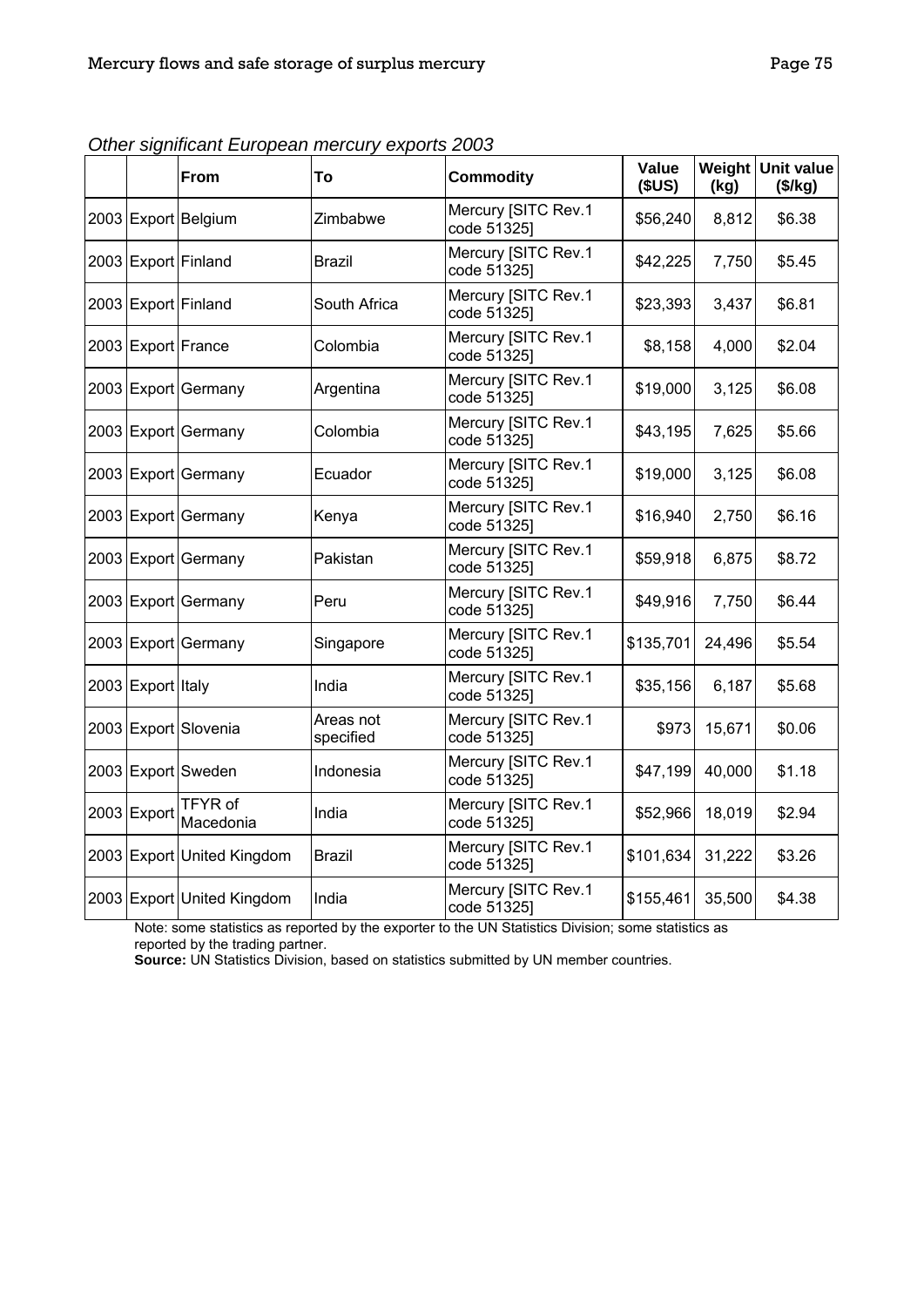| From                | To                 | 2000 | 2001           | 2002           | 2003 |
|---------------------|--------------------|------|----------------|----------------|------|
| Germany             | <b>Spain</b>       | 429  | 423            | 162            | 181  |
| Germany             | UK                 | 40   |                |                |      |
| Germany             | <b>Greece</b>      |      | 125            |                |      |
| Germany             | <b>Netherlands</b> |      | 61             | 77             | 60   |
| <b>Netherlands</b>  | <b>Spain</b>       | 108  | 59             | 34             |      |
| <b>Netherlands</b>  | <b>Brazil</b>      | 62   |                |                |      |
| <b>Netherlands</b>  | Germany            | 48   |                | 105            |      |
| <b>Netherlands</b>  | Argentina          |      | 38             |                |      |
| <b>Netherlands</b>  | <b>Viet Nam</b>    |      | 35             | 52             |      |
| <b>Netherlands</b>  | Colombia           |      | 34             | 43             |      |
| <b>Netherlands</b>  | <b>Hong Kong</b>   |      |                | 35             |      |
| <b>Netherlands</b>  | <b>Pakistan</b>    |      |                |                | 24   |
| <b>Spain</b>        | <b>China</b>       | 345  | 138            | 49             |      |
| <b>Spain</b>        | <b>Colombia</b>    |      |                |                | 92   |
| <b>Spain</b>        | India              | 87   | 34             | 148            | 31   |
| <b>Spain</b>        | <b>Iran</b>        | 70   | 125            | 100            | 171  |
| <b>Spain</b>        | <b>Netherlands</b> | 169  | $\overline{7}$ | 22             | 148  |
| <b>Spain</b>        | <b>Singapore</b>   | 145  | 86             | 166            | 142  |
| <b>Spain</b>        | <b>Pakistan</b>    |      | 38             | 30             | 3    |
| <b>Spain</b>        | Peru               |      | 48             | 33             | 53   |
| <b>Spain</b>        | <b>Brazil</b>      |      | 42             | $\overline{2}$ | 26   |
| <b>Spain</b>        | <b>Viet Nam</b>    |      |                | 57             |      |
| <b>Belgium</b>      | <b>Netherlands</b> | 860  | 397            | 61             |      |
| <b>Belgium</b>      | <b>Spain</b>       |      | 105            |                |      |
| <b>Belgium</b>      | <b>Hong Kong</b>   |      |                | 52             |      |
| <b>UK</b>           | <b>India</b>       | 113  | 188            |                | 36   |
| <b>UK</b>           | Iran               | 80   |                |                |      |
| <b>UK</b>           | <b>Pakistan</b>    | 26   |                |                |      |
| <b>UK</b>           | <b>Singapore</b>   |      | 33             |                |      |
| <b>UK</b>           | <b>Netherlands</b> |      | 275            | 455            | 75   |
| UK                  | Brazil             |      |                |                | 31   |
| <b>Finland</b>      | <b>Netherlands</b> | 83   | 78             | 55             | 26   |
| <b>Finland</b>      | <b>Brazil</b>      |      |                | 28             |      |
| <b>Sweden</b>       | <b>Indonesia</b>   |      |                |                | 40   |
| <b>Italy</b>        | <b>India</b>       |      |                | 222            |      |
| <b>Poland</b>       | <b>Hungary</b>     | 66   | 50             |                |      |
| Portugal            | <b>Netherlands</b> |      |                | 43             |      |
| <b>Turkey</b>       | <b>Netherlands</b> |      | 157            |                |      |
| Japan               | <b>Netherlands</b> |      |                |                | 102  |
| <b>Russian Fed.</b> | <b>Netherlands</b> |      |                |                | 99   |
|                     |                    |      |                |                |      |

*Major EU mercury movements, 2000-2003 (metric tons)* 

**Source:** All data courtesy of UNDESA Statistics Division – Comtrade database.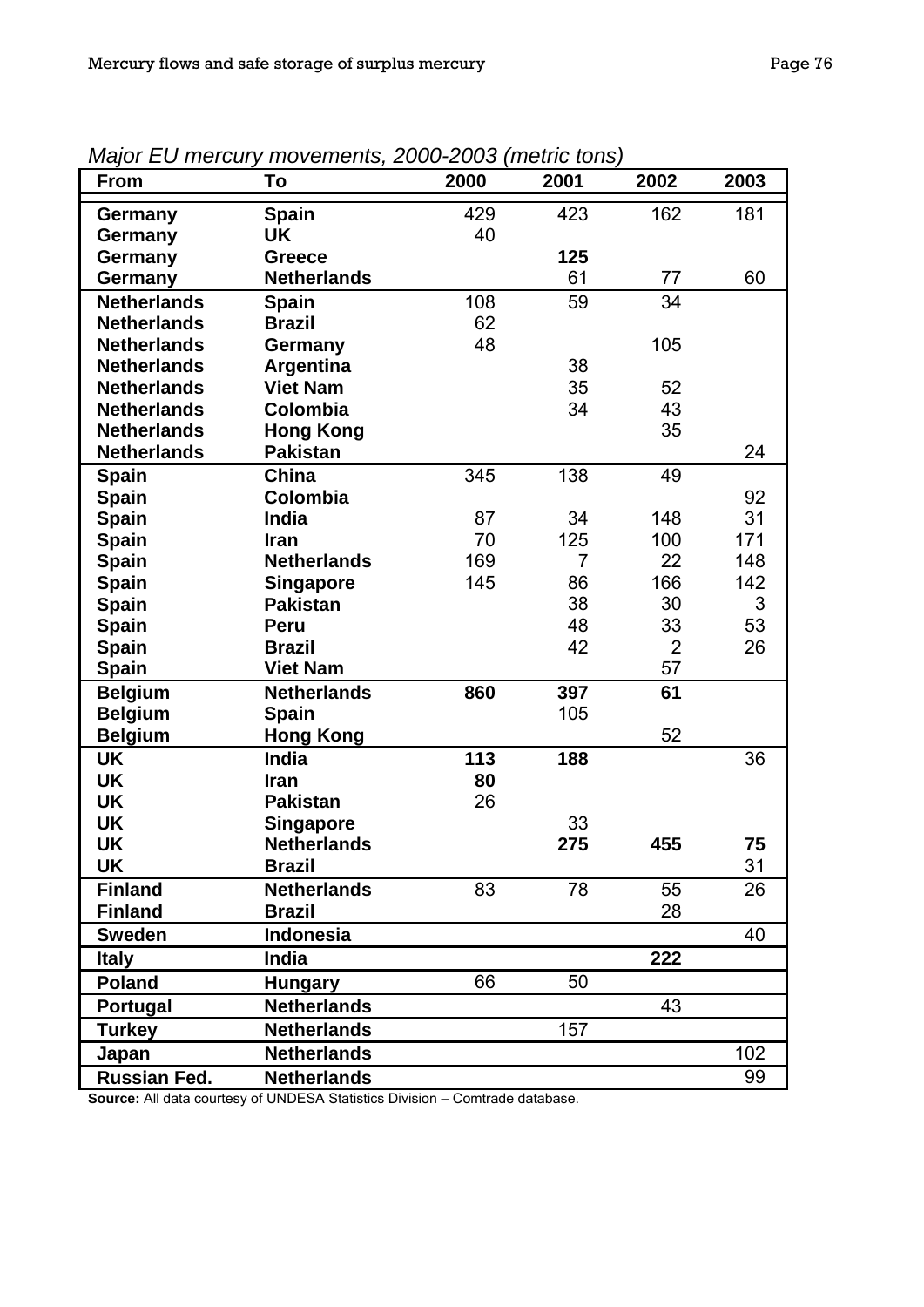|                                 |                | <b>Spanish exports</b> |                |      | <b>Netherlands exports</b> |                |                |                | <b>United States exports</b> |                |                |      | <b>United Kingdom exports</b> |      |      |                | German exports |                |                |                | <b>Belgian exports</b> |                |                |                | <b>Australian exports</b> |          |      |             |
|---------------------------------|----------------|------------------------|----------------|------|----------------------------|----------------|----------------|----------------|------------------------------|----------------|----------------|------|-------------------------------|------|------|----------------|----------------|----------------|----------------|----------------|------------------------|----------------|----------------|----------------|---------------------------|----------|------|-------------|
| <b>OECD</b> countries           | 2000           | 2001                   | 2002           | 2003 | 2000                       | 2001           | 2002           | 2003           | 2000                         | 2001           | 2002           | 2003 | 2000                          | 2001 | 2002 | 2003           | 2000           | 2001           | 2002           | 2003           | 2000                   | 2001           | 2002           | 2003           | 2000                      | 2001     | 2002 | 2003        |
| Australia                       |                | $\overline{7}$         | 46             | 45   | 22                         | 12             |                | $\overline{7}$ |                              |                | 6              |      |                               |      | 12   |                | 13             | 21             |                |                |                        |                |                |                |                           |          |      |             |
| Austria                         |                |                        |                |      |                            |                |                |                |                              |                |                |      |                               |      |      |                |                |                |                |                |                        |                |                |                |                           |          |      |             |
| Belgium                         |                |                        |                | 5    | 16                         | 18             | 22             | 19             |                              | $\sqrt{5}$     |                |      |                               |      |      |                |                |                |                |                |                        |                |                |                |                           |          |      |             |
| Canada                          |                |                        |                |      |                            |                |                |                | 12                           | $\overline{7}$ | 6              | 8    |                               |      |      |                |                |                |                |                |                        |                |                |                |                           |          |      |             |
| <b>Czech Republic</b>           |                |                        |                |      |                            |                |                |                |                              |                |                |      |                               |      |      |                |                |                |                |                |                        |                |                |                |                           |          |      |             |
| Denmark                         |                |                        |                |      |                            |                |                |                |                              |                |                |      |                               |      |      |                |                |                |                |                |                        |                |                |                |                           |          |      |             |
| Finland                         |                |                        |                |      |                            |                |                |                |                              |                |                |      |                               |      |      |                |                |                |                |                |                        |                |                |                |                           |          |      |             |
| France                          | $\overline{7}$ | 10                     | 6              | 20   | 9                          | 5              | $\overline{7}$ |                |                              |                | 8              |      |                               |      |      |                | 8              | 6              | 8              |                |                        |                | $\overline{7}$ |                |                           |          |      |             |
| Germany                         | $\overline{7}$ |                        |                | 10   | 48                         | 9              | 105            |                |                              | 5              | 21             | 5    |                               |      |      |                |                |                |                |                |                        |                |                |                |                           |          |      |             |
| Greece                          |                |                        |                |      | 20                         |                |                |                |                              |                |                |      |                               |      |      |                |                | 125            |                |                |                        |                |                |                |                           |          |      |             |
| Hungary                         |                |                        |                |      |                            |                |                |                |                              |                |                |      |                               |      |      |                |                |                |                |                |                        |                |                |                |                           |          |      |             |
| Iceland                         |                |                        |                |      |                            |                |                |                |                              |                |                |      |                               |      |      |                |                |                |                |                |                        |                |                |                |                           |          |      |             |
| Ireland                         |                |                        |                |      |                            |                |                |                |                              |                |                |      |                               |      |      | 12             |                |                |                |                |                        |                |                |                |                           |          |      |             |
| Israel                          |                |                        |                |      |                            |                |                |                |                              |                |                |      |                               |      |      |                | 5              |                |                |                |                        |                |                |                |                           |          |      |             |
| Italy                           |                |                        | $\overline{7}$ | 16   | 25                         |                |                |                |                              |                |                |      | 9                             |      |      | 14             |                |                |                |                |                        | 10             | 6              |                |                           |          |      |             |
| Japan                           |                |                        |                | 5    |                            |                |                |                | 16                           |                |                |      |                               |      |      |                |                |                |                |                |                        |                |                |                |                           |          |      |             |
| Korea                           | 8              | $\overline{ }$         | 11             | 17   |                            |                |                | 11             | 14                           | 5              | $\overline{7}$ |      |                               |      |      |                |                |                |                |                |                        |                |                |                |                           |          |      |             |
| Luxembourg                      |                |                        |                |      |                            |                |                |                |                              |                |                |      |                               |      |      |                |                |                |                |                |                        |                |                |                |                           |          |      |             |
| Mexico                          |                |                        |                |      |                            | 26             | $\overline{7}$ |                | $\overline{7}$               | 12             | 33             | 35   |                               |      |      |                |                |                |                |                |                        |                |                |                |                           |          |      |             |
| Netherlands                     | 169            | $\overline{7}$         | 22             | 148  |                            |                |                |                | 56                           | 17             | 73             | 57   | 25                            | 275  | 455  | 75             | 28             | 61             | 77             | 60             | 860                    | 397            | 61             | 8              |                           |          |      |             |
| <b>New Zealand</b>              | 8              |                        |                |      |                            |                |                |                |                              |                |                |      |                               |      |      |                |                |                |                |                |                        |                |                |                |                           |          |      |             |
| Norway                          |                |                        |                |      |                            |                |                |                |                              |                |                |      |                               |      |      |                |                |                |                |                |                        |                |                |                |                           |          |      |             |
| Poland                          | 17             | 17                     | 35             |      | 5                          | 5              | 20             |                |                              |                |                |      |                               |      |      |                |                |                |                |                |                        |                |                |                |                           |          |      |             |
| Portugal                        |                | 4                      |                | 14   |                            | $\overline{7}$ |                |                |                              |                |                |      |                               |      |      |                |                |                |                |                |                        |                |                |                |                           |          |      |             |
| <b>Slovak Republic</b>          |                |                        |                |      |                            |                |                |                |                              |                |                |      |                               |      |      |                |                |                |                |                |                        |                |                |                |                           |          |      |             |
| Spain                           |                |                        |                |      | 108                        | 59             | 34             | 11             |                              | 18             |                |      |                               |      |      |                | 429            | 423            | 162            | 181            |                        | 105            |                | 14             |                           |          |      |             |
| Sweden                          |                |                        |                |      |                            |                |                |                |                              |                |                |      |                               |      |      |                |                | 6              | 5              |                |                        |                |                |                |                           |          |      |             |
| Switzerland                     |                |                        |                |      | 21                         | 9              | 9              |                |                              |                |                |      |                               |      |      |                | $\overline{7}$ | 15             | 9              | $\overline{7}$ |                        |                |                |                |                           |          |      |             |
| <b>Turkey</b>                   |                |                        |                | 5    |                            |                | 5              |                |                              |                |                |      |                               |      |      |                |                |                |                |                |                        |                |                |                |                           |          |      |             |
| <b>United Kingdom</b>           |                | 20                     | 20             | 40   | 5                          |                | $\overline{7}$ |                | 5                            |                |                |      |                               |      |      |                | 40             | 8              |                |                |                        | $\overline{7}$ |                |                |                           |          |      |             |
| <b>United States</b>            |                |                        |                |      | 17                         | 8              |                |                |                              |                |                |      | 17                            | 13   |      |                | 25             | 22             | 20             | 19             |                        |                |                |                | 30                        |          | 118  |             |
| Transfers $< 5$<br>tons/country | 6              | 6                      | 10             | -1   | 2                          | 12             | 5              | 12             | $\overline{7}$               | 11             | 6              | 8    | 9                             | 12   | 9    | $\overline{2}$ | 17             | $\overline{7}$ | $\overline{7}$ | 12             |                        | 6              | $\overline{2}$ | $\overline{2}$ |                           |          |      |             |
| Total exports to<br>OECD        | 229            | 78                     | 157            | 326  | 298                        | 170            | 221            | 60             | 117                          | 80             | 160            | 113  | 60                            | 300  | 476  | 103            | 572            | 694            | 288            | 279            | 861                    | 525            | 76             | 24             | 30                        | $\Omega$ | 118  | $\mathsf 0$ |

## **Global exports of mercury by key countries to OECD partners (countries receiving > 5 metric tons/yr), according to Comtrade**